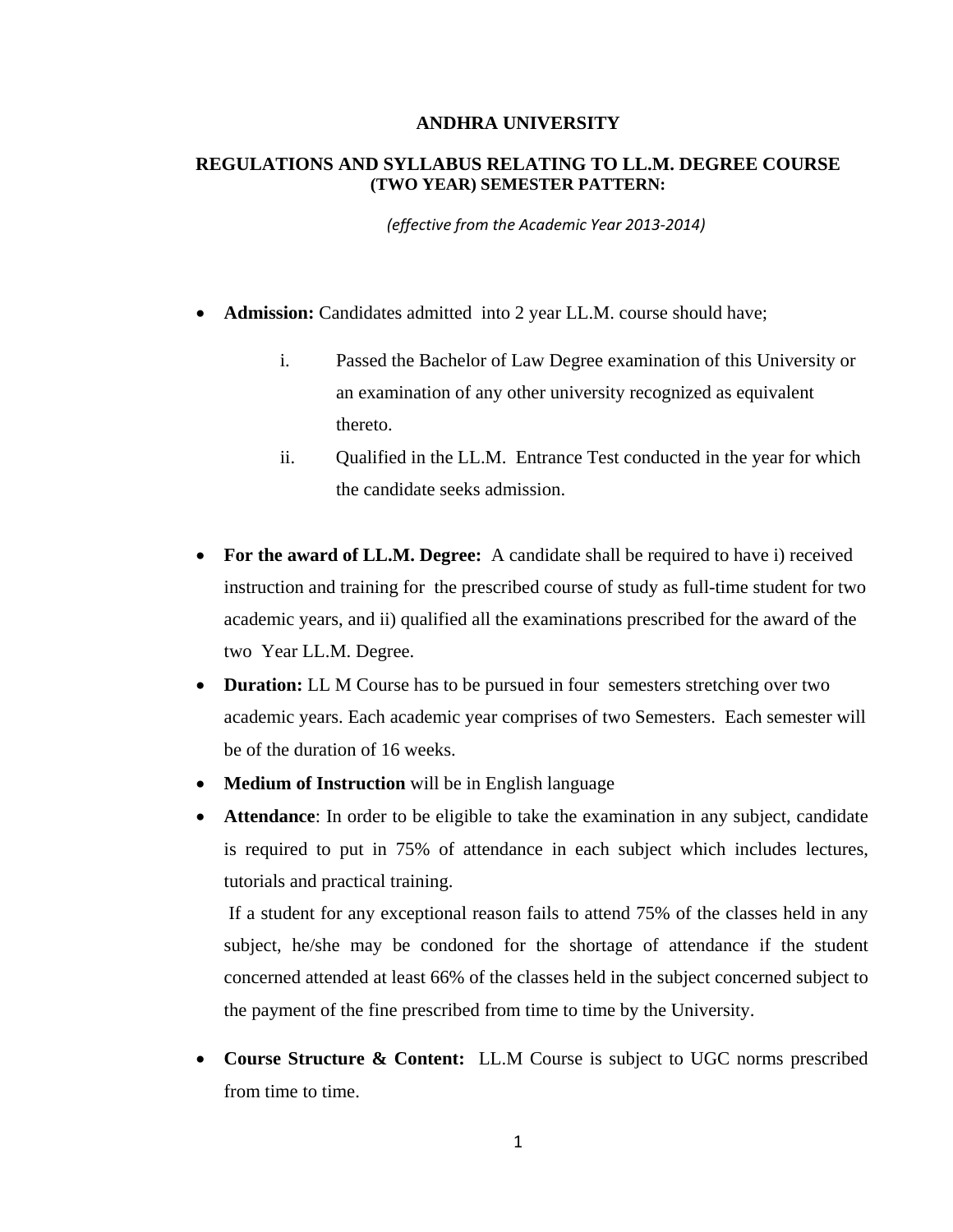LL.M Course is to be pursued in a selected branch of specialization offered by the University.

The course consists of 4 compulsory theory papers, one practical examination and dissertation common to all LL.M students and 6 papers of specialization opted by the candidate..

In the first semester, the candidate has to offer two compulsory theory papers (Compulsory Papers 1&2) and two Papers from the branch of specialization.(Branch Papers1&2).

In the second semester, the candidate has to offer two compulsory theory papers (Compulsory Papers 3&4) and two Papers from the branch of specialization.(Branch papers3&4).

In the third semester the candidate has to offer two papers exclusively from the selected branch of specialization. (Branch papers  $5 \& 6$ ) and practical examination comprising of doctrinal work, non doctrinal work and clinical work . In the fourth semester he/ she has to complete the dissertation in partial fulfillment of the LL.M degree.

| <b>SEMESTER</b> | <b>COMPULSORY</b> | SPECIALIZATION/BRANCH | <b>TOTAL</b>   | <b>MARKS</b> |
|-----------------|-------------------|-----------------------|----------------|--------------|
|                 | <b>CORE PAPER</b> | <b>PAPERS</b>         | <b>PAPERS</b>  |              |
| First           | ↑                 | $\overline{2}$        | $\overline{4}$ | 400          |
| Second          |                   | $\overline{2}$        | 4              | 400          |
| Third           | 1 (Practical)     | $\overline{2}$        | 3              | 300          |
| Fourth          | Dissertation      |                       |                | 100          |
|                 |                   |                       |                | 1200         |

### **Compulsory Papers:**

- 1. Law and Social Transformation in India
- 2. Indian Constitutional Law: the New Challenges
- 3. Judicial Process
- 4. Legal Education and Research Methodology
- 5. Dissertation

: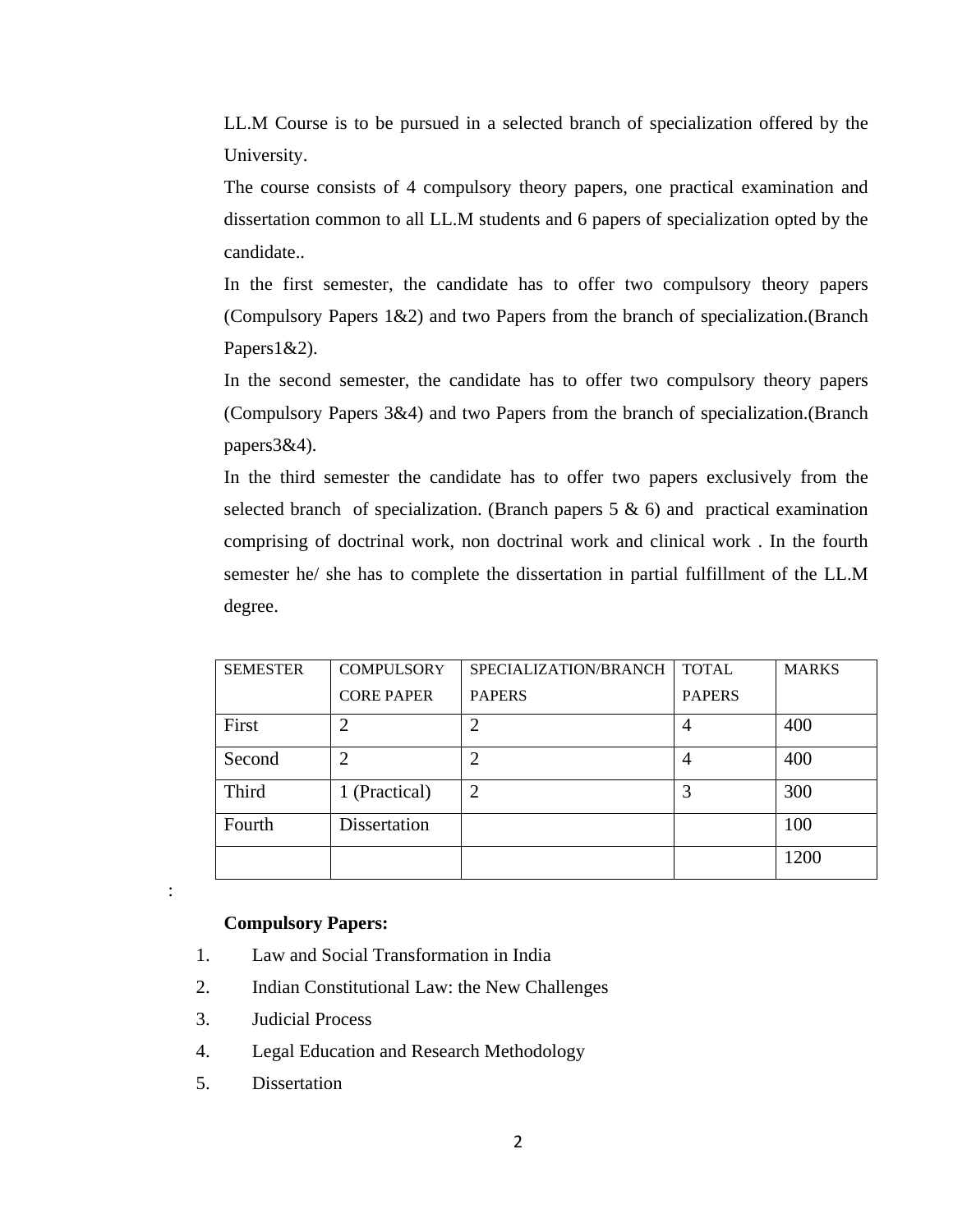## • **Practical Paper with the following components:**

### *Doctrinal Research:*

Each student would be assigned in advance a topic and asked to write a doctrinal research paper.

#### *Non-Doctrinal Research:*

The student would be asked to go out of the class room and library and make an empirical study of a problem which has social, economic moral or political dimension. Field data can be collected through any model of data collection.

### *Clinical Work:*

The modalities can be evolved by the law school. One method is that the legal aid clinic of the law school can involve itself with other legal aid programmes in the area. Students are encouraged not only to work with the clinic but also to acquaint themselves with court proceedings, working of a business organization, tackling of labour disputes, drafting of business or other deeds and with public interest litigation.

## *Law Teaching*

A topic would be assigned to the student in advance. He is required to handle a class for 25 to 30 minutes. Where LL.B. programme co-exists with LL.M. programme, the students may be asked to teach the LL.B. students.

# *Dissertation:*

Dissertation of a minimum length of 120 pages has to be carried by the candidate in the area of his/her area of specialization in fourth semester. Dissertation shall be evaluated internally and externally through viva-voce.

#### • **Credits:**

All papers carry six credits and the dissertation in fourth semester carries 12 credits. Total credits are 78.

## • **Question Paper Pattern:**

For semester end written examinations in theory, the question paper carrying 80 marks consists of 8 essay questions. Eighth question consists of four short notes out of which the candidate may choose any two to answer. The candidate may choose to write any four questions out of eight questions. Each question carries 20 marks.

• **Marks:**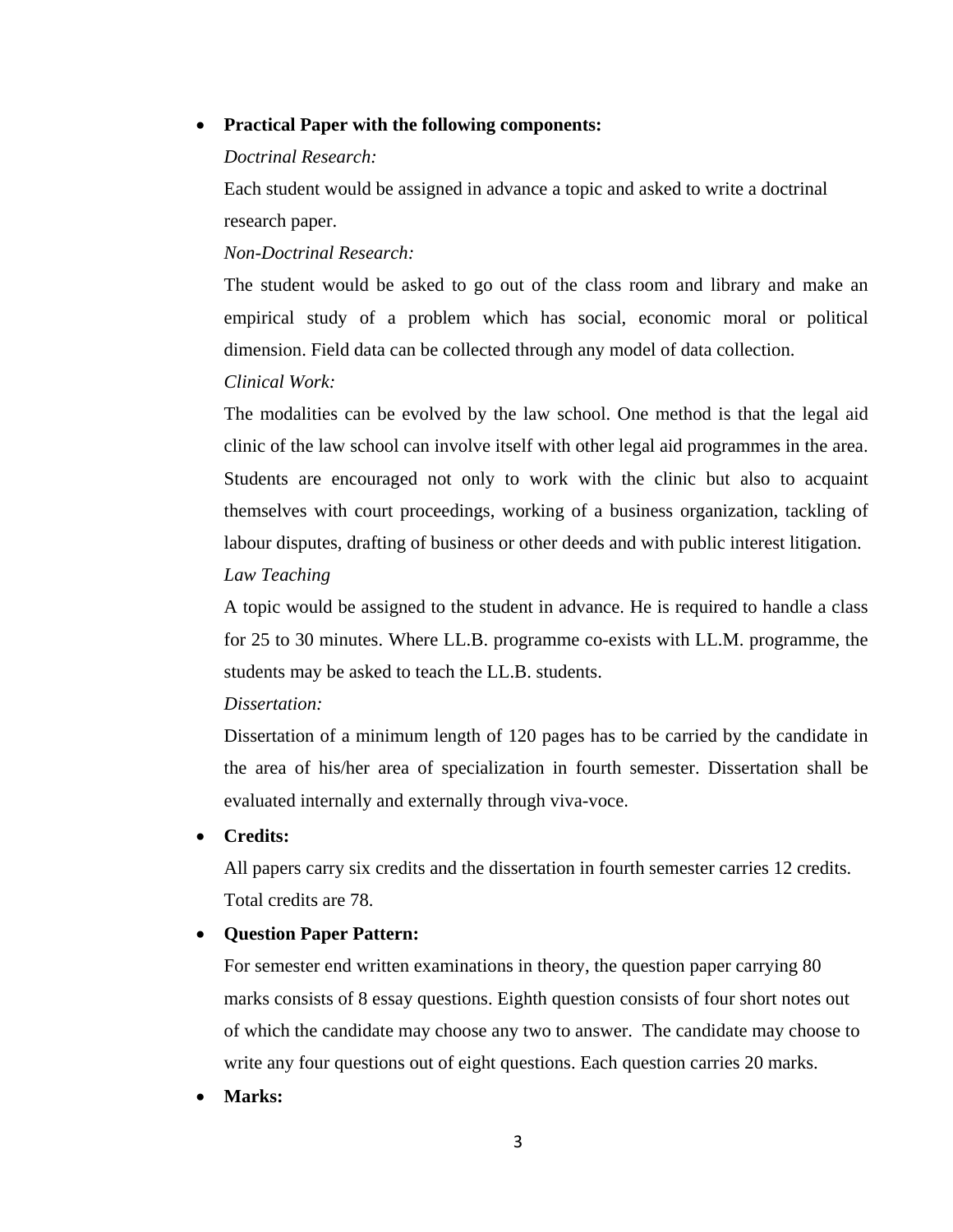Every paper carries 100 marks.

Except for the practical papers, 80 marks are allotted for written examination and 20 marks are allotted for internal assessment the split of which is as follows; Class and seminar participation 10 marks

Home assignment 10 marks

## • **Practical Examination:**

The practical examination shall be held at the end of the third semester on Research Methodology, Law Teaching and Clinical Work.

Doctrinal research paper-25 Marks

Non-doctrinal research -25 Marks

Law teaching -25 Marks

Clinical work- 25 Marks

#### • **Examination:**

- o Candidate shall take examination in each of the subjects prescribed for study at the end of the semester by registering for that semester examination and obtaining hall ticket for the same. Duration of the examination is three hours.
- o The semester end examination shall be based on the question paper set by an external paper setter.
- <sup>o</sup> A candidate will be declared to have passed in the concerned paper if the candidate secures a minimum of 40%. However, for practical papers, a minimum of 50% is essential. The **practical papers** of LL.M course are, paper 3 (compulsory practical paper) in the Third semester and the dissertation in the fourth semester.

For qualifying in the whole examination for obtaining the LL.M degree, the candidate has to secure a minimum overall aggregate of 50%. The calculation of the aggregate percentage required for qualifying in the examination would be done only at the end of the completion of the course.

o Grafting/Grace is permitted. Grafting allows a candidate an opportunity to utilize the excess marks he earned in a paper for filling up the shortage of marks in the paper in which the candidate failed. Eg, A candidate who secured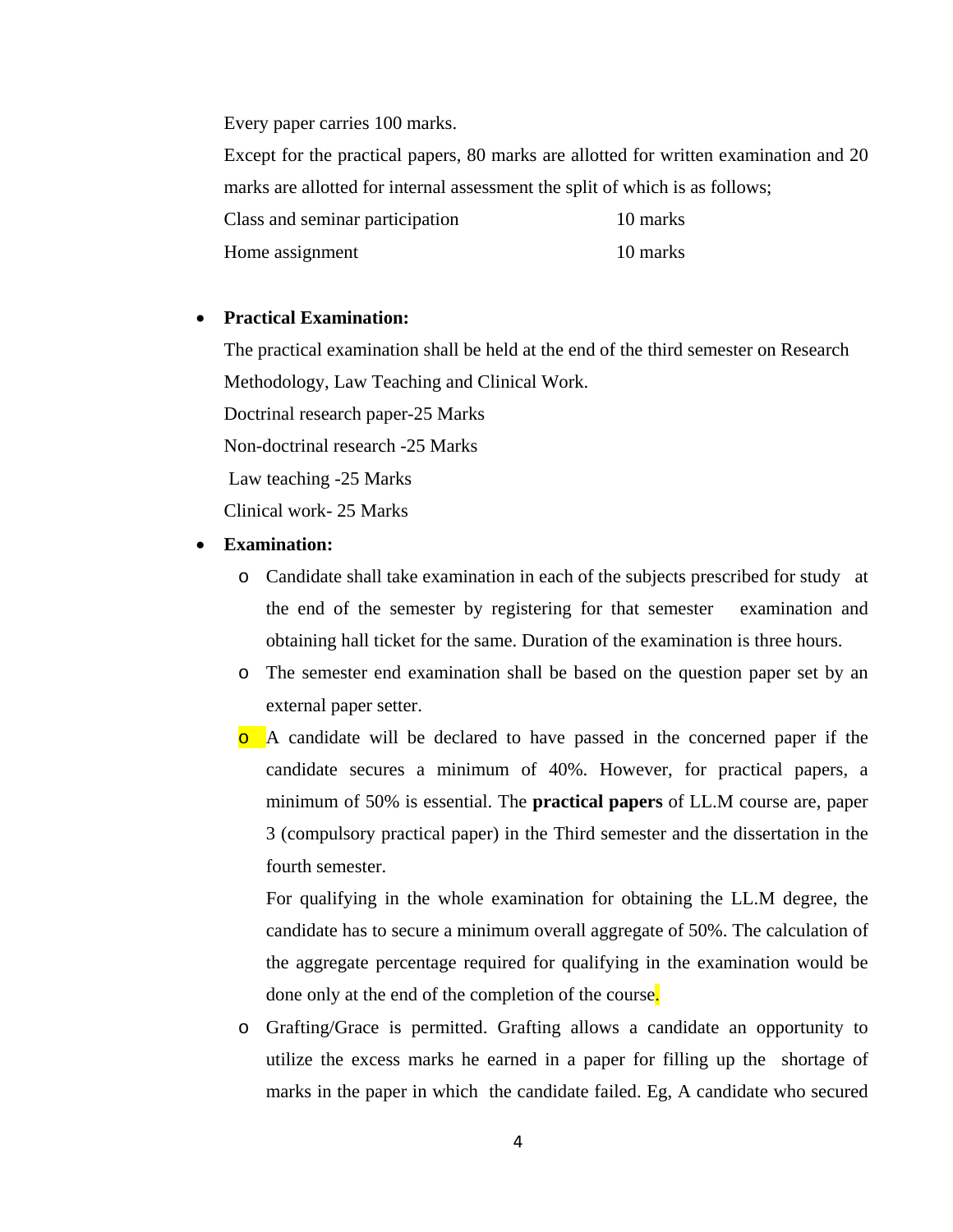only 35 Marks, would fail having fallen short by 5 Marks of the required minimum pass mark which is 40 Marks. However, If such candidate happened to secure 45 marks in another paper, the extra five marks which is in excess of what is required for a pass could be notionally added to fill the deficit of 5 marks of the paper in which the candidate actually failed and thereby declare the candidate to have been passed in such paper.

Note: Grafting can be availed only when the candidate will be able to pass in the whole examination due to grafting. Grafting to the extent of one mark per hundred marks of each semester can be added to a maximum of two papers only.

o **.**5 or more will be rounded up to the higher value of 1 only for the purpose of obtaining pass mark or class elevation, third class to second class or second class to first class. Eg 4.96 will be treated as 5.0. Similarly, 5.45 becomes 5.5

| S. No          | <b>Range of Marks</b>                                                                                                       | Grade       | <b>Grade Point</b> |
|----------------|-----------------------------------------------------------------------------------------------------------------------------|-------------|--------------------|
| $\mathbf{1}$   | 91-100                                                                                                                      | $\Omega$    | 10.0               |
| 2              | 81-90                                                                                                                       | A           | 9'0                |
| 3              | 71-80                                                                                                                       | B           | 8.0                |
| $\overline{4}$ | 61-70                                                                                                                       | $\mathbf C$ | 7.0                |
| 5              | 51-60                                                                                                                       | D           | 6.0                |
| 6              | $40 - 50$                                                                                                                   | E           | 5.0                |
| $\overline{7}$ | $< 40$ (0-39)                                                                                                               | F (Fail)    | 0.0                |
| 8              | <b>Incomplete</b> (Subsequently changed<br>into pass or E to O or F grade on<br>subsequent appearance of the<br>examination | $\mathbf I$ | 0.0                |

## **Scheme of Grading**

• **Classification** of successful candidates is based on CGPA as follows: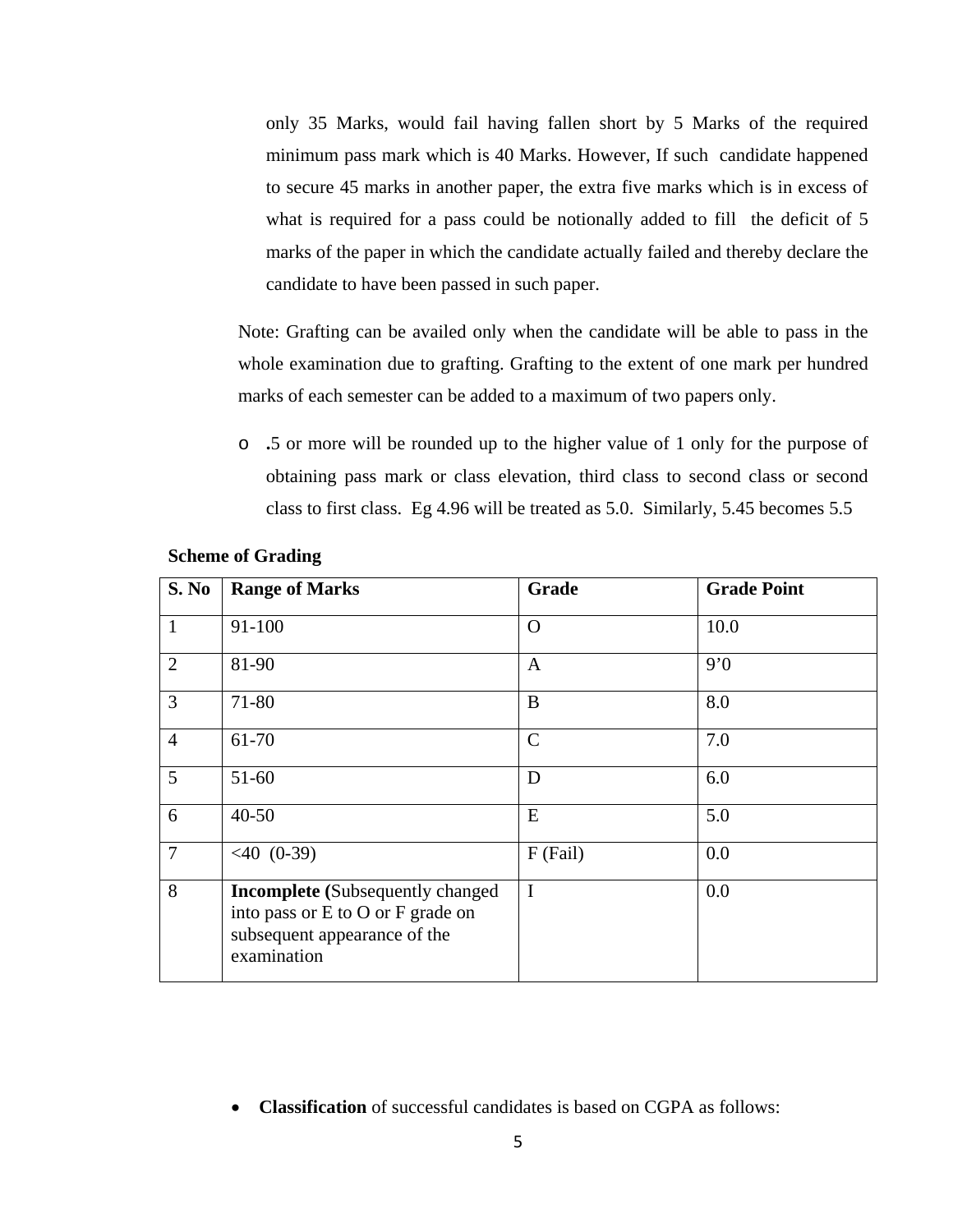$\triangleright$  Distinction --- CGPA 8.0 or more  $\triangleright$  I Class --- CGPA 6.5 or more but less than 8.0  $\triangleright$  II Class --- CGPA 5.5 or more but less than 6.5  $\triangleright$  Pass --- CGPA 5.0 or more but less than 5.5

Note: Only those candidates who appear and pass the examination in all the papers of the First semester, all the papers of the Second semester, all the papers of the Third semester, and similarly all the papers of the Fourth semester, at first appearance are eligible to be placed in O grade.

• **Awards:** 

No candidate who has not passed all the papers relating to any semester at the first appearance shall be eligible for the Award of Medals or Prizes by the University and to receive certificates of rank obtained by them in the examination.

Explanation:

Credits, Grade Letter Grade Points, Credit Points

**Credit** means the unit by which the course work is measured. One credit means one hour of teaching work or one hour of practical work per week.

**Grade Letter** is an index to indicate the performance of a student in a particular course (Paper).

It is the transformation of actual marks secured by a student in a course/paper. It is indicated by a Grade letter O, A, B, C, D, E. There is a **range of marks** for each Grade Letter.

**Grade Point** is Weightage allotted to each grade letter depending on the marks awarded in a course/paper

**CGPA:** CGPA means Cumulative Grade Point Average. It will be calculated from 2nd semester onwards.

**SGPA** means Semester Grade Point Average. This is calculated for each semester of the programme

CGPA x 10 will be the overall percentage of the marks obtained by the candidate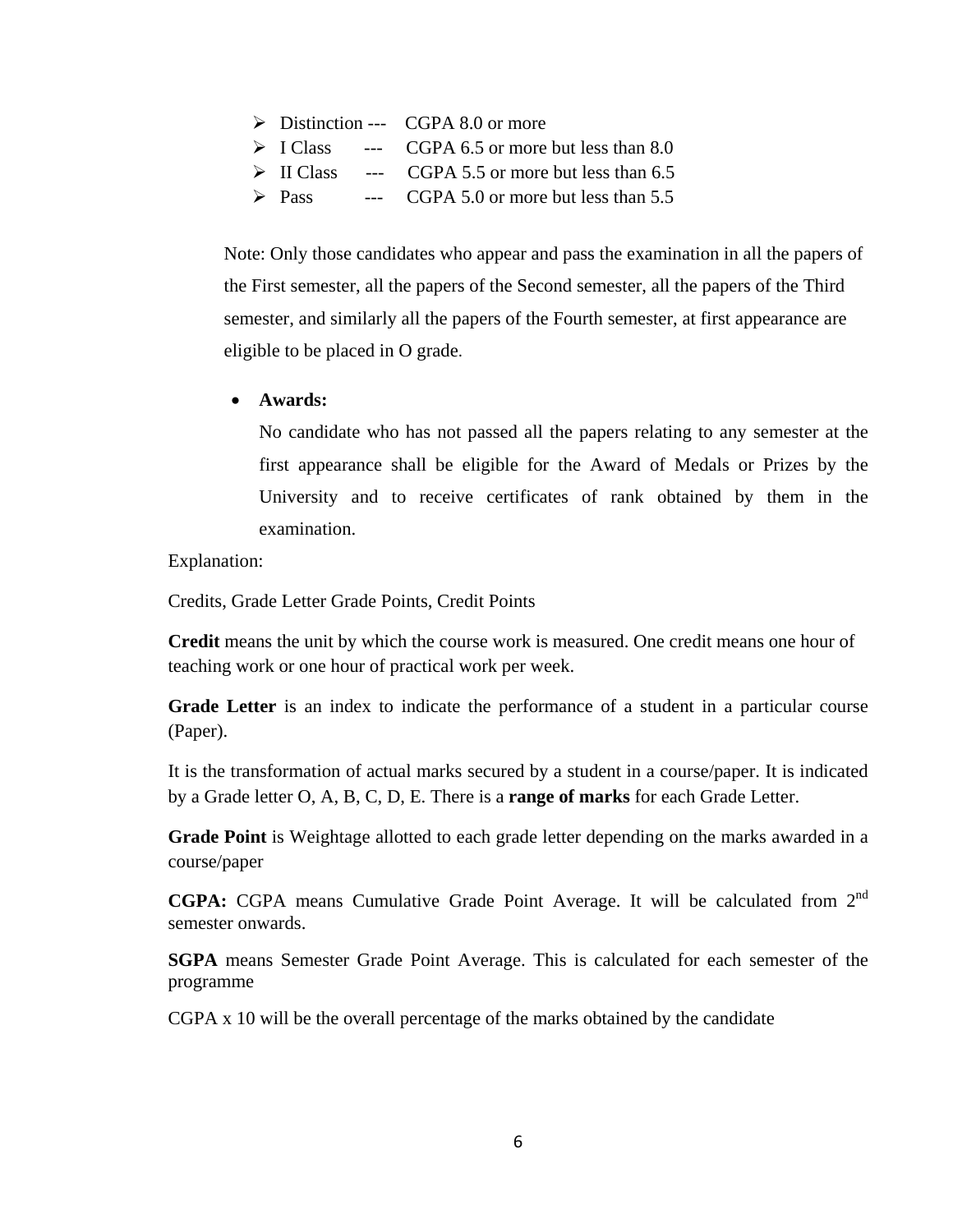# **LL.M Course Pattern**

# **FIRST SEMESTER**

| SI.                     | Paper            | <b>Title of the Paper</b>                                     |                     | <b>Hours per week</b> |                          |                 | <b>Max</b>   |                |  |
|-------------------------|------------------|---------------------------------------------------------------|---------------------|-----------------------|--------------------------|-----------------|--------------|----------------|--|
| No                      | No               |                                                               |                     |                       |                          |                 | <b>Marks</b> | <b>Credits</b> |  |
| $\mathbf{1}$            | Compuls          | and Social Transformation in<br>Law                           | L<br>$\overline{4}$ | Т<br>$\overline{2}$   | P<br>$\bar{\phantom{a}}$ | ${\bf E}$<br>80 | L<br>20      | 6              |  |
|                         | ory              | India                                                         |                     |                       |                          |                 |              |                |  |
|                         | Paper -01        |                                                               |                     |                       |                          |                 |              |                |  |
| $\overline{2}$          | Compuls          | Indian Constitutional Law: the New                            | $\overline{4}$      | $\overline{2}$        | $\mathbf{r}$             | 80              | 20           | 6              |  |
|                         | ory<br>Paper -02 | Challenges                                                    |                     |                       |                          |                 |              |                |  |
| 3                       | <b>Branch</b>    | Pluralism<br>Constitutionalism,<br>and                        | $\overline{4}$      | $\overline{2}$        | $\overline{a}$           | 80              | 20           | 6              |  |
|                         | Paper I          | Federation/                                                   |                     |                       |                          |                 |              |                |  |
|                         |                  |                                                               |                     |                       |                          |                 |              |                |  |
|                         |                  | Regulation<br>Legal<br>of<br>Economic<br>Enterprises/         |                     |                       |                          |                 |              |                |  |
|                         |                  |                                                               |                     |                       |                          |                 |              |                |  |
|                         |                  | Bargaining<br>Collective<br>and<br>Trade                      |                     |                       |                          |                 |              |                |  |
|                         |                  | Unions/                                                       |                     |                       |                          |                 |              |                |  |
|                         |                  | International Law, and Organization;                          |                     |                       |                          |                 |              |                |  |
|                         |                  | Law, Practice and Future/                                     |                     |                       |                          |                 |              |                |  |
|                         |                  |                                                               |                     |                       |                          |                 |              |                |  |
|                         |                  | Indian Penal Code and Important<br>Prevention Detention Laws/ |                     |                       |                          |                 |              |                |  |
|                         |                  |                                                               |                     |                       |                          |                 |              |                |  |
|                         |                  | Environment and Legal Order/                                  |                     |                       |                          |                 |              |                |  |
|                         |                  | Concept and Development of Human                              |                     |                       |                          |                 |              |                |  |
|                         |                  | Rights                                                        |                     |                       |                          |                 |              |                |  |
| $\overline{\mathbf{4}}$ | <b>Branch</b>    | <b>Union-State Relations/</b>                                 | $\overline{4}$      | $\overline{2}$        | $\overline{a}$           | 80              | 20           | 6              |  |
|                         | Paper II         |                                                               |                     |                       |                          |                 |              |                |  |
|                         |                  | Corporate finance/                                            |                     |                       |                          |                 |              |                |  |
|                         |                  | Wages/                                                        |                     |                       |                          |                 |              |                |  |
|                         |                  | Law<br>and                                                    |                     |                       |                          |                 |              |                |  |
|                         |                  | of Peace,<br>Diplomacy<br>Disarmament/                        |                     |                       |                          |                 |              |                |  |
|                         |                  |                                                               |                     |                       |                          |                 |              |                |  |
|                         |                  | Comparative Criminal Procedure/                               |                     |                       |                          |                 |              |                |  |
|                         |                  | Environmental Legislation/                                    |                     |                       |                          |                 |              |                |  |
|                         |                  | Human rights and International Order                          |                     |                       |                          |                 |              |                |  |
|                         |                  |                                                               |                     |                       |                          |                 |              | 24             |  |
|                         |                  |                                                               |                     |                       |                          |                 |              |                |  |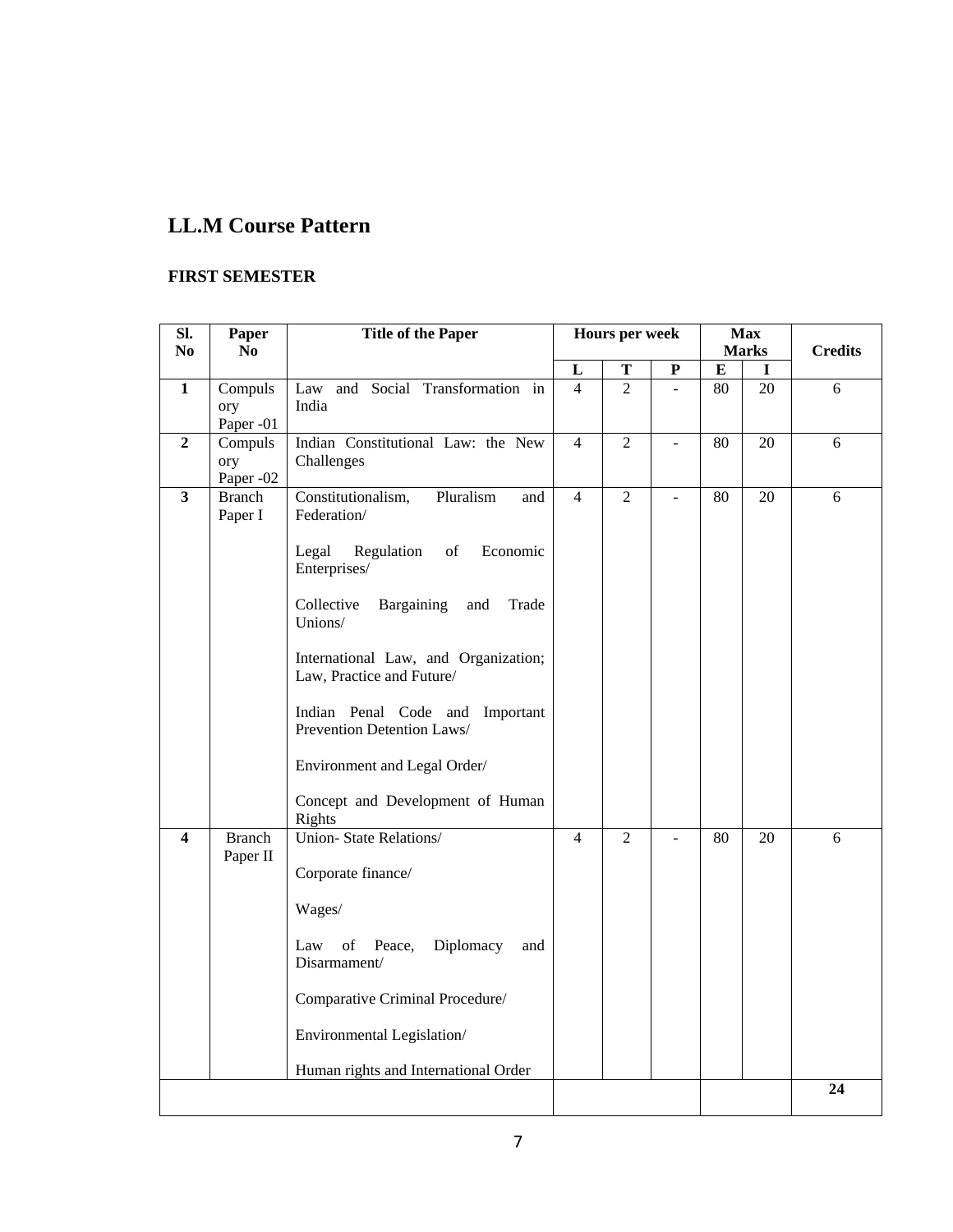## **SECOND SEMESTER**

| SI.                     | Paper          | <b>Title of the Paper</b>                     |                     | Hours per week |    | <b>Max</b>   |    |                |
|-------------------------|----------------|-----------------------------------------------|---------------------|----------------|----|--------------|----|----------------|
| N <sub>0</sub>          | No.            |                                               |                     |                |    | <b>Marks</b> |    | <b>Credits</b> |
|                         |                |                                               | L<br>$\overline{4}$ | T              | P  | ${\bf E}$    | 1  |                |
| $\mathbf{1}$            | Compuls<br>ory | <b>Judicial Process</b>                       |                     | $\overline{2}$ |    | 80           | 20 | 6              |
|                         | Paper-03       |                                               |                     |                |    |              |    |                |
| $\boldsymbol{2}$        | Compuls        | Education<br>Research<br>Legal<br>and         | $\overline{4}$      | $\overline{2}$ | ÷. | 80           | 20 | 6              |
|                         | ory            | Methodology                                   |                     |                |    |              |    |                |
|                         | Paper-04       |                                               |                     |                |    |              |    |                |
| $\overline{\mathbf{3}}$ | <b>Branch</b>  | Human Rights/                                 | $\overline{4}$      | $\overline{2}$ | ÷, | 80           | 20 | 6              |
|                         | Paper III      |                                               |                     |                |    |              |    |                |
|                         |                | Law of Industrial and Intellectual            |                     |                |    |              |    |                |
|                         |                | Property/                                     |                     |                |    |              |    |                |
|                         |                | Industrial Adjudication/                      |                     |                |    |              |    |                |
|                         |                |                                               |                     |                |    |              |    |                |
|                         |                | International Law and Contemporary            |                     |                |    |              |    |                |
|                         |                | Issues/                                       |                     |                |    |              |    |                |
|                         |                | Penology<br>privileged<br>and<br>Class        |                     |                |    |              |    |                |
|                         |                | Deviance/                                     |                     |                |    |              |    |                |
|                         |                | Prevention and Control of Pollution/          |                     |                |    |              |    |                |
|                         |                |                                               |                     |                |    |              |    |                |
|                         |                | Protection and Enforcement of Human           |                     |                |    |              |    |                |
|                         |                | Rights in India                               |                     |                |    |              |    |                |
| $\overline{\mathbf{4}}$ | <b>Branch</b>  | National Security Public Order and            | $\overline{4}$      | $\overline{2}$ |    | 80           | 20 | 6              |
|                         | Paper IV       | Rule of Law/                                  |                     |                |    |              |    |                |
|                         |                |                                               |                     |                |    |              |    |                |
|                         |                | Law of Export- Import Regulations/            |                     |                |    |              |    |                |
|                         |                | Law relating to Civil Servants/               |                     |                |    |              |    |                |
|                         |                | Private International Law/                    |                     |                |    |              |    |                |
|                         |                | Drug Addiction, Criminal Justice and          |                     |                |    |              |    |                |
|                         |                | Human Rights/                                 |                     |                |    |              |    |                |
|                         |                |                                               |                     |                |    |              |    |                |
|                         |                | Environment and International Legal<br>order/ |                     |                |    |              |    |                |
|                         |                |                                               |                     |                |    |              |    |                |
|                         |                | Rights of<br>Disadvantaged<br>Human           |                     |                |    |              |    |                |
|                         |                | Groups                                        |                     |                |    |              |    |                |
|                         |                |                                               |                     |                |    |              |    |                |
|                         |                |                                               |                     |                |    |              |    |                |
|                         |                |                                               |                     |                |    |              |    | 24             |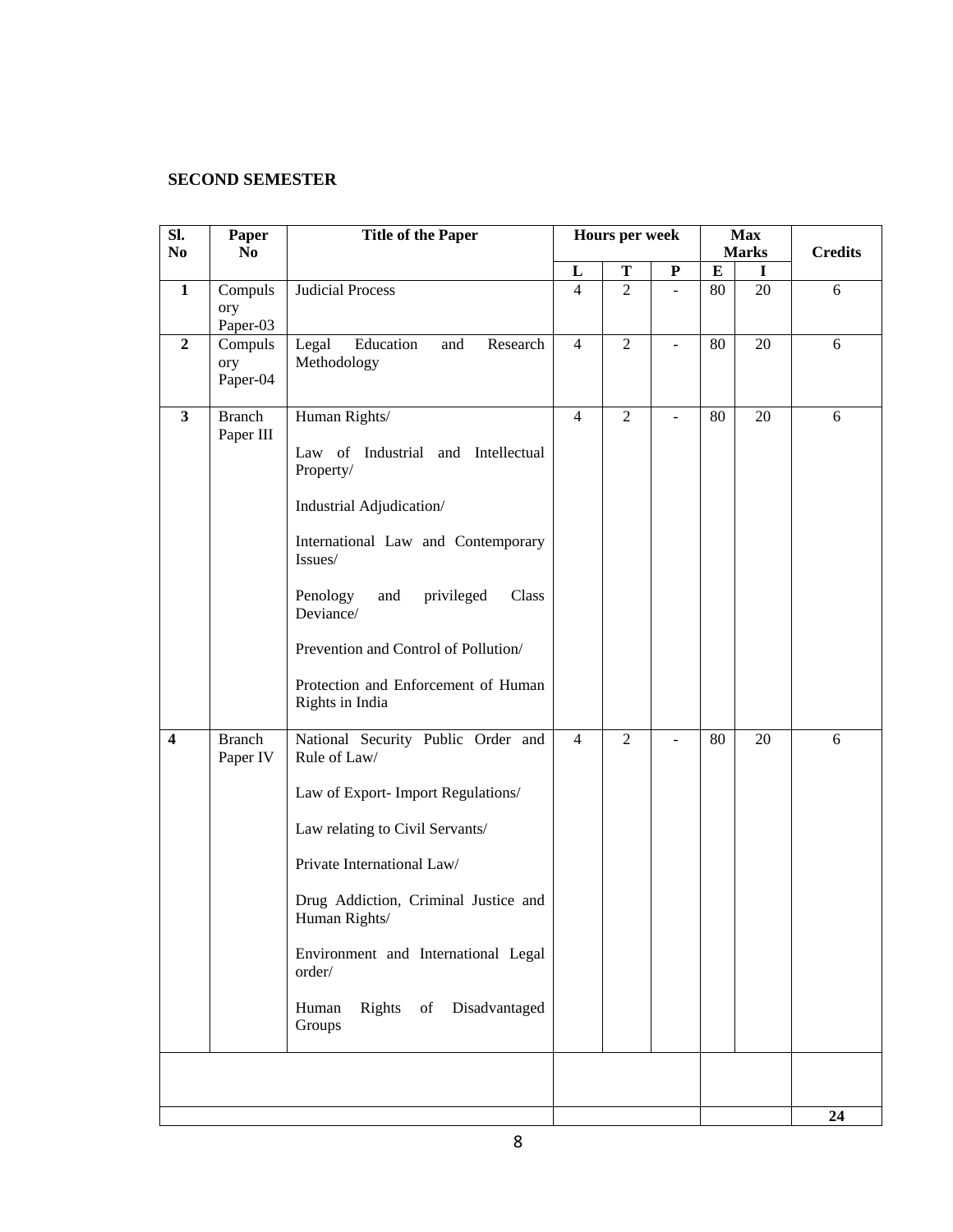# **THIRD SEMESTER**

| $\overline{\text{SL}}$  | Paper                     | <b>Title of the Paper</b>                             |                | Hours per week |                | <b>Max Marks</b> |    |                |
|-------------------------|---------------------------|-------------------------------------------------------|----------------|----------------|----------------|------------------|----|----------------|
| $\bf No$                | N <sub>0</sub>            |                                                       | L              | T              | ${\bf P}$      | $\bf{E}$         |    | <b>Credits</b> |
| $\overline{1}$          | <b>Branch</b><br>Paper V  | Mass Media law/                                       | $\overline{4}$ | $\overline{2}$ | $\overline{a}$ | 80               | 20 | 6              |
|                         |                           | Banking Law/<br>Social Security Law/                  |                |                |                |                  |    |                |
|                         |                           | International Humanitarian Law/                       |                |                |                |                  |    |                |
|                         |                           | Juvenile Delinquency/                                 |                |                |                |                  |    |                |
|                         |                           | Resource Management and Law/                          |                |                |                |                  |    |                |
|                         |                           | International Humanitarian Law<br>and<br>Refugee Laws |                |                |                |                  |    |                |
| $\overline{2}$          | <b>Branch</b><br>Paper VI | Public Utilities Law/                                 | $\overline{4}$ | $\overline{2}$ | ä,             | 80               | 20 | 6              |
|                         |                           | Insurance Law/                                        |                |                |                |                  |    |                |
|                         |                           | Agricultural Labour/                                  |                |                |                |                  |    |                |
|                         |                           | Law of the Sea and Environmental law/                 |                |                |                |                  |    |                |
|                         |                           | Collective Violence/                                  |                |                |                |                  |    |                |
|                         |                           | Biological Diversity and Legal Order/                 |                |                |                |                  |    |                |
|                         |                           | Science, Technology and human Rights                  |                |                |                |                  |    |                |
| $\overline{\mathbf{3}}$ | Compuls<br>ory            | Doctrinal Work, Law Teaching                          |                |                | 12             |                  |    | 6              |
|                         | Practical<br>Paper        | Non Doctrinal Work, Clinical work,                    |                |                |                |                  |    |                |
|                         |                           |                                                       |                |                |                |                  |    |                |
|                         |                           |                                                       |                |                |                |                  |    |                |
|                         |                           |                                                       |                |                |                |                  |    | 18             |

| Sl.<br>No | <b>Paper</b><br>No | <b>Title of the Paper</b> |  | Hours per week |    |    | <b>Max</b><br><b>Marks</b> | Credits |
|-----------|--------------------|---------------------------|--|----------------|----|----|----------------------------|---------|
|           |                    |                           |  |                | D  | E  |                            |         |
|           |                    | Dissertation + Viva       |  |                | 24 | 50 | 50                         |         |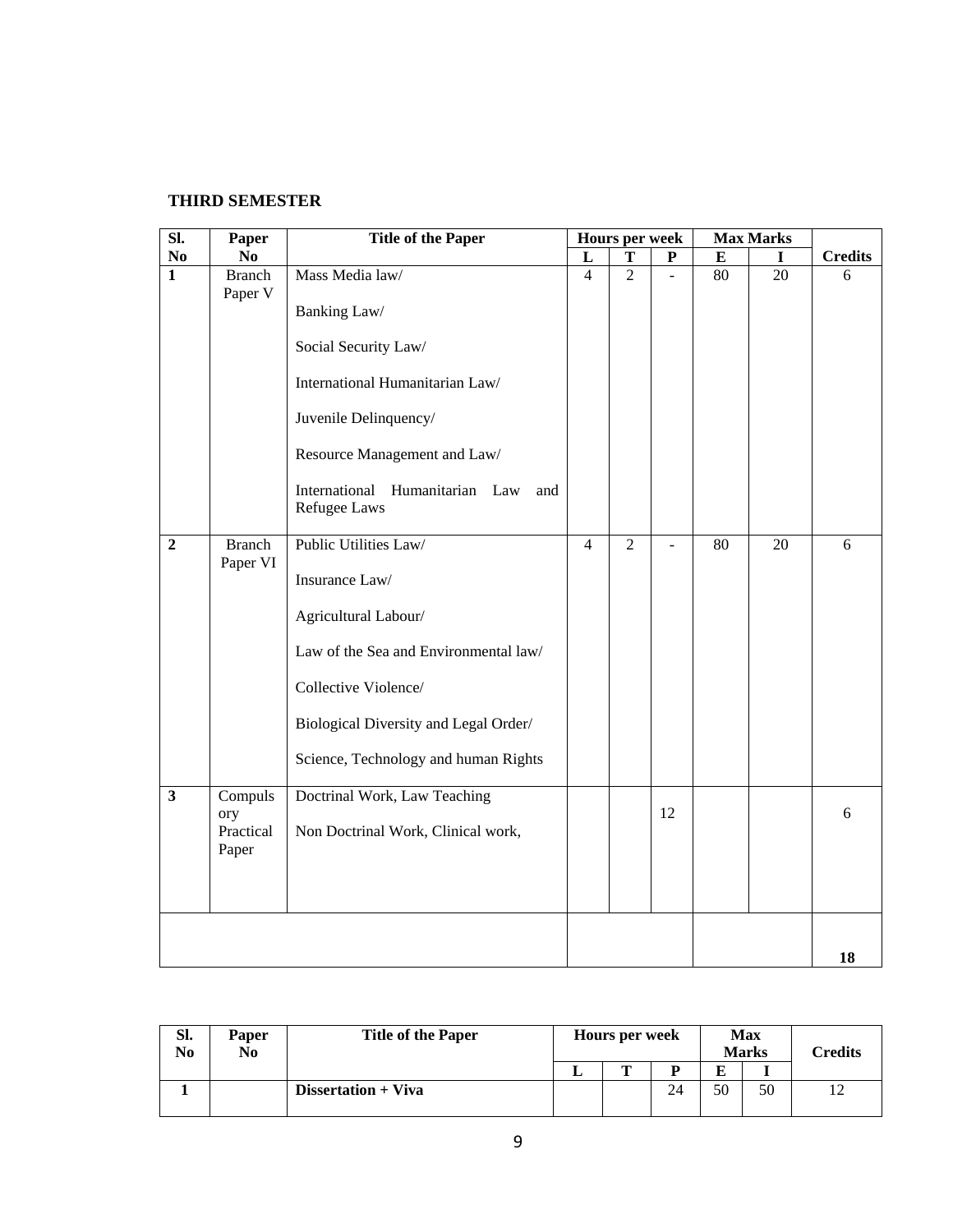|  |  |  |  |  |  |  |  |  | $\frac{1}{2} \left( \frac{1}{2} \right) \left( \frac{1}{2} \right) \left( \frac{1}{2} \right) \left( \frac{1}{2} \right) \left( \frac{1}{2} \right) \left( \frac{1}{2} \right) \left( \frac{1}{2} \right) \left( \frac{1}{2} \right) \left( \frac{1}{2} \right) \left( \frac{1}{2} \right) \left( \frac{1}{2} \right) \left( \frac{1}{2} \right) \left( \frac{1}{2} \right) \left( \frac{1}{2} \right) \left( \frac{1}{2} \right) \left( \frac{1}{2} \right) \left( \frac$ |
|--|--|--|--|--|--|--|--|--|----------------------------------------------------------------------------------------------------------------------------------------------------------------------------------------------------------------------------------------------------------------------------------------------------------------------------------------------------------------------------------------------------------------------------------------------------------------------------|
|--|--|--|--|--|--|--|--|--|----------------------------------------------------------------------------------------------------------------------------------------------------------------------------------------------------------------------------------------------------------------------------------------------------------------------------------------------------------------------------------------------------------------------------------------------------------------------------|

#### **Syllabus**

## **01. LAW AND SOCIAL TRANSFORMATION IN INDIA**

#### **Objectives of the course**

This course is to be designed to offer (a) awareness of India approaches to social and economic problems in the context of law s a means of social control and change; and (b) a spirit of inquiry to explore and exploit law and legal institutions as a means to achieve development within the framework of law. The endeavour is to make the students aware of the role the law has played and has to play in the contemporary India society.

## **Syllabus**

## **1. Law and social change**

- 1.1. Law as an instrument of social change.
- 1.2. Law as the product of traditions and culture. Criticism and evaluation in the light of colonization and the introduction of common law system and institutions in India and its impact on further development of law and legal institutions in India.

## **2. Religion and the law**

- 2.1.1. Religion as a divisive factor.
- 2.1.2. Secularism as a solution to the problem.
- 2.1.3. Reform of the law on secular lines: Problems.
- 2.1.4 Freedom of religion and non-discrimination on the basis of religion. Religious minorities and the law

## **3. Language and the law**

- 3.1. Language as a divisive factor: formation of linguistic states.
- 3.2. Constitutional guarantees to linguistic minorities.
- 3.3. Language policy and the Constitution: Official language; multi-language system
- 3.4. Non-discrimination on the ground of language

### **4. Community and the law**

- 4.1. Caste as a divisive factor
- 4.2. Non-discrimination on the grounds of caste.
- 4.3. Acceptance of caste as a factor to undo past injustices.
- 4.4. Protective discrimination: Scheduled castes, tribes and backward classes.
- 4.5. Reservation; Statutory Commissions, Statutory provisions.

## **5. Regionalism and the law**

- 5.1. Regionalism as a divisive factor.
- 5.2. Concept of India as one unit.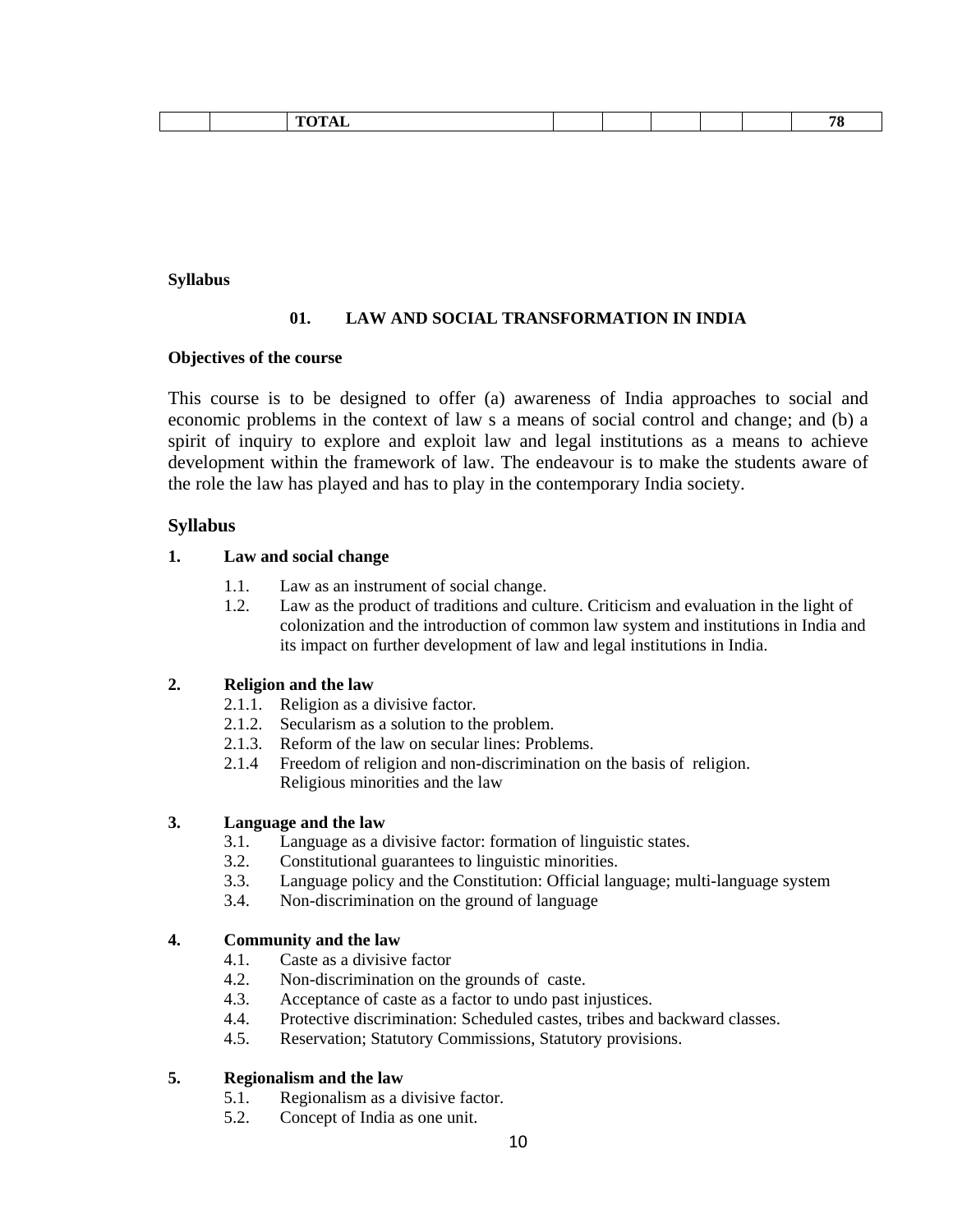- 5.3. Right of movement, residence and business; impermissibility of state or regional barriers.
- 5.4. Equality in matters of employment: the slogan "Sons of the soil" and its practice.
- 5.5. Admission to educational institutions: preference to residents of a state.

### **6. Women and the law**

- 6.1. Crimes against women.
- 6.2. Gender injustice and its various forms.
- 6.3. Women's Commission.
- 6.4. Empowerment of women: Constitutional and other legal provisions.

## **7. Children and the law**

- 7.1. Child labour
- 7.2. Sexual exploitation
- 7.3. Adoption and related problems.
- 7.4. Children and education

## **8. Modernisation and the law**

- 8.1. Modernisation as a value: Constitutional perspectives reflected in the fundamental duties.
- 8.2. Modernisation of social institutions through law
- 8.2.1. Reform of family law
- 8.2.2. Agrarian reform Industrialisation of agriculture
- 8.2.3. Industrial reform: Free enterprise v. State regulation Industrialisation Environmental protection.
- 8.3. Reform of court processes
- 8.3.1. Criminal law: Plea bargaining; compounding and payment of compensation to victims
- 8.3.2. Civil law: (ADR) Confrontation v.consensus;mediation and conciliation; Lok adalats
- 8.3.3. Prison reforms
- 8.3.4. Democratic decentralization and local self-government

## **9. Alternative approaches to law**

- 9.1. The jurisprudence of Sarvodaya---Gandhiji, Vinoba Bhave;Jayaprakash Narayan--- Surrender of dacoits; concept of grama nyayalayas
- 9.2. Socialist thought on law and justice: An enquiry through constitutional debates on the right to property
- 9.3. Indian Marxist critique of law and justice
- 9.4. Naxalite movement: cause and cure

## **Select Bibliography**

Marc Galanter (ed.), Law and Society in Modern India (1997) Oxford.

Robert Lingat, The Classical Law of India (1988), Oxford.

U.Baxi, The Crisis of the Indian Legal System (1982). Vikas, New Delhi.

U.Baxi (ed.), Law and Poverty Critical Essays (1988), Tripathi, Bombay.

Manushi, A Jornal about Women and Society.

Duncan Derret, The State, Religion and Law in India (1999). Oxford University Press, New Delhi. H.M.Seervai, Constitutional Law of India (1996), Tripathi.

D.D. Basu, Shorter Constitution of India (1996), Prentice – Hall of India(P) Ltd., New Delhi.

Sunil Deshta and Kiran Deshta, Law and Menace of Child Labour (1997),Sage.

India Law Institute, Law and Social Change: Indo-American Reflections, Tripathi (1988)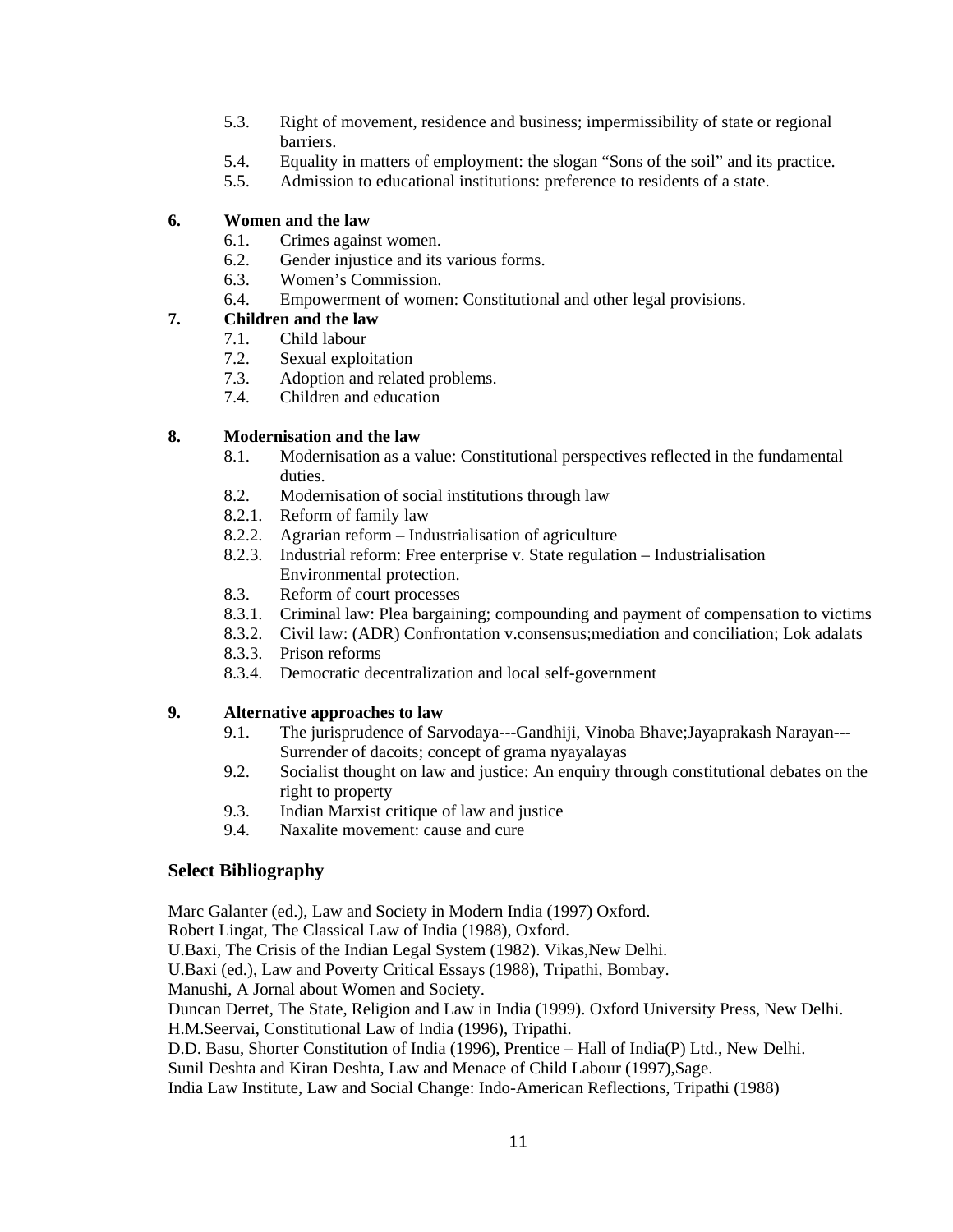J.B.Kripalani, Gandhi: His life and Thought, (1970) Ministry of Information and Broadcasting, Government of India. M.P. Jain, Outlines of Indian Legal History, (1993), Tripathi, Bombay

Agnes, Flavia, Law and Gender Inequality: The Politics of Women's Rights in India (1999), Oxford.

## **02. INDIAN CONSTITUTIOAL LAW: THE NEW CHALLNEGES**

# *Objectives of the Course*

The Constitution, a living document, is said to be always in the making. The judicial process of constitutional interpretation involves a technique of adapting the law to meet changing social mores. Constitution being the fundamental law, an insight into its new trends is essential for a meaningful understanding of the legal system and processes. The post graduate students in law who had the basic knowledge of Indian Constitutional Law at LL.B. level, should be exposed to the new challenges and perspectives of constitutional development while they are allowed to choose an area of law for specialization. Obviously, rubrics under this paper require modification and updating from time to time.

## **Syllabus**

## **1. Federalism**

- 1.1. Creation of new states
- 1.2. Allocation and share of resources distribution of grants in aid
- 1.3. The inter-state disputes on resources
- 1.4. Rehabilitation of internally displaced persons.
- 1.5. Centre's responsibility and internal disturbance within States.
- 1.6. Directions of the Centre to the State under Article 356 and 365.
- 1.7. Federal Comity: Relationship of trust and faith between Centre and State.
- 1.8. Special status of certain States.
- 1.9. Tribal Areas, Scheduled Areas
- 2. "State": Need for widening the definition in the wake of liberalization.
- 3. Right to equality: privatization and its impact on affirmative action.
- 4. Empowerment of women.
- 5. Freedom of press and challenges of new scientific development Freedom of speech and right to broadcast and telecast Right to strike, Hartal and Bandh.
- 6. Emerging regime of new rights and remedies
	- 6.1. Reading Directive Principles and Fundamental Duties into Fundamental Rights
	- 6.2. Compensation jurisprudence
	- 6.3. Right to education
	- 6.4. Commercialization of education and its impact.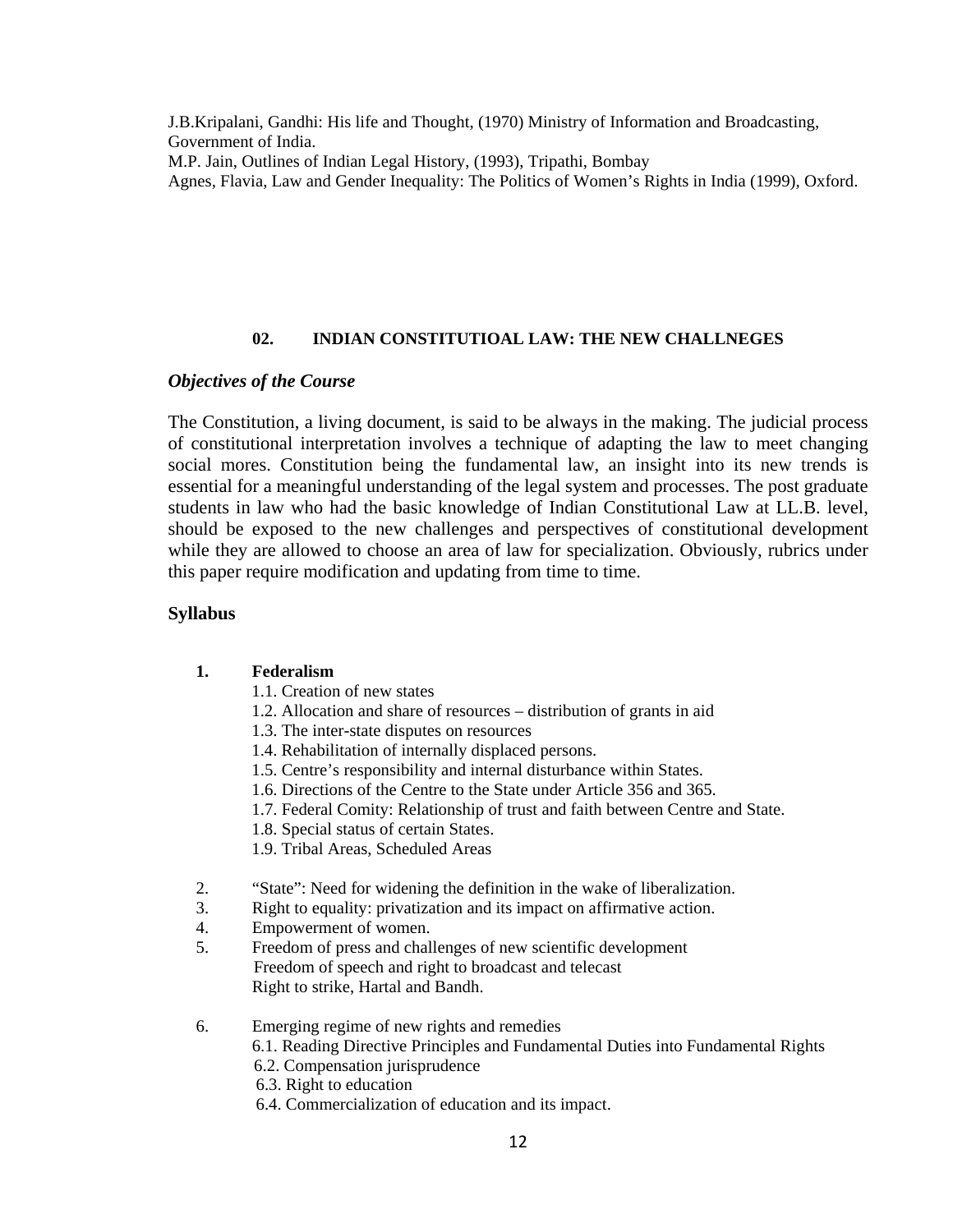Brain drain by foreign education market.

- 7. Right of minorities to establish and administer educational institutions and state control.
- 8. Secularism and religious fanaticism.
- **9. Separation of powers: Stresses and strain** 
	- 9.1. Judicial activism and judicial restraint.
	- 9.2. PIL: implementation.
	- 9.3. Judicial independence.
	- 9.4. Appointment, transfer and removal of judges.
	- 9.5. Accountability: executive and judiciary.
	- 9.6. Tribunals

#### **10. Democratic Process**

- 10.1. Nexus of politics with criminals and the business.
- 10.2. Election
- 10.3. Election commission: status.
- 10.4. Electoral Reforms
- 10.5. Coalition government, 'stability, durability, corrupt practice'
- 10.6. Grass root democracy.

#### **Select Bibliography**

No specific bibliography is suggested for this course since the course materials obviously depends upon the latest developments. These developments in the areas specified in the course can be gathered from the recent materials such as case law, changes and amendments of laws, critical comments, studies and reports, articles and research paper and lastly contemporary emerging ethos impacting on constitutional values.

#### **03. JUDICIAL PROCESS**

#### **Objectives of the course**

A lawyer, whether academic or professional, is expected to be competent to analyse and evaluate the legal process from a broader juristic perspective. The objective of this paper is to study the nature of judicial process as an instrument of social ordering. It is intended to highlight the role of court as policy maker, participant in the power process and as an instrument of social change. This paper further intends to expose the intricacies of judicial creativity and the judicial tools and techniques employed in the process.

Since the ultimate aim of any legal process or system is pursuit of justice, a systematic study of the concept of justice and its various theoretical foundations is required. This paper, therefore, intends to familiarise the students with various theories, different aspects and alternative ways, of attaining justice.

#### **Syllabus**

## **1. Nature of judicial process**

- 1.1. Judicial process as an instrument of social ordering
- 1.2. Judicial process and creativity in law common law model Legal Reasoning and growth of law – change and stability.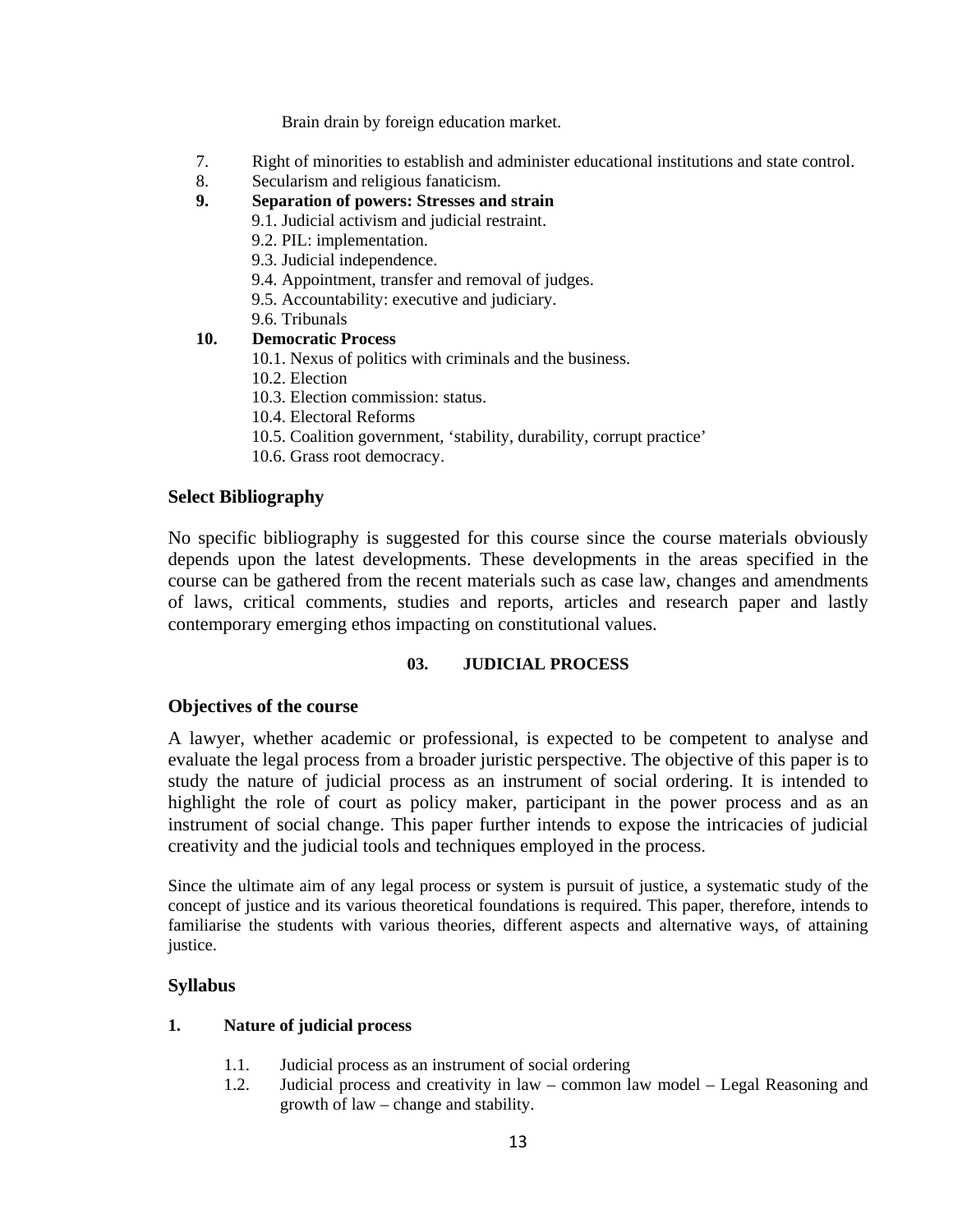- 1.3. The tools and techniques of judicial creativity and precedent.
- 1.4. Legal development and creativity through legal reasoning under statutory and codified systems.

## **2. Special Dimensions of Judicial Process in Constitutional Adjudications.**

- 2.1. Notions of judicial review
- 2.2. 'Role' in constitutional adjudication various theories of judicial role.
- 2.3. Tools and techniques in policy-making and creativity in constitutional adjudication.
- 2.4. Varieties of judicial and juristic activism
- 2.5. Problems of accountability and judicial law-making.

## **3. Judicial Process in India**

- 3.1. Indian debate on the role of judges and on the notion of judicial review.
- 3.2. The "independence" of judiciary and the "political" nature of judicial process
- 3.3. Judicial activism and creativity of the Supreme Court-the tools and techniques of creativity.
- 3.4. Judicial process in pursuit of constitutional goals and values new dimensions of judicial activism and structural challenges
- 3.5. Institutional liability of courts and judicial activism scope and limits.

## **4. The Concepts of Justice**

- 4.1. The concept of justice or Dharma in Indian thought
- 4.2. Dharma as the foundation of legal ordering in Indian thought.
- 4.3. The concept and various theories of justice in the western thought.
- 4.4. Various theoretical bases of justice: the liberal contractual tradition, the liberal utilitarian tradition and the liberal moral tradition.

## **5. Relation between Law and Justice**

- 5.1. Equivalence Theories Justice as nothing more than the positive law of the stronger class.
- 5.2. Dependency theories For its realization justice depends on law, but justice is not the same as law.
- 5.3. The independence of justice means to end relationship of law and justice The relationship in the context of the Indian constitutional ordering.
- 5.4. Analysis of selected cases of the Supreme Court where the judicial process can be seen as influenced by theories of justice.

## **Select Bibliography**

Julius Stone, The Province and Function of Law, Part II, 1.8-16 (2000), New Delhi. Cardozo, The Nature of Judicial Process (1995) Universal, New Delhi. Henry J.Abraham, The Judicial Process (1998) , Oxford. W.Friedmann, Legal Theory (1960), Stevens, London. Bodenheimer, Jurisprudence – the Philosophy and Method of the Law (1997), Universal, Delhi J.Stone, Legal System and Lawyers' Reasonings (1999), Universal, Delhi U.Baxi, The Indian Supreme Court and Politics (1980), Eastern, Lucknow.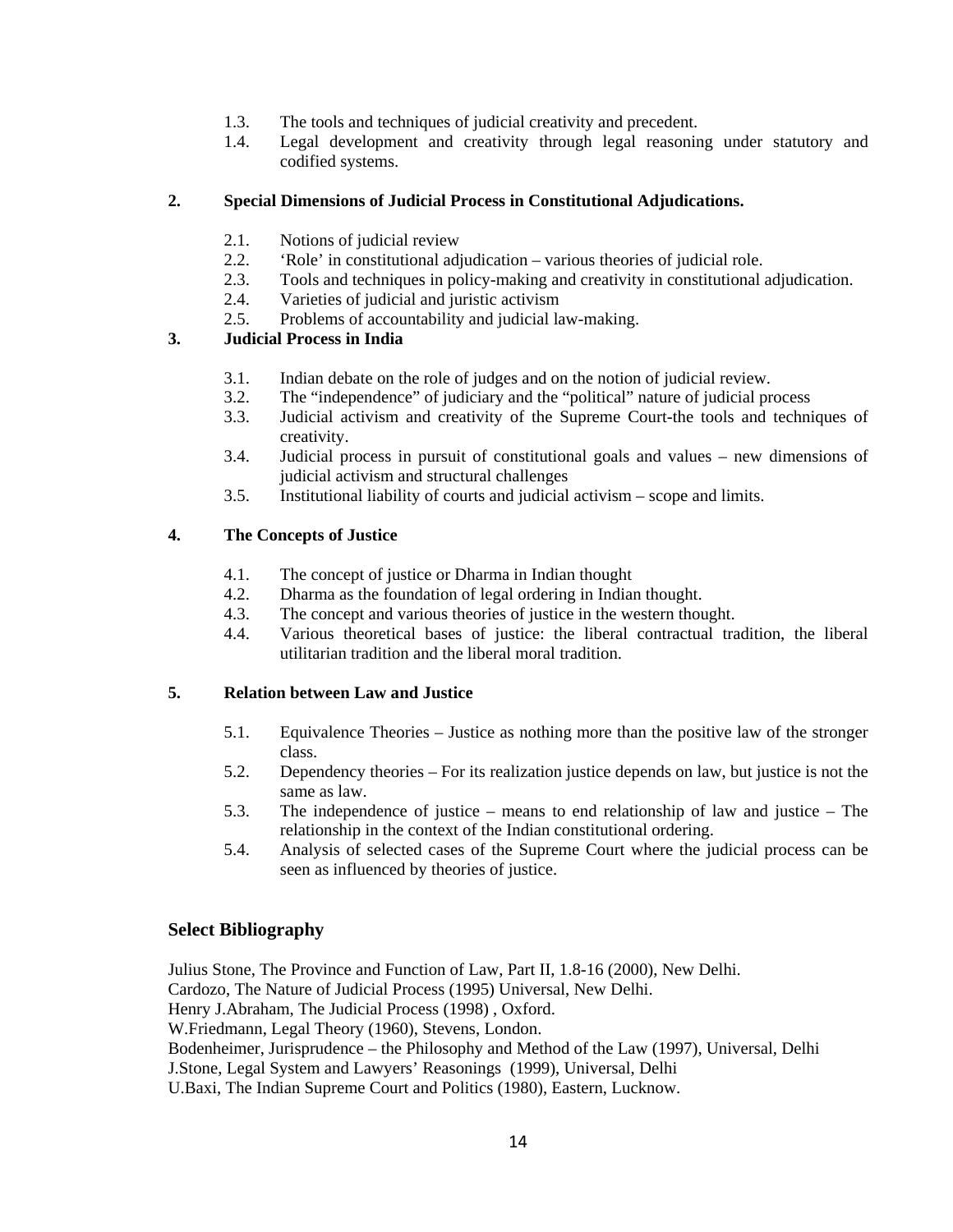Rajeev Dhavan, The Supreme Court of India – A Socio-Legal Critique of its Juristic Techniques (1977), Tripathi, Bombay.

John Rawls, A Theory of Justice (2000), Universal, Delhi

Edward H.Levi, An introduction to Legal Reasoning (1970), University of Chicago.

### **04**. **LEGAL EDUCATION AND RESEARCH METHODOLOGY**

#### **Objectives of the course**

A post-graduate student of law should get an insight into the objectives of legal education. He should have an exposure to programmes like organization of seminars, publication of law journals and holding of legal aid clinics.

Law is taught in different ways in different countries. The LL.M. course, being intended also to produce lawyers with better competence and expertise, it is imperative that the student should familiarise himself with the different systems of legal education. The lecture method both at LL.B. level and LL.M. level has many demerits. The existing lacunae can be eliminated by following other methods of learning such as case methods, problem method, discussion method, seminar method and a combination of all these methods. The student has to be exposed to these methods so as to develop his skills.

Growth of legal science in India depends on the nature and career of legal research. The syllabus is designed to develop also skills in research and writing in a systematic manner.

#### **Syllabus**

- 1. Objectives of Legal Education
- **2.** Lecture Method of Teaching Merits and demerits
- **3.** The Problem Method
- **4.** Discussion method and its suitability at postgraduate legal teaching
- **5.** The Seminar Method of teaching
- **6.** Examination system and problems in evaluation external and internal assessment.
- **7.** Student participation in law school programmes Organisation of Seminars, publication of journal and assessment of teachers.
- **8.** Clinical legal education legal aid, legal literacy, legal survey and law reform.

#### **9. Research Methods**

- 9.1. Social Legal Research
- 9.2. Doctrinal and non-doctrinal
- 9.3. Relevance of empirical research
- 9.4. induction and deduction

## **Identification of Problem of research**

- 9.5. What is a research problem?
- 9.6. Survey of available literature and bibliographical research.
- 9.6.1. Legislative materials including subordinate legislation, notification and policy statements.
- 9.6.2. Decisional materials including foreign decisions; methods of discovering the "rule of the case" tracing the history of important cases and ensuring that these have not been over-ruled; discovering judicial conflict in the area pertaining to the research problem and the reasons thereof.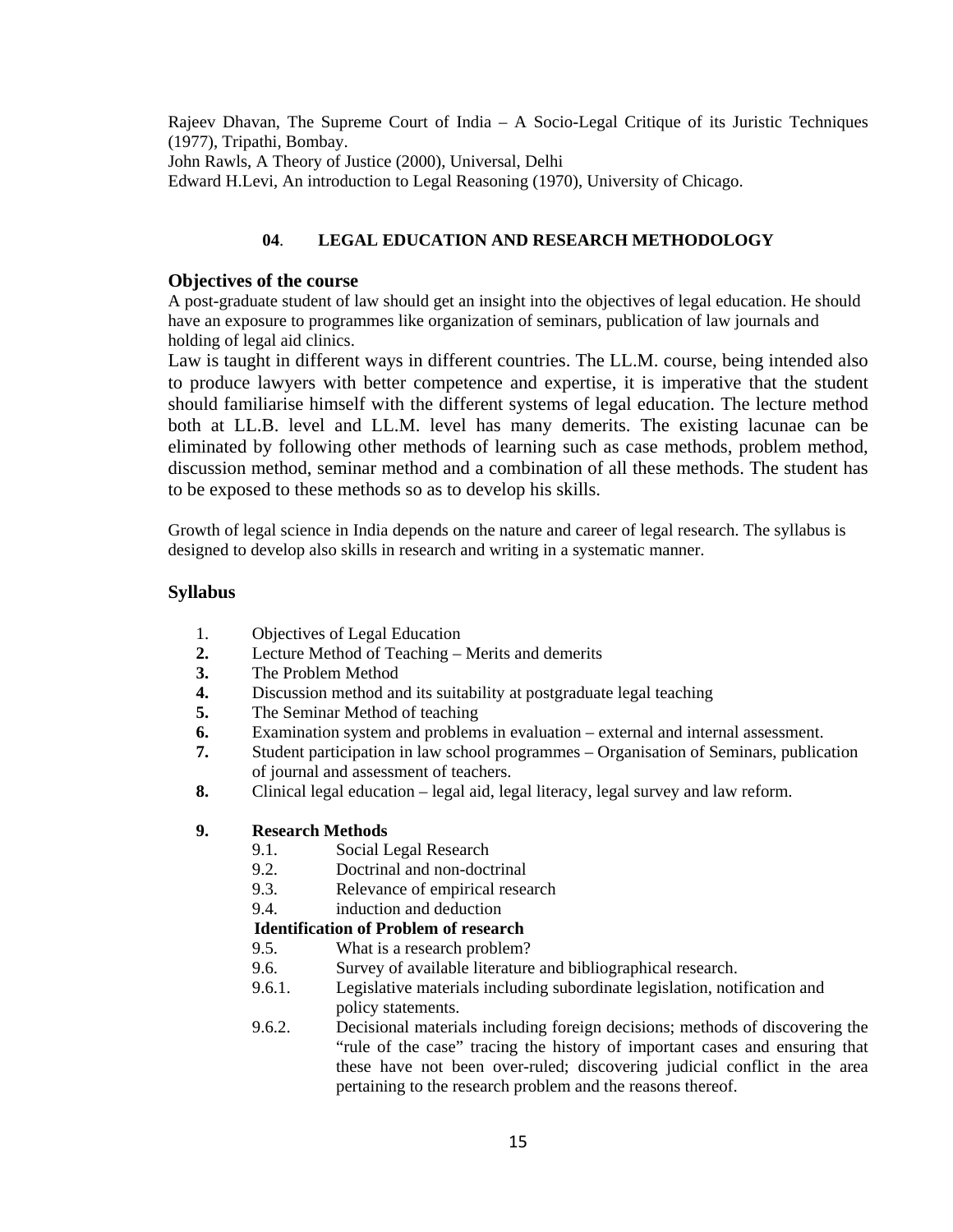- 9.6.3. Juristic Writings a survey of juristic literature relevant to select problems in India and foreign periodicals.
- 9.6.4. Compilation of list of reports or special studies conducted relevant to the problem.

#### **10. Preparation of the Research Design**

- 10.1. Formulation of the Research problem
- 10.2. Devising tools and techniques for collection of data: Methodology
- 10.2.1. Methods for the collection of statutory and case materials and juristic literature
- 10.2.2. Use of historical and comparative research materials
- 10.2.3. Use of observation studies
- 10.2.4. Use of questionnaires/interview
- 10.2.5. Use of case studies
- 10.2.6. Sampling procedures design of sample, types of sampling to be adopted.'
- 10.2.7. Use of scaling techniques
- 10.2.8. Jurimetrics
- 10.3. Computerized Research A study of legal research programmes such as Lexis and West law coding
- 10.4. Classification and tabulation of data use of cards for data collection Rules for tabulation. Explanation of tabulated data.
- 10.5. Analysis of data

#### **Bibliography**

High Brayal, Nigel Dunean and Richard Crimes, Clinical Legal Education: Active Learning in your Law School, (1998) Blackstone Press Limited, London.

S.K.Agrawal (Ed.), Legal Education in India (1973), Tripathi, Bombay.

N.R.Madhava Menon, (ed) A Handbook of Clinical Legal Education, (1998) Eastern Book Company, Lucknow.

M.O.Price, H.Bitner and Bysiewiez, Effective Legal Research (1978)

Pauline V. Young Scientific Social Survey and Research , (1962)

William J. Grade and Paul K.Hatt, Methods in Social Research, Mc Graw-Hill Book Company, London

H.M.Hyman, Interviewing in Social Research (1965)

Payne, The Art of Asking Questions (1965)

Erwin C.Surrency, B.Fielf and J.Crea, A Guide to Legal Research (1959)

Morris L.Cohan, Legal Research in Nutshell, (1996), West Publishing Co.

Havard Law Review Association, Uniform System of Citations.

ILI Publication, Legal Research and Methodology.

### **5**. **OPTIONAL BRANCHES:**

#### **Branch I: Constitution and Legal Order**

- Paper-1 Constitutionalism: Pluralism and Federalism
- Paper-2 Union-State Financial Relations
- Paper-3 Human Rights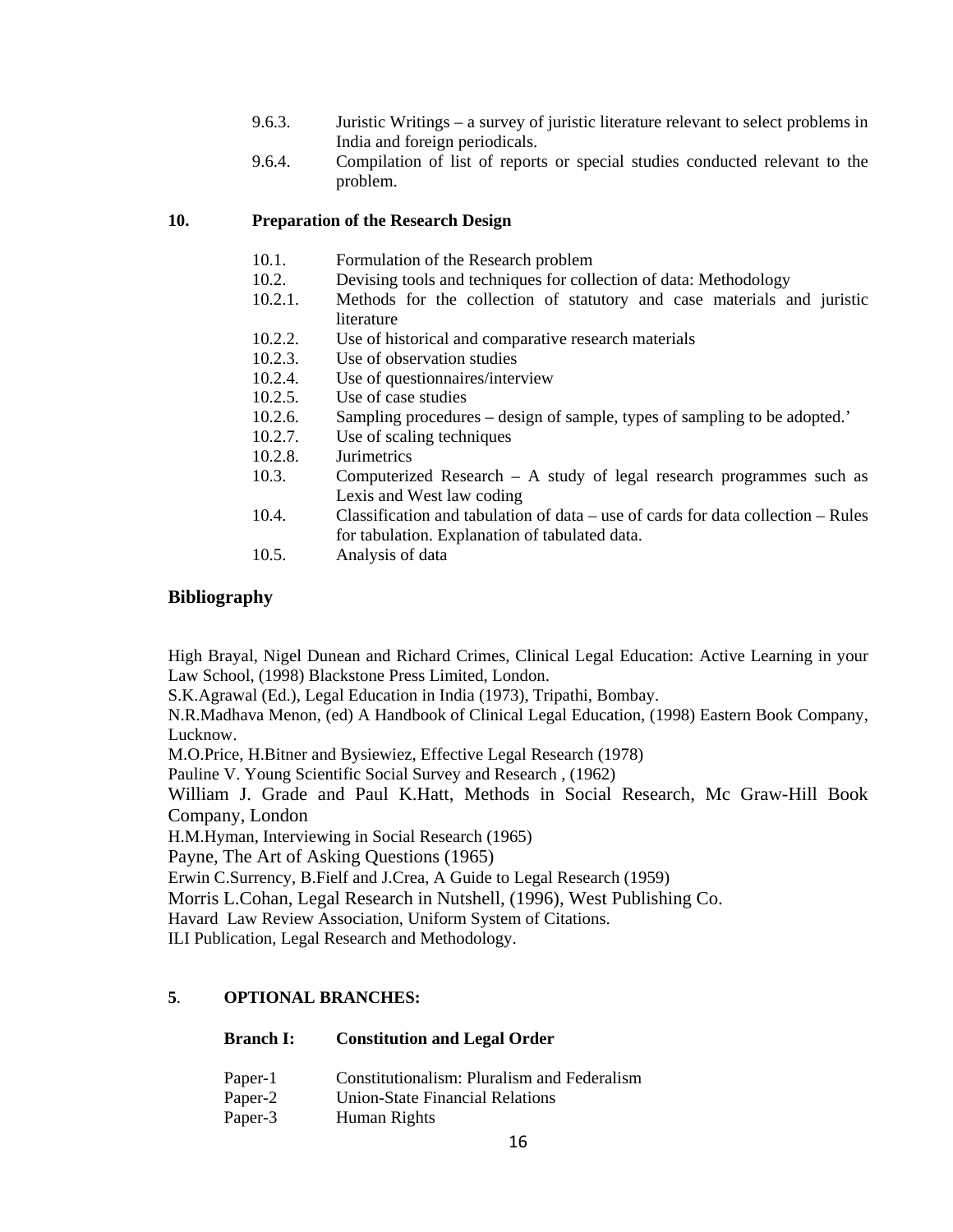- Paper-4 National Security, Public Order and Rule of Law'
- Paper-5 Mass Media Law
- Paper-6 Public Utilities Law

#### **Branch II: Administrative Law**

- Paper-1 Administrative Process: Nature and Scope
- Paper-2 Administrative Process and Judicial Control
- Paper-3 Public Authorities: Liability
- Paper-4 Public Authorities and Power Holders: Controls on Maladministration
- Paper-5 Local Self-government Law
- Paper-6 Comparative Administrative Law

#### **Branch- III: Business Law**

- Paper-1 Legal Regulation of Economic Enterprises
- Paper-2 Corporate Finance
- Paper-3 Law of Industrial and Intellectual Property
- Paper-4 Law of Export Import Regulations
- Paper-5 Banking Law
- Paper -6 Insurance Law

#### **Branch-IV Labour, Capital and Law**

- Paper-1 Collective Bargaining and trade unions
- Paper-2 Wages
- Paper-3 Industrial Adjudication
- Paper-4 Law Relating To Civil Servants
- Paper-5 Social Security Law
- Paper-6 Agricultural Labour

#### **Branch-V: International Law and Organisation**

- Paper-1 International Law and Organization: Law, Practice and future
- Paper-2 Law of Peace, Diplomacy and Disarmament
- Paper-3 International Law and Contemporary Issues
- Paper-4 Private International Law
- Paper-5 International Humanitarian Law
- Paper-6 Law of the Sea and Environmental Law

### **Branch-VI: Criminal Law**

- Paper-1 Indian Penal Code and Important Prevention Detention Laws
- Paper-2 Comparative Criminal Procedure
- Paper-3 Penology and Privileged Class Deviance
- Paper-4 Drug Addiction, Criminal Justice and Human Rights
- Paper-5 Juvenile Delinquency
- Paper-6 Collective Violence

#### **Branch –VII Environment and Legal Order**

- Paper-1 Environment and Development; Law and Policy
- Paper-2 Environmental Legislation
- Paper-3 Prevention and Control of Pollution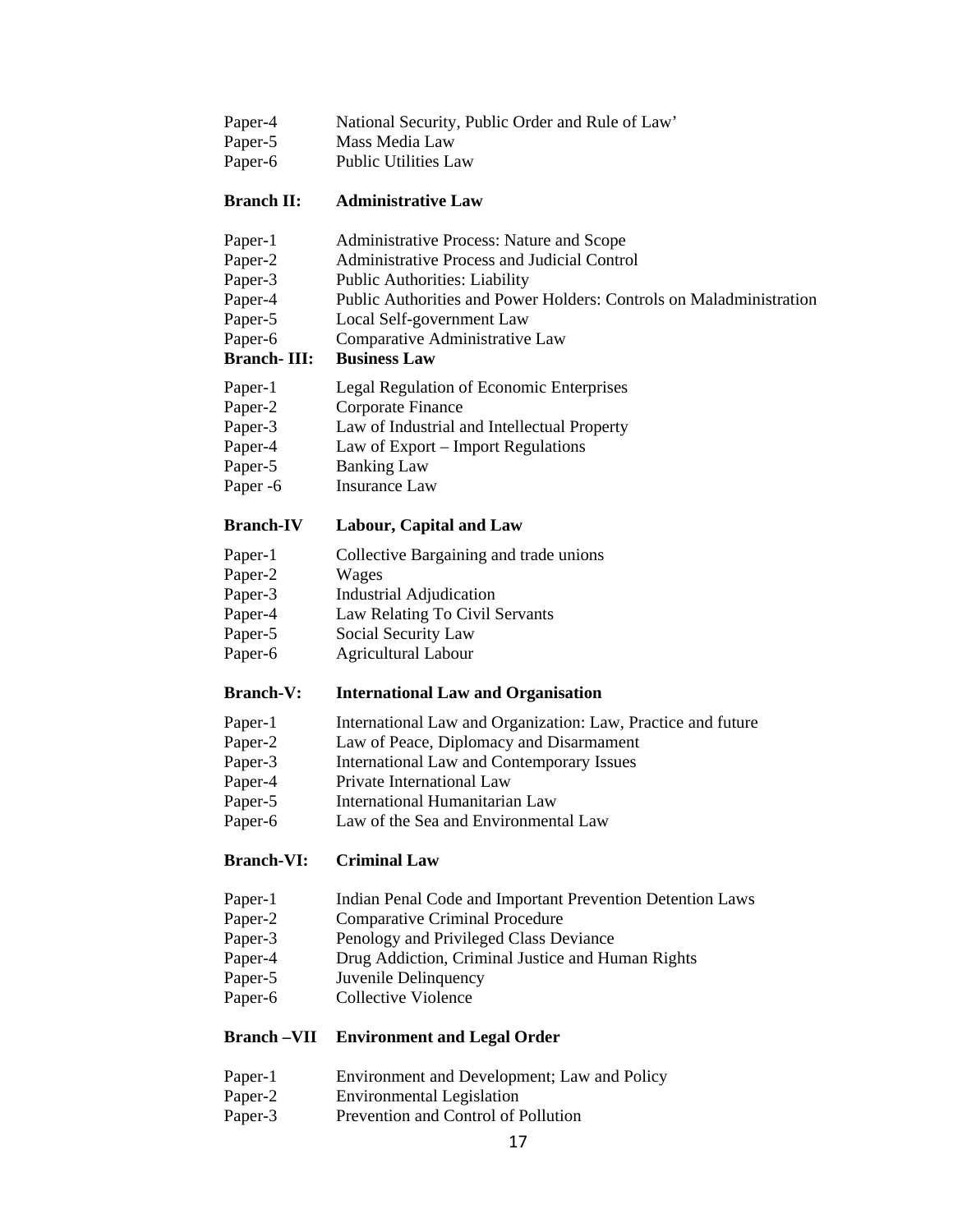- Paper-4 Environmental and International Legal Order
- Paper-5 Biological Diversity and Legal Order
- Paper-6 Resource Management and the Law

# **Branch-VIII Human Rights Law**

- Paper-1 Concept and Development of Human Rights Paper-2 Human Rights and International Order
- Paper-3 Protection and Enforcement of Human Rights in India
- Paper-4 Human Rights of Disadvantaged Groups
- Paper-5 International Humanitarian Law and Refugee Law
- Paper-6 Science, Technology and Human Rights

# **BRANCH-I CONSTITUTIONAL LAW AND LEGAL ORDER**

# **Paper-1:Constitutionalism: Pluralism and Federalism**

# **Objectives of the course**

Constitutionalism essentially means a limited government. Where government functions according to certain principles, it is said to be abiding by constitutionalism. Must it be a democracy or can it be an autocracy also. In ancient India, the king was supposed to act according to dharma. He was not absolute in the sense in which John Austin defined sovereignty. Constitutionalism may therefore be determined by a written constitution or by religion or tradition or by mere practice or convention as in England. In a plural society, where different religious as well as linguistic groups have to live together, various rules of accommodation and mutual recognition are incorporated in the Constitution. Usually these are contained in the bills of rights which contain guarantees of individual liberty and equality against majoritarian rule. Constitutionalism does not merely imply majoritarian rule, it has to be a consensual rule. However, where there is not only such vertical pluralism but also horizontal pluralism reflected by sub nations/regional loyalties, power is not only required to be restrained but it has to be shared. This calls for a federal government. The purpose of this paper is to provide exposure to the students to various models of pluralism and forms of constitutional governments and federal structures.

The following syllabus prepared with this perspective will be spread over a period of one semester.

# **Syllabus**

# **1. Constitutionalism**

- 1.1. Authoritarianism Dictatorship
- 1.2. Democracy Communism.
- 1.3. Limited Government Concept Limitations on Government Power.
- 1.4. What is a Constitution?
- 1.5. Development of a democratic government in England Historical evolution of constitutional government.
- 1.6. Conventions of constitutionalism law and conventions
- 1.7. Written constitutions U.S.A.Canada, Australia, Sweden, South Africa and India.
- 1.8. Separation of powers: Montesquieu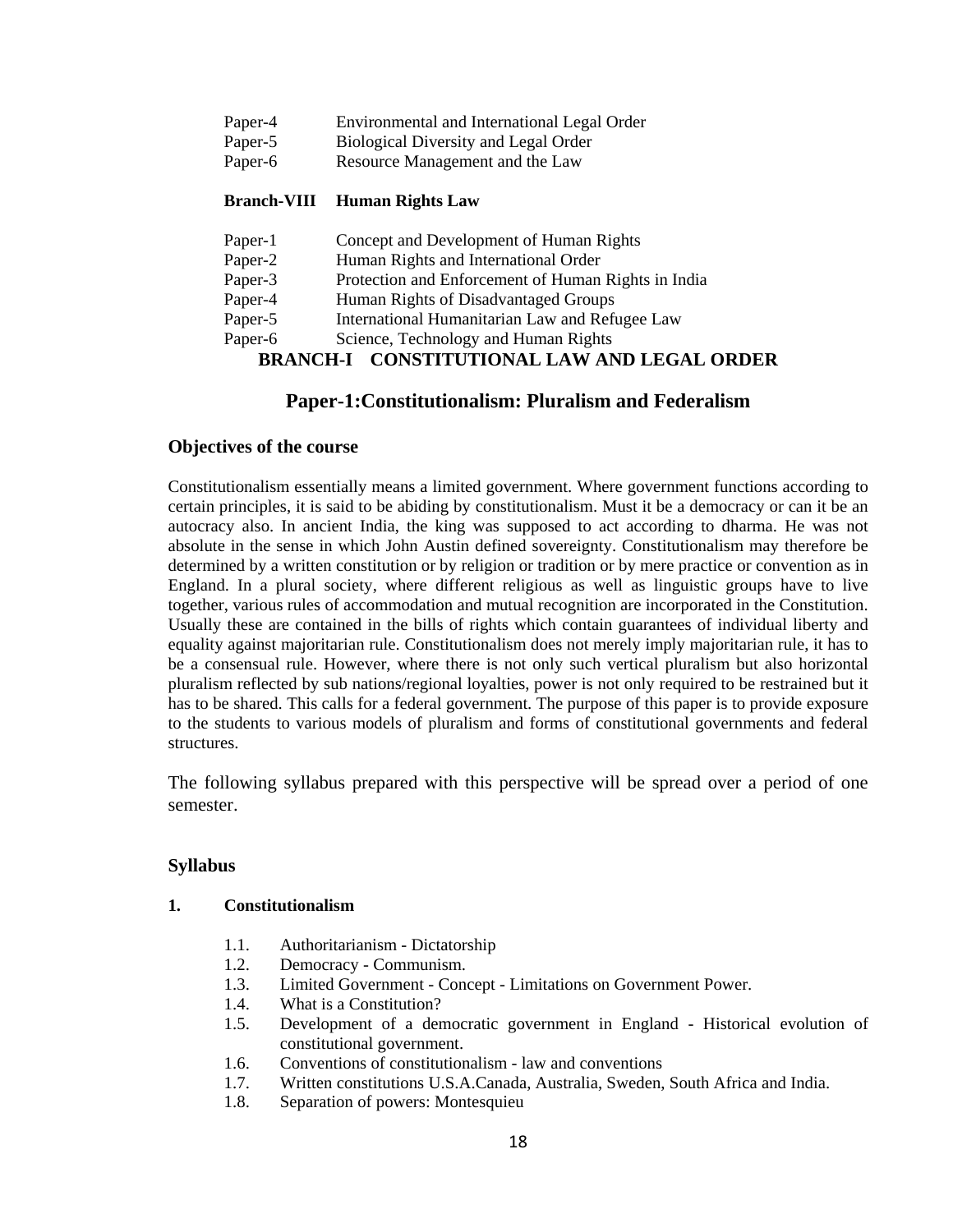- 1.9. Rule of Law: Concept and new horizons
- 1.10. Marxist concept of constitutionalism
- 1.11. Dictatorship of the proletariat.
- 1.12. Communist State from Stalin to Gorbachov.
- 1.13. Fundamental Rights: Human rights
- 1.14. Judicial Review: European Court of Human Rights
- 1.15. Human Rights: International conventions
- 1.16. Limits & doctrine of domestic jurisdiction in international law.

### **2. Federalism**

- 2.1. What is a federal government?
- 2.2. Difference, between confederation and federation
- 2.3. Conditions requisite for federalism.
- 2.4. Patterns of federal government U.S.A., Australia, Canada, India.
- 2.5. Judicial review for federal umpiring
- 2.6. New trends in federalism: Co-operative federalism
- 2.7. India Central Control v. State Autonomy
- 2.8. Political factors influencing federalism
- 2.9. Plural aspects of Indian Federalism: Jammu & Kashmir, Punjab, Assam.
- 2.10. Dynamic of federalism.

## **3. Pluralisms**

- 3.1. What is a pluralistic society?
- 3.2. Ethnic, linguistic, cultural, political pluralism
- 3.3. Individual rights right to dissent
- 3.3.1. Freedom of speech and expression
- 3.3.2. Freedom of the press
- 3.3.3. Freedom of association
- 3.4. Rights to separateness
- 3.4.1. Freedom of religion
- 3.4.2. Rights of the religious and linguistic minorities
- 3.4.3. Compensatory discrimination for backward classes
- 3.4.4. Women rights to equality and right to special protection
- 3.4.5. Scheduled Tribes, Distinct Identity protection against exploitation NSIS Exclusion from Hindu Law.

## **4. Uniform Civil Code**

Non-State law (NSLS) and State Law Systems - Problem of Uniform Code v personal lawsvertical federalism

## **5. Equality in Plural Society.**

- 5.1. Right to equality and reasonable classification
- 5.2. Prohibition of discrimination on ground of religion, caste, sex, language.
- 5.3. Abolition of untouchability
- 5.4. Secularism constitutional principles
- 5.5. Tribal Groups and Equality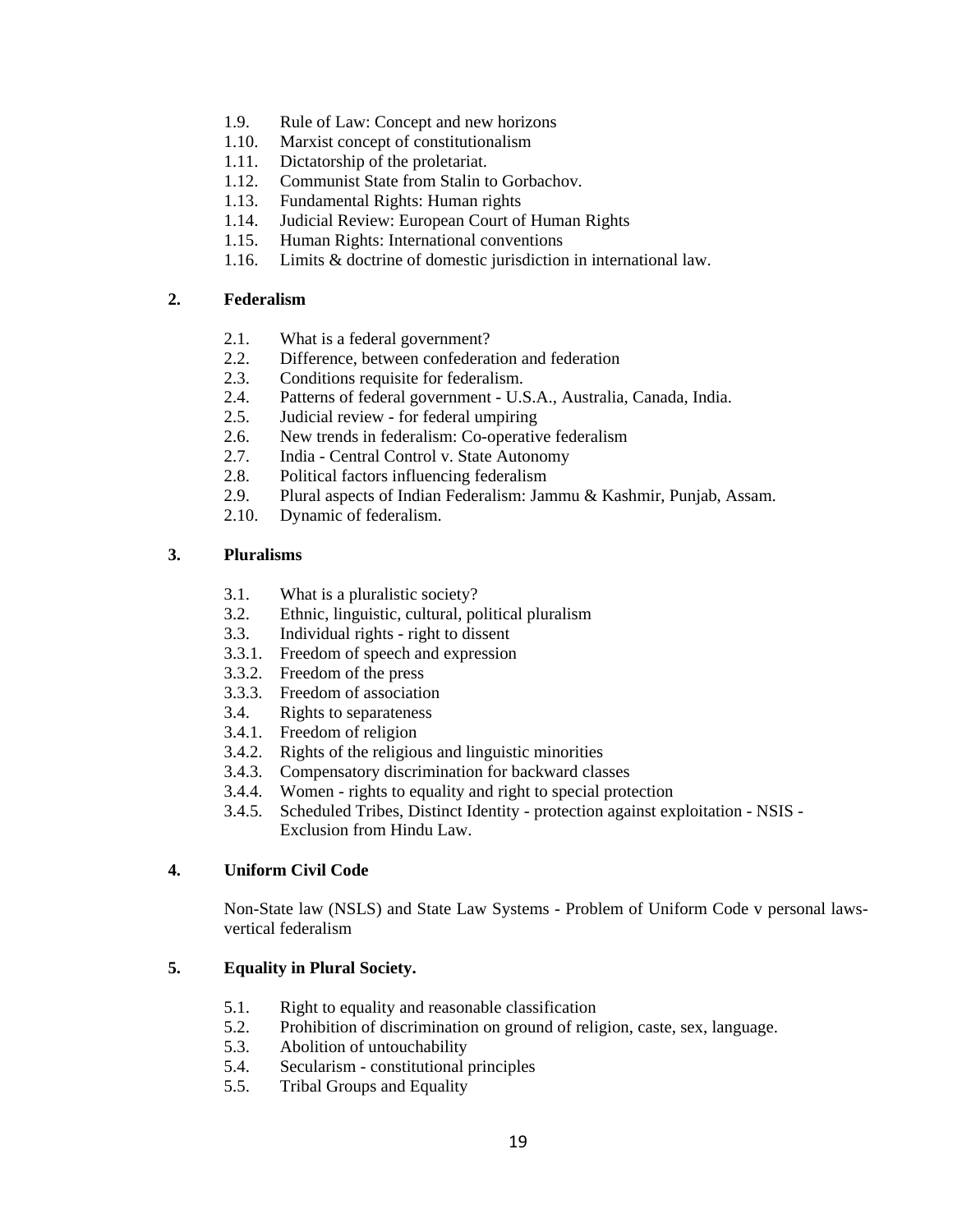#### **6. Pluralism and International Concerns**

- 6.1. International Declaration of Human Rights
- 6.2. Conventions against genocide
- 6.3. Protection of religious, ethnic and linguistic minorities
- 6.4. State Intervention for protection of human rights
- 6.5. Right of self-determination

#### **Select bibliography**

Upendra Baxi, "Law, Democracy and Human Rights"- 5 Lokayan Bu.lletin 4 (1987) V.M. Dandekar "Unitary Elements in a Federal Constitution" 22 E.P.W. 1865 (1988) Rajeev Dhavan, "The Press and the Constitutional Guarantee of Free Speech and Expression" 28, LLL 299 (1986) M.A. Fazal"Drafting A British Bill of Rights" 27 J.LLL 423 (1985) M.P. Jain *Indian Constitutional Law* (1994), Wadhwa. Jagat Narain "Judicial Law Making and the Place of the Directive Principles in the Indian onstitution," J.LLL 198 (1985). Rhett Ludwikowski, "Judicial Review in the socialist Legal Systems: Current Development" 37 LC.LD. 89-108 (1988) S.P. Sathe, *Fundamental Rights and Amendment of the Indian Constitution,* (1968)

H.M. Seervai, *Constitutional Law of India* (1993), Tripathi, Bomaby.

Students should consult relevant volumes of the Annual Survey of Indian Law published by the Indian Law Institute.

# **Paper-2: Union-State Financial Relations**

#### **Objectives of the course**

The Indian Constitution adopts federal government for various reasons. Power is divided between the Union and the States in such a way that matters of nationa1 importance are entrusted to the Centre and matters of local importance are left to the States. The Constitution departs from the model of classical federalism in many ways. This departure was made to suit the peculiar Indian circumstances. However, the constitutional provisions were in practice further distorted so as to make the states totally subservient to the Centre. Distribution of fiscal power is the nerve centre of the federal system. In this paper a student will be made conscious of various aspects of federal principle, and their working in the Indian context with a view to ultimately assessing the Indian experience critically. He must clearly understand various emerging forces such as regionalism, sub-national loyalties and nationalism. He should be able to see the working of the constitutional process as a vital element of the political economy.

The following syllabus prepared with this perspective will be spread over a period of one semester.

### **Syllabus**

#### **1. Federalism – Essentials**

- 1.1. Models of Federal Government U.S.A., Australia, Canada
- 1.2. Difference, Between Federation and confederation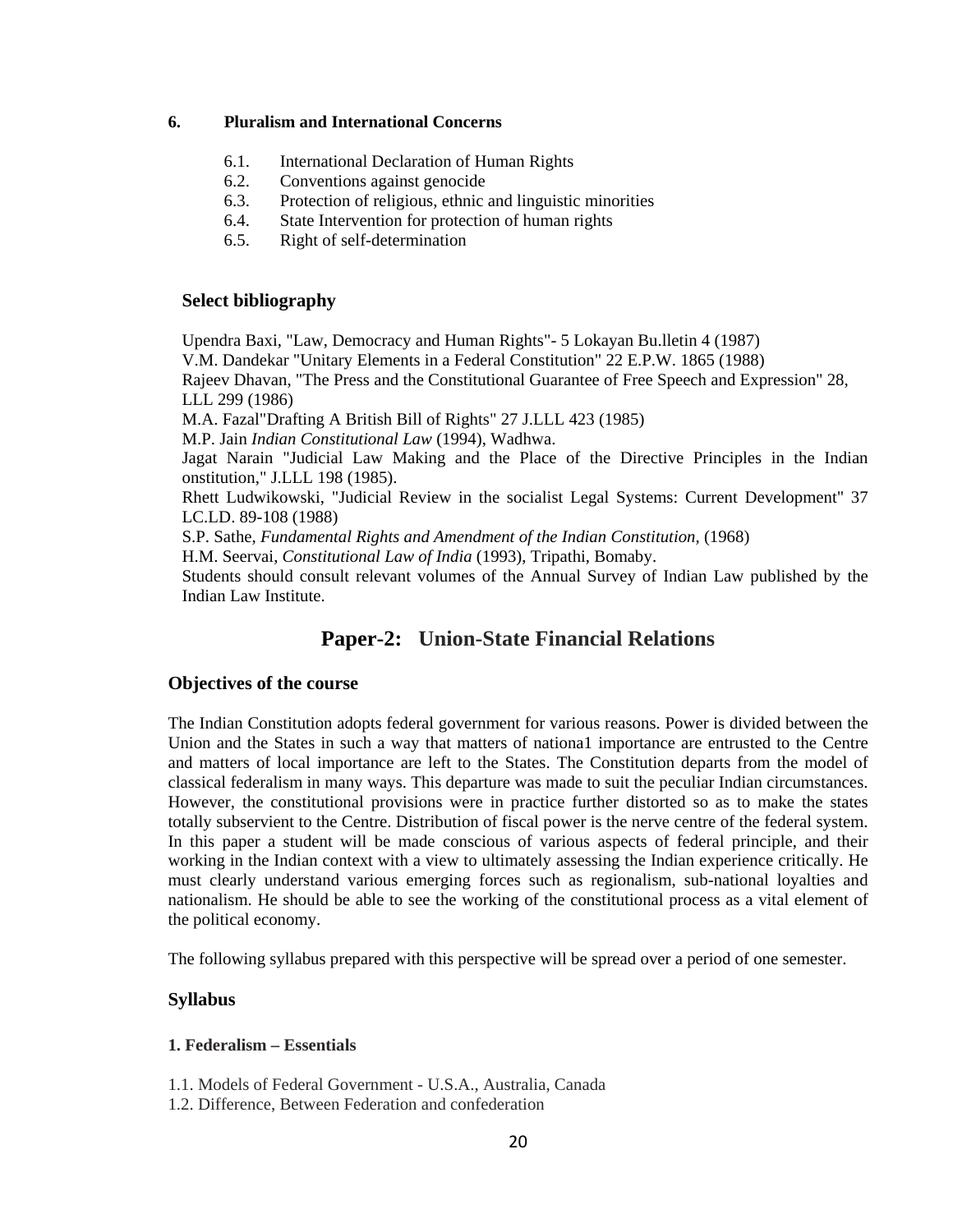1.3. Evolution of federal government in India

#### **2. Distribution of Legislative Power/Administrative Power**

- 2.1. Indian Constitution
- 2.2. Centre- State relations
- 2.3. Factors responsible for subordination of States
- 2.5. Administrative relations

#### **3. Distribution of Fiscal Power**

- 3.1. Scheme of Allocation of taxing power
- 3.2. Extent of Union power of taxation
- 3.3. Residuary power inclusion of fiscal power

#### **4. Restrictions of Fiscal Power**

- 4.1. Fundamental Rights
- 4.2. Inter-Government tax immunities
- 4.3. Difference between tax and fee

#### **5. Distribution of Tax Revenues**

- 5.1. Tax-Sharing under the Constitution
- 5.2. Finance Commission Specific purpose grants (Article 282)

#### **6. Borrowing Power of the State**

- 6.1. Borrowing by the Government of India
- 6.2. Borrowing by the States

## **7. Inter-State Trade and Commerce**

- 7.1. Freedom of Inter-State trade and commerce
- 7.2. Restrictions on legislative power of the Union and States with regard to trade and commerce

#### **8. Planning and Financial Relations**

- 8.1. Planning Commission
- 8.2. National Development Council
- 8.3. Plan grants

#### **9. Co-operative Federalism**

- 9.1. Full faith and credit
- 9.2. Inter-State Council
- 9.3. Zonal Councils
- 9.4. Inter-State disputes

#### **10. Federal Government in India**

- 10.1. Model of Jammu and Kashmir
- 10.2. Sarkaria Commission Report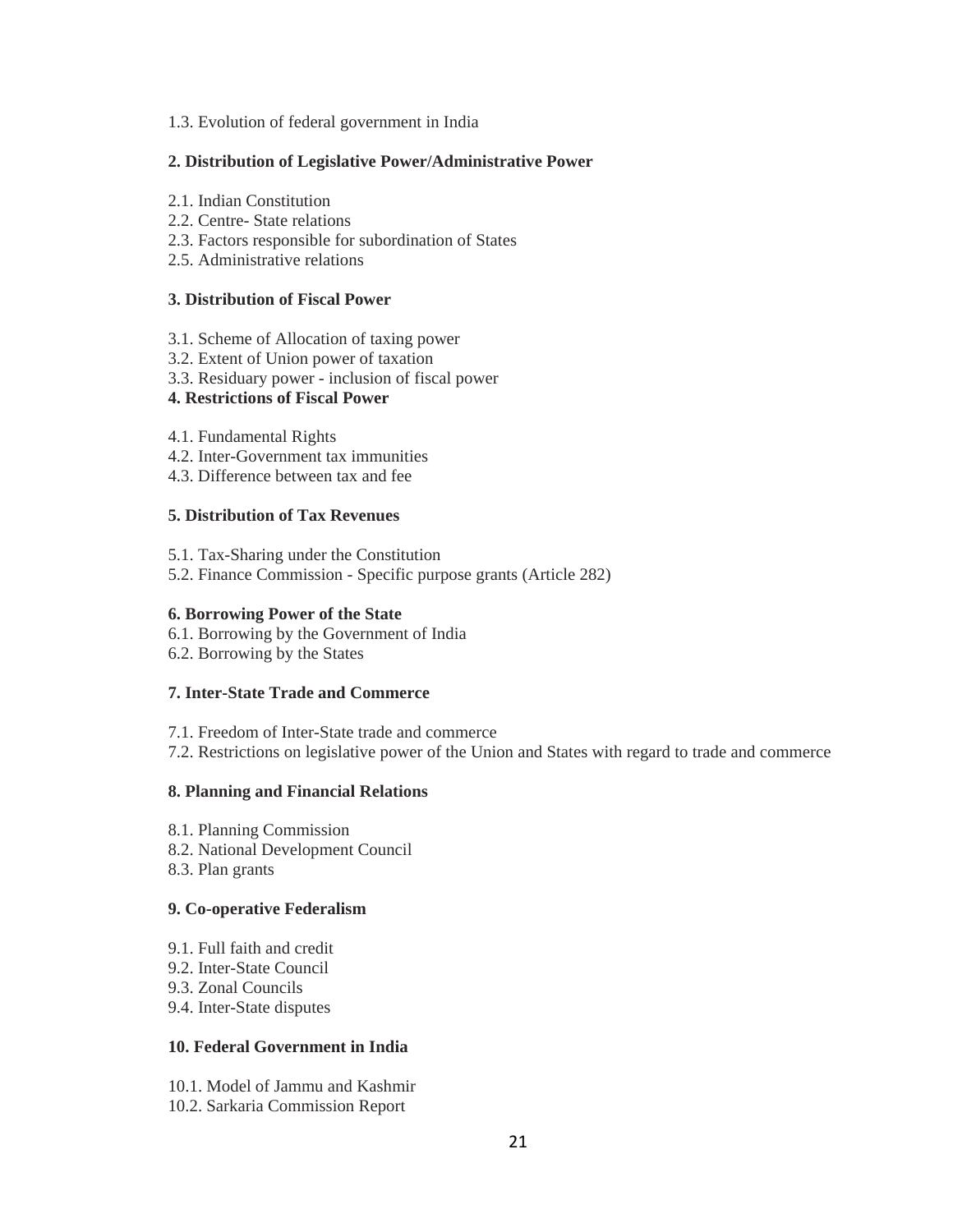10.3. What Reforms are Necessary?

10.3.1. Report of the Commission to Review the Working of the Constitution-2002

10.4 Report of the Commission of Centre State Relations 2010 (Justice M.M. Punchii Commission).

#### **Select bibliography**

H.M. Seervai, *Constitutional Law of India* (1991), Tripathi, Bombay. Sudha Bhatnagar, *Union-State Financial Relations and Finance Commissions,* (1979) *Ashok Chandra, Federalism in India,* (1965) V.D. Sebastian, Indian Federalism: *The Legislative Conflicts* Chs. 6-7 and 8 (1980). Chandrapal, *Centre-State Relations and Cooperative Federalism,* Chs. 5 and 8 (1983) G.C.V. Subba Rao, *Legislative Powers in Indian Constitution Law,* Chs. 37, 38, 39 (1982) Richard M. Pious, *The American Presidency,* 293-331, Ch. 9 (1979) Daniel J. Elazar, *American Federalism,* Chs. 3 and 4 (1984) K.P. Krishna Shetty, *The Law of Union-State Relations and the Indian Federalism* Ch.9 (1981) *Report of the Eighth Finance Commission.*  Administrative Reforms Commission on Centre-State Relationship Ch. 3 (1969) *Constituent Assembly Debates* Vol. 9, 203, 240 and 302-349; Vol. 10, 325-342. *Administrative Reforms Commission, Report of the Study Team on Central-State Relationship* (1967) Vol. 1, Sections land 11, pp. IS- 168 L.M. Singhvi (ed.), *Union-State Relations in India* 124-154 (19690 Government of Tamilnadu, *Report of the Centre-State Relations Inquiry Committee* Ch.5 (1971) D.T. Lakadwala, *Union-State Financial Relations* (1967) M.P. Jain, *Indian constitutional Law* (1994), Wadhwa. K. Subba Rao, *The Indian Federation* (1969) K.C. Wheare, *Federal Governement* (1963) Students should consult relevant volumes of the Annual Survey of Indian Law published by the Indian Law Institute (Constitutional Law II)

#### **Paper-3: Human Rights**

#### **Objectives of the course**

Human rights were conceived rather narrowly as mere freedom from arbitrary government in the past. It was realised later and much more so during last fifty years since the end of the Second World War that the threats to liberty, equality and justice did not emanate from the state alone.

Many nations of Asia and Africa came to nationhood during this period. These nations had to bring about their development and they needed capital. Foreign aid and foreign investments were invited but these could very well lead to their second subjugation. Poverty, ignorance, exploitation had to be fought at the global level. Development had to cQme without the sacrifice of human values. A greater awareness of human rights, not only as negative restrictions on the state but as positive obligations for creating an environment in which man could live with dignity was necessary.

The focus of a course on human rights must be on the national problems with an international or global perspective. The world community's concerns about human rights have been expressed through various conventions. On the national levels, they are contained in constitutional provisions such as directive principles of state policy, fundamental rights, fundamental duties and judicial, legislative as well as administrative strategies of reconstruction. Human rights acquire much more comprehensive and wider meaning. It requires us to take up cudgels against poverty discriminations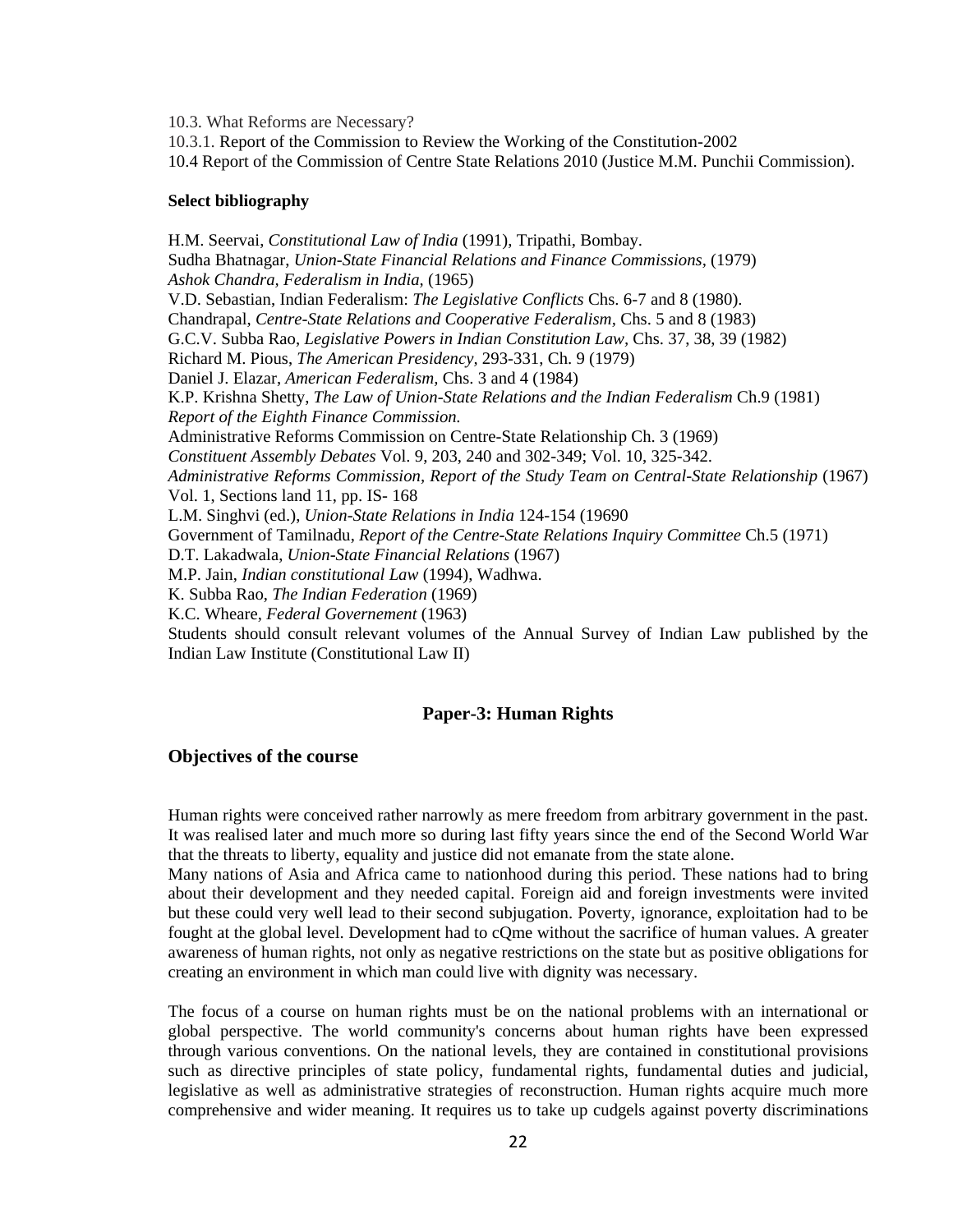based on caste, colour or sex, make provisions for drinking water, population control, conservation and preservation of natural resources, ecological balance, protection of consumers against ruthless and profit seeking, traders or manufacturers, provisions against hazardous industries and so on and so froth. Human rights is an important parameter for a just society and future lawyers must be able to assess any programme of social transformation with reference to them.

The following syllabus prepared with this perspective will be spread over a period of one semester.

## **Syllabus**

## **1. Panoramic View of Human Rights**

- 1.1. Human Rights in Non-western Thought
- 1.2. Awareness of Human rights during tile nationalist movement
- 1.3. Universal Declaration of Human Rights, Constituent Assembly and Part III, drafting process.
- 1.4. Subsequent developments in International Law and the Position in India (e.g. Convention of Social discrimination, torture, gender discrimination, environment and the two human rights covenants.)

## **2. Fundamental Rights Jurisprudence as Incorporating Directive Principles**

- 2.1. The dichotomy of Fundamental Rights (F.R.) and Directive Principles (D.P.)
- 2.2. The interaction between F.R. and D.P.
- 2.3. Resultant expansion of basic needs oriented human rights in India

#### **3. Right not be subject to Torture, Inhuman or Cruel Treatment**

- 3.1. Conceptions of torture, third-degree methods
- 3.2. "Justifications" for it
- 3.3. Outlawry of torture at international and constitutional law level
- 3.4. Incidence of torture in India
- 3.5. Judicial attitudes
- 3.6. Law Reform proposed and pending

## **4. Minority Rights**

- 4.1. Conception of minorities
- 4.2. Scope of protection
- 4.3. The position of minority "Woman" and their basic rights
- 4.4. Communal Riots as Involving violation of Rights.

#### **5. Rights to development of Individuals and Nations**

- 5.1. The UN Declaration on Right to Development, 1987
- 5.2. The need for constitutional and legal changes in India from human rights standpoint.

## **6. People's Participation in Protection and Promotion of Human Rights**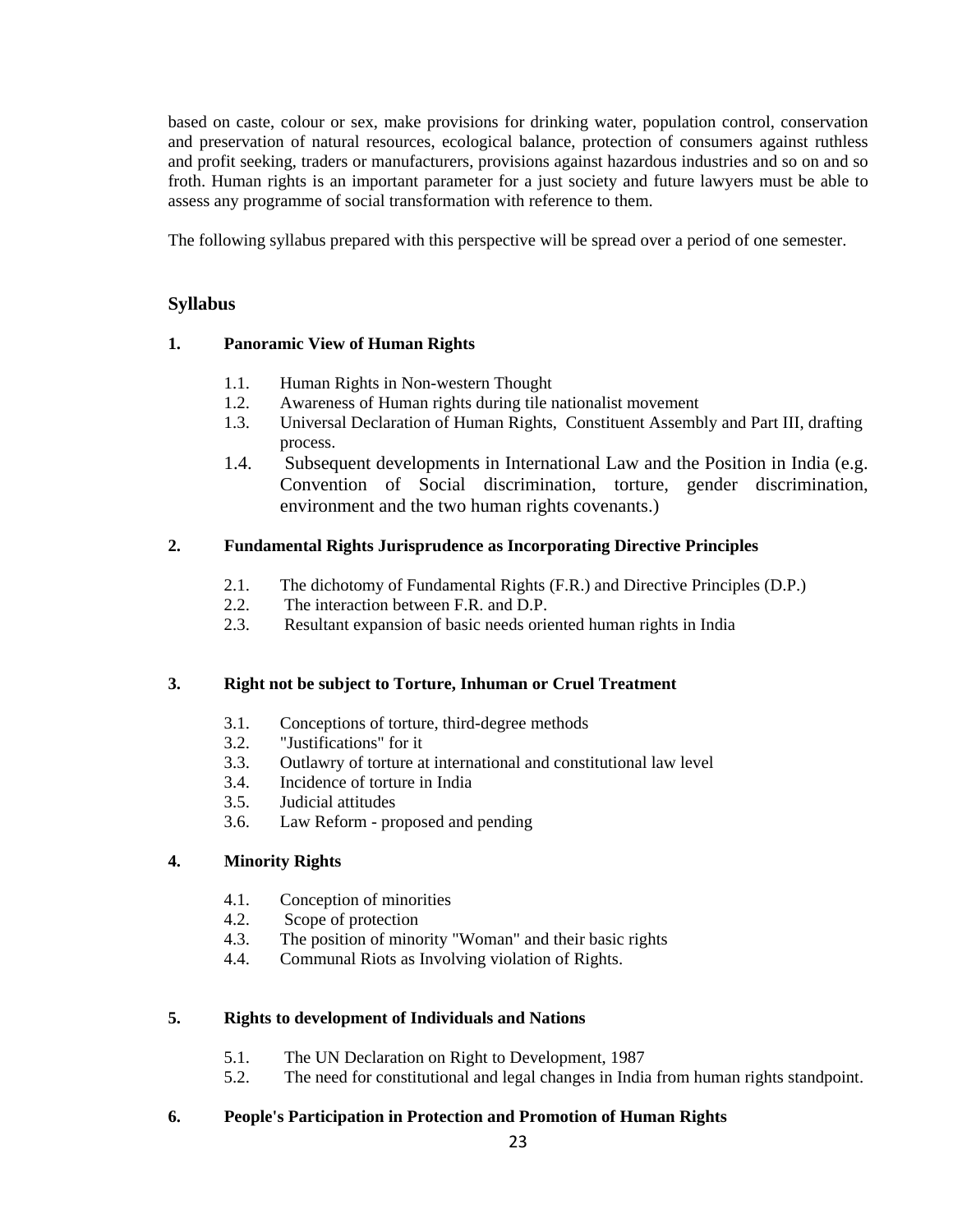- 6.1. Role of International NGOS
- 6.2.1. Amnesty International
- 6.2.2. Minority Rights Groups
- 6.2.3. International Bars Association, Law Asia
- 6.3. Contribution of these groups to protection and promotion of human rights in India.

### 7. **Development Agencies and Human Rights**

- 7.1. Major international funding agencies and their operations in India
- 7.2. World Bank lending and resultant violation/promotion of human rights
- 7.3. Should development assistance be tied to observance of human rights (as embodied in various UN declarations)

## 8. **Comparative Sources of Learning**

- 8.1. EEC Jurisprudence
- 8.2. The Green Movement in Germany
- 8.3. The International Peace Movement
- 8.4. Models of Protection of the rights of indigenous peoples: New Zealand (Maoris) Australia, Aborigines and Canada (Indians)

#### **9. Freedoms**

- 9.1. Free Press Its role in protecting human rights
- 9.2. Right of association
- 9.3. Right to due process of law Access and Distributive Justice
- 9.4. Access and Distribution Justice

### **10**. **Independence of the Judiciary**

- 10.1. Role of the Legal Profession
- 10.2. Judicial appointments tenure of judges
- 10.3. Qualifications of judges
- 10.4. Separation of judiciary from executive

#### **11. European Convention of Human Rights**

- 11.1. European Commission/Court of Human Rights
- 11.2. Amnesty International
- 11.3. PUCL, PUDR, Citizens for Democracy
- 11.4. Minorities Commission
- 11.5. Human Rights Commission
- 11.6. Remedies against Violation of Human Rights

#### **Select bibliography**

M.J. Akbar, Riots After Riots (1988)

U.Baxi (ed.), The Right to be Human (1986)

U.Baxi, The Crisis of the Indian Legal System (1982), Vikas Publishing House, New Delhi.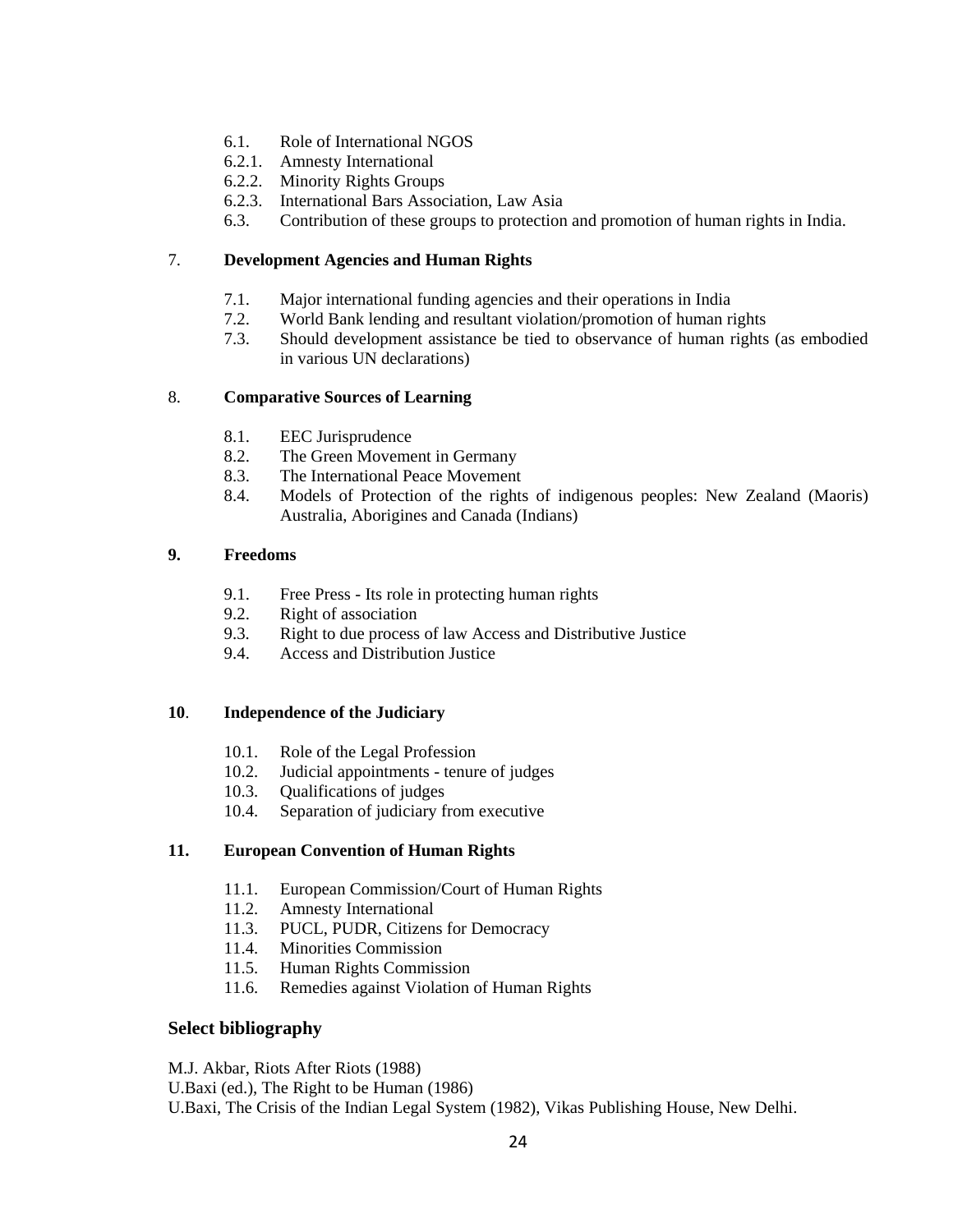F.Kazmi, Human Rights (1987) L.Levin, Human Rights (1982) Madhavtirtha, Human Rights (1953) W.P. Gromley, Human Rights and Environment (1976) H. Beddard, Human Rights and Europe (1980) Nagendra Singh, Human Rights and International Co-operation (1969) S.C. Kashyap, Human Rights and Parliament (1978) S.C. Khare, Human Rights and United Nations (1977) Moskowitz, Human Rights and World Order (1958) J.A Andrews, Human Rights in International Law (1986) I. Menon (ed.), Human Rights in International Law (1985) AB. Robertson (Ed), Human Rights in National and International Law (1970) Upendra Baxi, "Human Rights, Accountability and Development" Indian Journal of international law 279 (1978)

## **Paper-04: National Securities, Public Order and Rule of Law**

#### **Objectives of the course**

In every written constitution, provision is required to be made to equip the state to face grave threats to its existence arising from extra-ordinary circumstances created by war or external aggression or armed rebellion. Although "amidst the clash of arms, the laws are not silent" they do not speak the same language in war as in peace. Extra-ordinary circumstances warrant the invocation of extraordinary laws and such laws are known as emergency laws. They put greater fetters on individual liberty and also eclipse certain aspects of the due process. But in such circumstances, the democratic forces must assert that for survival of the State, the least possible liberty should be available. The students should be familiarized with different aspects of such emergency powers and scrutinizing intellectual attitude towards such powers.

#### **Syllabus**

#### **1. National Security, Public Orders and Rule of Law**

1.1.Emergency Detention in England - Civil Liberties

1.1.1 Subjective satisfaction or objective assessment? 1.2. Pre-Independence law.

#### **2. Preventive Detention and Indian Constitution**

- 2.1. Article 22 of the Constitution
- 2.2. Preventive Detention and Safeguards
- 2.3. Declaration of Emergencies
- 2.4. 1962, 1965 and 1970 Emergencies
- 2.5. 1975 Emergency

### **3 Exceptional Legislation**

- 3.1. COFEPOSA and other legislation to curb economic offenders
- 3.2. TADA: "the draconian law"-comments of NHRC
- 3.3. Special courts and tribunals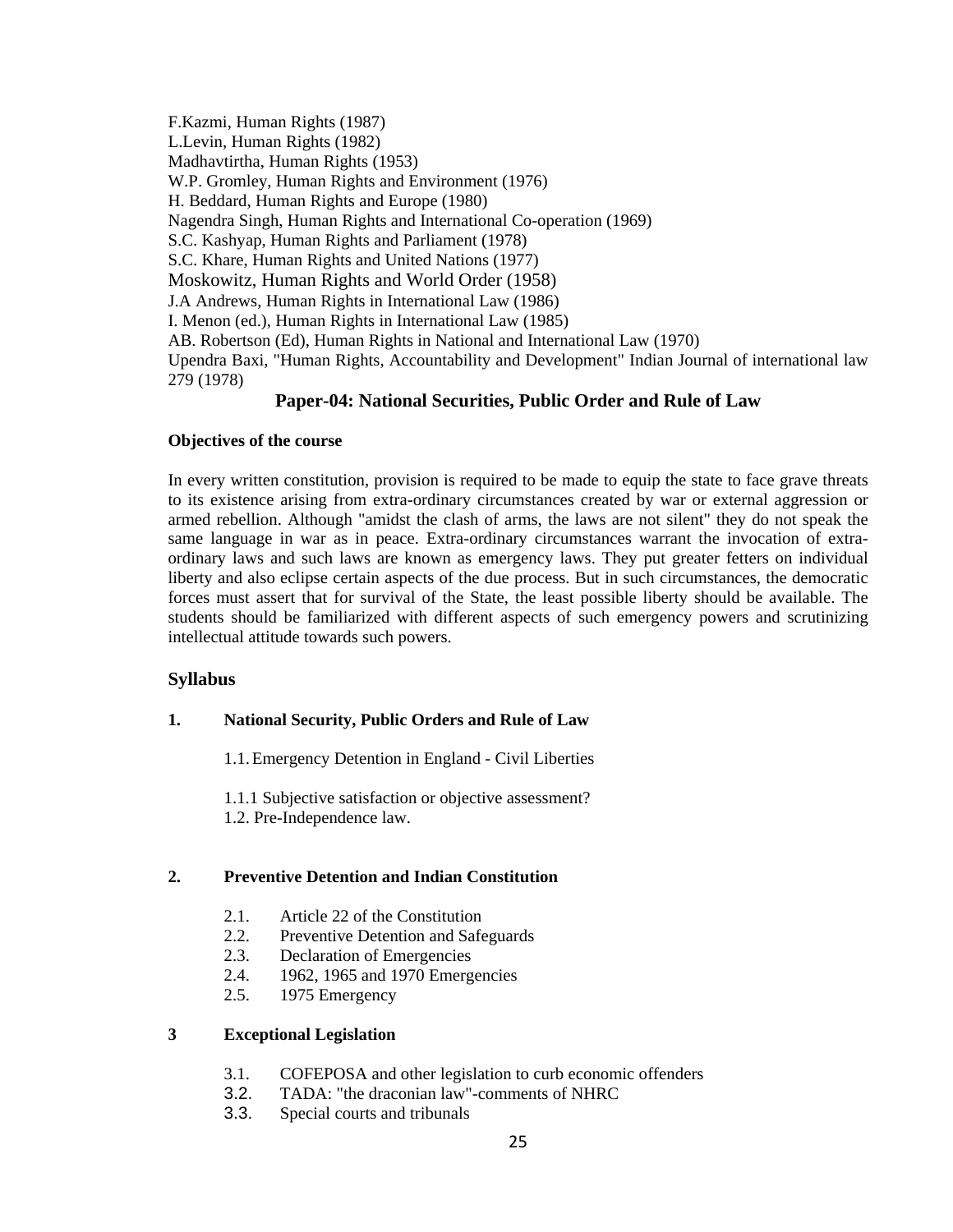3.4. Due process and special legislation

#### 4. **Civil Liberties and Emergency**

- 4.1. Article 19
- 4.2. Meaning of "Security of State"
- 4.3. Meaning of "Public Order"
- 4.4. Suspension of Article 19 rights on declaration of emergency
- 4.5. President's Right to suspend right to move any court
- 4.6. Article 21 special importance its non-suspendability
- 4.7. Suspendability -44th Amendment

#### 5. **Access to Courts and Emergency**

- 5.1. Article 359: ups and downs of judicial review
- 5.2. Constitution (Forty-fourth), Amendment Act, 1978.
- 5.3. Constitution (Fifty-ninth) Amendment Act,. 1988.

#### 6. **Martial Law**

- 6.1. Provisions in English Law
- 6.2. Provisions in the Constitution

#### **Select bibliography**

G.O. Koppell"The Emergency, The Courts and Indian Democracy" 8 J.I.L.I. 287 (1966) H.M. Seervai, *The Emergency, Future Safeguards and the habeas Corpus: A Criticism* (1978) International Commission of Jurists, *Status of Emergency and Human Rights* (1984) N.C. Chatterji and Parameshwar Rao, *Emergency and the Law* (1966).

#### **Paper-5: Mass Media Law**

#### **Objectives of the course**

Mass media such as Press, Radio and Television, Films, play a vital role in socialisation, culturalisation and modenisation of a society. The visual media are bound to have a much greater impact on human mind. But while these media have such a potential value as man educators, they are also susceptible to destructive and harmful uses for promoting criminal anti-social and selfish escapist tendencies. While their positive potential as mass educators has to be harnessed for developmental purposes, their negative, harmful potential has to be curbed in public interest. Law plays a dual role vis-a-vis such media. On the one hand, it protects the creative freedom involved in them, on the other, it has to regulate them so as to avoid their possible abuse. This paper will deal with such interaction between law and mass media.

The following syllabus prepared with this perspective will be spread over a period of one semester.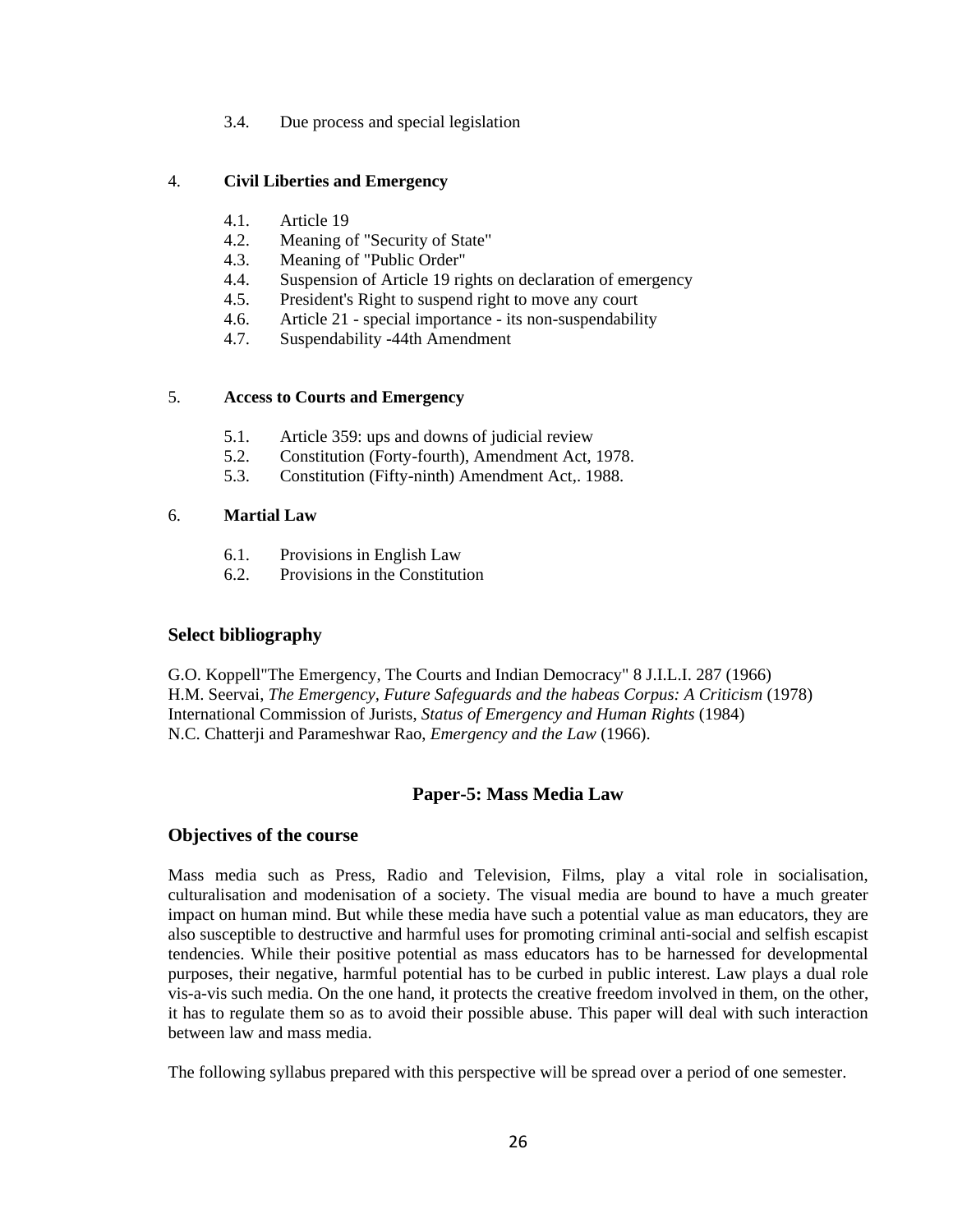## **Syllabus**

#### **1. Mass media - Types of - Press Films, Radio Television**

- 1.1. Ownership patterns Press Private Public
- 2.2. Ownership patterns Films Private
- 3.3. Ownership patterns Radio & Television, Public
- 4.4. Difference between visual and non- Visual Media- impact on Peoples minds.

#### **2. Press - Freedom of Speech and Expression - Article 19 (1) (a)**

- 2.1. Includes Freedom of the Press.
- 2.2. Laws of defamation, obscenity, blasphemy and sedition.
- 2.3. The relating to employees wages and service conditions,
- 2.4. Price and Page Schedule Regulation

## **Select Bibliography**

C.M. McPherson, (1979).

R. Young, 'Dispensing with Moral Rights', 6 *Political Theory,* 63 (1978).

J. Feinberg, 'Voluntary Euthanasia and the Inaltenable Right to Life', 7 *Phil.* And *Public* Affairs, 92 (1978).

J. Finnis, The Rights and the Wrongs *of* Abortion: A Reply to Judith Thomson', 2 *Phil.* and Public Affairs, 117 (1973).

A. Geworth, 'Human Rights and The Prevention *of* Cancer', *American Phil Quar.,* 17 (1980), 117.

H.J. MeCloskey, 'The Right to Life4, 15 Philosophical Quarterly 115 (1965).

J.J. Thompson,'A Defense *of* Abortion', Phil and *Public Affairs,* 47(1971).

A. Gewirth, 'Civil Liberties as Effective Powers', in Human *Rights: Essays* on *Justification* and Applications (1983).

M. Sarpiro, Freedom *of* Speech: The *Supreme Court* and *Judicial Review* (1966).

R.M. Dworkin, 'Principle, Policy, Procedure, in *Crime, Proof* and *punishment: Essays* In Memory *of*  Sir *Rupert Cross* (1981).

LC. Beeker, *Property Rights: Philosophic Foundations* (1977).

R: Nozick, *Anarchy, State* and *Utopia* ch.7. (1974).

Chhatrapati Singh, *Common Property* and *Common Poverty,* (1986).

U.Baxi, "Taking Suffering Seriously", in 8-9 *Delhi* Law *Review* 91 (1979-80).

M.N. Gewirth, 'Starvation and Human Rights', in Human *Rights: Essays* on *Justification* and *Applications,* (1983).

F.I. Michelman, 'Constitutional Welfare Rights and A Theory *of* Justice', in N. Ameil (ed.) Reading Rawls. Critical Studies of A Theory of Justice, (1975).

J. Feinberg, The Rights *of* Animals and Unborn Generations" W.T. Blackstone (ed.) *Philosophy* and *Environmental Crisis,* (1974).

R. Prey, *Interests* and *Rights:* The Case *Against Animals,* (1980).

John B. Howard, "The Social Accountability of Public Enterprises" in *Law and Community Controls in New Development Strategies* (International Center for law in Development 1980).

Bruce Michael Boyd, "Film Censorship in India: A Reasonable Restriction on Freedom of Speech and Expression ".14 J.I.L.I. 501 (1 972).

Rajeev Dhavan "On the Law of the Press in India" 26 *JI.L/.* 288 (1984).

Rajeev Dhavan, "Legitimating Government Rhetoric: Reflections on Some Aspects of the Second Press Commission" 26 *J./L/.* 391 (1984).

Soli Sorabjee, *Law of Press Censorship in India* (1976).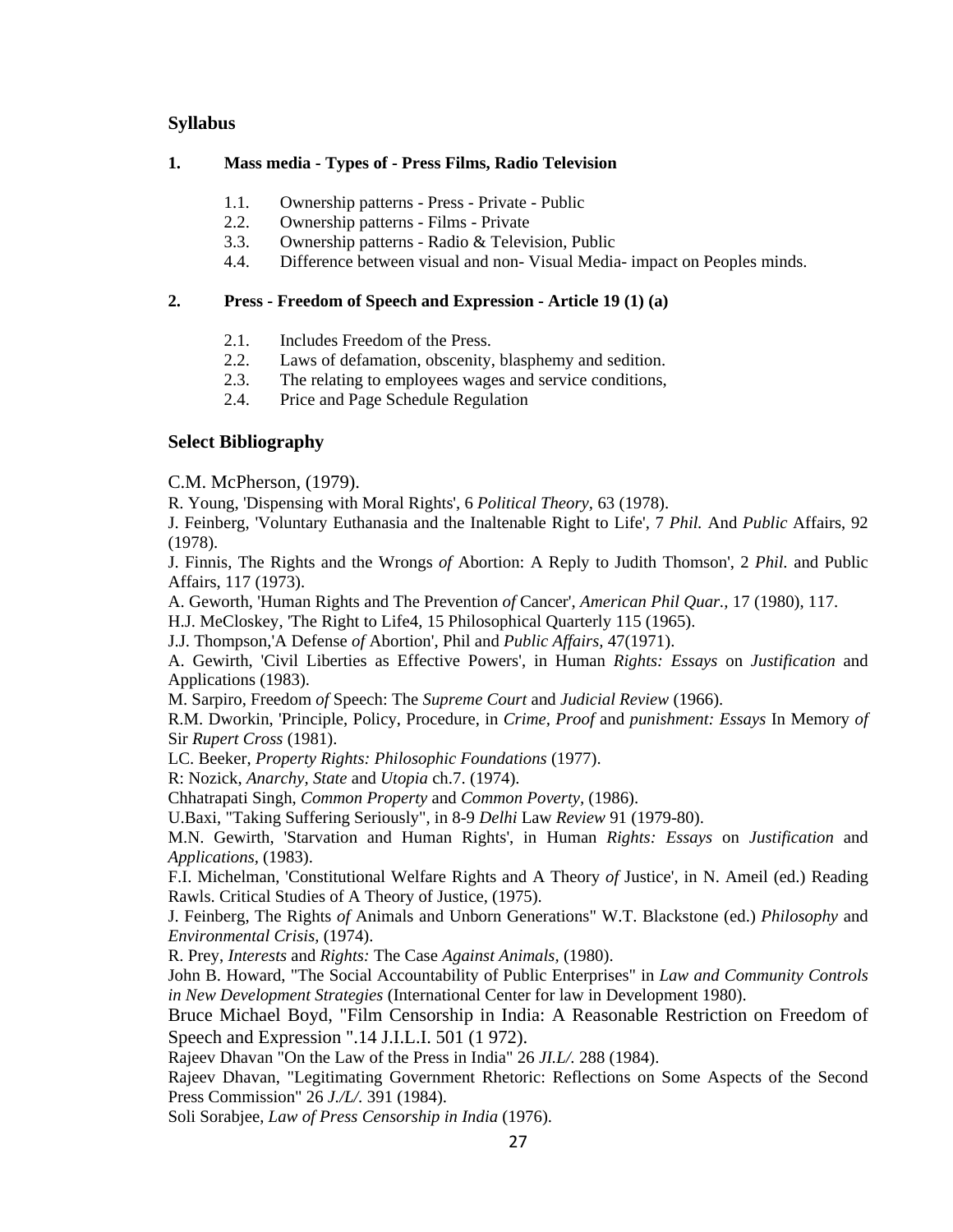Justice E.S. Venkaramiah, *Freedom of Press: Some Recent Trends* (1984).

D D. Basu, *The Law of Press of India* (1980).

Students should consult relevant volumes of the Annual Survey of Indian Law published by the Indian Law Institute. (Constitutional Law 1 & 11, Administrative Law and Public Interest litigation).

# **Paper-6: Public Utilities Law**

## **Objectives of the course**

Public utilities are government monopolies, which are services rather than commercial enterprises. The law of public utilities is contained in the statutes of incorporation and judicial decisions given by courts while resolving disputes between the utilities and their consumers or employees or traders or others entering into business relations with them. In this paper a student will study (a) government policy in regard to such utilities in general and to each utility in particular, (b) the growth and evolution of the public utilities; (c) patters of the laws of incorporation and (d) powers, functions and liabilities of the public utilities vis-a-vis their employees, consumers and others.

The following syllabus prepared with this perspective will be spread over a period of one semester **Syllabus** 

## **1. Public Utilities**

1.1. Railways, Electricity, Gas, Road Transport, telephone, post and telegraph service, Police, Fire Brigade, Banking service, etc.

1.2. Growth and evolution of public utilities and their legislation

#### **2. Public Utilities - Why Government Monopoly?**

2.1. Government and Parliamentary Control

2.2. Constitutional division of power to legislate.

#### **3. Utilities Legislation - Patterns of –**

3.1. Administrative Authorities - Structure of the Administrative Authorities 3.2. Subordinate legislation

#### **4. Public Utilities and Fair Rearing**

Quasi-Judicial Decision - Administrative Discretion.

### **5. Public Utilities and Consumer Protection**

- 5.1. Rights of consumers protected by the Consumer Protection Act
- 5.2. Rights Arising from law of Contract and law of Torts.

#### **6. Public Utilities and their Employees.**

6.1. Application of Articles l6 and 311?

6.1. Application of Industrial law- right to strike.

## **7. Public Utilities and Fundamental Rights**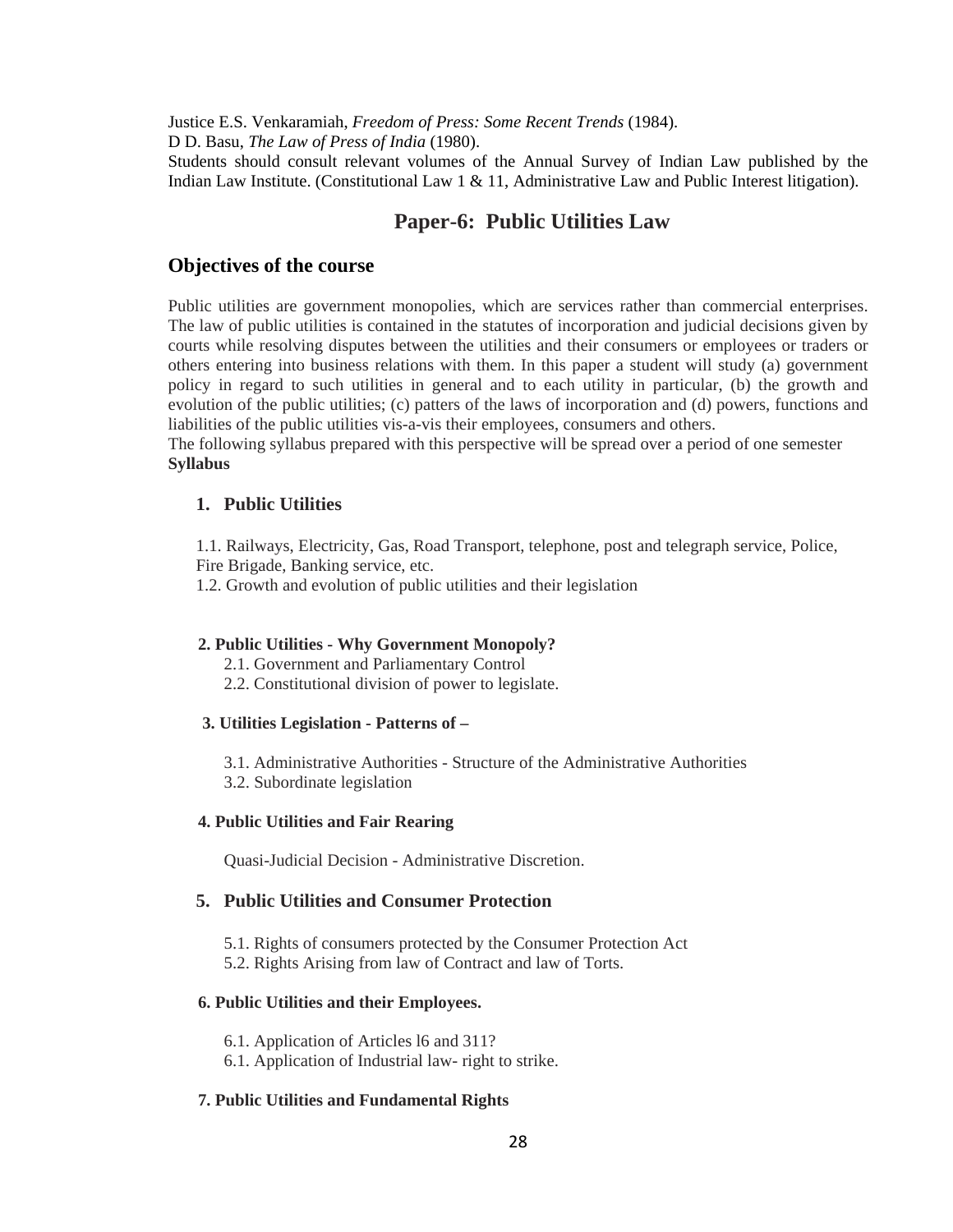- 7.1. The right to equality: the airhostess case.
- 7.2. Are Public utilities "State" for the purpose of article 12 of the Constitution?
- 7.3. Extension of the concept of State

#### **8. Liabilities and special privileges of public utilities**

- 8.1. In contract
- 8.2. In tort
- 8.3. In criminal law

#### **Select bibliography**

P.M. Bakshi, Television and the Law, (1986) Vasant Kelkar, "Business of Postal Service" 33 I.J.PA. pp. 133-141 (1987) G. Ramesh, "Characteristic of Large Service Organisation in a Developing Country Like India" 32 I.J.PA. 77 (1986) Nalini Paranjpe, "Planning for Welfare in the Indian Railways" 31 I.J.PA. 171-180 (1985) Arvind K. Sharrna "Semi-Autonomous Enterprise: Conceptual Portrait - Further Evidence on the Theory of Autonomy" 33 I.J.PA. p. 99-113. S.P. Sathe, Administrative Law (1998) Jain & Jain, Principles of Administrative Law, (1986) Jagdish Ul, Handbook of electricity Laws, (1978) Bhaumik, The Indian Railways Act, (1981) Law Commission of India, 38th Report : Indian Post Office Act, 1898, (1968) Students should consult relevant volumes of Annual Survey of Indian Law published by the Indian Law Institute (Constitutional Law 1 & 11, Administrative Law, Consumers Protection Law and Labour law).

## **BRANCH-II ADMINISTRATIVE LAW**

#### **Paper-1: Administrative Process: Nature and Scope**

#### **Objectives of the course**

The administrative explosion of the  $19<sup>th</sup>$  century in the common law world brought in new norms of relationship between the state and its citizens. In due course, the continental strategies of control over administration had their influence along with this the civil service and administrative agencies gained more and more importance when the state launched welfare programmes and became the guardian of the rights of individuals. The standards of administrative behaviour are moulded and supported through constitutional values in the lands of constitutional sovereignty. Necessarily, a student of law relating to administration should get a deep knowledge of the operation and changing phenomena of these standards from a comparative angle. This is so especially in the wake of technological revolution and its aftermath on the administration.

#### **Syllabus**

#### 1. **Administrative Process**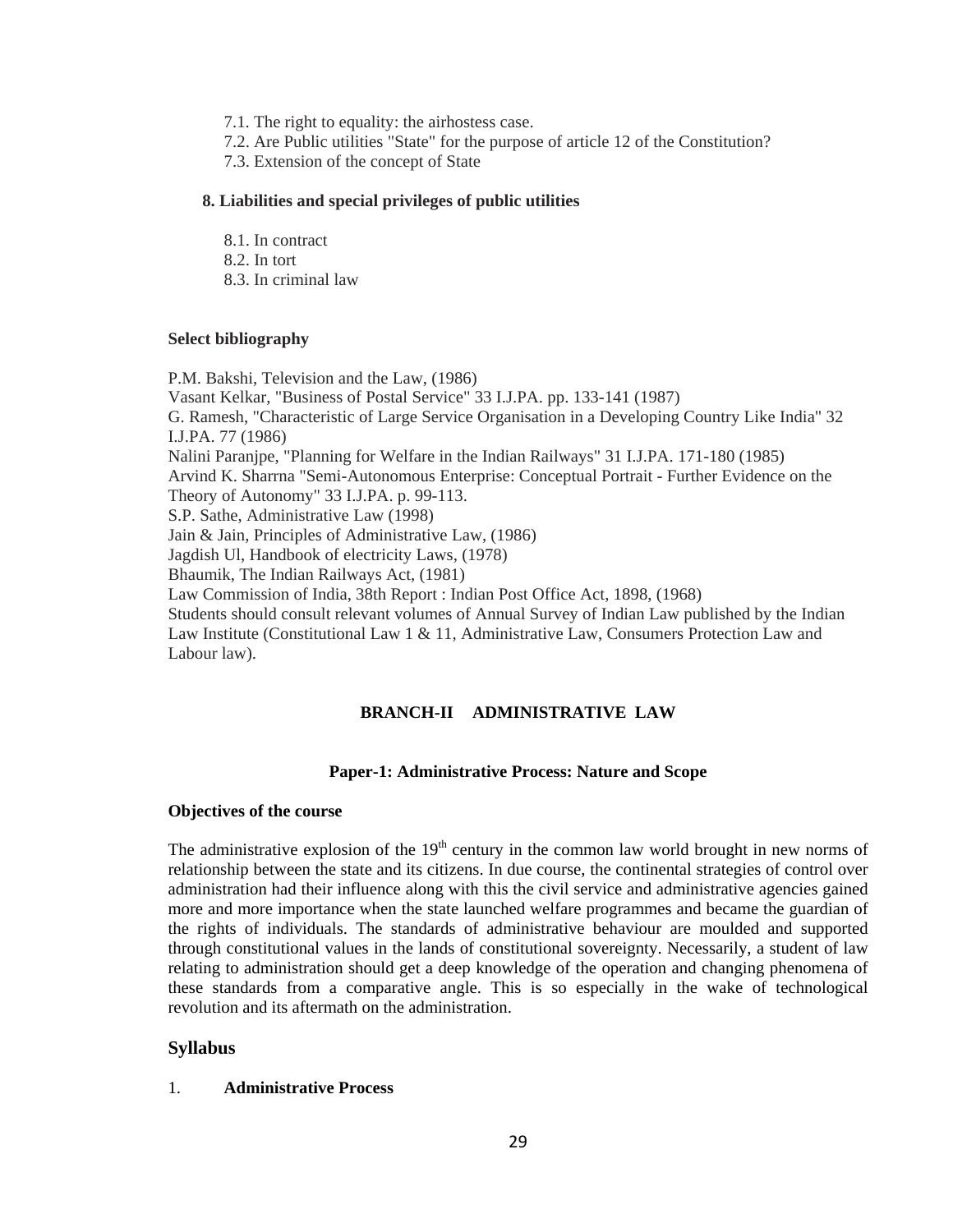- 1.1. Nature and Meaning
- 1.2. The role of civil service
- 1.3. The role of administrative agencies

#### **2. Administrative Process: Regulation to De-regulation and Control to Decontrol – Globalisation and Liberalisation**

- 2.1 Constitutional standards
- 2.2 Comparative aspects

#### **3. Rule of Law**

- 3.1 Changing dimensions
- 3.2 Regulation of administrative process

#### **4. Delegated Legislation: Problems, Process and Control**

#### **5. Delegated Legislation: Problems, Process and Control**

#### **6. Power and duty**

- 6.1. Doctrine of police power
- 6.2. Doctrine of eminent power
- 6.3. Taxing power
- 6.4. Responsibility and accountability

### **7. Administrative Discretion**

- 7.1. Structuring and limiting
- 7.2. Impact of technological development

#### **Select Bibliography**

Friedman,The State and the Rule of Law in a Mixed Economy Dicey, Introduction to the Law of the Constitution Davis, Discretionary Justice Jain & Jain, Principles of Administrative Law (1986) Tripathi De Smith, Judicial Review of Administrative Action (1995) M.P.Jain, Cases and Materials on Administrative Law (1996), Vol.1, Wadha, Nagpur.

## **Paper-2: Administrative Process and Judicial Control**

#### **Objectives of the course**

Administrative law is mainly a judge-made law and has secured its present features through a myriad of judicial decisions. The historical evolution of the judicial agencies reviewing administrative procedures, jurisdictional aspects of administrative decision making subjected to review, the grounds on which decisions are challenged, the scope of review of delegated legislation and the limitations on the judicial review of administrative action are to be studied in detail in this course. The procedural fairness is the key to good administrative decision and the various remedies rendered in judicial process clear the way for achieving administrative justice. The ever increasing number of delegated legislation in the form of rules, regulations, circulars and general orders have the characteristics of law, which though framed by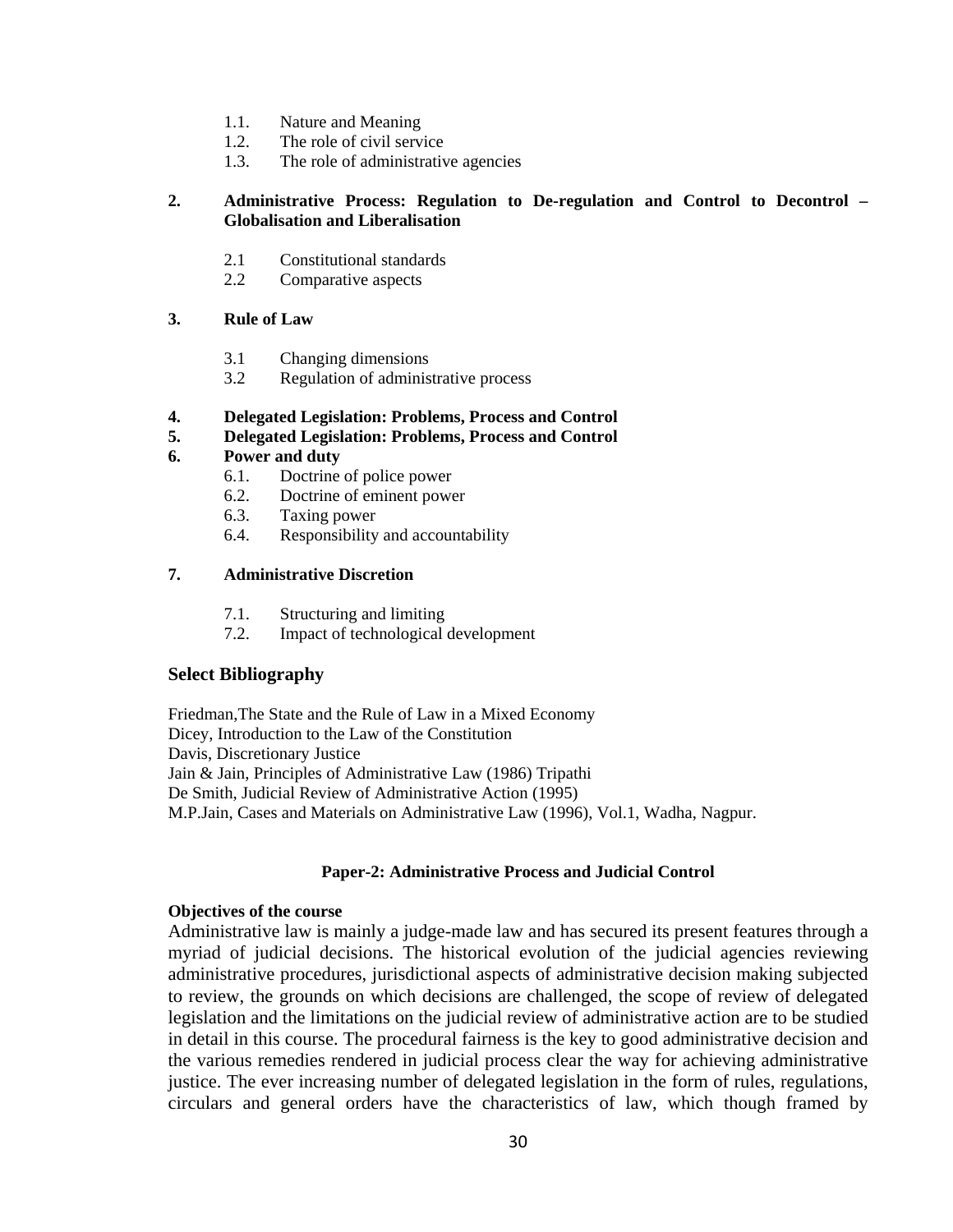administration, impose burden on the rights of citizens. Keeping this specie of administration beyond judicial review is neither in the interests of the general public nor for laying down standards of administrative behaviour.

# **Syllabus**

# **1. Concepts and Agencies**

- 1.1. Common law countries
- 1.2. French system

# **2. Judicial Review in India**

- 2.1. Historical development
- 2.2. Powers of the Supreme Court
- 2.3. Powers of the High Court
- 2.4. Role of subordinate judiciary

# **3. Jurisdiction**

- 3.1. Finality clauses
- 3.2. Conclusive evidence clauses
- 3.3. Exclusionary clause

# **4. Grounds of Review**

- 4.1. Doctrine of ultra vires
- 4.2. Unreviewable discretionary powers: from Liversidge to Padfield
- 4.3. Discretion and Justifiability
- 4.4. Violation of fundamental rights
- 4.5. Extraneous consideration and/or irrelevant grounds
- 4.6. Delegation
- 4.7. Acting under dictation
- 4.8. Malafides and bias
- 4.9. Lack of rationality and proportionality
- 4.10.Oppressing decision
- 4.11. Absence of proportionality

# **5. Procedural fairness**

- 5.1.Legitimate Expectation
- 5.2. Natural Justice and duty to act fairly
- 5.3. Bias and personal interest
- 5.4. Fair hearing

# **6. Remedies**

6.1. Writs

6.2. Injunction and declaration

# **7. Limits of Judicial Review**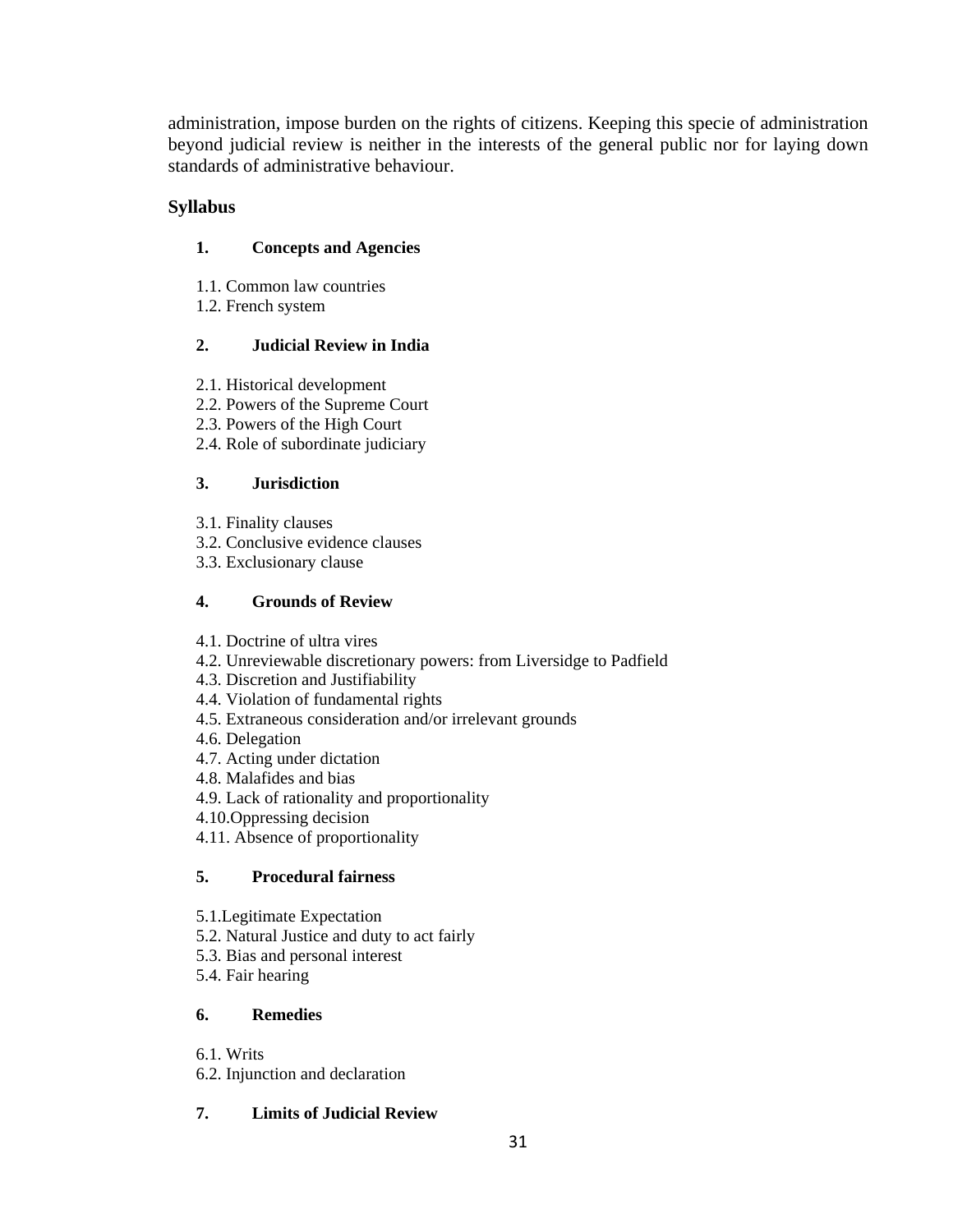- 7.1. Locus standi and public interest litigation
- 7.2. Laches
- 7.3. Res judicata
- 7.4. Alternative remedies

## **8. Judicial Review Delegated Legislation**

## **Select Bibliography**

S.P. Sathe, Administrative Law (1998), Butterworth, India. De Smith, Judicial Review of Administrative Action (1995), Sweet and Maxwell. I.P. Massey, Administrative Law (1995), Eastern, Lucknow. Bagawati Prasad Banerjee, Writ Remedies, (1999), Wadhwa, Nagpur. M.P.Jain, The Evolving Indian Administrative Law (1983),N.M. Tripathi, Bombay Jain & Jain Principles of Administrative Law, N.M.Tripathi. M.P. Jain, Cases and Materials on Administrative Law (1996), Vol.1, Wadha, Nagpur.

# **Paper-3: Public Authorities: Liability**

## **Objectives of the course**

Judicial decisions in the common law world have formulated several duties and liabilities on the administrative hierarchy towards the citizens. Is the state in exercise of sovereign functions liable to compensate the affected persons? The state enters into contracts in more ways than one. Should there be standards of conduct laid down on the state when it does so? How can accountability be determined in all these areas? Open government is one of the significant attributes of good government in democracy. In what way these norms can be meticulously followed by the state in meting out administrative justice. There are problems a country like India does confront in her march towards good governance.

#### **Syllabus**

#### **1. Tortious Liability**

- 1.1. Sovereign immunity
- 1.2. Commercial and non-commercial function

#### 2. **Contractual Liability**

- 2.1. Processual justice: Privilege right dichotomy
- 2.2. Blacklisting of contractors
- 2.3. Terms in government contract as instruments of social justice

### **3. Emerging Liability**

- 3.1. Personal accountability
- 3.2. Compensatory jurisprudence and right to life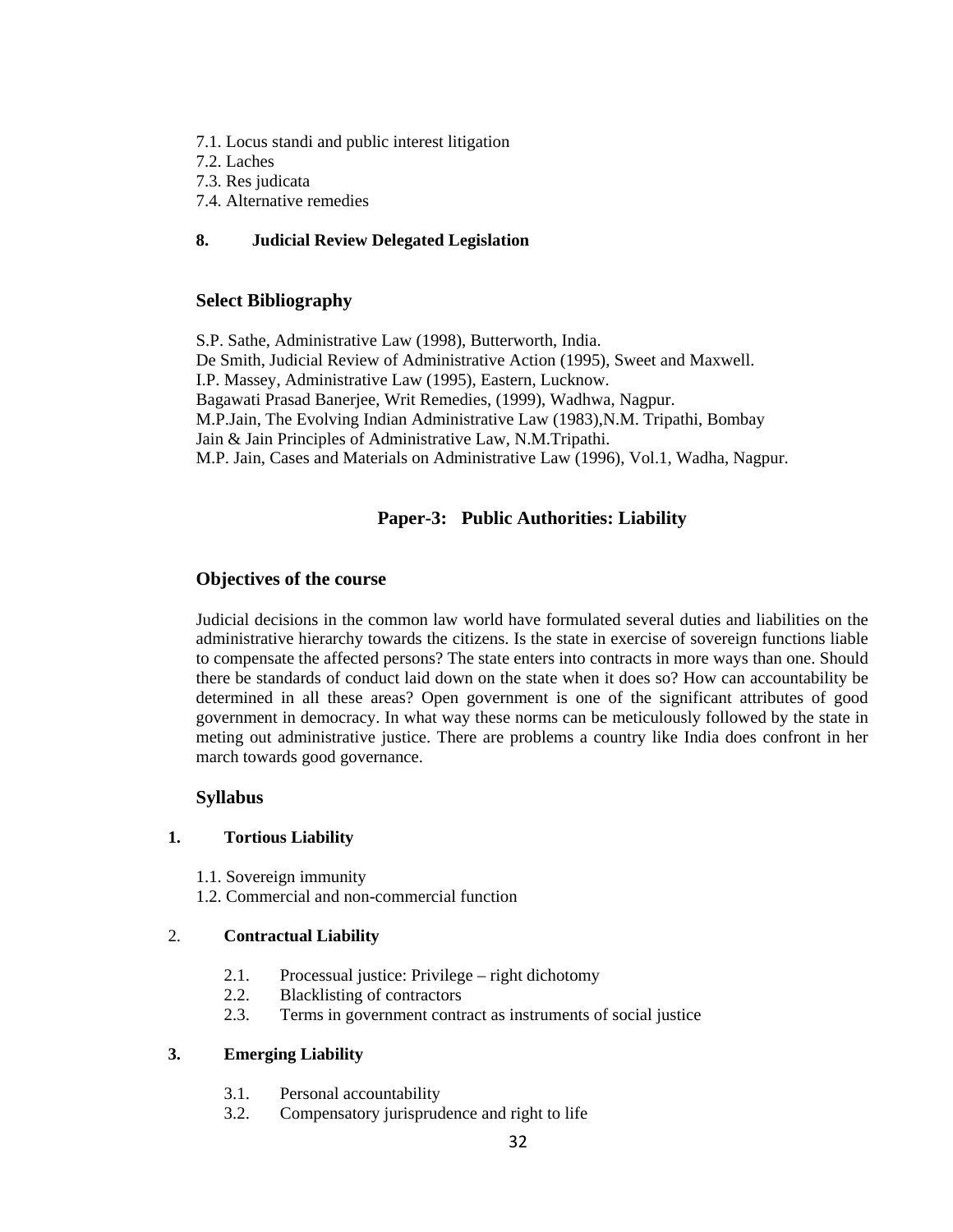3.3. Accountability under consumer law

## **4. Privilege against Disclosure**

- 4.1. Right to information
- 4.2. Official secrecy
- 4.3. Executive privilege
- 4.4. Security of state and control on information
- 4.5. Judicial review

#### 5. **Promissory Estoppel**

- 5.1. Legitimate expectation
- 5.2. Constitutional dimensions

#### **Select bibliography**

Jain & Jain, Principles of Administrative Law (1986), Tripathi

De Smith, Judicial Review of Administrative Action (1995) B.Sshwartz, An Introduction to American Administrative Law.

## **Paper-4: Public Authorities and Power Holders: Controls on Maladministration**

#### **Objectives of the course**

The maladministration is a disturbing phenomenon witnessed in a developing democracy like India. People holding public offices and authority are accused of misuse of their office and misappropriation of public funds for private gain. Privatisation of public property for their private aggradisement is an evil to be curbed early. Institutions like Lokpal and Lokayukt, agencies like commissions of enquiry and vigilance commission and legislative committees inquiring into particular problem or general questions are in the process of experimentation in the country with the object of getting out of vicious triangle. These are opinions to strengthen the CBI. The reports of Comptroller and Auditor General are also followed up. This course shall concentrate on all these areas and make an evaluation of the existing machinery in the light of the judicial dicta on certain cases.

#### **Syllabus**

#### 1. **Ombudsman**

- 1.1. The concept
- 1.2. Comparative perspectives
- 1.3. Evolving Indian models Lokpal, Lokayukt institutions

#### **2. Commission of Inquiry**

- **3. Vigilance Commissions**
- **4. Investigation Agencies: the CBI**
- **5. Inquiries by Legislative Committees**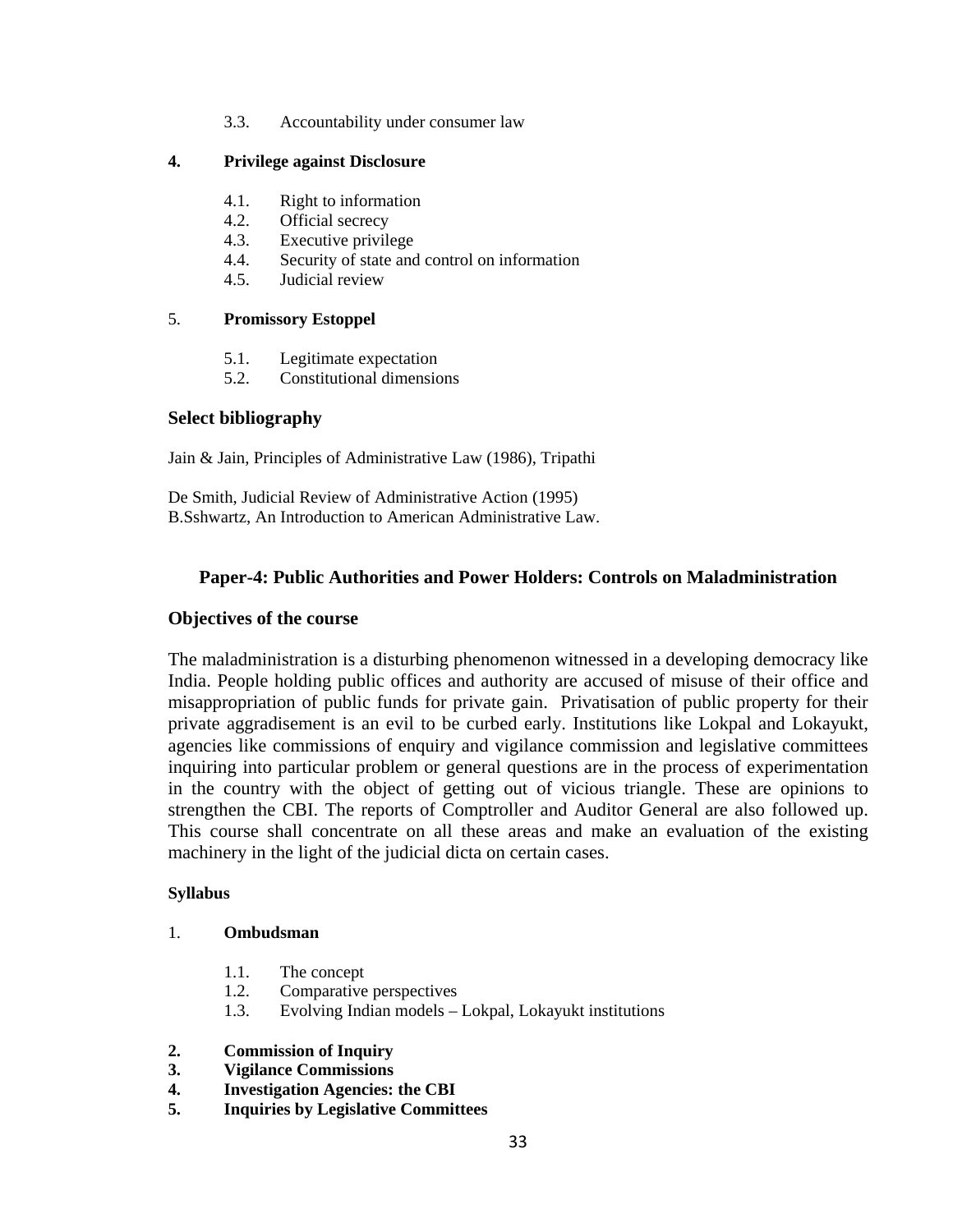- **6. Legislative Control**
- **7. Financial Control Comptroller and Auditor General**
- **8. Judicial Inquiries**

#### **Select Bibliography**

K.S. Shukla and S.S.Singh, Lokayukta: a Social Legal Study (1988), Indian Institute of Public Administration, New Delhi.

Jain & Jain, Principles of Administrate Law (1986) Tripathi

Donald C.Rowat, The Ombudsman (1966), George Allan and Unwin Ltd., Toronto

## **Paper-5: Local Self – Government Law**

#### **Objectives of the course**

With the introduction of the Constitution seventy third and seventy fourth amendments, India is moving towards the ideal of direct democracy endowing the local bodies with powers of administration in matters of regional and local importance. This change has added new vistas of Indian democracy and it offers an opportunity to translate the Gandhian concept of Gram Swaraj into practice. Necessarily, a person specializing in administrative law has to be equipped with the knowledge on the working of early systems, the present constitutional scheme, the legislative powers of the State transferring responsibility to local bodies and on the increasing regulatory and financial powers of the local bodies. The nature of the democratic functioning of these elected bodies and the scope of administrative control as well of the judicial control over them are challenging areas for students of administrative law to evaluate and help formulation of new and pragmatic working methods.

#### **Syllabus**

#### 1. **Historical Perspectives**

- 1.1. Early period
- 1.2. Gram Swaraj: the Gandhian concept

#### **2. Constitutional Scheme**

- 2.1. Directive Principles
- 2.2. Structure and powers of local bodies

#### **3. Legislative Powers**

- 3.1. Direct democracy and grass root planning
- 3.2. Municipalities and corporations
- 3.3. Gram Sabha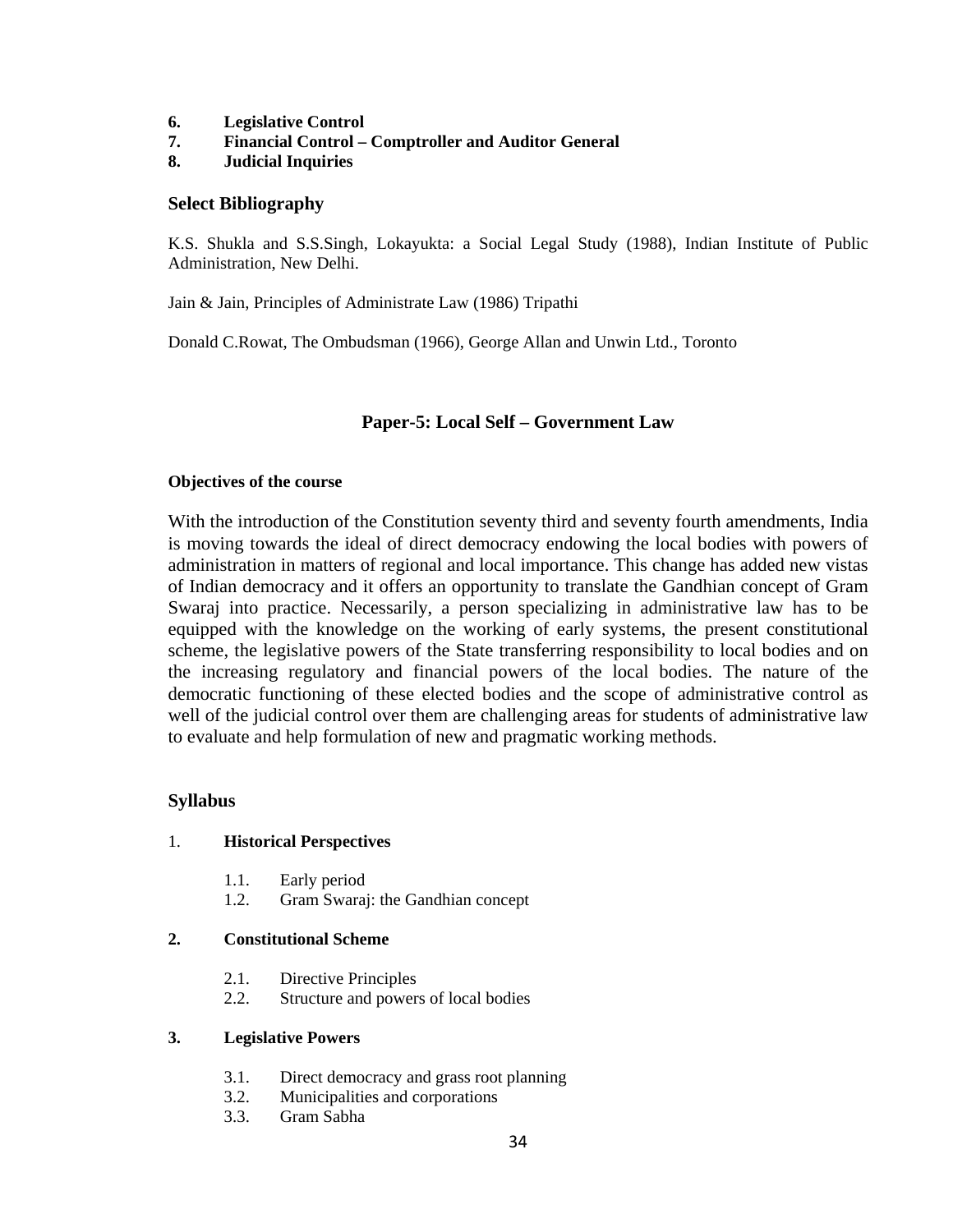### **4. Quasi-legislative Powers**

- 4.1. Rule making power of the State Governent
- 4.2. Regulations and Bye-laws

## **5. Financial Powers**

- 5.1. Levying taxes
- 5.2. Licensing power
- 5.3. Financial resources and powers
- **6. Judicial and Quasi-judicial powers of the Local Bodies**
- **7. Election to Local Bodies**
- **8. Conduct of Meetings: Corporation, Municipal Council, Panchayat Committee and Gram Sabha**
- **9. Institutional and Judicial Control**

## **Select bibliography**

Friedman, The State and the Rule of Law in a Mixed Economy Neville L. Brown and J.F. Garner, French Administrative Law Dicey, Introduction to the Law of the Constitution, Iwor Jennings, Law and the Constitution Schwartz & Wade, Legal Control of Government Davis, Discretionary Justice Jain & Jain, Principles of Administrative Law (1986), Tripathi, Bombay De Smith, Judicial review of Administrative Action (1995) Indian Law Institute, Government Regulation of Private W.Thornhill (ed.), The Growth and Reform of English Local Self-governent (1971). Weidenfeld and Nierlson, London Radhakumud Mookerji, Local Government in Ancient India (1985), Daya Publishing Delhi. M.Venketarangaiya & Pattabhiram, Local Government in India (1969) Allied, New Delhi.

# **Paper-6: Comparative Administrative Law**

## **Objective of the course**

Specialists in Administrative Law have to be n the position to assess the developments in Indian administrative law from a comparative angle. That the administrative law jurisprudence in the country owed major its growth from the English and American development is a recognized fact. However, India is still to go for general legislation of the English and U.S. type laying down administrative norms. From a comparative angle, the course focuses on the doctrine of separation of powers, the scope of delegated legislation, the exercise of discretion, the doctrine of fairness struck by judicial process for administrative decision-making and the liabilities of the administration.

This paper shall comprise of about 42 units of one-hur duration to be spread out to a period o one semester.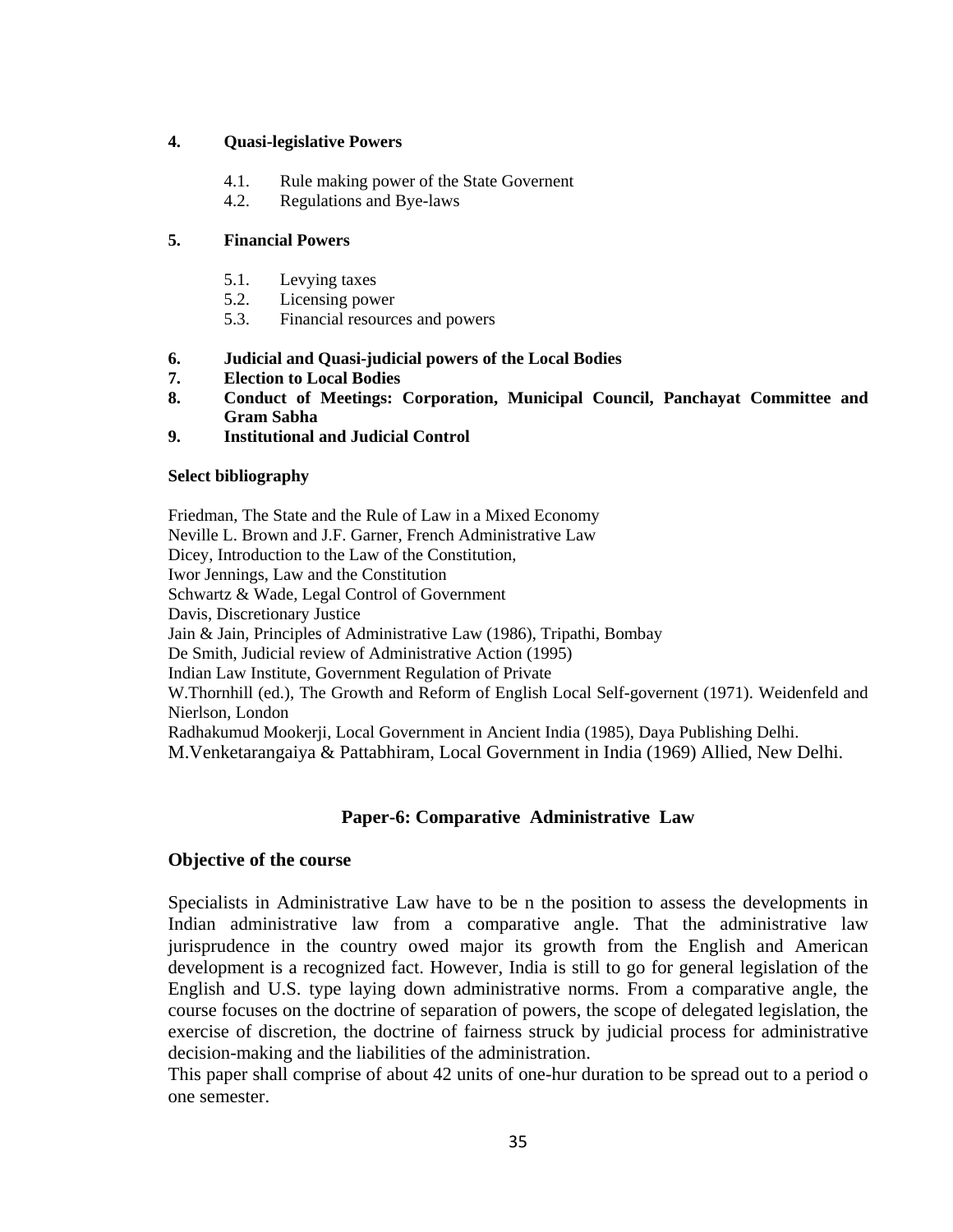# **Syllabus**

- **1. Evolution and Significance of Administrative Law in Various Systems of Governance -from Ancient to Modern** 
	- 1.1. French system
	- 1.2. England and U.S.
	- 1.3. Other systems

# **2. Doctrine of Separation of Powers**

 Comparative survey – common law and continental systems: English, US, French, German and Indian.

# **3. Doctrine of Separation of Powers**

Comparative approaches: widening contours: classification, controls over delegated legislation.

# **4. Administrative Discretion**

- 4.1. Need for discretionary powers
- 4.2. Nature, Scope and limits

# **5. Processual Fairness.**

- 5.1. Evolution and significance of natural justice
- 5.2. England: judicial process: doctrine of fairness and doctrine of legitimate expectation – legislation.
- 5.3. US: due process and judicial decision legislation
- 5.4. India: through judicial process-doctrine of fairness: Articles 14, 19 and 21 doctrine of legitimate expectation.
- 5.5. Access to information.

# **6. Liability of Administration – England, US and Indian Practices.**

- 6.1. Contractual liability
- 6.2. Tortious liability
- 6.3. Federal Tort Claims Act, 1946
- 6.4. Crown Proceedings Act 1947
- 6.5. Indian attempts at legislation

# **Select bibliography**

Peter H.Schuck, Foundations of Administrative Law (1994), Oxfor, New York. Friedman, The State and the Rule of Law in a Mixed Economy Neville L.Brown and J.F.Garner, French Administsrative Law Ivor Jennings, Law and the Constitution Schwartz & Wade, Legal Control of Government Davis, Discretionary Justice De Smith, Judicial Review of Administrative Action (1995)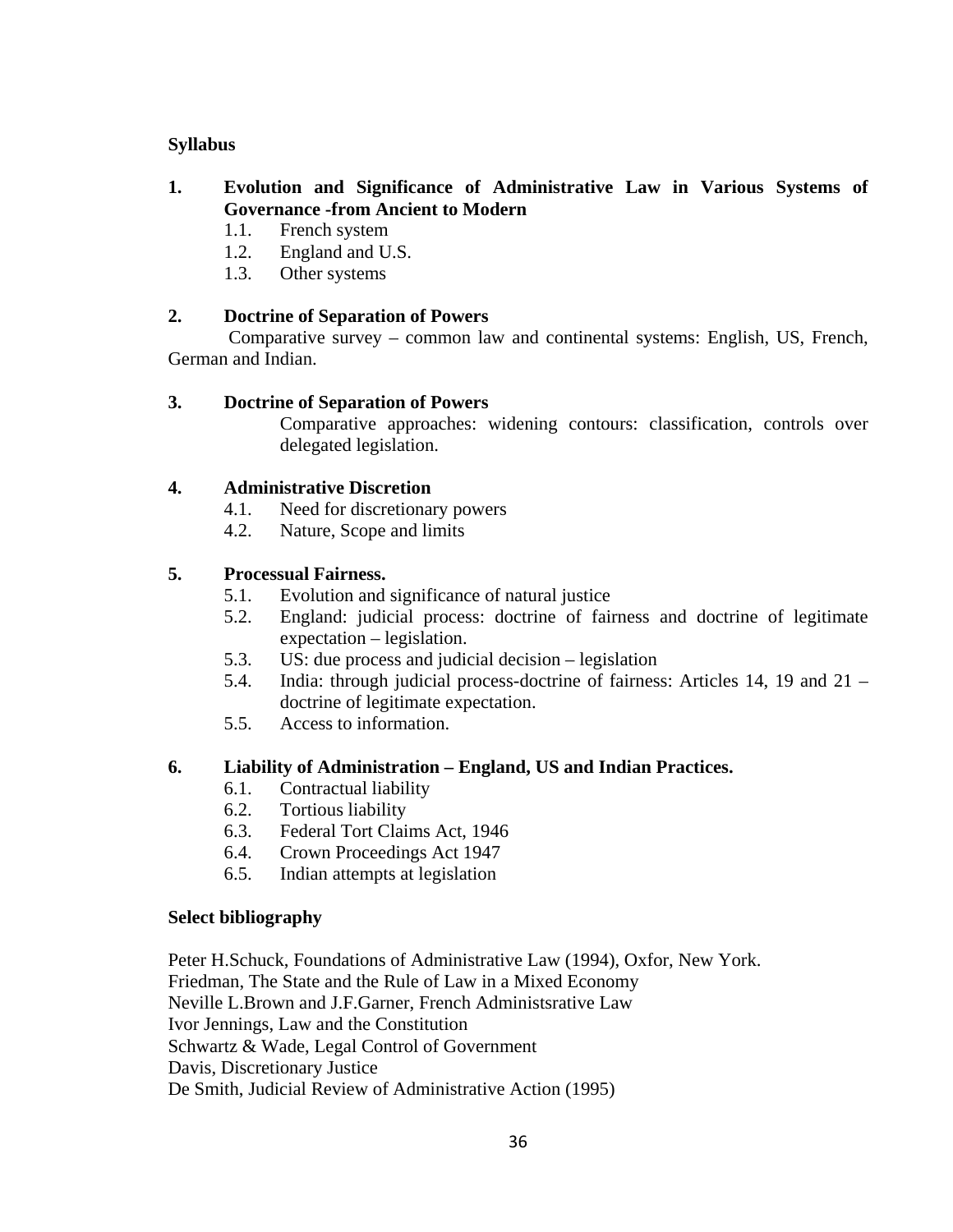Neil Hawke and Neill Papworth, Introduction to Administrative Law (1996), Lawman, New Delhi.

D.D.Basu, Comparative Administrative Law, (1998).

# **BRANCH :III- BUSINESS LAW**

### **Paper-1: Legal Regulation of Economic Enterprises**

### **Objectives of the course**

After independence we have placed greater emphasis on the growth of our economy. The focus is on growth, both in public and private sectors, so as to cope up with the problems of population explosion. We have found that there is now almost a circle from laissez faire to welfare state and again back to laissez faire. Adoption of the concept of global economy in the presence of the socialistic perspectives in the Constitution presents a dilemma. The trends of liberalisation starting in the early nineties and continuing to this day bring a shift in focus of regulation in diverse fields of economic activities. This course is designed to acquaint the students of the eco-legal perspectives and implications of such developments. It will comprise of about 42 units of one-hour duration each spread over a period of one semester.

### **Syllabus**

### **1. The Rationale of Government Regulation**

1.1. Constitutional perspectives

1.2. The new economic policy - Industrial policy resolutions, declarations and statements

1.3. The place of public, small scale, co-operative, corporate, private and joint sectors - in the changing context

- 1.4. Regulation of economic activities
- 1.4.1. Disclosure of information
- 1.4.2. Fairness in competition
- 1.4.3. Emphasis on consumerism

### **2. Development and Regulation of Industries**

**3. Take-over of Management and Control of Industrial Units** 

- **4. Sick Undertakings: Nationalisation or Winding Up?**
- **5. Licensing Policy and Legal Process Growing Trends of Liberalisation**
- **6. Deregulation of essential commodities: developmental sign or a social mishap?**

### **7. Financial Services: Changing Techniques of Regulation**

### **8. Critical Issues Regarding the Capital Issues**

- 8.1. Equity and debt finance
- 8.2. Global depositories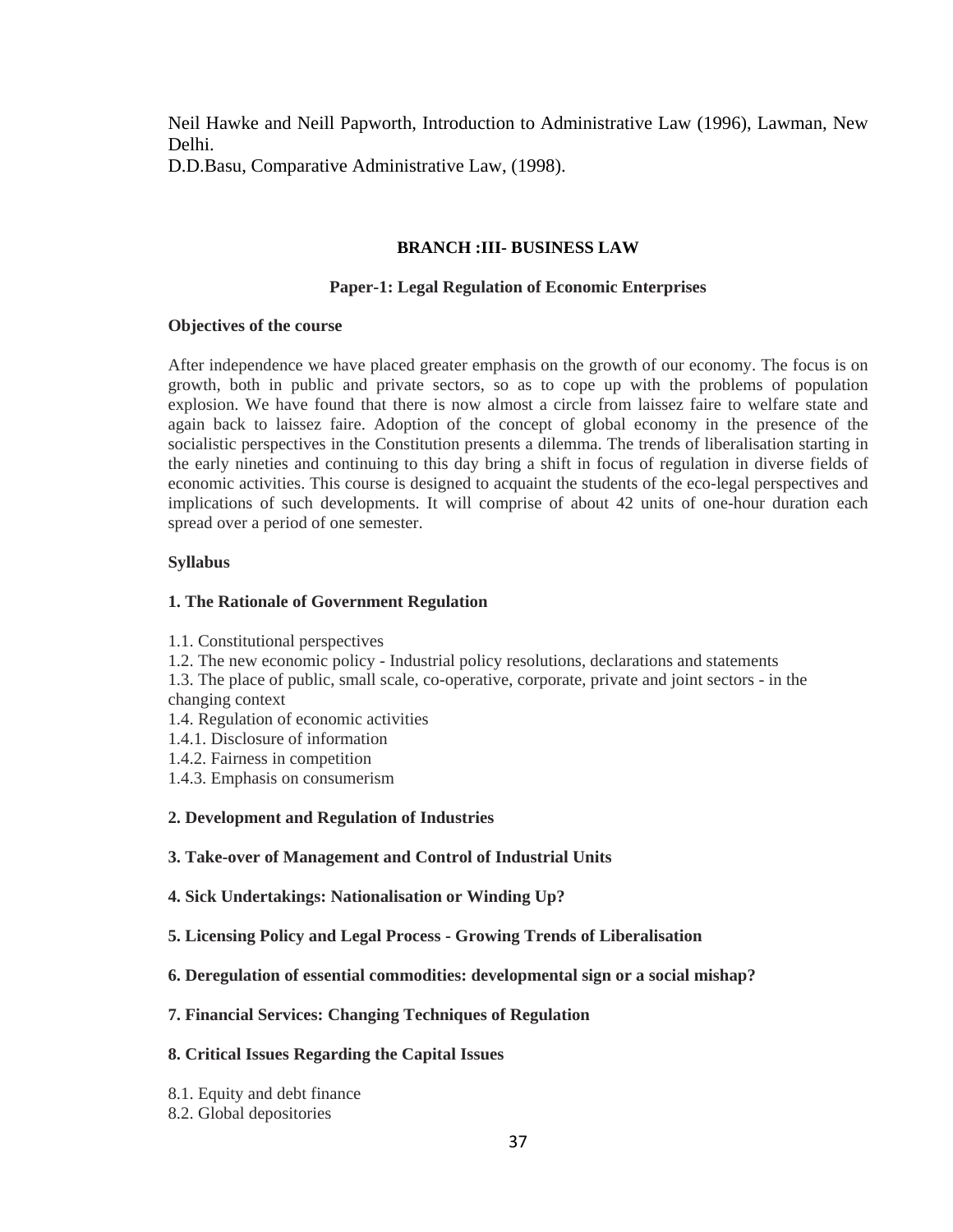#### 8.3. De-materialised securities

#### **9. Problems of Control and Accountability: Regulation of Hazardous Activity**

9.1. Mass disaster and environmental degradation : legal liability and legal remedies

- 9.2. Public Liability Insurance : adequacy
- 9.3. Issues in zoning and location of industrial units

#### **10. Special Aspects of Legal Regulation of Select Public Enterprises**

(Universities may select some such representative public enterprises for transport, mining and energy).

- 10.1. Telecom Regulatory Authority
- 10.2. Insurance Regulatory Authority
- 10.3. Broadcasting Regulatory Authority

# **11. Legal Regulation of Multi-Nationals**

11.1. Collaboration agreements for technology transfer

- 11.2. Development and regulation of foreign investments
- 11.2.1. Investment in India : FDIs and NRIs
- 11.2.2. Investment abroad

#### **SELECT BIBLIOGRAPHY**

S.Aswani Kumar, The Law of Indian Trade Mark (2001), Commercial Law House, Delhi.

Dr. C.L Bansal, Corporate Governance Law, Practice& Procedures with Case Studies, EBC, 2006 Dr. Sanjeev Kumar, Corporate Offences Director's Liability, Prosecution, Punishment, Remedies & Procedures, Bharat Law House Pvt Ltd, 2005

Dr. J.C.Verma and dr Sanjeev Kumar, Corporate merger, Amalgamation and Take Overs, Bookshop of India

Industrial Policy Resolutions of 1948,1956, 1991

Industrial Licensing Policy 1970,1975

Industrial Policy Statements 1973,1977, 1980

Reports of Committees on Public Undertakings of Parliament.

Industries (Development and Regulation) Act, 1951

U. Baxi (ed.), Inconvenient Forum and Convenient Catastrophe The Bhopal Case, (1986) U. Baxi &

T. Paul (eds.), Mass Disasters and Multinational Liability (1986)

U. Baxi & A. Dhandba, Valiant Victims and Lethal Litigation: The Bhopal Case (1989)

Indian Law Institute, Law of international Trade Transactions, (1973

# **Paper-2: Corporate Finance**

#### **Objectives of the course**

Industrialisation has played, and has to play, a very vital role in the economic development of India. In the post independent era, industrial development is regarded, and hence employed, as principal means in the strategy for achieving the goal of economic and social justice envisioned in the Constitution. Corporations, both public and private, are viewed as a powerful instrument for development. In a developing society like India enormous varieties of consumer goods are manufactured or produced. Obviously, the situation raises the issues of procuring, utilising and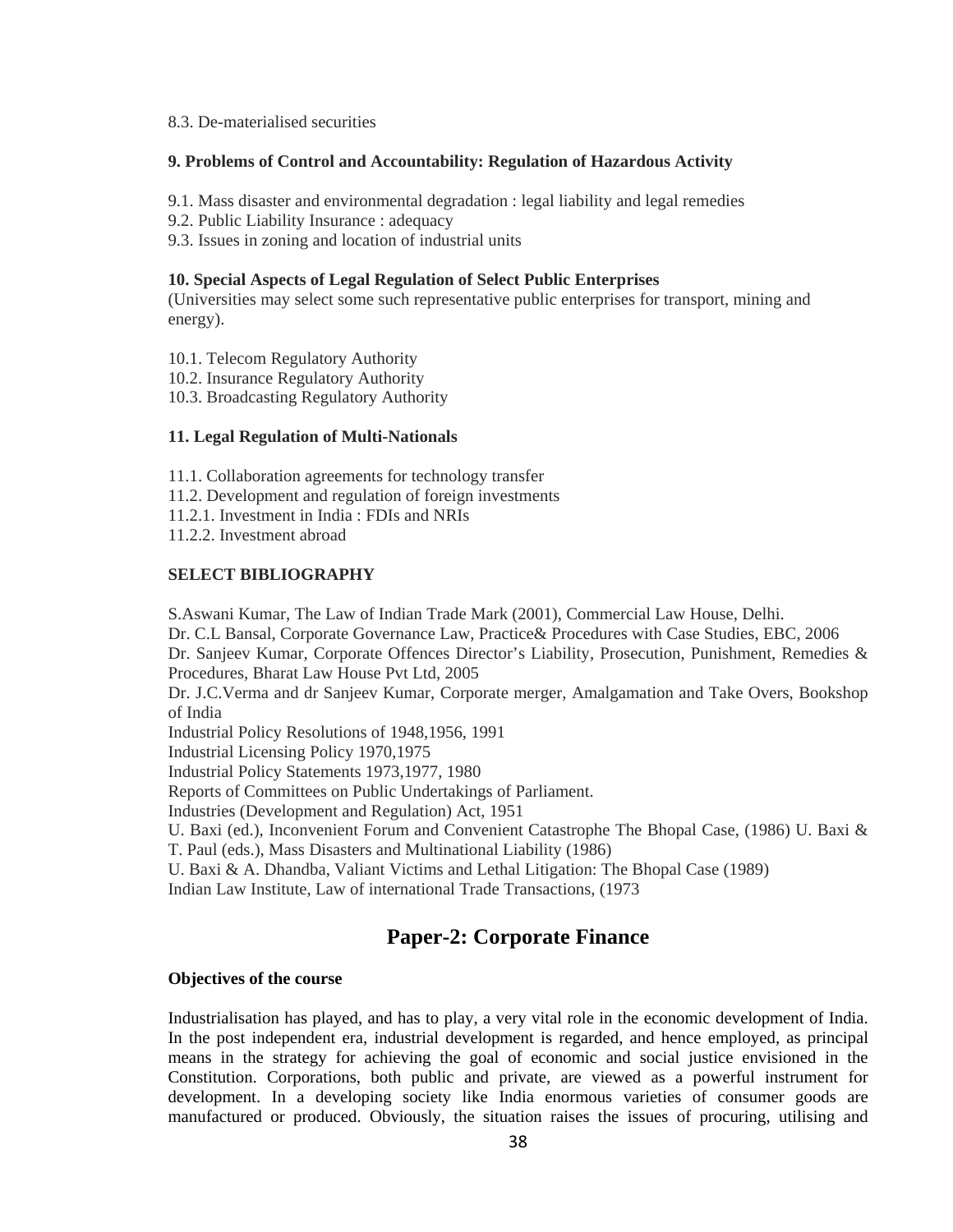managing the finances. For this purpose a science of financial management techniques has been evolved. The faculties of commerce, business and management studies have since last decades started to impart instruction so as to turn out sufficiently well equipped and adequately trained financial personnel. However, the legal and juristic aspects of corporate finance have been more or less not effectively taken care of.

In view of the above perspectives the broad objectives of this cause may be formulated as follows:

- To understand the economic and legal dimensions of corporate finance in the process of industrial development in establishing social order in the context of constitutional values
- To acquaint the students with the normative, philosophical and economic contours of various statutory rules relating to corporate finance
- To acquaint the students with the organisation, f\_nctions, lending, and recovery procedures, conditions of lending and accountability of international.national and state financing institutions and also of commercial banks; and
- To acquaint the students with the process of the flow and outflow of corporate finance.

# *Syllabus*

### 1. **Introduction**

- 1.1. Meaning, importance and scope of corporation finance
- 1.4. Capital needs capitalization working capital securities-borrowings-deposits debentures
- 1.5. Objectives of corporation finance profit maximisation and wealth maximisation
- 1.6. Constitutional perspectives the entries 37, 38, 43, 44, 45, 46, 47, 52, 82, 85, and 86 of List 1 - Union List; entry 24 of List 11 - State List.

# 2. **Equity Finance**

- 2.1. Share capital
- 2.1.1. Prospectus information disclosure
- 2.1.2. Issue and allotment
- 2.1.3. Shares without monetary consideration
- 2.1.4. Non-opting equity shares

### 3. **Debt Finance**

- 3.1. Debentures'
- 3.1.2. Nature, issue and class
- 3.1.3. Deposits and acceptance
- 3.1.4. Creation of charges
- 3.1 .4.5. Fixed and floating charges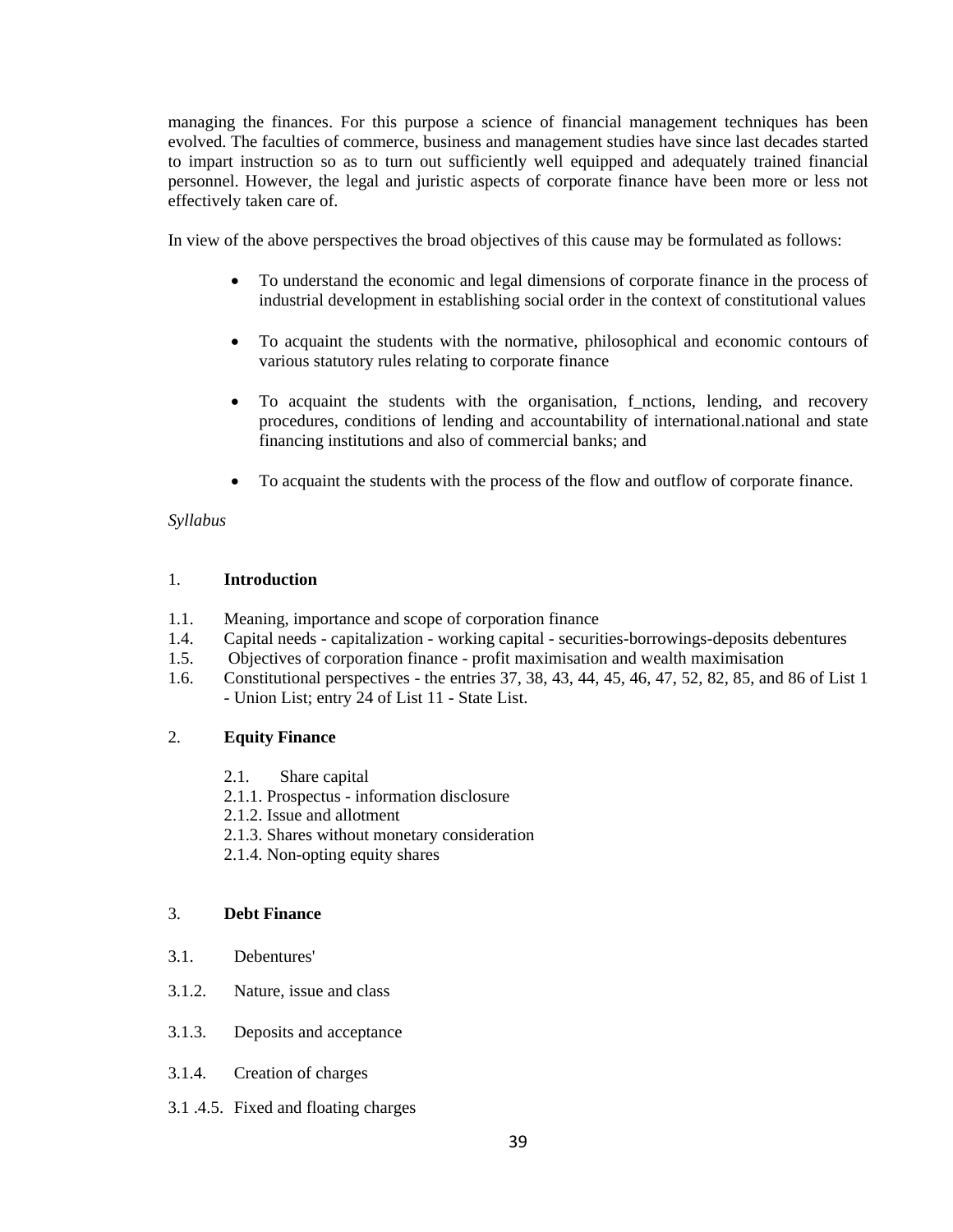- 3.1.5. Mortgages
- 3.1.6. Convertible debentures

# 4. **Conservation of Corporate Finance**

- 4.1. Regulation by disclosure
- 4.2. Control on payment of dividends
- 4.3. Managerial remuneration
- 4.4. Payment of commissions and brokerage
- 4.5. Inter-corporate loans and investments
- 4.6. Pay-back of shares
- 4.7. Other corporate spending

# **5. Protection of creditors**

- 5.1. Need for creditor protection
- 5.1.1. Preference in payment
- 5.2. Rights in making company decisions affecting creditor interests
- 5.3. Creditor self-protection
- 5.3.1. Incorporation of favourable terms in lending contracts
- 5.3.2. Right to nominate directors
- 5.4. Control over corporate spending

# 6. **Protection of Investors**

- 6.1. Individual share holder right
- 6.2. Corporate' membership right
- 6.3. Derivative actions
- 6.4. Qualified membership right
- 6.5. Conversion, consolidation and re-organization of shares
- 6.6. Transfer and Transmission of securities
- 6.7. Dematerialization of securities
- 7. **Corporate Fund Raising:** 
	- 7.1. Depositories IDR (India Depository Receipts), ADR (American depository receipts), GDR (Global Depository receipts)
	- 7.2. Public financing institutions IDBI, ICICI, IFC and SFC
	- 7.3. Mutual fund and other collective investment schemes
	- 7.4. Institutional investments LIC, UTI and banks
	- 7.5 FDI and NRI investment Foreign institutional: investment (IMF and World Bank

# 8. **Administrative Regulation on Corporate Finance**

- 8.1. Inspection of accounts
- 8.2 SEBI

# **Paper-3. Law of Industrial and Intellectual Property**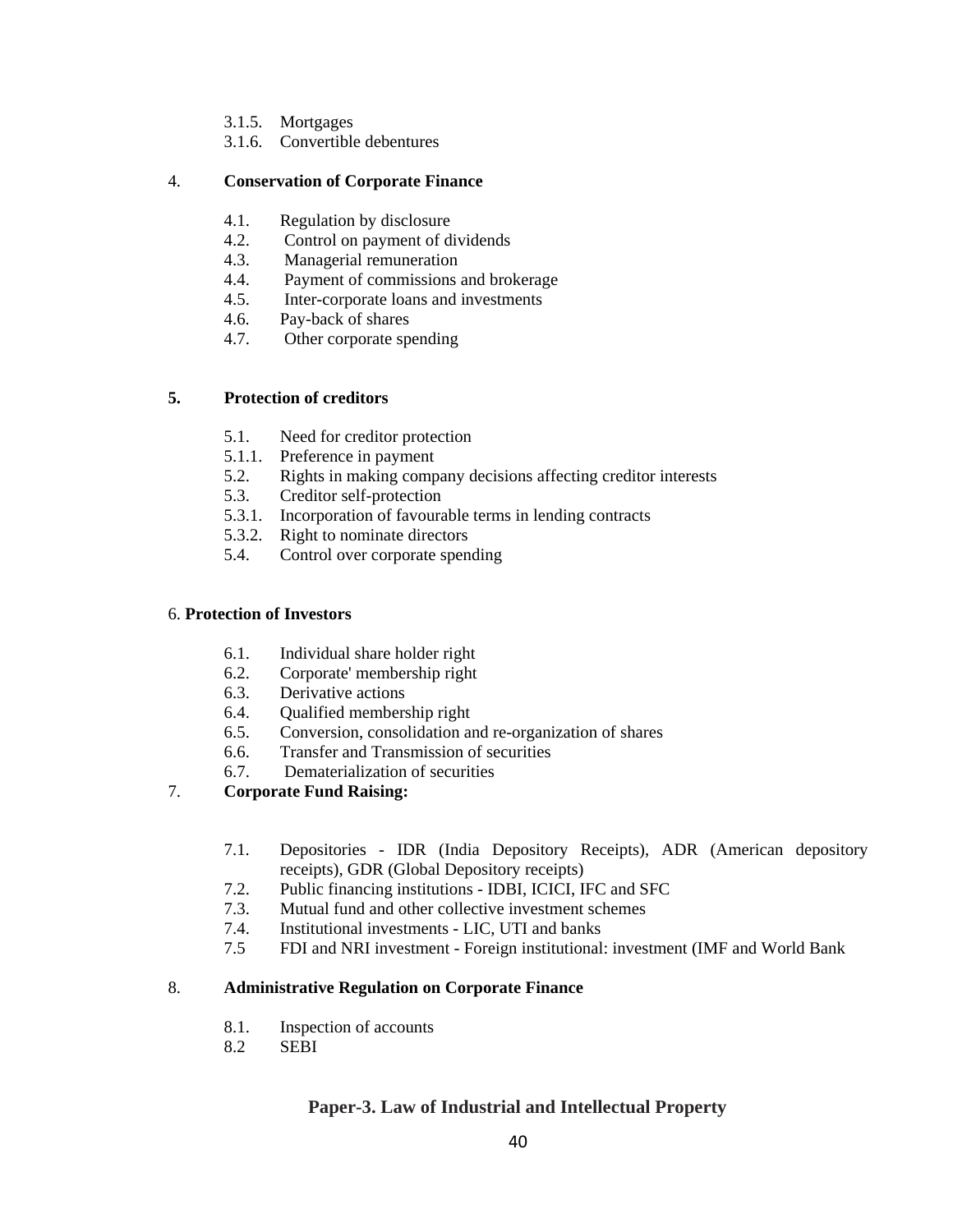### **Objectives of the course**

The concept of intellectual property rights as developed in India cannot be divorced from the developments in the international arena as well as in the nation-to-nation relations. The impact of IPR regime on the economic front is emphasised in this paper. In particular, greater attention would be given here to the law relating to unfair and restrictive trade practices as affecting the regime of intellectual property rights. New areas of development, especially plant patenting and patenting of new forms of life (biotechnology) should receive special attention. Evidentiary aspects of infringement, and human right dimensions of the regime of intellectual property law will also be addressed. The following syllabus prepared with this perspective will be spread over a period of one semester.

### **Syllabus**

# **1. IPR and International Perspectives**

### **2. Trademarks and Consumer Protection (Study of UNCTAD report on the subject)**

### **3. The Legal Regime of Unfair Trade Practices and of Intellectual Industrial Property**

- 3.1. United Nations approaches (UNCTAD, UNCITRAL)
- 3.2. EEC approaches
- 3.3. Position in U.S.
- 3.4. The Indian situation.

# **4. Special Problems of the Status of Computer Software in Copyright and Patent Law: A Comparative Study.**

### **5. Biotechnology Patents:**

- 5.1. Nature and types of biotechnology patents
- 5.2. Patent over new forms of life : TRIPS obligations
- 5.3. Plant patenting
- 5.4. Sui generis protection for plant varieties
- 5.5. Multinational ownership
- 5.6. Regulation of environment and health hazards in biotechnology patents
- 5.7. Indian policy and position.

### **6. Patent Search, Examination and Records:**

- 6.1. International and global patent information retrieval systems (European Patent Treaty).
- 6.2. Patent Co-operation Treaty( PCT )
- 6.3. Differences in resources for patent examination between developed and developing societies
- 6.4. The Indian situation

# **7. Special Problems of Proof of Infringement:**

- 7.1. Status of intellectual property in transit TRIPS obligation Indian position.
- 7.2. The evidentiary problems in action of passing off.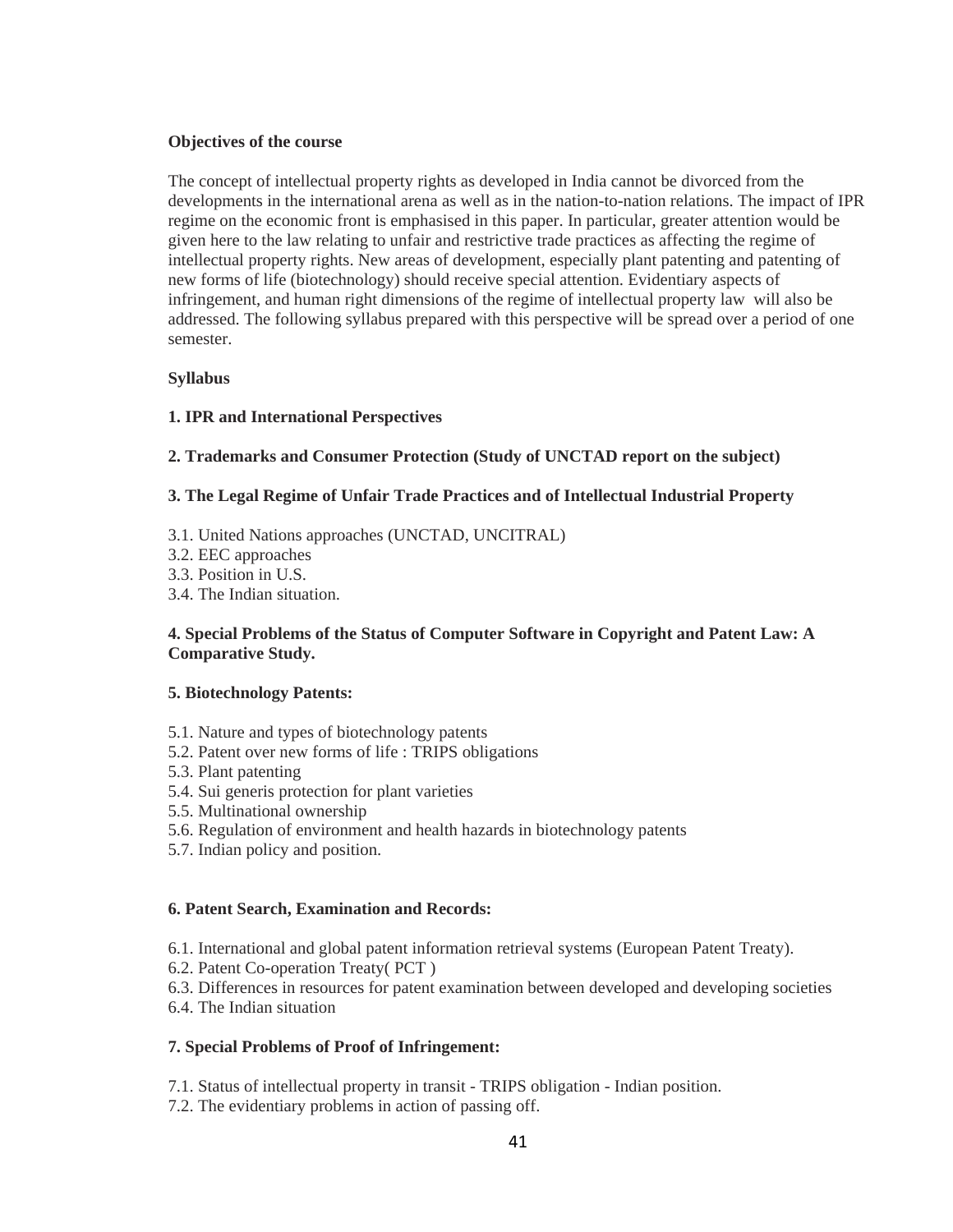7.3. The proof of non-anticipation, novelty of inventions protected by patent law

7.4. Evidentiary problems in piracy : TRIPS obligation - reversal of burden of proof in process patent 7.5. Need and Scope of Law Reforms.

### **8. Intellectual Property and Human Right**

8.1. Freedom of speech and expression as the basis of the regime of intellectual property right copyright protection on internet - WCT (WIPO Copyright Treaty, 1996).

8.2. Legal status of hazardous research protected by the regime of intellectual property law.

8.3. Human right of the impoverished masses intellectual property protection of new products for healthcare and food security

8.4. Traditional knowledge - protection- biodiversity convention- right of indigenous people.

### **Select bibliography**

Special attention should be given to literature of the U.N. System, WIPO and the UNESCO. Dr. Ellizebeth Verkey, Law of Patents, EBC, 2012 Prabuddha Ganguly, Intellectual Property Rights, Unleashing the Knowledge Economy, Tata McGraw Hill, 2008 Vijay Malik, Law relating to Drugs and Cosmetics, EBC, 2013 (to be added) Terenee P. Stewart (ed.), The GATT Uruguay Round: A Negotiating History (1986-1994) the End Game (Part - 1)(1999), Kluwer Iver P. Cooper, Biotechnology and Law (1998), Clerk Boardman Callaghan, New York. David Bainbridge, Software Copyright Law (1999), Butterworths Sookman, Computer Law (1998), Carswell Carlos M. Correa(ed.), Intellectual Property and International Trade (1998), Kluwer Patent Co-operation Treaty Hand Book (1998), Sweet and Maxwell Christopher Wadlow, The Law Of Passing-Off (1998), Sweet and Maxwell W.R.Cornish, Intellectual Property Law (1999), Sweet and Maxwell

### **Paper-4: Law of Export Import Regulation**

#### **Objectives of the course**

After independence India has embarked upon all round efforts to modernise her economy through developmental ventures. Greater and greater emphasis is placed on increase of production in both industrial and agricultural sectors. Besides, there was the ever-pressing need for ra isingcapital for investment in certain basic and key industries. All these required a considerably high rate of investment of capital. The process of modernisation necessitated the adoption of newer technologies for industry and agriculture. These technologies had to be borrowed from other developed countries. This, in turn, needed foreign exchange which could be earned by the increased exports of goods and raw materials from India. The need for accelerating the export trade of India's developing economy can hardly be over emphasised. Export earnings enable a developing country to finance its massive requirements of growth, to maintain its essential imports and thereby stimulate the process of its economic developments. In the words of Prof. V.K. R.V. Rao: "In fact, expansion of exports may well be described as an integral part of the development process, neglect of which can only be at the peril of development itself". Increasing exports have been necessitated to meet the growing needs of defence. India is a country rich in natural resources. One of the approaches to combat its economic backwardness could be in large-scale production and in maximization of its exports. Import and export of goods and raw materials is a complex, complicated and intricate activity. It involves elaborate economic, fiscal, budgetary and monetary policy considerations. Export and Import control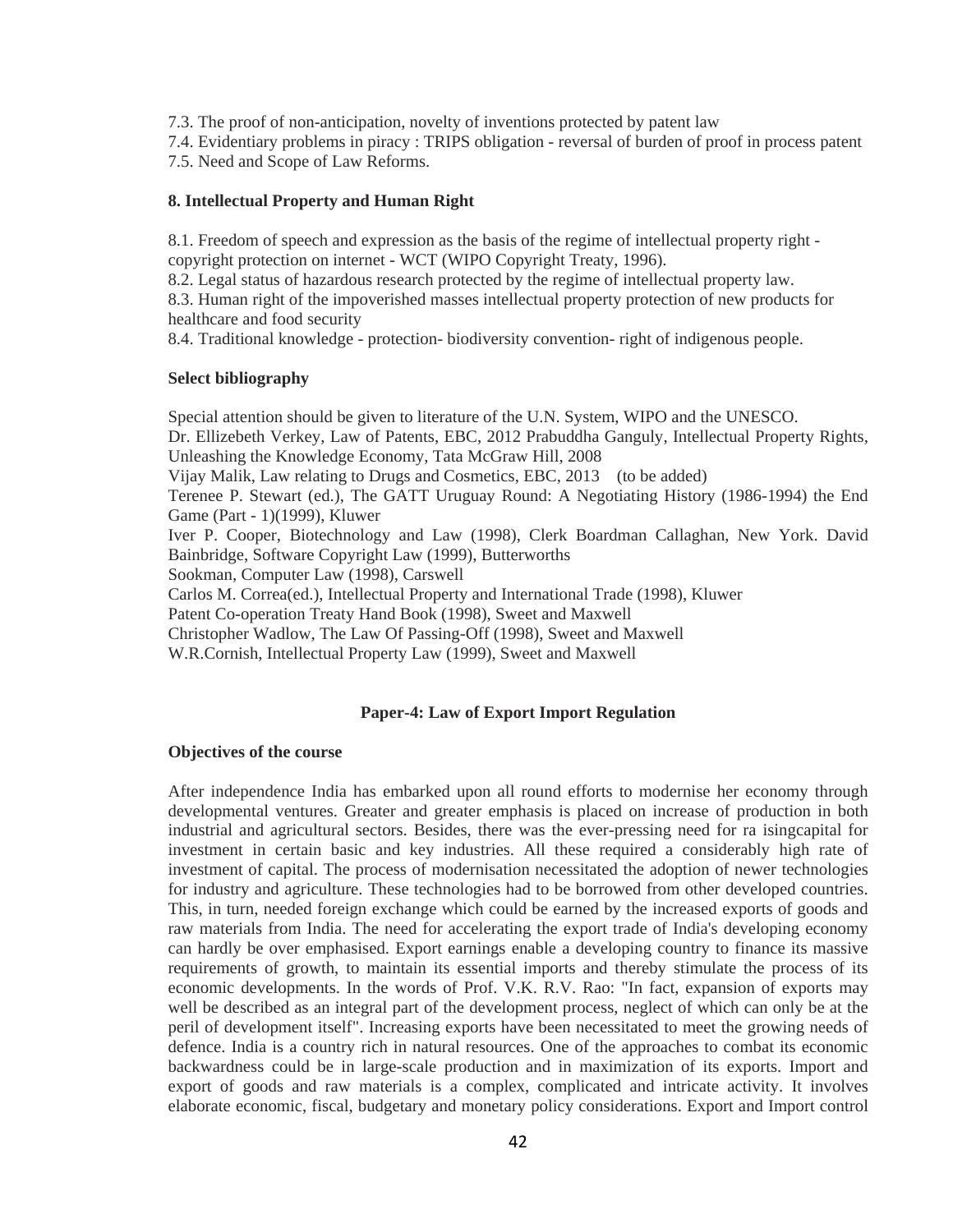policy is also closely connected with country's balance of payment position. The detailed procedures for imports and exports are provided in the Hand Book. The Union Government used to declare its import and export policy for a three-year period. At present they declare the policy for five years. The controls on exports and imports are closely connected with the Foreign Trade Regulation Act 1992. This course is designed to acquaint the students about the parameters of legal controls on imports and exports. The following syllabus prepared with these objectives will comprise about 42 units of onehour duration each spread over a period of one semester.

# **Syllabus**

# **1. Introduction**

1.1. State control over import and export of goods - from rigidity to liberalisation.

1.2. Impact of regulation on economy.

# **2. The Basic Needs of Export and Import Trade**

- 2.1. Goods
- 2.2. Services
- 2.3. Transportation

# **3. International Regime**

- 3.1. WTO agreement
- 3.2. WTO and tariff restrictions
- 3.3. WTO and non-tariff restrictions
- 3.4. Investment and transfer of technology
- 3.5. Quota restriction and anti-dumping
- 3.6. Permissible regulations
- 3.7. Quarantine regulation
- 3.8. Dumping of discarded technology and goods in international market
- 3.9. Reduction of subsidies and counter measures.

# **4. General Law on Control of Imports and Exports**

- 4.1. General scheme
- 4.2. Legislative control
- 4.2.1. Power of control : Central government and RBI
- 4.2.2. Foreign Trade Development and Regulation Act 1992
- 4.2.3. Restrictions under customs law
- 4.2.3.1. Prohibition and penalties
- 4.3. Export-Import formulation : guiding features
- 4.3.1. Control under FEMA
- 4.3.2. Foreign exchange and currency
- 4.3.2.1. Import of goods
- 4.3.2.2. Export promotion councils
- 4.3.2.3. Export oriented units and export processing zones

# **5. Control of Exports**

5.1. Quality control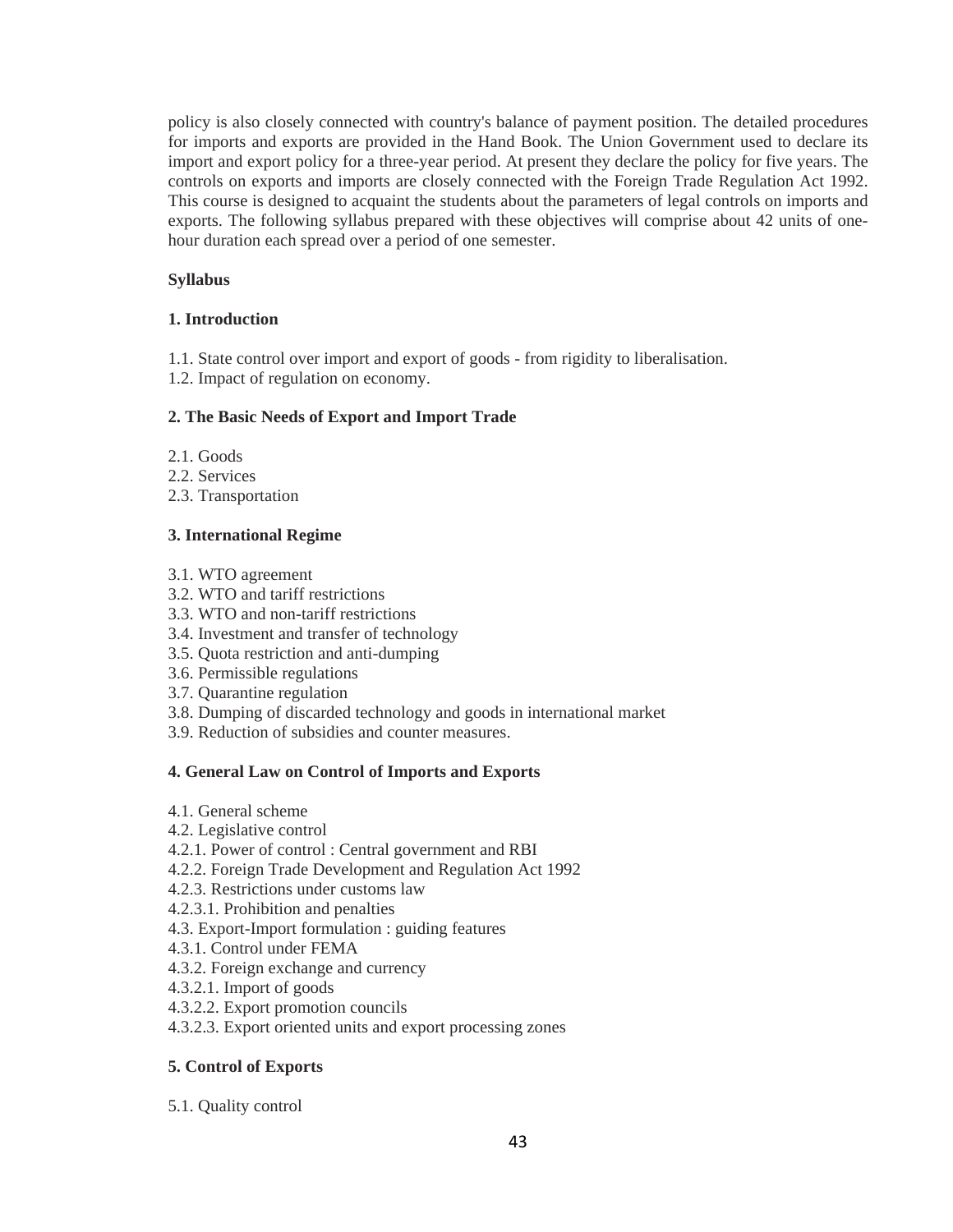- 5.2. Regulation on goods
- 5.3. Conservation of foreign exchange
- 5.3.1. Foreign exchange management
- 5.3.2. Currency transfer
- 5.3.3. Investment in foreign countries

# **6. Exim Policy : Changing Dimensions**

- 6.1. Investment policy : NRIs, FIIs (foreign institutional investors), FDIs
- 6.2. Joint venture
- 6.3. Promotion of foreign trade
- 6.4. Agricultural products
- 6.5. Textile and cloths
- 6.6. Jewellery
- 6.7. Service sector

### **7. Law Relating to Customs**

- 7.1. Prohibition on importation and exportation of goods
- 7.2. Control of smuggling activities in export-import trade
- 7.3. Levy of, and exemption from, customs duties
- 7.4. Clearance of imported goods and export goods
- 7.5. Conveyance and warehousing of goods

### **8. Regulation on Investment**

- 8.1. Borrowing and lending of money and foreign currency
- 8.2. Securities abroad issue of
- 8.3. Immovable property purchase abroad
- 8.4. Establishment of business outside
- 8.5. Issue of derivatives and foreign securities GDR (global depositories receipts), ADR
- (American depository receipts) and Uro
- 8.6. Investment in Indian banks
- 8.7. Repatriation and surrender of foreign securities

# **9. Technology transfer**

- 9.1. Restrictive terms in technology transfer agreements
- 9.2. Automatic approval schemes

# **Select bibliography**

Government of India, Handbook of Import Export Procedures, (Refer to the latest edition) Government of India Import and Export Policy (1997 -2002) The Students should consult the relevant volumes of the Annual Survey of Indian Law, p published by the Indian law Institute, New Delhi. Foreign Trade Development and Regulation Act 1992 and Rules Foreign Exchange Management Act 1999 Marine Products Export Development Authority Act 1972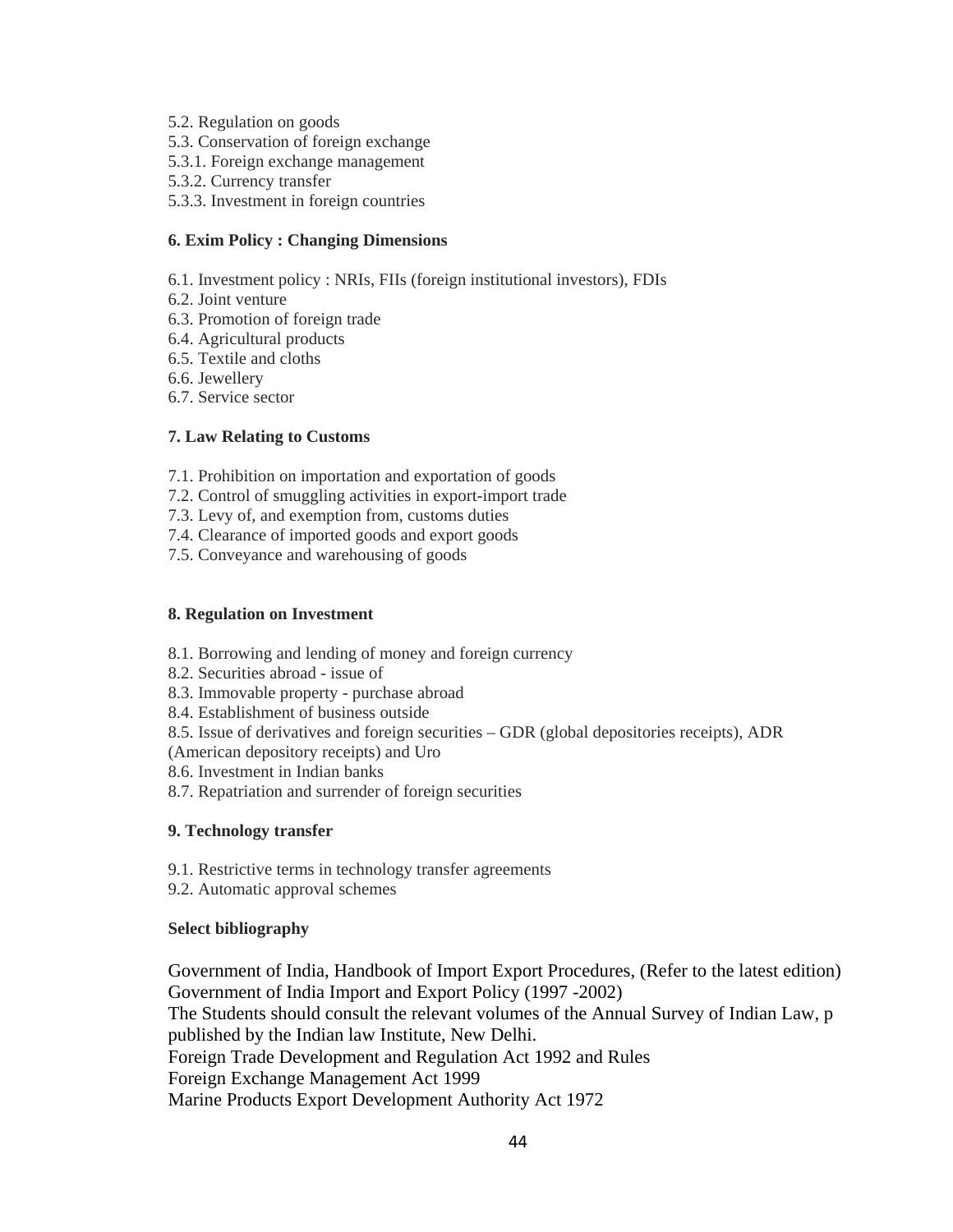Customs Manual (Latest edition) Final Treaty of GATT, 1994. How to Export?- Nabhi Board of Exports , New Delhi Nabhi Publications

# **Paper-5: Banking Law**

### *Objectives* **of** *the course*

A vitally important economic institution the banking system is deeply influenced by socio-political and economic changes. The emerging changes in India, particularly after the initiation of the planning process as an instrument of rapid economic development had moulded and affected the banking structure, policies, patterns and practices.A significant development in the banking system is diversification in banks financing. The commercial banks entered 'into the field of wide ranging financial assistance to industry, both large and small scale, requiring the need for social control of the banking system eventually leading to the nationalisation of banks.

The conventional banking system, found to be deficient for planned developmental purposes, pavedthe way for developmental banking. The fag end of the last millennium witnesses influx of foreign banking companies into India and a shift in the banking policy as part of the global phenomenon of liberalisation. The legal system is adopting itself into the new mores.

This course is designed to acquaint the students with the conceptual and operational parameters of banking law, the judicial interpretation and the new and emerging dimensions of the banking system.

The course will comprise of about 42 units of one-hour duration each spread over a period of one semester.

### *Syllabus*

- 1. Introduction
	- 1.1 Nature and development of banking
	- 1.2. History of banking in India and elsewhere -indigenous banking-evolution of banking in India - different kinds of banks and their functions.
	- 1.3. Multi-functional banks growth and legal issues.
- 2. Law Relating to Banking Companies in India
- 2.1. Company, government and its agencies.
	- 2.1.1. On management
	- 2.1.2. On accounts and audit
	- 2.1.3. Lending
	- 2.1.4. Credit policy
	- 2.1.5. Reconstruction and reorganisation
	- 2.1.6. Suspension and winding up
	- 2.2. Contract between banker and customer: their rights and duties

### **3. Social Control over Banking**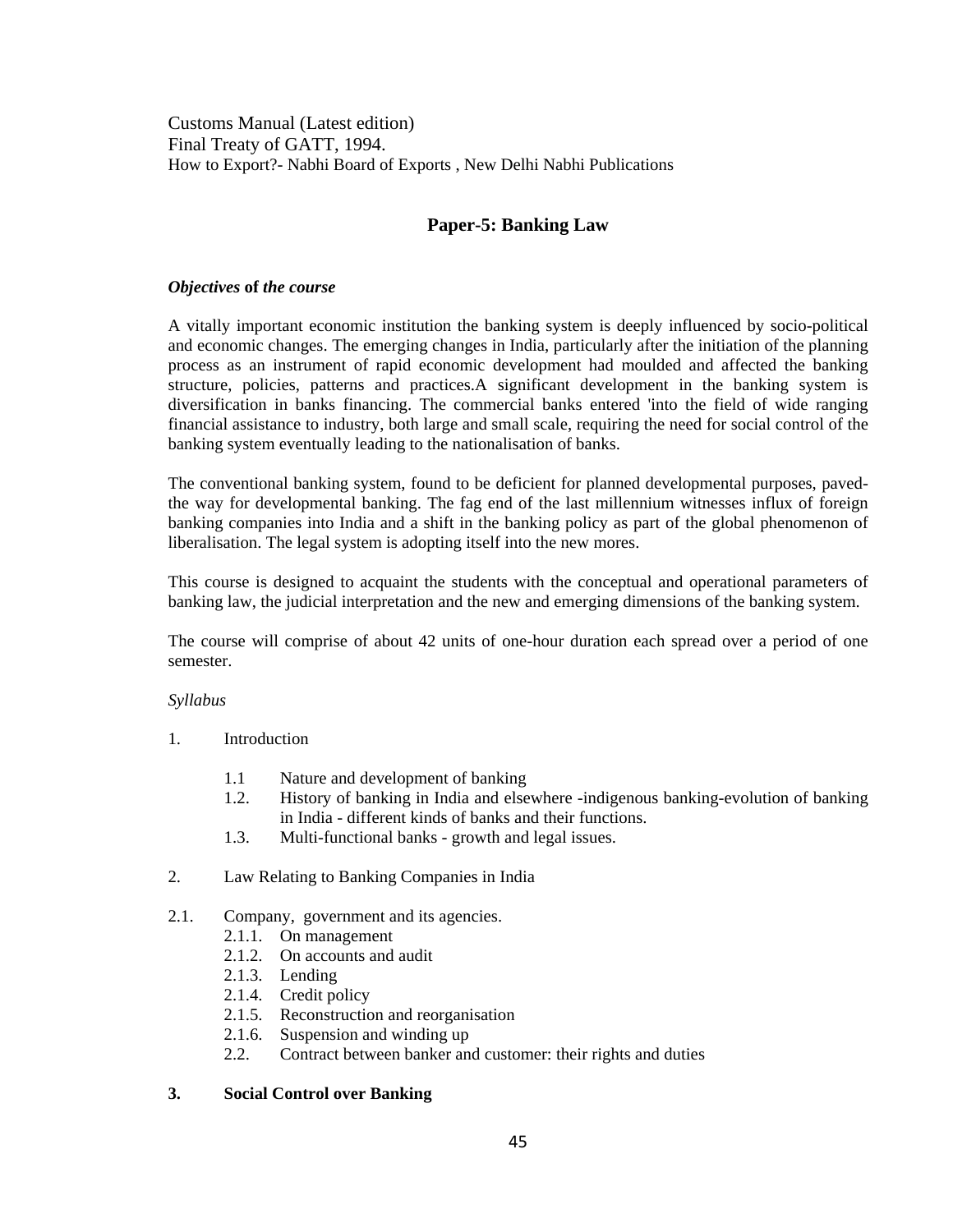- 3.1. Nationalization
- 3.2 Evaluation: private ownership, nationalisation and disinvestment
- 3.3. Protection of depositors
- 3.4. Priority lending
- 3.5. Promotion of under privileged classes

# **4. Promotion of under privileged classes**

Promotion of under privileged classes

- 4.1 The Deposit Insurance Corporation Act 1961: objects and reasons
- 4.1.2 Establishment of Capital of DIC
- 4.1.3 Registration of banking companies insured banks, liability of DIC to depositors
- 4.1.4 Relations between insured banks, DIC and Reserve Bank of India

# **5. The Central Bank**

- 5.1. Evolution of Central Bank
- 5.2. Characteristics and functions
- 5.3. Economic and social objectives
- 5.4. The Central Bank and the State as bankers' bank
- 5.5. The Reserve Bank of India as the Central Bank .\_
- 5.5.1. Organisational structure
- 5.6. Functions of the RBI
- 5.6.1. Regulation of monitory mechanism of the economy
- 5.6.1.1. Credit control
- 5.6.1.2. Exchange control
- 5.6.1.3. Monopoly of currency issue 5.6.1.4. Bank rate policy formulation
- 5.7. Control of RBI over non-banking companies
- 5.7.1. Financial companies
- 5.7.2. Non-financial companies

# **6. Relationship of Banker and Customer**

- 6.1. Legal character
- 6.2. Contract between banker and customer
- 6.3. Banker's lien
- 6.4. Protection of bankers
- 6.5. Customers
- 6.5.1. Nature and type of accounts
- 6.5.2. Special classes of customers lunatics, minor, partnership, corporations, local authorities
- 6.6. Banking duty to customers
- 6.7. Consumer protection: banking as service

# **7. Negotiable Instruments**

- 7.1. Meaning and kinds
- 7.2. Transfer and negotiations
- 7.3. Holder and holder in due course
- 7.4. Presentment and payment
- 7.5. Liabilities of parties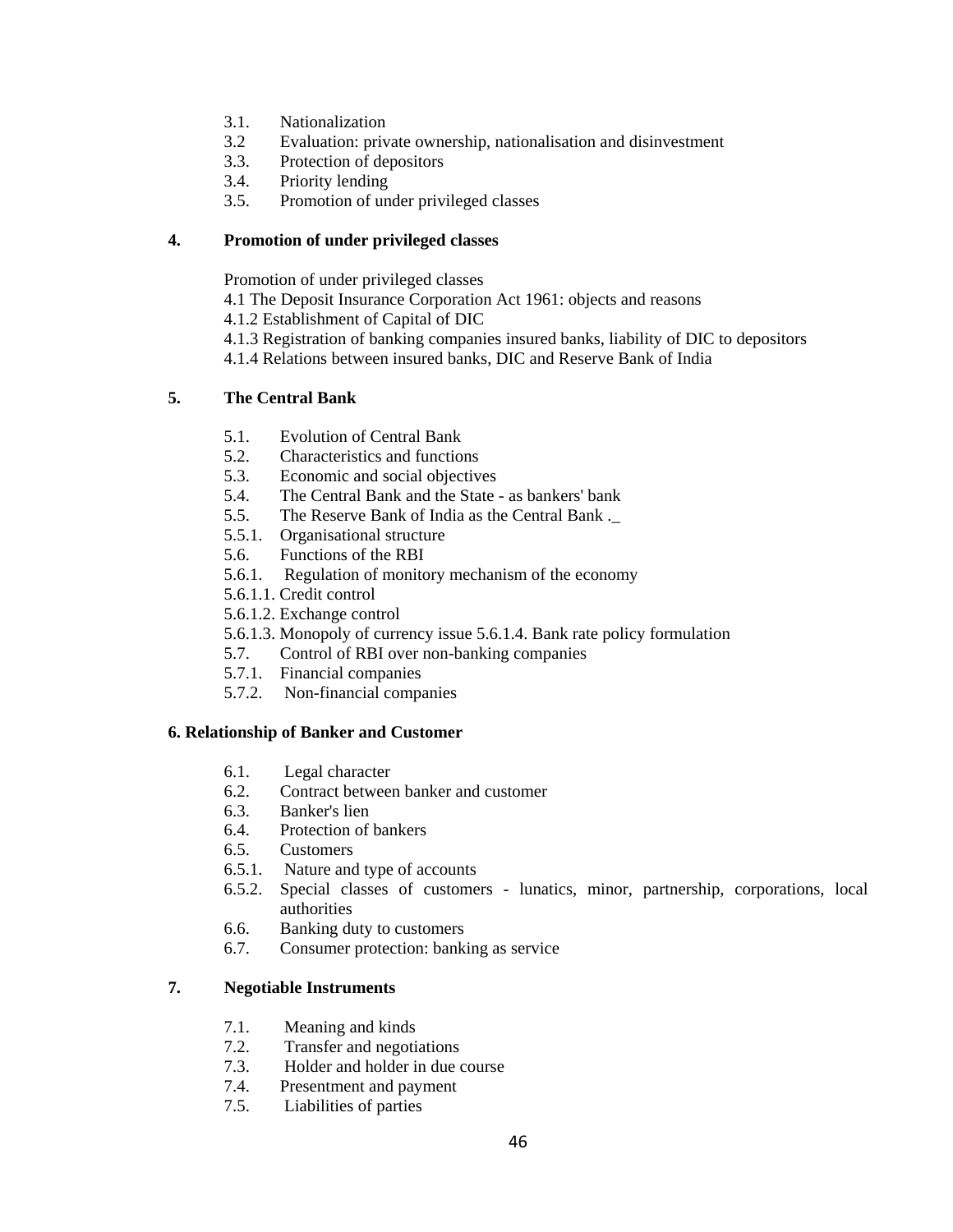# **8. Lending by Banks**

- 8.1. Good lending principles
- 8.1.1. Lending to poor masses
- 8.2. Securities fur advances
- 8.2.1. Kinds and their merits and demerits
- 8.3. Repayment of loans: rate of interest, protection against pen"
- 8.4. Default and recovery
- 8.4.1. Debt recovery tribunal

# **9. Recent Trends of Banking System in India**

- 9.1. New technology
- 9.2. Information technology
- 9.3. Automation and legal aspects
- 9.4. Automatic teller machine and use of internet
- 9.5. Smart card
- 9.6. Use of expert system
- 9.7. Credit cards

# **10. Reforms in Indian Banking Law**

10.1. Recommendations of committees: a review

# *Select bibliography*

Basu, A. *Review of Current Banking Theory and Practise* (1998) Mac milian

M. Hapgood (ed.), *Pagers' Law of Banking* (1989) Butterworths, Lorldon

R. Goode, *Commercial Lal-"/,* (1995) Penguin, London.

Ross Cranston, *Principles of Banking Law* (1997) Oxford.

LC. Goyle, *The Law of Banking and Bankers* (1995) Eastern

M.L Tannan, *Tarman's Banking Law and Practice in India* (1997) India Law House, New Delhi, 2 volumes

KC. Shekhar, *Banking Theory af}d Practice* (1998) UBS Publisher Distributors Ltd. New Delhi.

M. Dassesse, S. Isaacs and G. Pen, E.C. *Banking Law,* (1994) Lloyds of London Press, London

V. Conti and Hamaui (eds.), *Financial Markets' Liberalization and the Role of Banks',* Cambridge University Press, Cambridge, (1993)..

J. Dermine (ed.), *European Banking in the 1990s'(1993)* Blackwell, Oxford.

C. Goodhart, *The Central Bank and the Financial System* (1995): Macmillan, London

S. Chapman, *The Rise of Merchant Banking* (1984) Allen Unwin, London

K. Subrahmanyan, *Banking Reforms ain India* (1997) Tata Maigraw Hill, New Delhi.

Subodh Markandeya and Chitra Markandeye, *Law Relating to Foreign Trade in India: Being* a *Commentary on the Foreign Trade,* (Development and Regulation) Act 1992, Universal Law Publishing Co. Pvt. Ltd. Delhi.

R.S. Narayana, *The Recovery of Debts due to Banks and Financial Institutions Act,* 1993 (51 *of*  1993), Asia Law House, Hyderabad.

M.A. Mir, *The Law Relating to Bank Guarantee in India* (1992), Metropolitan Book, New Delhi.

Anthony Pierce, *Demand Guarantees in International Trade* (1993) Sweet & Maxwell,

Ross Cranston (ed.) *European Banking Law: The Banker-Customer Relationship* (1999) LLP,.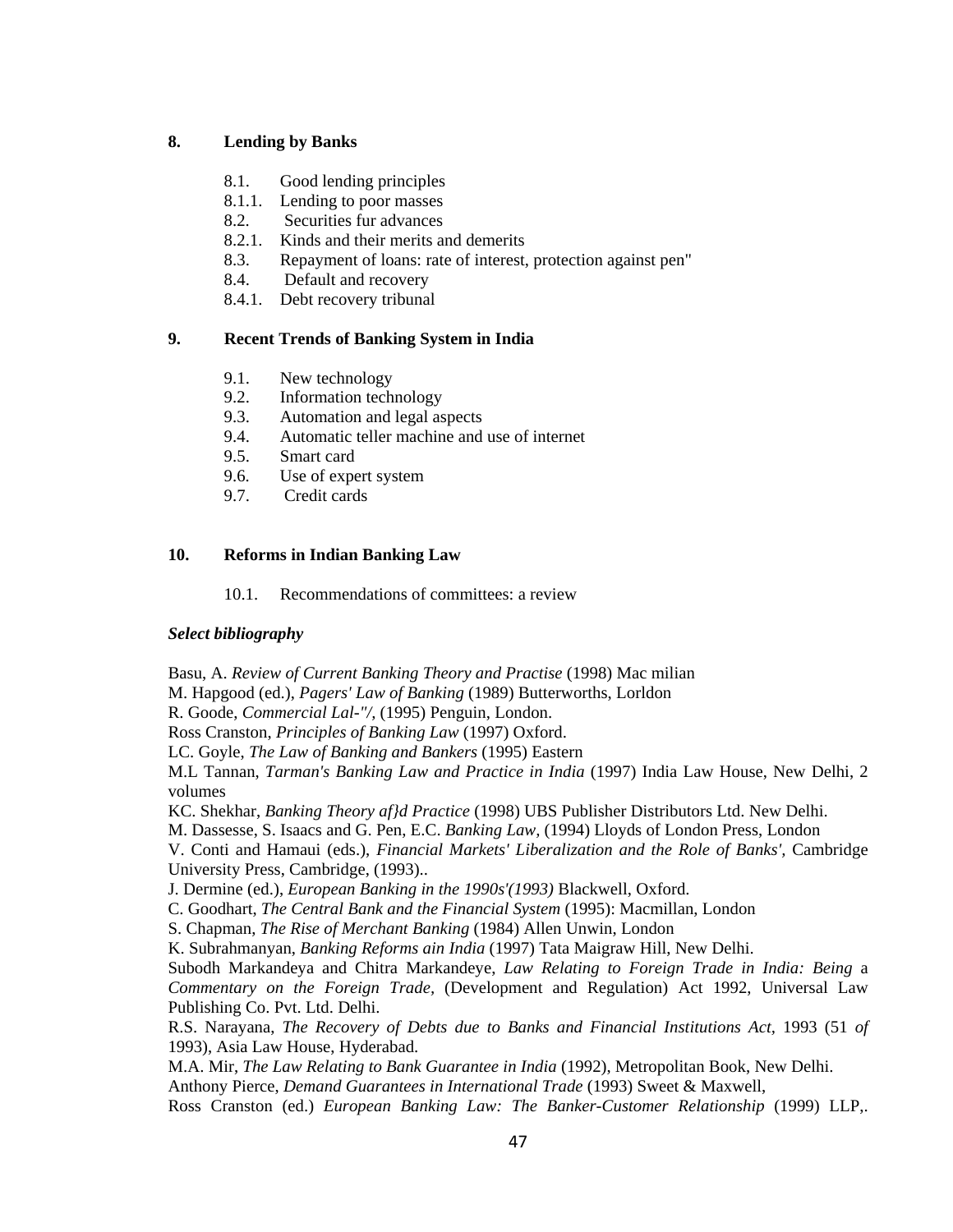London

Mitra, *The Law Relating to Bankers' Letters of Credit and Allied Laws,* (1998) University Book Agency, Allahabad. R.K Talwar, *-Report of Working Group on Customer Service in Banks*  Janakiranlan *Crynmittee Report on Securities Operation of Banks and Financial Institution* (1993) *N3rasirnhEii1: Cornmitlee report on the Financial System (1991)- Second F181}ort ("! 999)* 

# **Paper-6: Insurance Law**

### **Objectives of the course**

As early as in 1601 one finds an excellent exposition of the insurance idea expressed in these words of an Act of British Parliament "the loss lighteth rather easily, upon many than heavily upon few". The insured person transfers from his own shoulders to the insurers, who, in return for agreeing to assume a potential risk of 1oss receive a payment known as premium. The insurers rely on the probability that only some of the losses, they insure against will in fact occur within any given period. They calculate, therefore, that they will be left with a profit. The insurer, on the other hand, is better able to risk his capital in trade since he knows that certain events which he cannot control, such as fire, shipwreck, will not cause him to lose his investment. The insurance idea is an old-institution of transactional trade. The age old form of insurance was the marine insurance. There is nothing like disaster to set men's minds to work. Consequently, in due course of time fire and life insurance, made their appearance. Within the last hundred years the insurance principle is being extended wider. Today one finds insurance cover for accidents, motor vehicles, glass, live stock, crop, burglary and various other disasters. Insurance is a device not to avert risks, calamities and disasters; but to mitigate their rigours and. financial losses. The function of insurance is to spread such loss arising from risks of life over a large number of persons. The operational framework of insurance idea is provided by the general principles of contract. The insurance policy, being a contract, is subject to all the judicial interpretative techniques. Besides, the insurance idea has a compensatory justice component. This brings it in the arena of the law of tort as well. It is even suggested that a fully grown and developed law of insurance may, if not totally displace, decrease the significance of the law of tort. This course is designed to acquaint the students with the conceptual and operational parameters of insurance law in the context of the development of the general principles of law and judicial interpretation to inform the students about the use of law for the establishment of "just" order in insurance and to develop the appreciative and evaluative faculties of the students. The following syllabus prepared with the above perspective will be spread over a period of one semester.

### **Syllabus**

#### **1. Introduction**

1.1. Nature of insurance contract, various kinds of insurance, proposal, policy, parties, consideration, need for utmost good faith, insurable interest, indemnity

1.2. Insurance policy, law of contract and law of torts-future of insurance : need, importance and place of insurance

1.3. Constitutional perspectives- the Entries 24,25,29,30,47 of List 1 Union List; 23, 24, of List III

### **2. General Principles of Law of Insurance**

- 2.1. Definition, nature and history
- 2.2. The risk commencement, attachment and duration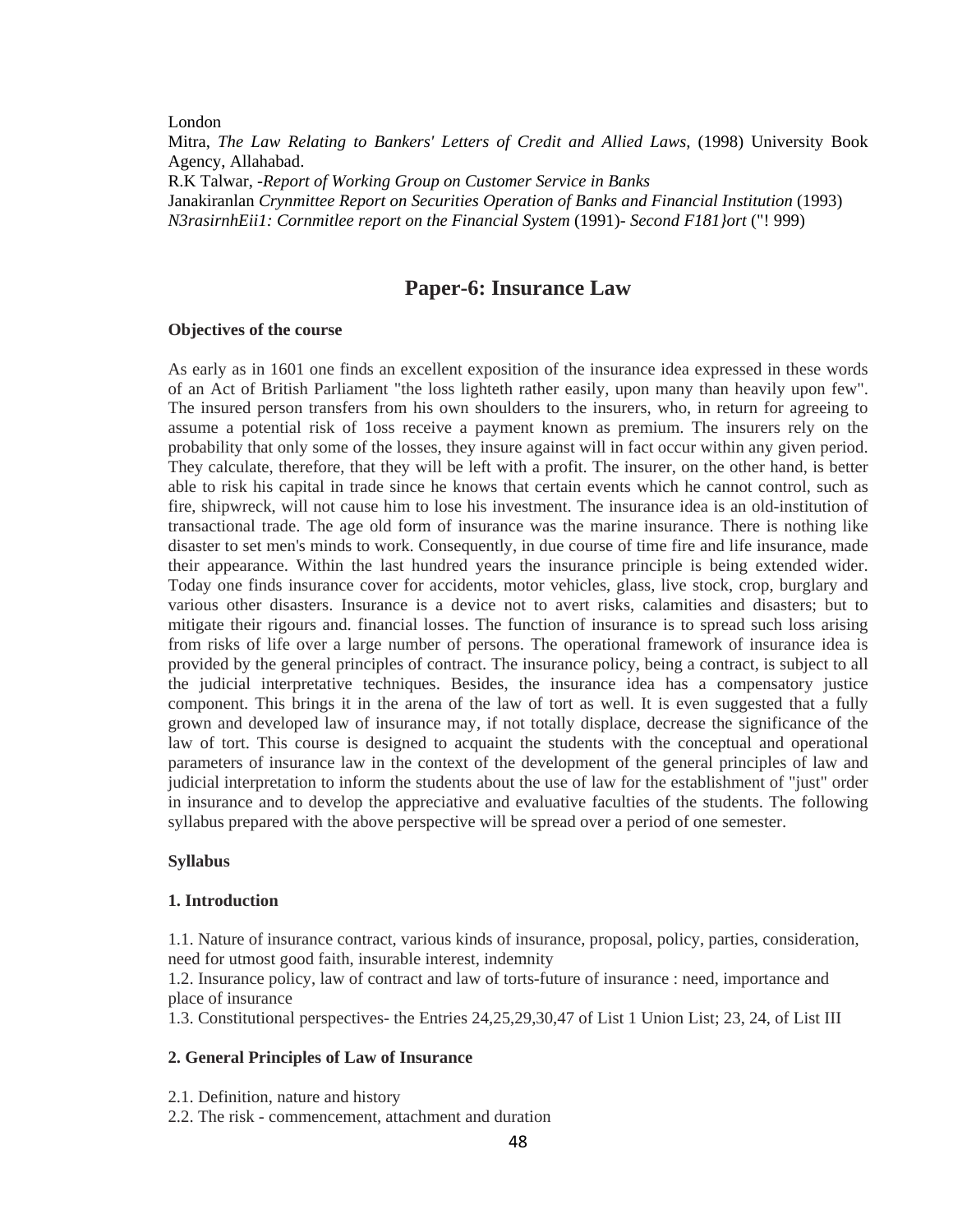- 2.3. Assignment and alteration
- 2.4. Settlement of claim and subrogation
- 2.5. Effect of war upon policies

### **3. Indian Insurance Law: General**

- 3.1. History and development
- 3.2. The Insurance Act 1938 and the Insurance Regulatory Authority Act 2000
- 3.3. Mutual insurance companies and cooperative life insurance societies
- 3.4. Double Insurance and re-insurance

# **4. Life Insurance**

- 4.1. Nature and scope
- 4.2. Event insured against life insurance contract
- 4.3. Circumstances affecting the risk
- 4.4. Amounts recoverable under life policy
- 4.5. Persons entitled to payment
- 4.6. Settlement of claim and payment of money

### **5. Marine Insurance**

- 5.1. Nature and Scope
- 5.2. Classification of marine policies
- 5.2.1. The Marine Insurance Act, 1963
- 5.2.2. Marine insurance
- 5.2.3. Insurable interest, insurable value
- 5.2.4. Marine insurance policy condition. express warranties construction of terms of policy
- 5.2.5. Voyage-deviation
- 5.2.6. Perils of the sea
- 5.2.7. Assignment of policy
- 5.2.8. Partial laws of ship and of freight, salvage, general average, particular charges
- 5.2.9. Return of premium

### **6. Insurance against Accidents**

- 6.1. The Fatal Accidents Act, 1855
- 6.1.1. Objects and reasons
- 6.1.2. Assessment of compensation
- 6.1.3. Contributory negligence,
- 6.1.4 Apportionment of compensation and liability
- 6.2. The Personal Injuries (Compensation insurance) Act 1963
- 6.2.1. Compensation payable under the Act
- 6.2.2. Compensation insurance scheme under the Act-Compulsory insurance

### **7. Property Insurance**

- 7.1. Fire insurance
- 7.2. The Emergency Risks (Factories) Insurance
- 7.3. The Emergency Risks (Goods) Insurance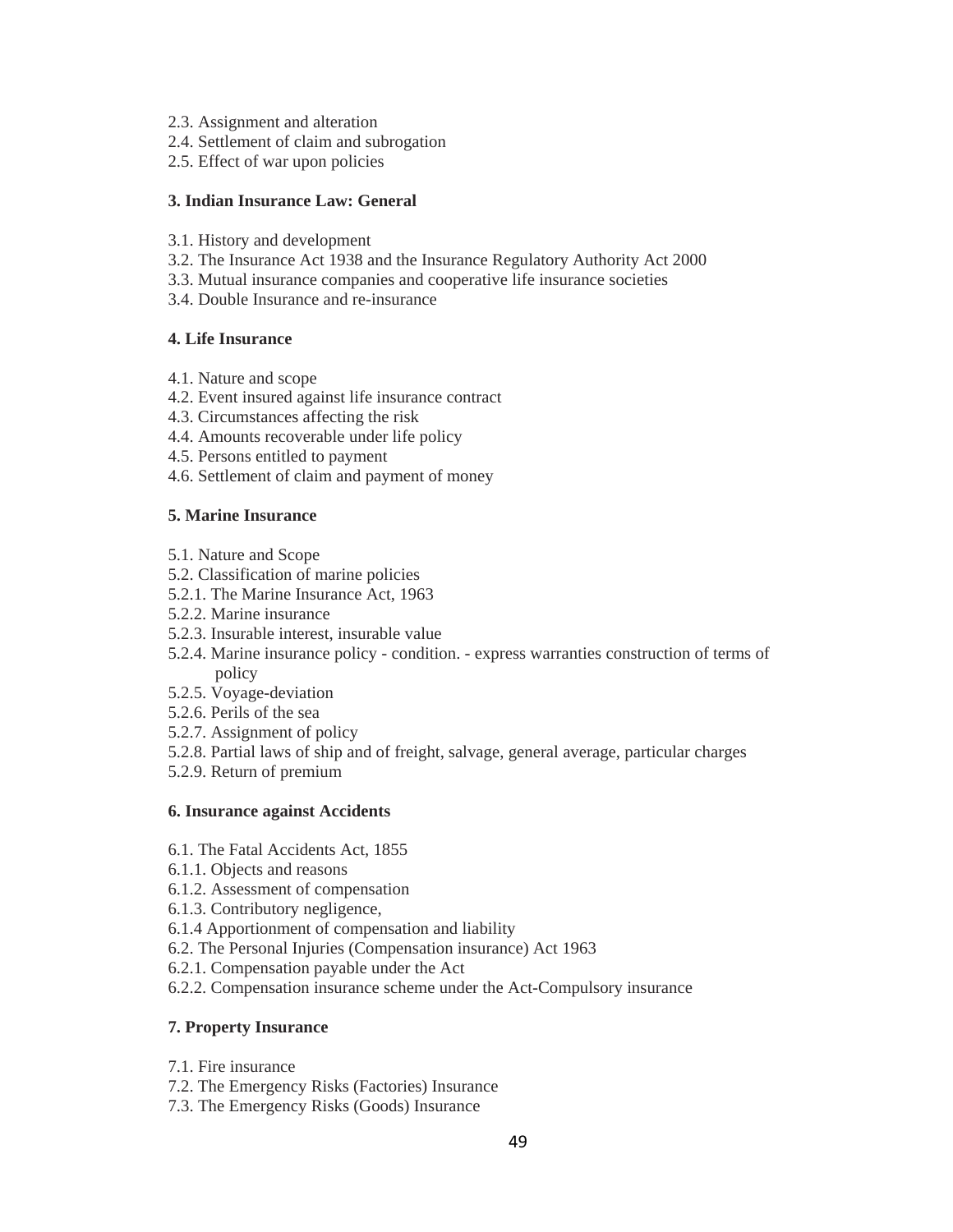- 7.4. Policies covering risk of explosion
- 7.5. Policies covering accidental loss, damage to property
- 7.6. Policies covering risk of storm and tempest
- 7.7. Glass-plate policies
- 7.8. Burglary and theft policies
- 7.9. Live stock policies
- 7.10. Goods in transit insurance
- 7.11. Agricultural insurance

### **8. Insurance against Third Party Risks**

8.1 The Motor Vehicles Act, 1988

8.1.1 Nature and scope

8.1.2 Effect of insolvency or death on claims of insolvency and death of parties, certificate of insurance

8.1.3 Claims tribunal: constitution, functions, application for compensation, procedure, powers and award

- 8 2 Liability Insurance
- 8.2.1 Nature and kinds of such insurance
- 8.2.2 Public liability insurance
- 8.2.3 Professional negligence insurance

### **9. Miscellaneous Insurance Schemes: New Dimensions**

9.1 Group life insurance

9.2 Mediclaim, sickness insurance

# **Select bibliography**

John Hanson and Christopals Henly, All Risks Property Insurance (1999), LLP Asia, Hongkong. Peter Mac Donald Eggers and Patric Foss, Good Faith and Insurance Contracts (1998) LLP Asia, Hongkong J.V.N.Jaiswal, Law of Insurance, EBC, 2008 John Lowry, Philip Rawlings, Robert Merkin, Insurance Law, Doctrines and Principles, Hart Publishing, 2011 Banerjee, Law of Insurance (1994), Asia Law House, Hyderabad. Mitra B.C, Law Relating to Marine Insurance (1997) Asia Law House, Hyderabad JCB Gilmar and Mustill, Arnold on the Law of Marine Insurance, (1981), Sweet & Maxwell Birds, Modern Insurance Law (1997) Sweet & Maxwell Colinvaux's Law of Insurance (1997), Sweet & Maxwell O'Mary on Marine Insurance (1993), Sweet & Maxwell. International Labour Office, Administration Practice of social Insurance (1985) E.R. Hardy Ivamy, General Principles of insurance Law (1979) Edwin W. Patterson, Cases and Materials on Law of insurance (1955) M. N. Sreenivasan Law and the Life Insurance Contract (1914) Law of insurance (1955) M. N. Sreenivasan Law and the Life Insurance Contract (1914)

# **BRANCH- IV: LABOUR, CAPITAL AND LAW**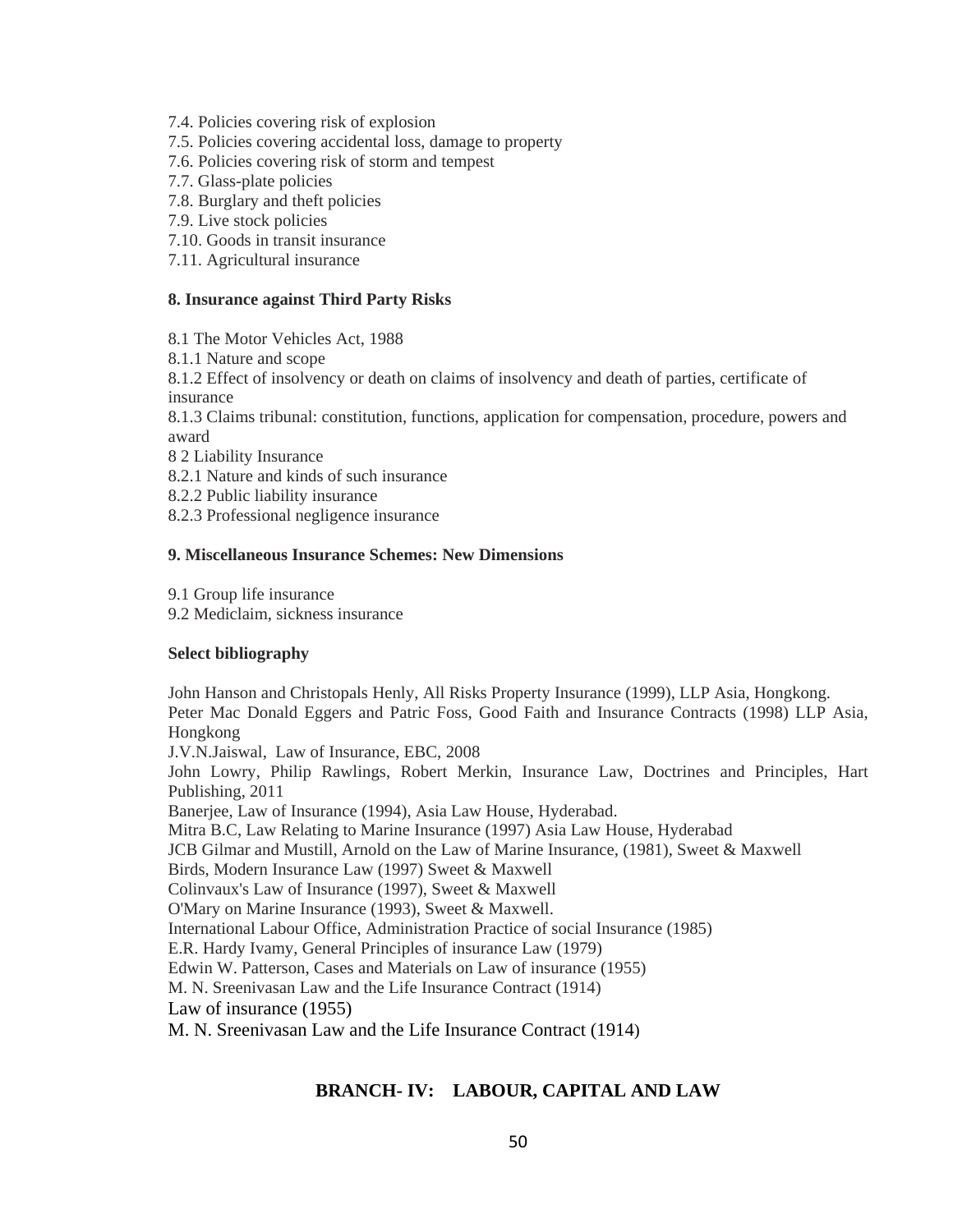# **Paper-1: Collective Bargaining**

# **Objectives of the Course**

In a rapidly industrializing country like India, balancing the conflicting interests in the industrial sector is necessary for the sustainable growth of economy. It is conspicuous that the social, economic and political forces influence the process of collective bargaining in more ways than one. Conversely, the process makes a great impact upon many factors of our socio-economic system. Necessarily, norms and standards are to be evolved in order to bring our industrial peace. The limits, the scope and the conceptual dimensions of collective bargaining have to be learned in a detailed manner and with a comparative emphasis wherever possible.

The following syllabus prepared with these perspectives will, to spread over a period of one semester. **Syllabus** 

# **1. Freedom of Organization**

- 1.1. International norms: right to association of industrial and unorganised labour
- 1.2 Right to association in India: the constitutional and legal aspects

# **2. Collective Bargaining Conceptual and Processual Issues**

- 2.1. Conception of collective bargaining: a comparative appraisal
- 2.2. Methodological aspects

# **3. Bargaining Process**

- 3.1. Empirical Indian studies
- 3.2. Types of bargaining: plant level, industry level and national level

# **4. Legal Control of Collective Bargaining Endeavours**

- 4.1. Strike (pen-down, tool down, go slow, work to rule, stay in, sit in, picketing)
- 4.2. Gherao
- 4.3. Lock out

# **5.Factors Affecting on Collective Bargaining**

- 5.1. Multi-unionism
- 5.2. Other factors
- 5.3. Conditions for successful functioning: comparative analysis

# **6.Economic Implications of Collective Bargaining**

- 6.1. Wage policy
- 6.2. Work discipline
- 6.3. National income and profit

# **7. Collective Bargaining and Political Processes**

- 7.1. Problem of outsiders in the union
- 7.2. Affiliation of unions to political parties
- 7.3. Policies towards workers, participation in management role of state.

# **8. Trade Unionism in India**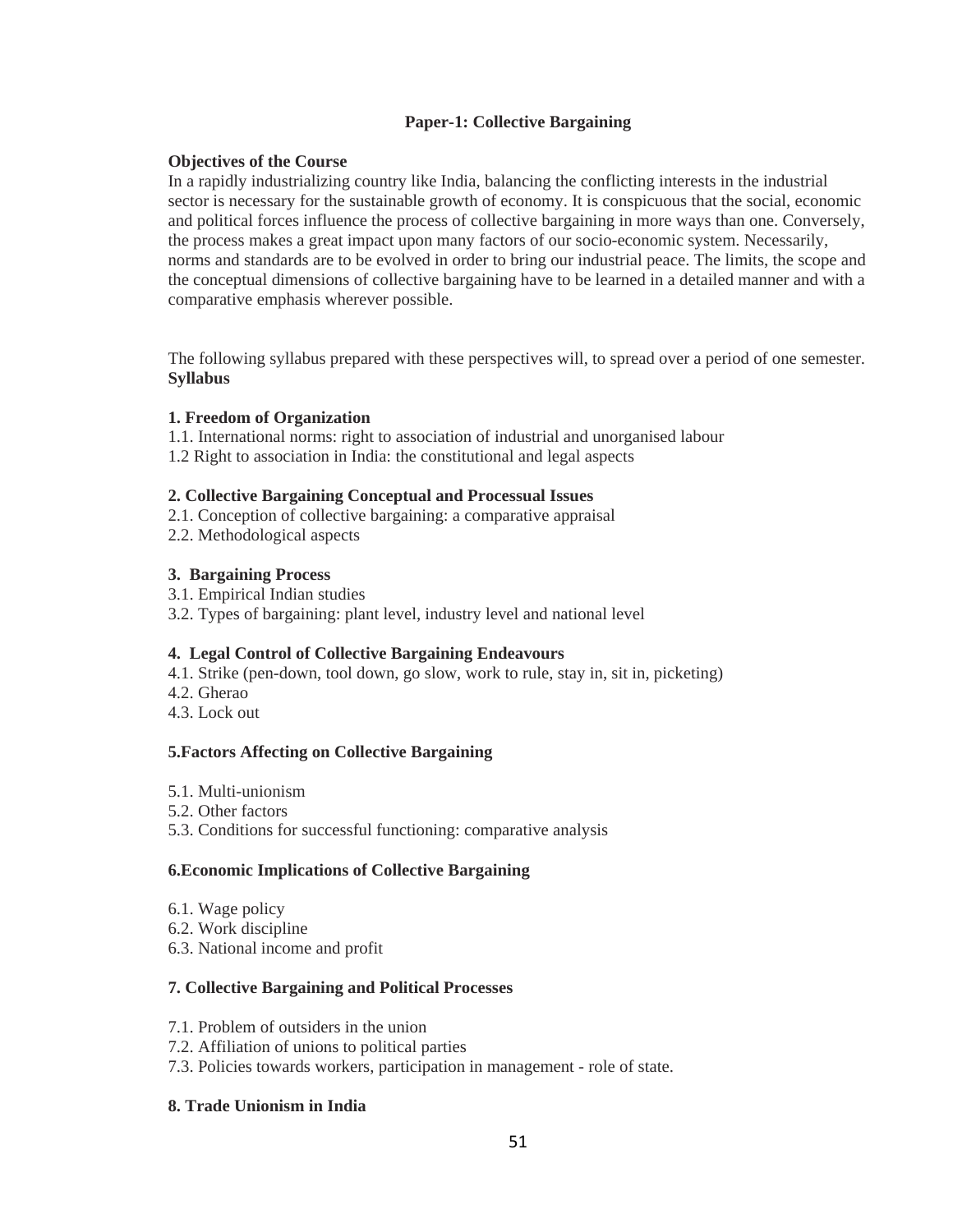8.1. Historical retrospect

8.2.Role of Trade Unions in India in economic development

8.3. Recommendations of Second National Law Commission of Labour

### **Select Bibliography**

Gillian S.Morris and Timothy J.Archer, Collective Labour Law (2000), Oxford Nick Humphrey, Trade Union Law (1997), Blackstone, London John Bowers and Simon Hentyball, Text book on Labour Law (1998), Blackstone, London Stephen Dery and Richard Mitchell, Employment Relations Individualisation and Union Exclusion (1999), Blackston,London. Roger Blanpain, Chris Engels(Eds.), Comparative Labour Law and Industrial Relations in Industrialised Market Economies (1999) Kluver Indian Law Institute, Labour Law and Labour Relations, (1987) ILO, Collective Bargaining ILO, Collective Bargaining in Industrialised Market Economies Mary Sur, Collective Bargaining (1965) R.W. Rideout, Principles of Labour Law, Chs. 8,9 and 10 (1983) Otto Kahn-Freund, Labour and the Law, (1977) A.V. Rajagopalan, "Approaches to collective Bargaining - Intricacies" 1982 Vol. II Labour Law Notes P.J. 42 B.R. Patil, Sectionalised Bargaining in Textile Industry in Coimbatore" 20 Indian Journal of Industrial Relations 44. (1985) Elias T. Ramos, "Growth of Collective Bargaining in the Philippines, 1953-74", 14 Indian Journal of Industrial Relations 559 (1987) T.O. Ekeehukwu, "Collective Bargaining and Process of Settling Industrial Disputes in Nigeria" 18 Indian Journal of industrial Relations 607 (1983) Y.R.K. Reddy, "Determination of collective Bargaining Agency Search for a Procedure" 14 Indian Journal of Industrial Relations 73 (1978)

Sahab Dayatl "Revival of Collective Bargaining in India: Some Recent Evidence" 17 Indian Journal 'of industrial Relations 329 (1982)

'The History of Trade Unions'-Sydney Beatrice Webb Longman, 1926, London

Report of the Second Labour Commission of India, 2002

# **Paper-2: Wages**

# **Objectives of the course**

In this course constitutional ideals for decent wages and the judicial interpretations of these ideals are significant areas of study. More often than not the workers' demand for more wages leads to acute controversy. How have the statutory and decisional laws kept upo the balance in the interest of industrial peace? Necessarily, the different facets of wages, the rationale of wage differentials, the impact of wage increase on the socio-economic set up and the national wage policy perspectives constitute important components of the study. Allthese problems are to be assessed in the light of the international norms laid down by the ILO.

The following syllabus prepared with this perspective will be spread over a period of one semester.

# **Syllabus**

1. Constitutional Perspectives on Wages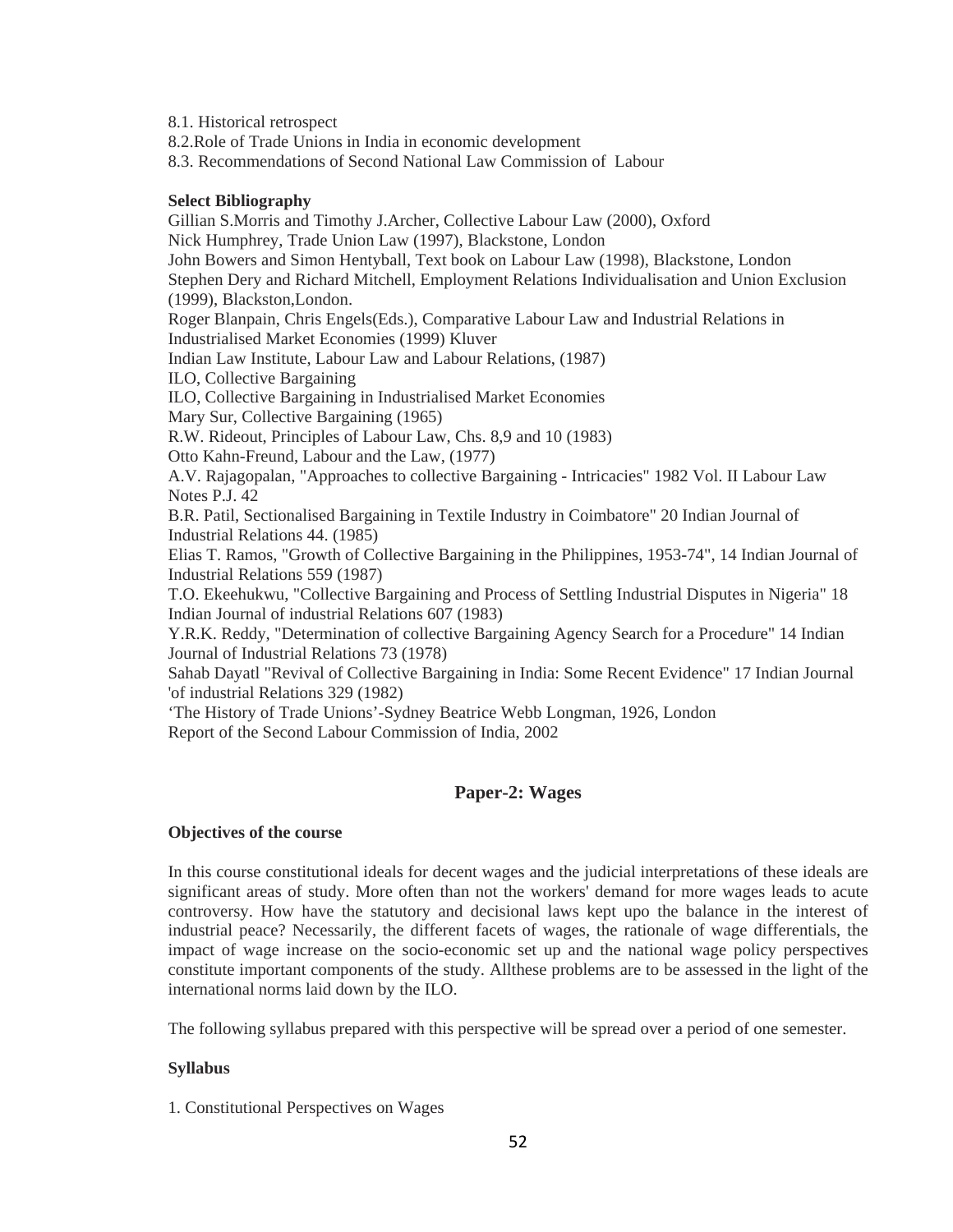- 1.1. Denial of minimum wage as forced labour
- 1.2. Constitutionalisation of legal rights: elevation of legal rights to fundamental rights
- 1.3. The constitutional ideals
- 1.3.1. Right to work
- 1.3.2. Right to living wage
- 1.3.3. Right to equal pay for equal work
- 1.3.4. Workers participation in management: impact on wage determination

### **2. Theories and Facets of Wages**

- 2.1. Theories of wages
- 2.2. Wages, bonus and dearness allowance
- 2.2.1. Basic wage
- 2.2.2. Bonus as deferred wage or share of profits eligibility
- 2.3. Allowances and concessions
- 2.3.1. House rent allowance
- 2.3.2. City compensatory allowance
- 2.3.3. Educational allowance
- 2.3.4. Conveyance allowance
- 2.3.5. Cash incentives: percentage on turn-over
- 2.3.6. Medical allowance
- 2.3.7. Leave travel concessions
- 2.3.8. Free and subsidized food and products
- 2.3.9. Leave encashment
- 2.3.10. Overtime allowances

2.3.11. Low wages and high perks as a camouflaging stratagem of defeating ceiling on wages

# **3. Wage Differentials: Rational Policy or Unjust Practice**

3.1. Equality, honoured or violated ?

3.2. Diminishing the differential: disincentive to initiative and productivity or elimination of irrational disparity in remuneration?

- 3.3. Inter-industry, intra-industry and regional factors
- 3.4. Private sector public sector difference in wages government servants
- 3.5. Capacity of industry and wage fixation

# **4. Wages, Price and Tax**

- 4.1. Increase of wages impact on price
- 4.2. Increase in price impact on wages
- 4.3. Tax impact on price and wages
- 4.3.1. Taxation on goods and increase of prices
- 4.3.2. Taxation on wage income a cut on real wages
- 4.4. Wages and the consumer

# **5. National Wage Policy: Problem and Perspectives**

- 5.1. National wage policy
- 5.2. Need for integrated approach: income, price and wage
- 5.3. Problems of mixed economy
- 5.3.1. Capital intensive sector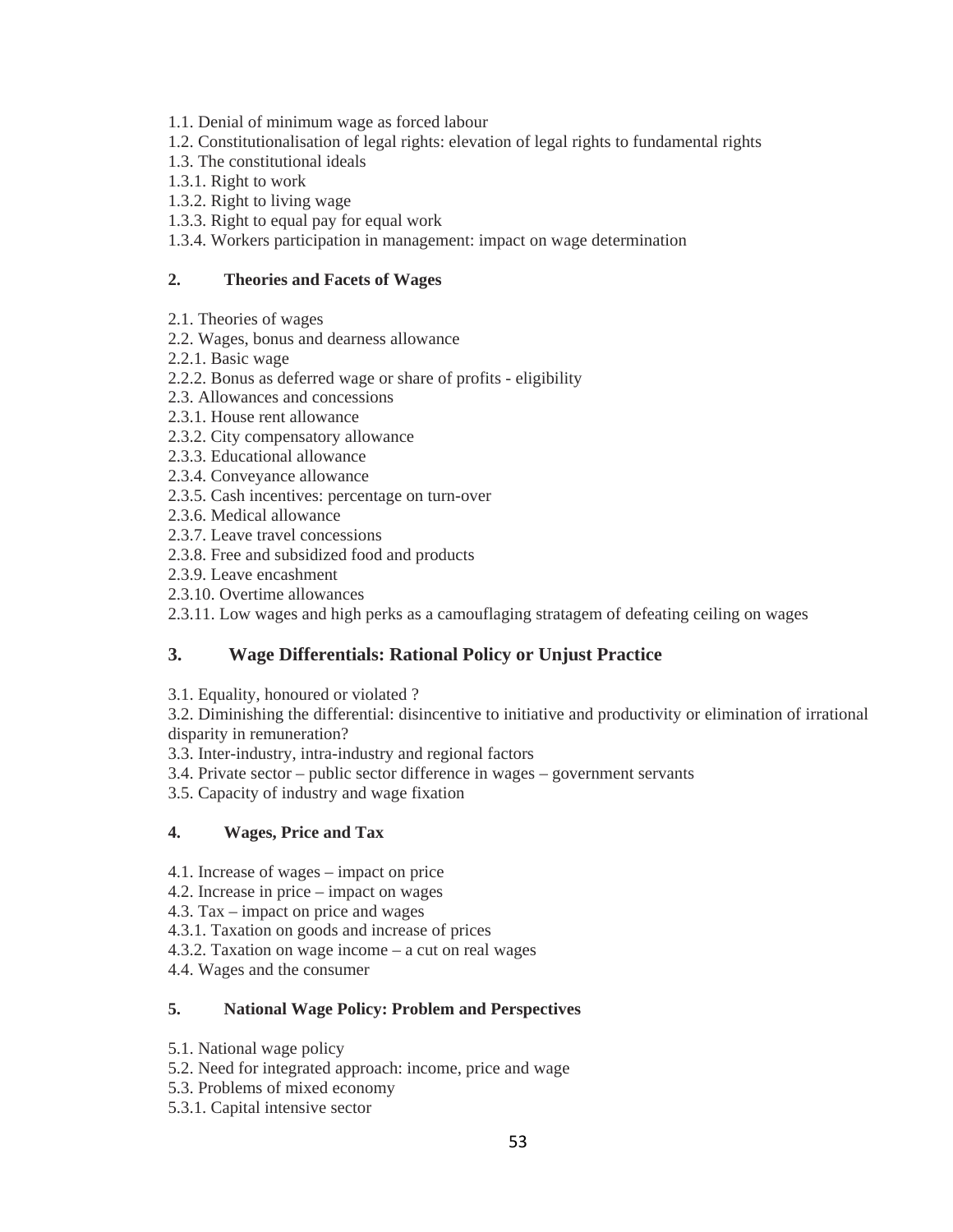5.3.2. Labour intensive sector

5.4. Wages in Mult-national corporations: impact of 54lobalization

6. International Standardisation

6.1. Role of ILO: conventions and recommendations relating to wages

### **Select Bibliography**

O.P. Malhotra, Law of industrial Disputes (1999)

R.R. Singh, Labour Economics Chs. 6, 7, 8 and 9 (1971)

G.L- Kothari, Wages, Dearness Allowances and Bonus (1968)

Y.B. Singh, Industrial Labour in India Part I, (1960)

V.V. Giri, Labour Problem in Indian Industry Ch. 6 (1972)

Report of the National Commission on Labour 1969 (Relevant Portions)

International Labour Office, Wages (1968)

International Labour Office, Wage Fixing (1981)

International Labour Office, Minimum Wage Fixing (1981)

Suresh C. Srivastava, "Payment or Dearness Allowance to Industrial Workers in India" 15 JI.LI. 444 (1973)

Suresh C. Srivastava, "Machinery for Fixation of Minimum Wage of Sweated Labour in India – Problems and Prospects" 23 J.I.L.I. 495 (1981)

R.D. Agarwal, Dynamics of Labour Relations in India (1972)

Sahab Dayal. "Wage, Income and Industrial Relations in Modem India: An Evaluation of selected Empirical Implications". 15 Indian Journal of Industrial Relations 295 (1977)

Madhuri G. Seth, "Bonus in Equity Perspective", 15 Indian Journal of Industrial Relations 119 (1979) Deepak Lal, Theories of Industrial Wage Structures: A Review" 15 Indian Journal of Indutrial Relations 167 (1979)

C. Mani Sastry, "Wage Structure and Regional Labour Market", 21 Indian Journal of Industrial Relations 344 (1985)

Suresh C. Srivastava, "Payment of Dearness Allowance to Industrial Workers in India: The Judicial Approach", 1 5 J.I.L.I 444 (1973).

R.L. Chawla, "Wage Policy and Industrial Relations. A Brazilian Case Study", 17 Indian Journal of Industrial Relations 27 (1981)

# **Paper-3: Industrial Adjudication**

### **Objectives of the course**

The appropriate governments hold the reins of industrial adjudication. The scope and extent of discretion in referring a dispute as well as in implementing a decision present complex questions and are areas of interesting study. What are the international norms relating to industrial adjudication? Are they followed in India? Is the statutory silence on the criteria for adjudication conducive to bringing industrial peace? How did the process of judicial review help evolving significant formulations on certain core areas of industrial relations despite the statutory prescription of finality of industrial adjudication? These problems are to be studied from a critical angle and with a comparative thrust on development in other common law countries.

The following syllabus prepared with this perspective will be spread over a period of one semester. **Syllabus** 

# **1. Constitutional Perspectives and Foundations**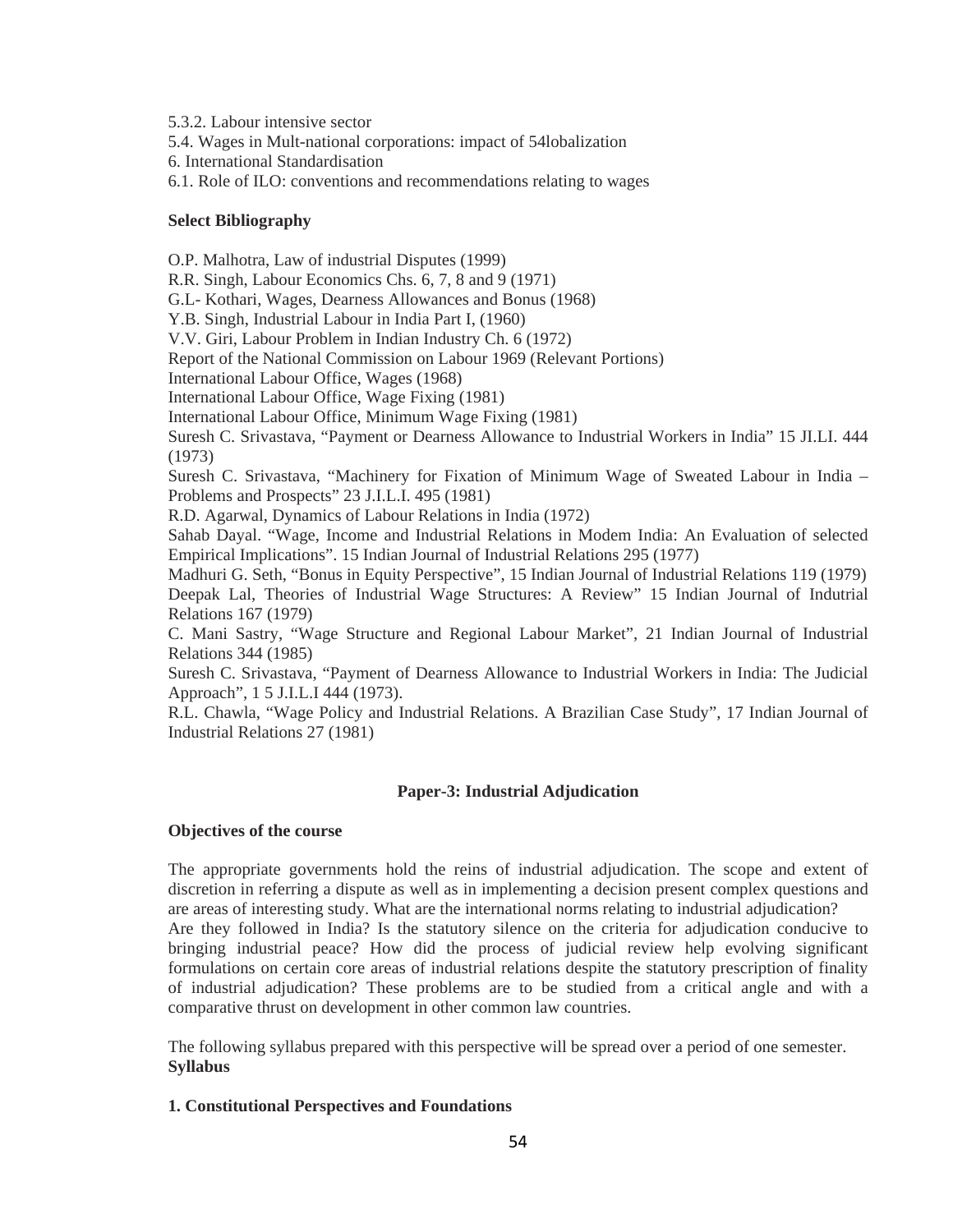1.1. Constitutional authorization for institutional framework (legislative entries, Article 323. B)

1.2. Constitutional goals protecting capital and labour enshrined in the fundamental rights and duties and the directive principles

### **2. Access to Adjudicatory Justice**

- 2.1. Threshold control by government: reference
- 2.1.1. Extent of governmental discretion: time, expediency and matters for adjudication
- 2.1.2. Limitations on discretion
- 2.1.3. Political overtones and pressure tactics
- 2.1.4. Judicial restraint or liberalism, the ideal juristic approach
- 2.1.5. Direct access to adjudicatory authority by employer and employee: problems and perspectives
- 2.2. International norms
- 2.3. Comparative overview of access to adjudicatory process in the U.K. and Australia

# **3. Adjudicatory Process**

- 3.1. Industrial adjudication as a modality of harmonising interests of capital and labour
- 3.2. Impact on employer's prerogatives and employee's rights
- 3.3. Silence of the statute on criteria for adjudication
- 3.4. Equity and justice as guiding principle
- 3.5. Industrial conflicts and the vistas of decisional process: a comparative probe
- 3.6. Post-natal control by government over adjudication

### **4. Judicial Review of the Adjudicatory Process**

4.1. Finality of decision making in adjudicatory process: a myth

4.2. Jurisprudence of industrial adjudication: formulations through constitutional remedies of writs and appeal

- 4.2.1. Jurisdiction of the adjudicatory authority in respect of dismissal of workmen
- 4.2.2. Juridical formulation of the concept of industry
- 4.2.3. Retrenchment the widening dimensions through decisional law.

# **Select Bibliography**

Malhotra, The Law of Industrial Disputes, Vol. 1, (1988).

ILI, Labour Law and Labour Relations, Parts 11, IV, VI, VII, IX, and XI.

Rideout, Principles of labour Law (1983), Ch. 4, 5 & 6.

Russel A. Smith, et al. Collective Bargaining and Labour Arbitration, (1970) Part-II.

Robert A. Gorman, Basic Text on Labour Law, Ch. 23, 24 and 25 (1976).

Relevant portions of the Report of the National Commission on labour.

I.P. Massey, "A legal Conundrum in Labour Law", 14 JILI 386 (1972).

S.C. Srivastava, "Voluntary Labour Arbitration: Law and Policy", 23, JILI 349, (1981).

Arjun P. Aggarwal "Conciliation and Arbitration of Labour disputes in Australia" J.I.L.I 30 (1966).

D.C. Jain, "Meaning of Industry: Wilderness of Conjectural Justice" (1986) 3. S.C.C. Journal 1.

T.N. Singh, "Futuristic Industrial Jurisprudence a Poser", (1986) 3 S.C.C. Journal 15.

Chaturvedi.R.G., Law and Procedure of Departmental Enquiries and Disciplinary Actions (1997)

# **Paper-4: Law relating to Civil Servants**

### **Objectives of the course**

Civil servants constitute a separate species of the labour force in India and are given rights as well as liabilities under the Constitution. Inevitably, the constitutional dimensions of these rights and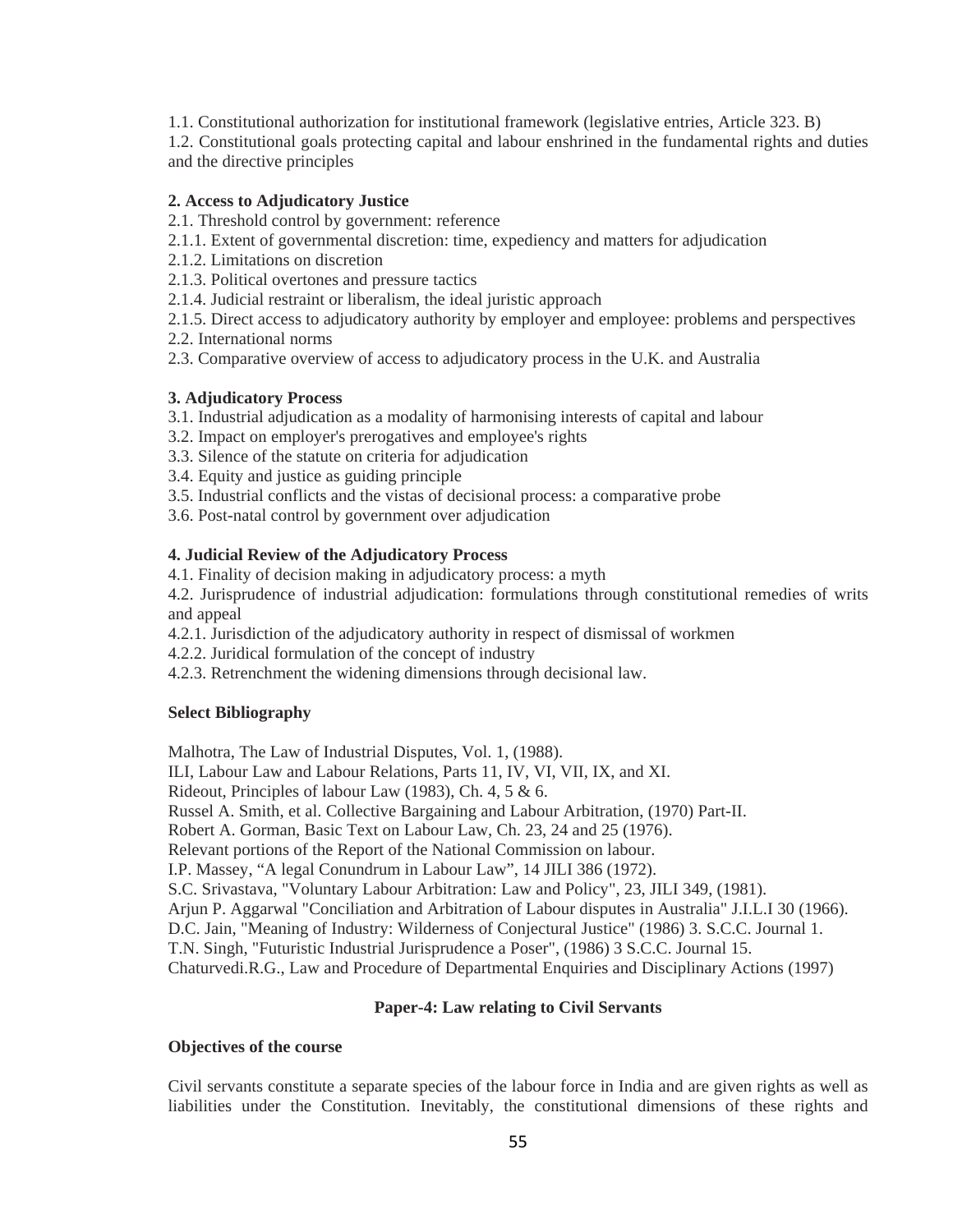obligations are to be studied in this course. The laws and regulations relating to their recruitment and promotion, conditions of service and the dispute settlement mechanisms form an important component of the study. The problems that civil servants are facing in service are to be highlighted and critically assessed. Examination of special category services such as judicial services, the Supreme Court High Court personnel and All India Services should also form part of the course

The following syllabus prepared with this perspective will be spread over the period of one semester.

### **Syllabus**

### **1. Civil Servants: Constitutional Dimensions**

1.1. Civil servants and the fundamental rights - Historical and comparative perspectives

1.2. Equality and protective discrimination: principles and practices

1.3. Service Regulations - the constitutional bases - formulation of service rules – Doctrine of Pleasure.

1.4. Limitations on doctrine of pleasure

1.4.1. Action only be an authority not subordinate to the appointing authority

1.4.2. Opportunity of being heard and its exceptions

### **2. Recruitment and Promotion**

2.1. Central and state agencies for recruitment

2.2. Methods, qualification

### **3. Conditions of Service**

3.1. Pay, dearness allowance and bonus: machinery for fixation and revision, Pay

Commission

3.2. Kinds of leave and conditions of eligibility

3.3. Social security: provident fund, superannuation and retiral benefits, Medicare, maternity benefits, employment of children of those dying in harness, compulsory insurance

3.4. Civil and criminal immunities for action in good faith

3.5. Comparative evaluation with private sector

3.6. Comparative evaluation between the state government employees and the central government employees.

3.7. Consultation with Public Service Commission

### **4. Civil Service: Amalgam of Principles, Compromises and Conflicts**

4.1. Neutrality - commitment dilemma, permanency, expertise and institutional decision making

4.2. Relaxation of age and qualification in recruitment, spoils system, seniority-cum merit recruitment and promotion.

4.3. Frequent transfers, education, of children, housing and accommodation

4.4. Civil service and politics, politicisation of government servants organisation and inter-union rivalry

# **5.Special Categories of Services**

5.1. Judicial services: subordinate judiciary - judicial officers and servants: appointment and conditions of service

5.2. Officers and servants of the Supreme Court and the High Courts: recruitment, promotion, conditions of service and disciplinary action

5.3. All India services. objects, regulation of recruitment and conditions of service, disciplinary proceedings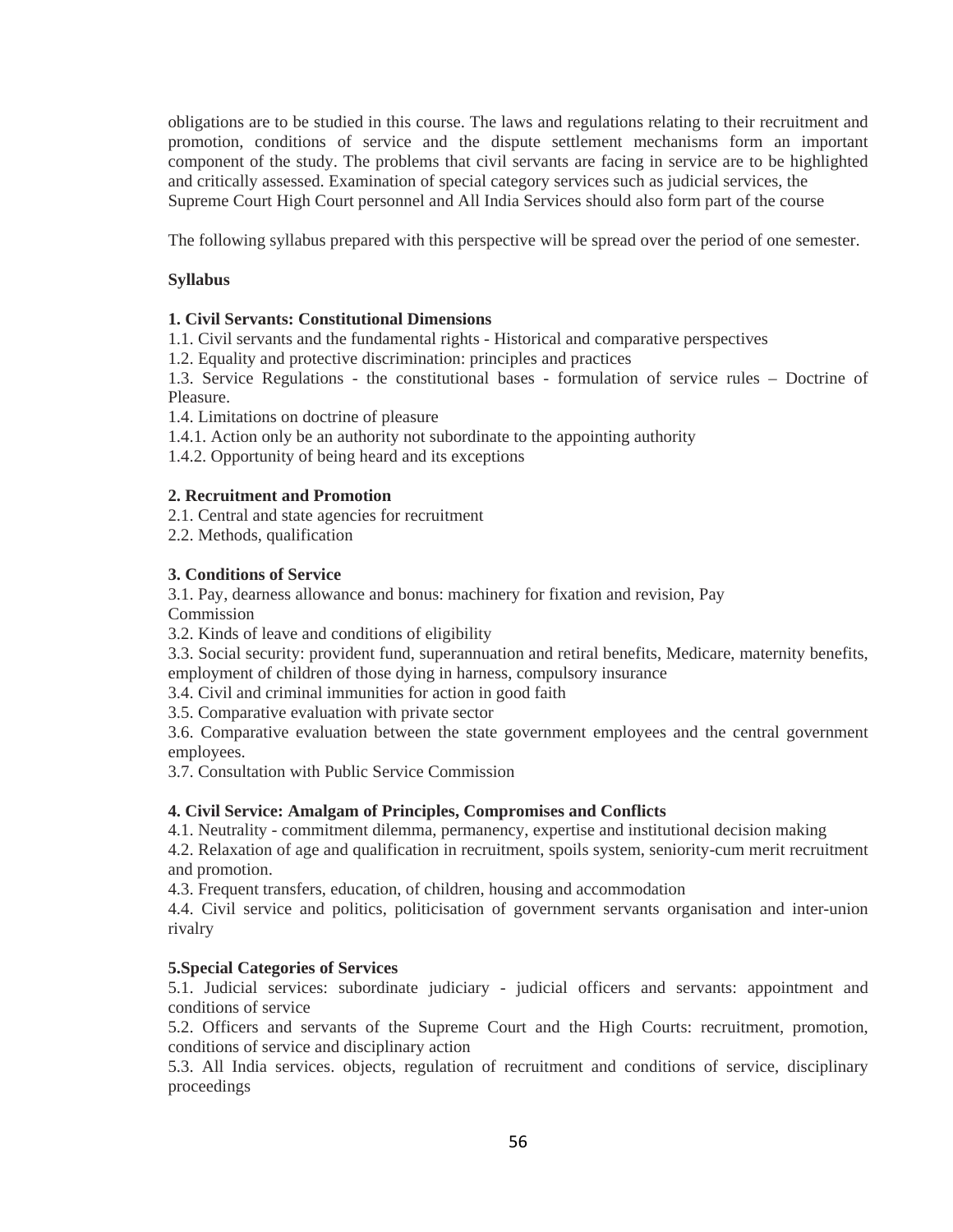#### **6. Settlement of Disputes over Service Matters**

6.1. Departmental remedies: representation, review, revision and appeal : role of service organisations 6.2. Remedy before the Administrative Tribunal: jurisdiction, scope and procedure - merits and demerits - exclusion of jurisdiction of courts

6.3. Judicial review of service matters -jurisdiction, of the Supreme Court and High Courts

6.4. Comparative position in England, United States and France

#### **Select Bibliography**

Students are to study the state laws and rules relating to service matters, make empirical investigations and write a paper on a significant problem.

ILI (by Justice M. Rama Jois), Services Under the State (1987) N. Narayanan Nair, The Civil Servant under the Law and the Constitution (1973) K. K. Goyal, Administrative Tribunals Act (1985) Seervai, Constitutional Law of India Arjun P. Aggarwal Freedom of Association in Public Employment", 14 JILI (1972) C.K. Kochukoshy, "All India Services-Their Role and Future", 1972 I.J.P.A. 67 Douglas Vass, "The Public Service in modern Society", 1983 I.J.P.A. 970 Z.M.S. Siddiqi, "Sanctions for the breach of contracts of service," 25 J.1.L.I. 359 (1983) O.P. Motilal, "Compulsory Retirement", 1975 I.J.P.A. 247 D.S. Chopra, "Doctrine of Pleasure-its scope implication and limitations", 1975 I.J.P.A.92 G. C. V. Subba Rao, "The O.N.G.C. Case and New Horizons in Public Services Law", 1975 S.C.J. 29

### **Paper-5: Social Security Law**

#### **Objectives of the course**

Social security is a necessary phenomenon of a welfare state. The ideal of social security contained in the constitution, the concept embodying the ideals in the various statutes and the plethora of administrative measures of the state are indicative of the recognition of social security as an important objective to be achieved in our democratic process. This course shall examine the various dimensions of labour security measures and explore the possibility whether or not labour security be part of the comprehensive and integrated social security.

The following syllabus prepared with this perspective will be spread over a period of one semester.

### **Syllabus**

- 1. Social Security
- 1.1. Meaning
- 1.2. Distinction with labour welfare
- 1.3. Modality: social prescription, social assistance and social insurance
- 1.4. Labour social security as part of the general social security in the welfare state

#### **2. Origin and Development**

2.1. Western countries - charitable institutions - professional guilds – philanthropic organisations workmen's compensation law in England

- 2.2. Eastern societies India: joint family system, statutory schemes
- 2.3. International norms on social security for labour : the ILO measures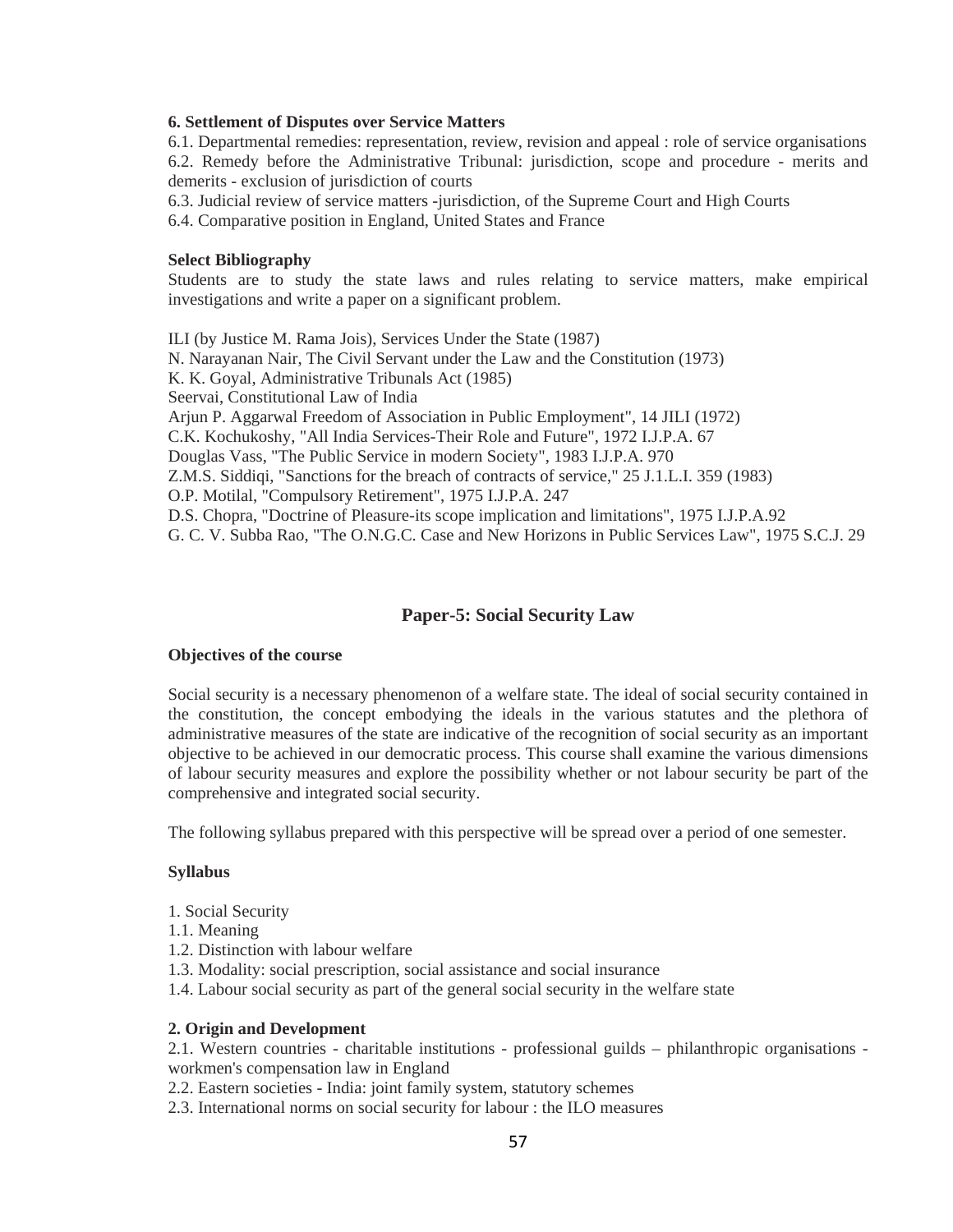### **3. Constitutional Perspectives**

3.1. Fundamental Rights : realization of the rights through meaningful social security measures: right to life, the wider dimensions

3.2. Right to adequate means of livelihood, free legal aid, public assistance in cases of unemployment, old age, sickness and disablement, maternity relief.

### **4. From Compensation to Insurance**

4.1. Judicial interpretation of the expression "arising out of and in the course of employment"

4.2. Employees' state insurance benefits: an improvement over workmen's compensation

### **5. Social Security: Law and Practices, the Comparative Perspectives**

5.1. The United Kingdom

5.2. The United States

### **6. Towards an Ideal Social Security Scheme: the Futuristic**

6.1. Comprehensive and integrated social security: an utopian concept or a pragmatic approach? 6.1.1. Funding

6.1.2. Benefits and beneficiaries

6.2. Role of trade unions

6.2.1. Social security clauses in collective agreements

6.2.2. Trade union schemes with its own fund

### **Select Bibliography**

R.N.Choudhry, Commentary on the Workmen's Comprensation Act 1923 (2000), Orient

S.C. Srivastava, Social Security and Labour Laws (1985).

R.W. Rideout Principles of Labour Law (1988), Chs. 12,13.

H.K. Saharay, Industrial and labour Laws of India (1987) Chs. 7 and 8.

Munkman, Employers' Liability (1985), Chs. 1, 2, 3, 22 and 23.

Harry Calvert, Social Security Laws (1978)

Reports of the National Commission on Labour 1969 (relevant portions)

Neeru Sehgal, "Employment of Women and Reproductive Hazards in Workplace", 29 J.ILI 201 (1987)

Prakash Sinha, "Quality of Working Life and Quality of Life", (1982) Indian Journal of Industrial Relations, p. 373.

Mallik Jyotsna Nath, "Workmen's compensation Act and some Problems of Procedure", 3 J.I.L.I. 131 (1961)

V.R. Bhattacharya, Some Aspects of Social Security Measures in India (1970).

# **Paper-6: Agricultural Labour**

# **Objectives of the course**

Agricultural labourers are the weaker sections of the labour force. They are neither organized nor are they enlightened and aware of their rights. This is true of agricultural labour in different regions. Their problems are different from those of the enlightened sections of labour. The traditional hurdles and ties standing in the way towards organisation of agricultural labour, the extent of application of the concept of collective bargaining in the field and the nature of welfare measures and dispute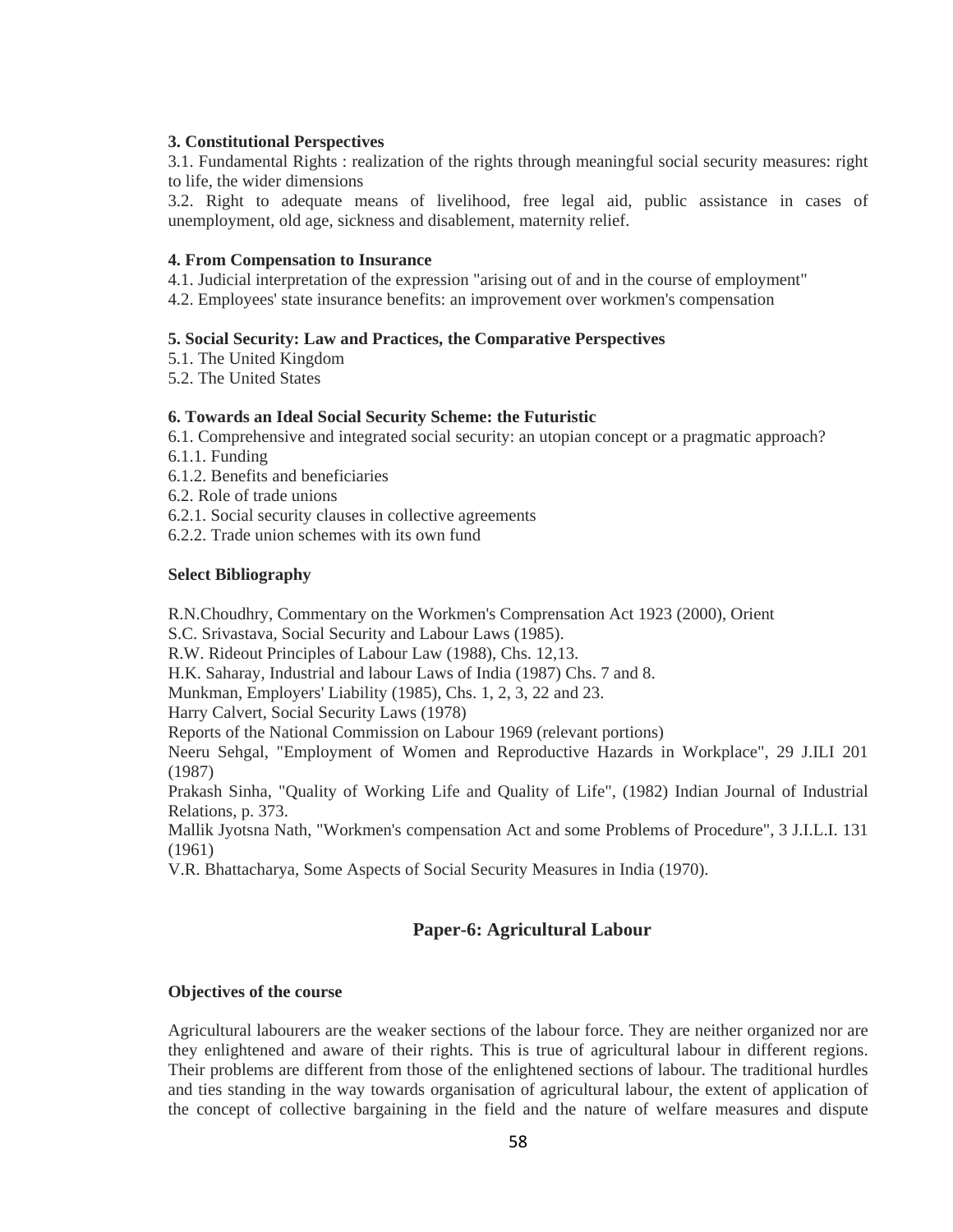settlement systems available are to be examined in this paper. Naturally the laws and the practices where the state initiative has gone ahead are useful study enabling the students to suggest law reforms.

### **Syllabus**

### **1. Agricultural Labour Relations**

1.1. Agricultural labourer - the concept

1.2. Early stages - the traditional ties between the landlord and the workers

1.2.1. Non-exploitative fair relation with the feudal hegemony - share in products as wages, wages in kind, benefits in addition to wages, participation in festive occasion grievance redressal at landlord's residence

1.3. Exploitation of labour by the landlord

- 1.3.1. Longer hours of work and lower wages: statutory regulation
- 1.3.2. Bonded labour
- 1.3.3. Indebtedness
- 1.4. Tribal labour in forest settlements
- 1.5. Migrant agricultural labour

# **2. Trade Unionism and Collective Bargaining among Agricultural Labour**

- 2.1. Unorganised nature
- 2.2. Seasonal character
- 2.3. Political movements

2.4. State, regional and macro-regional disparities in collective bargaining, organization and remuneration

# **3. Industrial "Hour Norms" in the Agricultural Labour Area**

- 3.1. Problems: multi-employer employment situation
- 3.2. Workmen's compensation
- 3.3. Minimum wages

# **4. Labour Welfare**

- 4.1. Need for state initiative and support
- 4.2. Assessment of existing measures: statutory and non-statutory
- 4.3. Agrarian reform as agricultural labour protection measure land to the tiller doctrine
- 4.4. Environmental impact of distribution of forest land among agricultural labourers
- 4.5. Futuristic perspectives

### **5. Dispute Settlement Mechanism**

- 5.1. Practices: settlements
- 5.2. Statutory measures: conciliation, adjudication
- 5.3. Comparative study of state practices and laws

### **Select Bibliography**

V.V. Giri, Labour Problems in Indian Industry (1972)

R.R. Singh, Labour Economics (1971)

ILO, Conventions and Recommendations.

Reports of National Commissions on Labour 1969 (relevant portions)

State legislation and other welfare schemes relating to agricultural labour.

Abdul Aziz, "Unionizing Agricultural Labourers in India . A Strategy", 13 Indian Journal of industrial Relations 307 (1977)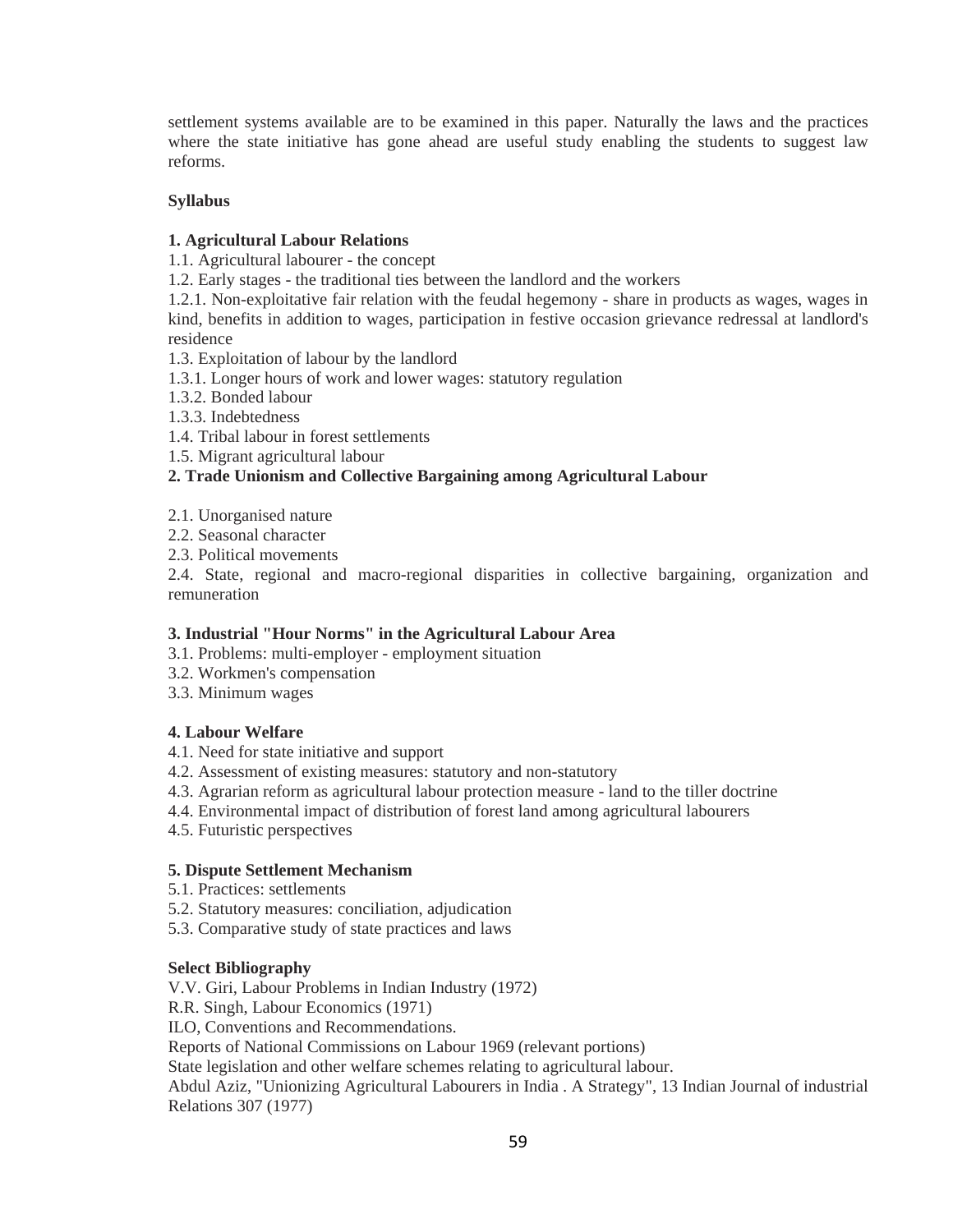A.B. Maily, "Forced Labour in India", 15 Indian Journal of Industrial Relations 77 (1979) L.C. Sharma, "Forestry Sector Generate More Employment", 15 Indian Journal of Industrial Relations 577 (1979)

Kalpana Bardban, "Rural employment Wages and Labour Market in India: A Survey of. Research 12 Economic and Political Weekly 1 June 25, 1977, 11 July 2, 1977 and 111 July 9, (1977) Government of India, Agricultural Labour Enquiry (1954).

Government of India, Report on the Second Agricultural Labour Enquiry (1958).

Government of India, Report on III Agricultural Labour Enquiry

Bardhan & Rudra "Types of Labour Attachment in Agriculture", 15 Economic and Political Weekly August 30,1980

National Institute of Rural Development, Occasional Monograph 1-Agricultural Labour Unions (1978).

Report of the National Commission on Rural Labour (1991) New Delhi, Govt. of India, Ministry of Labour; See especially Volume 11, Part 11 for the Study Group Report.

#### **BRANCH-V: INTERNATIONAL LAW AND ORGANIZATION**

### **Paper-1: International Organisations; Law, Practice and Future**

### **Objectives of the course**

The years following the Second World War have witnessed a phenomenal growth of international organizations. The United Nations has become increasingly complex in its functioning, and the rages of its activities has widened beyond manageable proportions. It has therefore become imperative to understand the modes of operation of the numerous organs and agencies of the imperative to understand the modes of operation of the numerous organs and agencies of the U.N. system, the decision-make availability of funds and non-cooperation of the certain members.

In order to give students an in-depth understanding, it would be useful to conduct intensive studies of slime agencies such as the UNDF and the FAO. There have also come into existence will known non-governmental organizations whose expertise is made use of by various UN Agencies in the capacity of consultants. The role played by such NGOs would also be assessed in the light of the objectives of the organizations.

The course will explore the areas of co-operation in international relations which are likely to bring about cohesion and integration, and assess the role of international organization in fostering change. It will also provide an opportunity for understanding the major issues of law and policy which are presently being faced by international organizations.

The following syllabus prepared with this perspective will be spread over a period of one semester.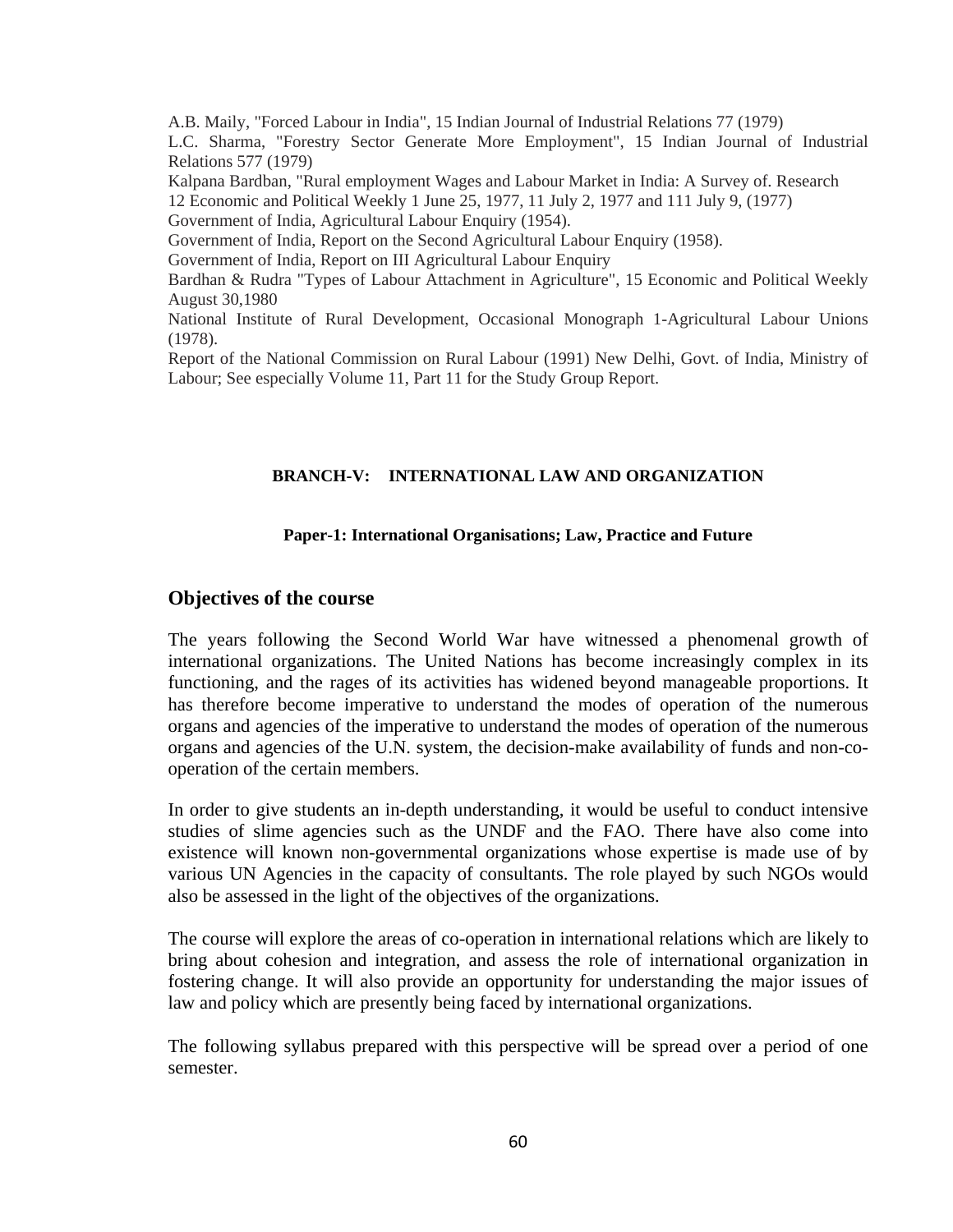# 1. **Importance and Evolution of International organisations, International legal personality.**

# 2. **United Nations as a constitutional and political system**

- 2.1. United Nations & its principal organs
- 2.1.1. Security Council
- 2.1.2. General Assembly
- 2.1.3. Trusteeship Council
- 2.1.4. ECOSOC
- 2.1.5. Secretarial
- 2.1.6. ICJ
- 2.1.7.

# **3. Specialised Agencies & Other IGOs –their constitution, functions & significance**

- 3.0.1. ILO
- 3.0.2. WHO
- 3.0.3. FAO
- 3.0.4. IMO
- 3.0.5. IMF
- 3.0.6. World Bank
- 3.0.7. WTO
- 3.0.8. WIPO
- 3.0.9. UNETAD
- 3.1. ICC

# **4. The Political Process & Regional Organisation**

- 4.1. Importance of regional organizations
- 4.2. European Union/European Council
- 4.3. APEC
- 4.3.1. ASEAN
- 4.4. SAARC
- 4.5. Blocks & Alliances and NAM
- 4.5.1. Big Powers (USA v. USSR)
- 4.5.2. NAM Reasons for its origin, its Relevance in contemporary political situation

# **5. Non – Governmental Organisations**

- 5.1. Characteristics of NGOs
- 5.2. Role of NGOs in political and legal processes
- 5.3. Amnesty International
- 5.4. Green Peace, IUCN
- 5.5. ISO

# **6. Peaceful change through UN**

- 6.1. Purposes & principles of UN
- 6.2. Dispute settlement machinery of UN
- 6.3. Peacekeeping forces
- 6.4. ECOSOC for peaceful change
- 6.5. UN operational programmes in economic field UNIDO, UNCTAD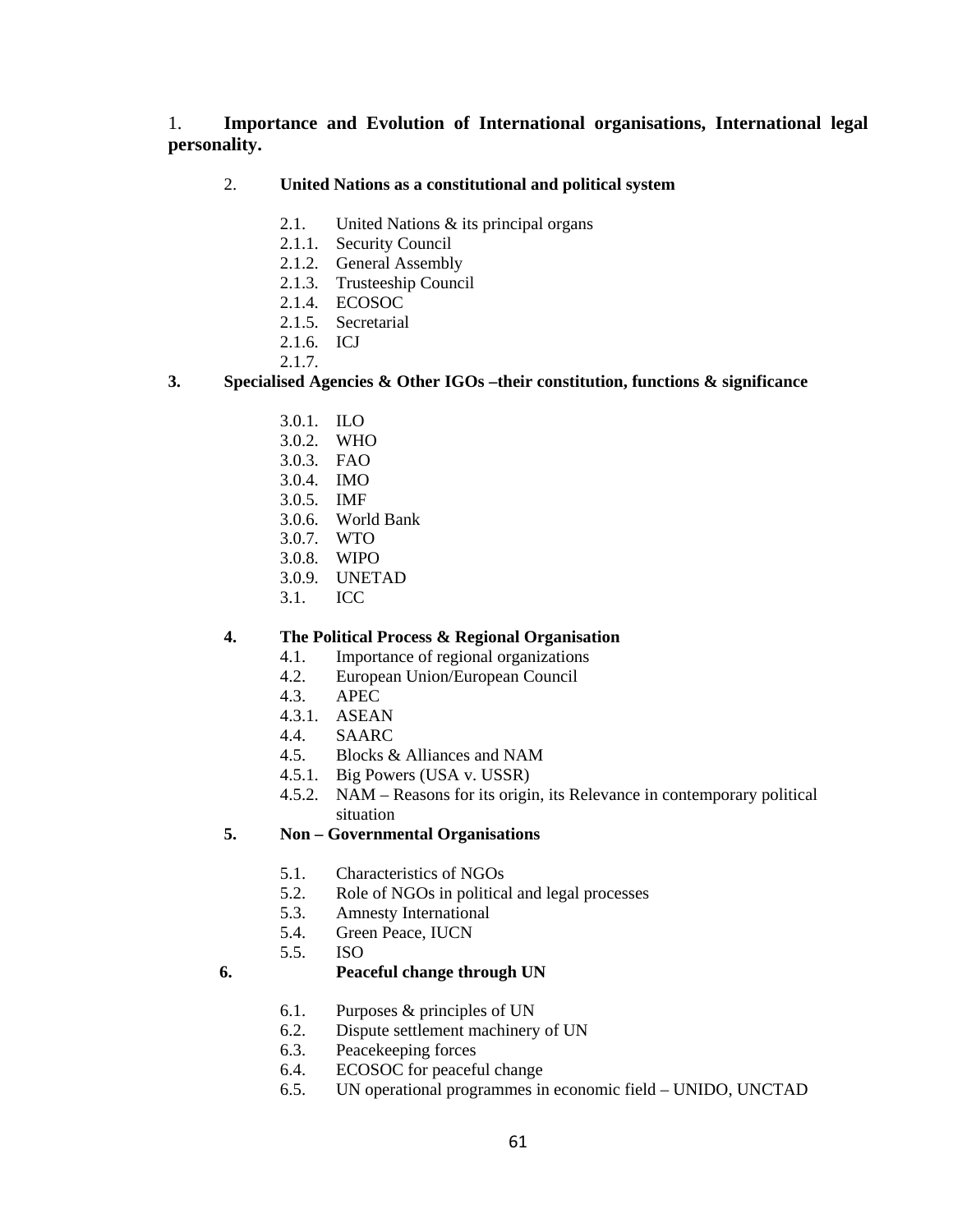# **Select bibliography**

D.W.Bowett, Law of International Institutions, (1982) Ingrid Detter, Law Making by the International Organisation, (1965) Stephen s.Goodspeed, Nature and Function of International Organisation (1962) E.P.Walters, History of the League of Nations (1965) D.W. Bowett, United Nations Force: A Legal Study (1969) Leland M.Goodrich, Charter of the United Nations (1969) Leland M. Goodrich, United Nations in a Changing World (1974) Rosalyn Higgins, Development of Internationa law through Political Organs of the United Nations (1963) Hans Kelsen, Law of the Unitee Nations (1954) Rahmathullah Khan, Implied Powers of the United Nations (1970) Edward Machhinney, United Nations Law Making (1984) M.S.Rajan, United Nations and Domestic Jurisdiction (1961)

# **Paper-2: Law of Peace; Diplomacy & Disarmament**

# **Objectives of the course**

The importance of diplomacy in international relations cannot be underestimated. Even before and after emergence of the modern state system and the generally agreed rules of international law, diplomacy has been the most outstanding means for influencing decisions relating to maintenance of international law:

The course will dwell on structural inequalities and geopolitical realities which shape national policies. The role of diplomacy from ancient to modern times will be assessed and salient features of the "new' diplomacy highlighted. Momentous developments in technology giving rise to arms race and military have in a small measure been responsible for utilizing new strategies by powerful states to control foreign of nations.

In this connection it will be necessary to understand the conduct of diplomacy in the various forums of the United Nations. Inasmuch as delegations of all the members remain more or less present throughout the year at the United Nations Headquarters, it becomes relatively easy to handle some difficult situations.

Disarmament has been a major issue in international relations for creating conditions of peace. The mad race for conventional and nuclear arms among the super powers has been going on unabated. Even the newly emergent poor nations have found it essential to dirt their resources for the acquisition of sophisticated arms ands upkeep of military hardware.

Development nations with nuclear capabilities are spending billions of dollars for creating balance of terror. These nations are the most important source for the supply of arms to developing nations. The implications of transfer of technology are grave and need a thorough understanding of the issues involved. The ownership pattern for mass production of armaments need a close scrutiny and the methods used by giant manufacturers of sophisticated armaments to push sales have recently come under severe attack. These have a direct bearing on national polices for production and sale of armaments.

Nations individually and collectively have been involved in division methods for disarmament and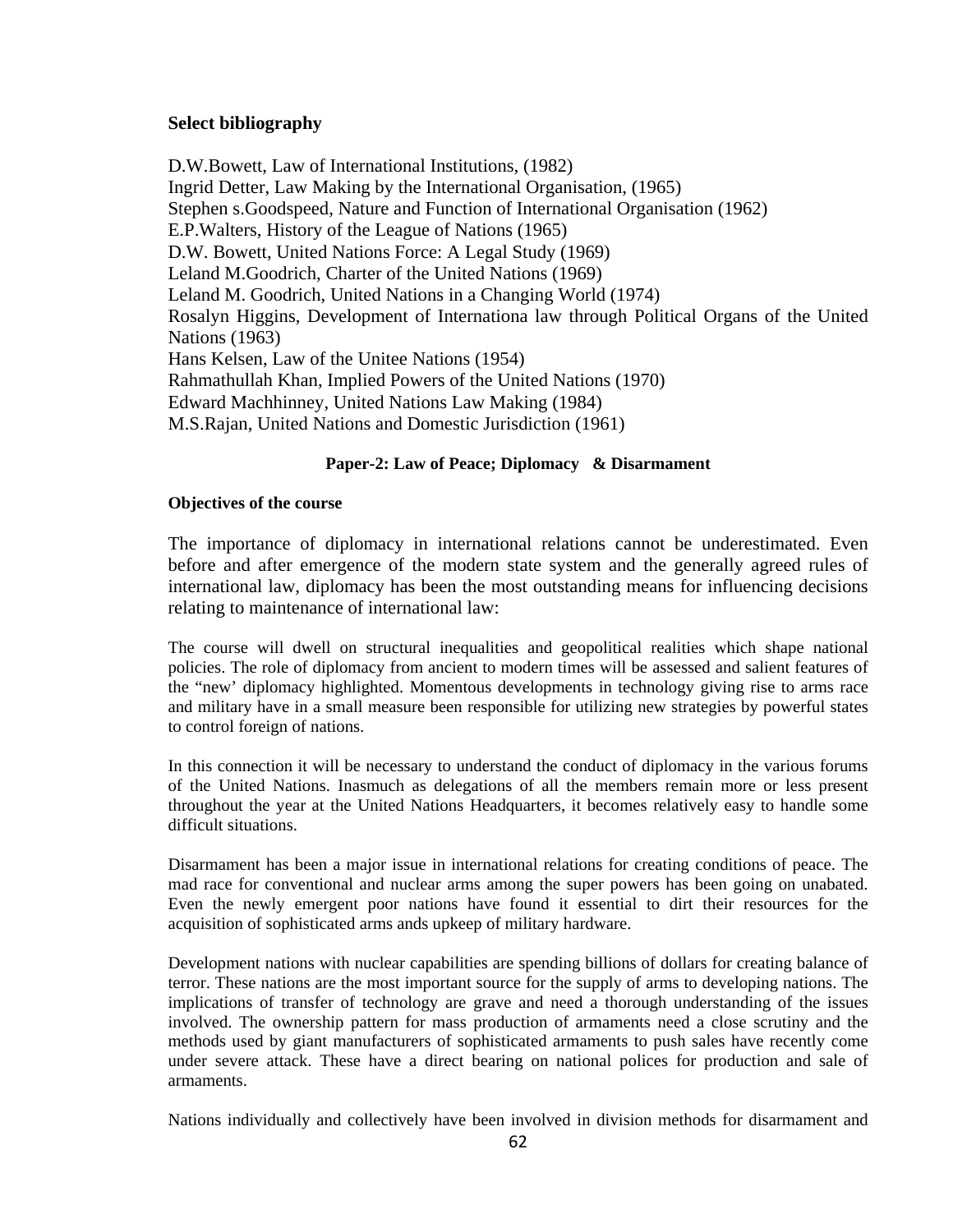non-proliferation of nuclear weapons. The U.N. has been fully absorbed for the last several decades in initiating dialogues on disarmament. In the course of years the impediments, which stand in the way of arriving at an international understanding, have been laid bear.

The course will explore the alternative strategies for creating conditions of peace. This would involve a critical examination of dispute resolution and crisis management techniques, equitable allocation of world's resources and economic development of less development countries.

The following syllabus prepared with this perspective will be spread over a period of one semester.

# **Syllabus**

# **1. Nature, Scope & Basis of International Law**

- 1.1. Nature & Basis of international law
- 1.2. Source of law with special references to GA Resolutions
- 1.3. Relationship of International Law & Municipal Law
- 1.3.1. Indian practice its constitutional provisions & judicial trend
- 2. **State** 
	- 2.1. State, Nation & Nation-State
	- 2.2. Statehood, Acquisition & Loss of territory
	- 2.3. Recognition
	- 2.4. State succession
	- 2.5. Sovereign Immunity

# 3. **State Responsibility**

- 3.1. Concept of state responsibility
- 3.1. Fault liability No fault liability
- 3.2. Treatment of aliens & expropriation of property

# 4. **Pacific Settlement of Disputes**

4.1.Negotiation, good offices, mediation, conciliation, Arbitration and Judicial settlement

# 5. **Individuals, NGOs & MNCs**

- 5.1. Individual as a subject of international law
- 5.2. Nationality, Extradition, Asylum
- 5.3. Role of NGOs & MNCs in shaping international law

# 6. **Human Rights**

- 6.1. U.N. Charter
- 6.2. UDHR
- 6.3. Covenants on Civil, Political Economic, Social & Cultural Rights
- 6.4. Right to self determination
- 6.5. Globalisation & Human rights

# 7. **Diplomacy**

- 7.1. Traditional Notions of diplomacy and significance of diplomacy to International law of peace
- 7.2. Transformation from old to new diplomacy
- 7.2.1. Cold –War and its impact on diplomacy
- 7.2.2. Contemporary international stratification, Neo-colonialism, dependence and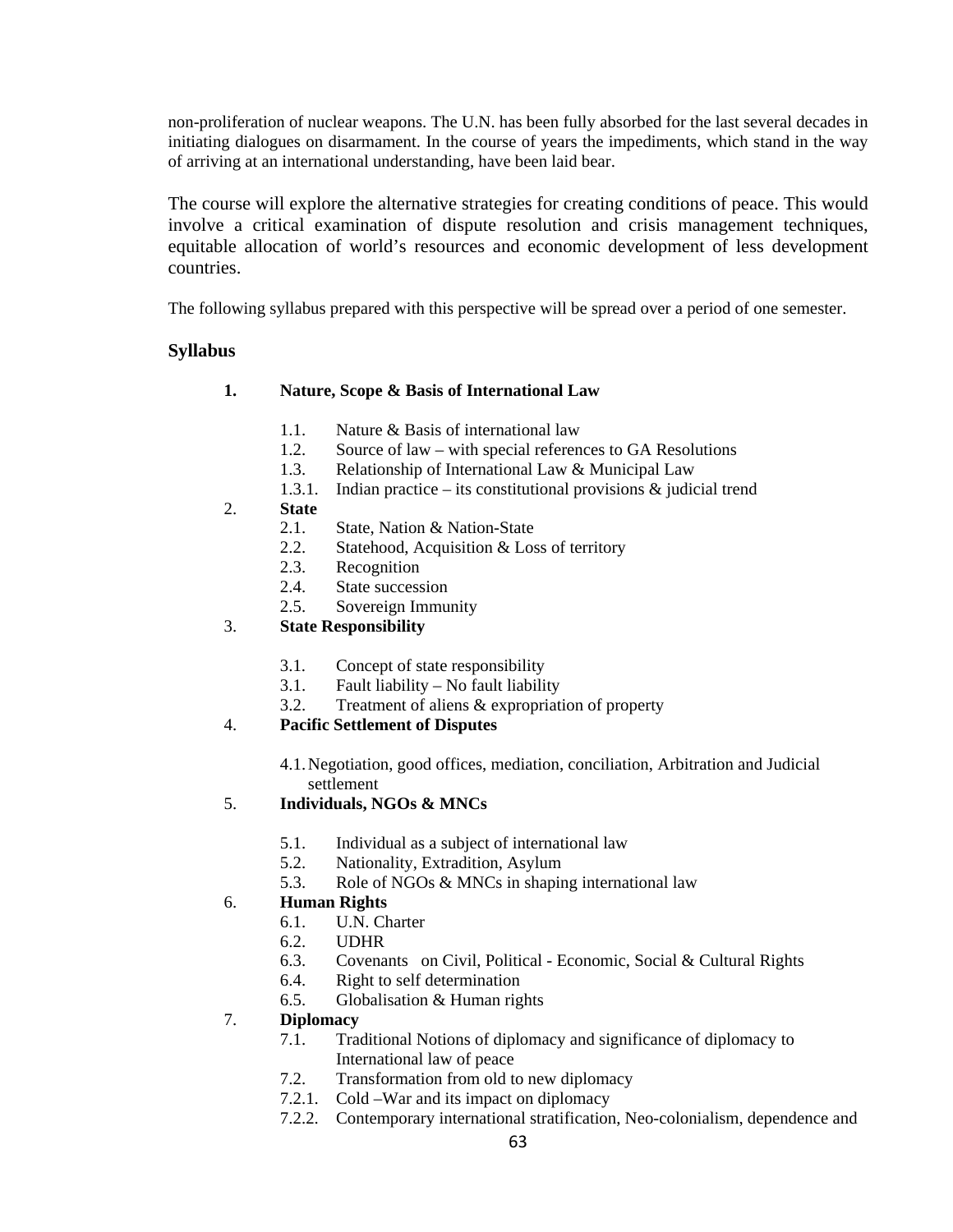#### domination

- 7.2.3. Diplomacy in international conferences
- 7.3. Development ideology and related diplomacy
- 7.4. Diplomatic personal Their significance, diplomatic privileges and immunities – violence against diplomats.

# 8. **Threats to international peace, peace strategies & Disarmament**

- 8.1. Hijacking
- 8.2. Terrorism
- 8.3. Science  $&$  Technology for peace  $&$  violence Jurisdictional problems
- 8.3.1. Organised crimes
- 8.3.2. Nuclear technology
- 8.4. Disarmament as peace strategy
- 8.4.1. History & outcome of disarmament efforts, UN Disarmament Decade
- 8.4.2. NPT, PTBT, CTBT
- 8.4.3. International Regulations of Biological & Chemicals weapons, weapons of mass destruction.

### **Select bibliography**

Burns H. Weston, Toward Nuclear Disarmament and Global Security: a Search for Alternatives (1980)

J. Schell, The Fate of the Earth (1982)

J.N. Singh, Use of Force Under International Law (1984)

Julius Stone, Legal Controls of International Law (1954)

M. Walzer, Just and Unjust Wars (1979)

R. Kothari, Transformation and survival: In Search of Human World Order (1988)

R. Falk, eta!., International Law: A Contemporary Perspective pp.473-519 (1985)

R. Falk, The End of World Order pp.155-276 (1983).

Report of the Secretary General: Chemical and Bacteriological (Biological weapons and the effects of their Possible Use. (UN Doc.A/7575 Rev.1 S/9292 Rev. I (1969)

Prof. B.S.Murthy, International Law of Diplomacy; the Diplomatic Instruments and world order, New Haven Press & Dordrecht; Martinus Nijholf Publishers, 1989.

A.Ball, Modern Intentional Negotiations (1969)

LClark, Reform and Resistance in International Order (1980)

LClark, "The Satisfied and' the Dissatisfied States Negotiate International Law: A Case Study," 18 World Politics 20-41 (1965)

H.Nicolson, Diplomacy (1969)

J.Stone, Law and Nations (1974)

L.Hanken, How Nations Behave (1968)

RL.Friedheim, Parliamentary Diplomacy - A Survey (1976)

RP.Anand, International Courts and Contemporary Conflict (1979)

# **Paper-3: International and Contemporary Issues**

### **Objectives of the course**

This course focuses on the problems of international law in the making. The major normative instruments to be explored are: no New international economic order, the Declaration on the Right to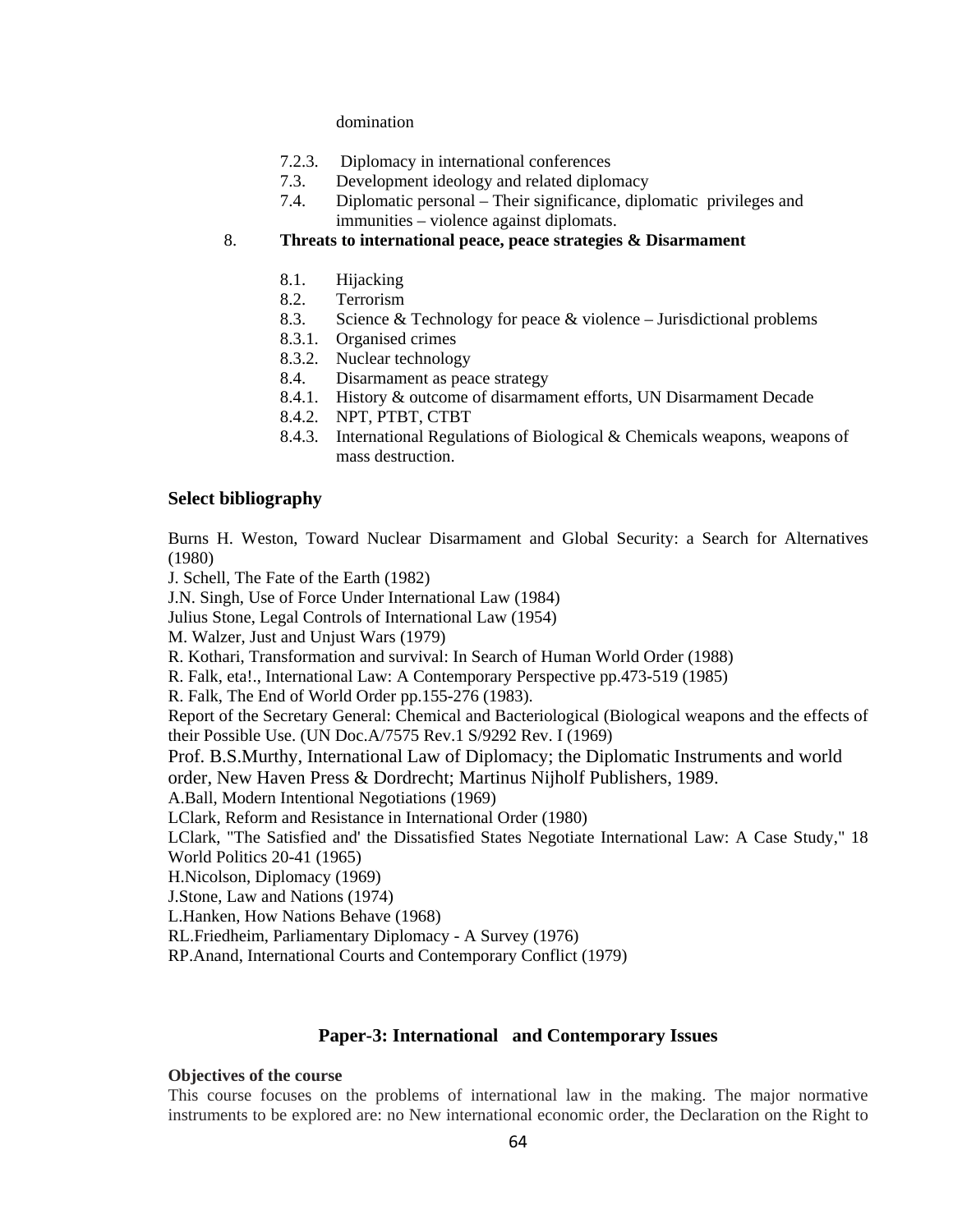Development and Continuing Struggle for North-South Equity, which continue for crystallize new human rights. The following syllabus prepared with this perspective will be spread over a period of one semester Syllabus

### **1. Changing Dimension of International Law**

- 1.1. Expanding Scope of International Law and its changing dimensions and nature.
- 1.2. Influence of Third World Countries on the growth and nature of International Law.
- 1.3. From absolute sovereignty to limited sovereignty and world governance.
- 1.4. Role of the United Nations Organization in shaping International Law.

### **2. The New International Economic Order. (NIEO)**

- 2.1. Background
- 2.2. United Nations Charter and Economic Issues, UNCATD and UNIDO
- 2.3. Essential component of the NIEO
- 2.4. State acceptance and practice of NIEO principles.
- 2.5. Critique of NIEO

### **3. The Right to Development**

- 3.1. The 1979 G.A. Resolution
- 3.2. Progress towards enunciation of the Declaration of Right for Development
- 3.3. Basic Concepts of right to development
- 3.4. State acceptance and practice.
- 3.5. Critique.

### **4. Towards Sustainable Development**

- 4.1. The Context of U.N. Commission on Environment and Development
- 4.2. Our Common Future: tbe Report of the Commission.
- 4.3. Proposed legal principles for environmental protection and sustainable development.
- 4.4. State acceptance and practice
- 4.5. Critique.

### **5. International Trade Law**

- 5.1. GATT 1948. International Trade organization and Havana Charter.
- 5.2. GATT 1994/World Trade Organization, Specific Agreements
- 5.3. TRIPS, TRIMS, AOA, GATS
- 5.4. Impact of WTO on Indian Agriculture and Pharmaceutical Sector.

### **6. International Criminal Law**

- 6.1. International Criminal Law
- 6.2. War crimes and problem of prosecution of war criminals
- 6.3. Nuremburg Charter and Tribunal
- 6.4. Ad hoc Tribunals for Prosecution of war criminals.
- 6.5. International Criminal Court Jurisdiction, Elements of Crime, Evidence and procedure.

### **7. Terrorism and Response of International Law**

### **Select bibliography**

H.W. Singer & J.A. Ansari, Rich and Poor Countries (1982)

- P. Alston, "Development and the Rule of Law; Prevention Versus Cure as a Human Rights Strategy" in Human Right and Rule of law 83 (1981)
- R. Falk, The End of the World Order (1983)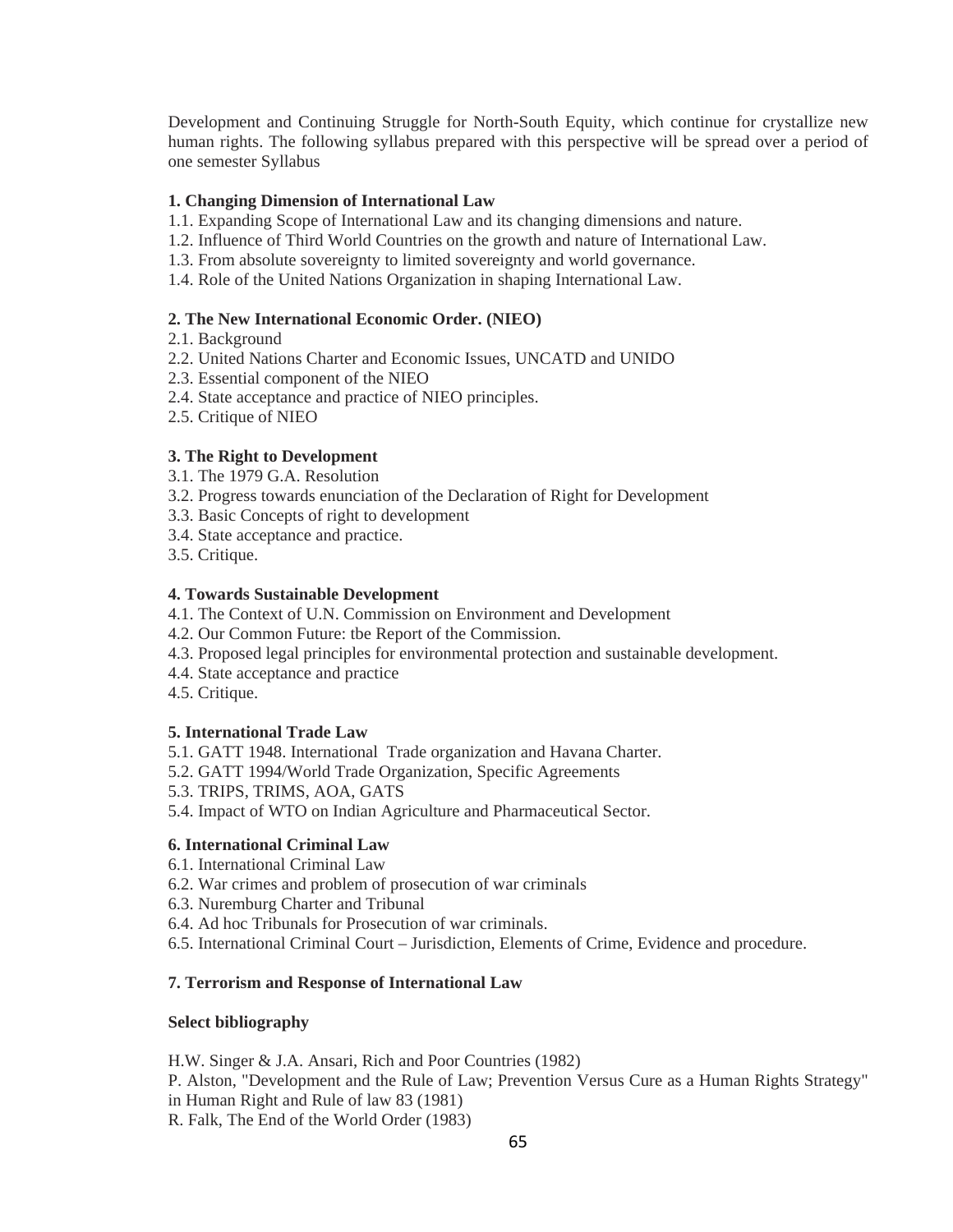S. Gwrge, How the other Half Dies: The Real Persons for World Hunger (1976)

U. Bad, "The New International Economic Order, Basic Needs and Rights: Notes Towards Development of the Right to Development": in Role of Law and Judiciary in Transformation of Society: India G.D.R. Experiments 178-205 (1984) D.A. Desai ed.) and see the literature there incited. This paper is also published in the J. of the Indian Society of international Law.

UN Report of the Secretary General: "The International Dimensions of the Right to Development as a Human Right with other Human Right Based on International Cooperation, Including the Rightto Peace, Taking into Account the Requirement of the New International Economic Order and the Fundamental Human Needs".EICN-41374.

U.N., Our Common Future: The World Commission on Environment and Development (1987)

### **Paper-4: Conflict of Laws**

#### **Objectives of the course**

Private International Law/Conflict of Law has assumed unpredicted significance today due to globalisation and intensive interaction between parties belonging to different countries. This subject is most valuable to in deciding jurisdiction, applicable law and fate of foreign judgements and it is not proper to neglect it in the legal curriculum at LL.M. level. It is strange system tensht as one of the paper in LL.M international law branch because of its practical utility.

- 1. Conflict of law Preliminary topics Classification and Waiver of foreign law
- 2. Domicile application jurisdiction
- 3. Marriage and Matrimonial causes and Succession
- 4. Law of Children (Legitimation, Legitimacy, Adoption and Custody of children)
- 5. Law of Obligation –Contracts and Torts
- 6. Law of Property Immovable and Moveable Property
- 7. Foreign Judgments
- 8. Law of Procedure

#### **Paper-5: International Humanitarian Law**

### **Objectives of the course**

International Law has traditionally been a law which regulates relations among states. Individuals have been objects and not subjects of International Law. A logical extension of these principles led to the theory that international law could not confer rights nor impose duties on individuals.

What it could do was to appeal to conscience of the nations that unnecessary suffering of human being should be avoided. In view of territorial and personal character of sovereignty of a state.

Treatment of its own nationals and stateless persons, subject to limited exceptions remained under the exclusive jurisdiction of a state. Although this unsatisfactory state of law was hardly adequate to prevent ill-treatment of individuals, particularly during war, it became the starting point for a new branch of international law towards the end of the last century.

The total character of modern war and threat of annihilation due to use of nuclear weapons have been responsible for a new concern for survival of humanity. To meet this challenge the United Nations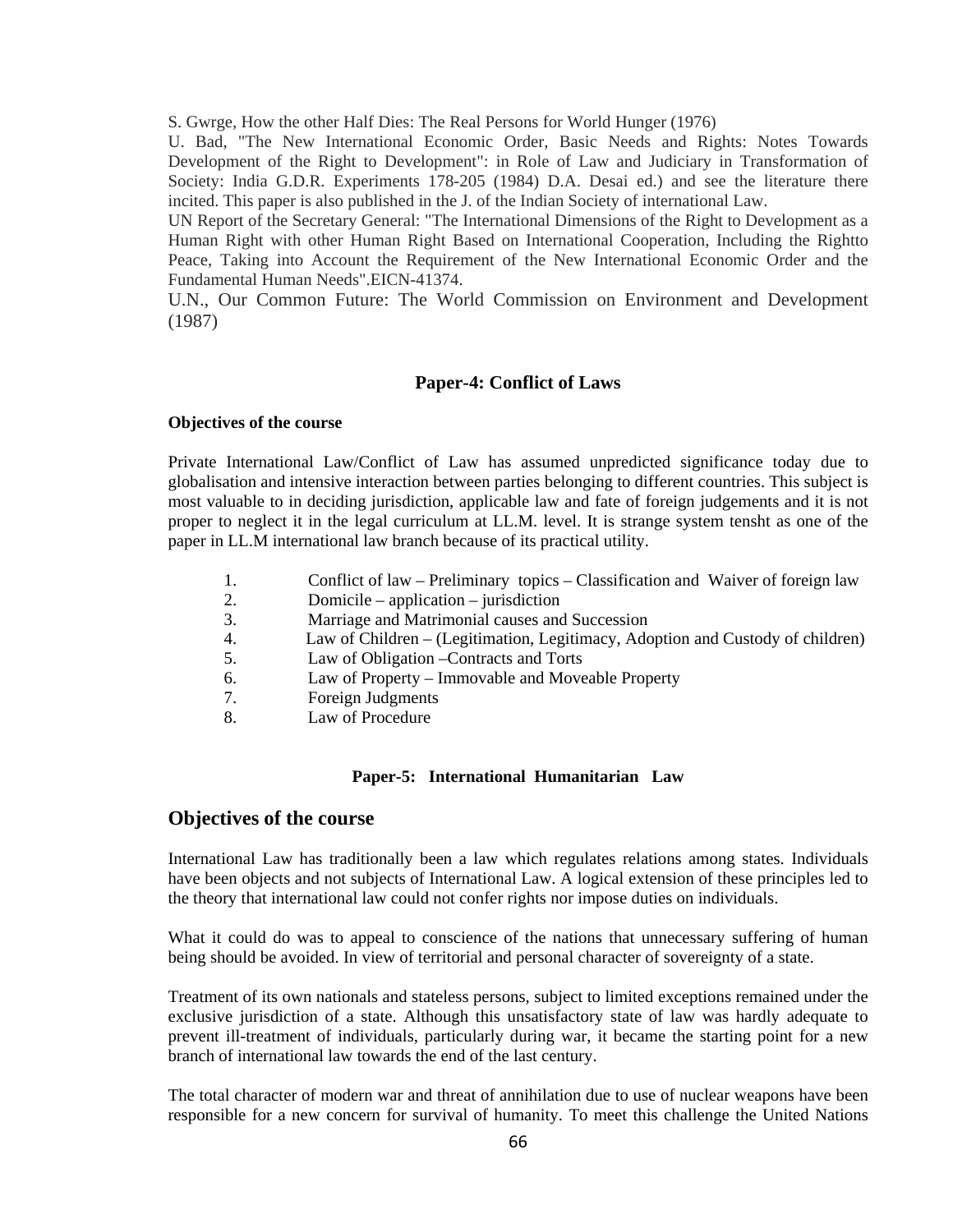and other voluntary international agencies have been actively involved in prescribing standards of treatment based upon dictates of humanity and overseeing their implementation in difficult situations. The underlying purpose is to ensure a human treatment of all individuals, a minimum standard of treatment which may not be departed from even under the necessities of war or grave provocation. The following syllabus prepared with this perspective will be spread over a period of one semester.

# **Syllabus**

### 1. **International Movement for Humanization of Warfare**

- 1.1.Contributions of classical writers;
- 1.2. history of the Red Cross;
- 1.3.Geneva conventions of 1864 for Amelioration of the Condition of wounded 8oldiers in Land Army,
- 1.4. . Petersburg Declaration, 1868.
- 1.5.The.Hague Conventions of 1899 and 1907,
- 1.6.Geneva Conventions of 1929 and 1949 on Treatment of Prisoners of War, Wounded and Sick persons and Civilian Persons.

# **2. International Efforts to Outlaw Slavery, Slave Trade and Practices similar to Slavery, Forced Labour and Trafficking in Human Beings**

- 2.1. United Nations and Humanitarian Law
- 2.2 The Role of ECOSOC and ILO
- 2.3. Crusade against discrimination in respect of employment and occupation;
- 2.4. Racial Discrimination.

### **3. International Refugees**

- 3.1.The UN Relief and Rehabilitation Administration and other International Refugee Organizations;
- 3.2.Conventions relating to Status of Refugees and Stateless persons;
- 3.3.Genocide Convention.

### **4. Implementation of the Right to Self-determination.**

4.1.Declaration on the grant of independence to colonial countries and people, 4.2.Humanitarian Treatment of peoples living under colonial rule and trusteeships

### **5. Eliminating Discrimination against Women through International Co-operation.**

# **Select bibliography**

C.Hosoya, N.Ando, Y.Onuma, R.Minear, The Tokyo War Crimes Trial (1986). . G.Tunkin, Theory of International Law (1974) G.Schwarzenberger, The Law of Armed Conflicts (VoLlI) J.Stone, Legal Controls of International Conflicts (1959) R.Falk, "The Shimoda Case" 69 Am. J. Int. Law (1965) T.Taylor, Nuremberg and Vietnam: An American Tragedy (1971)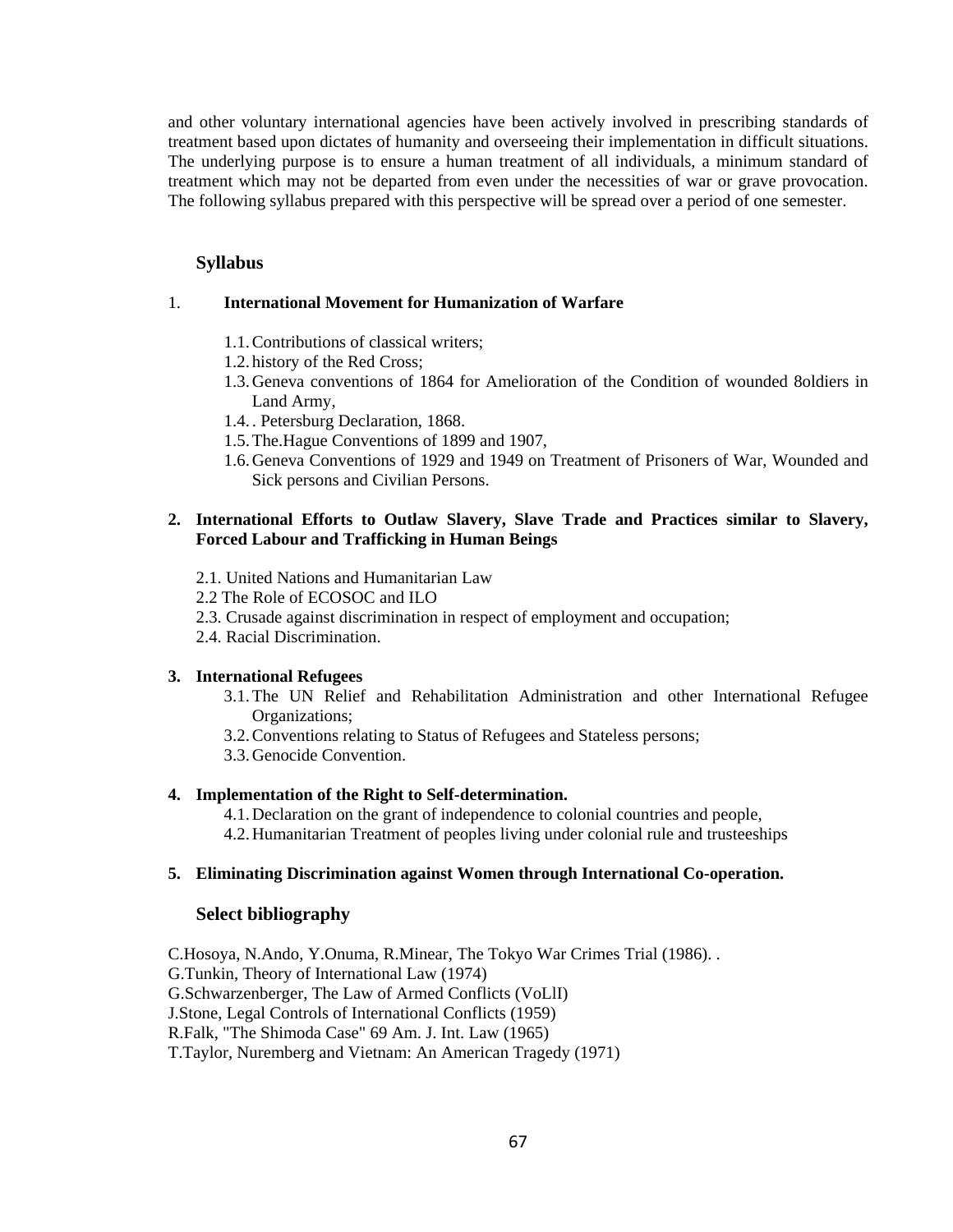# **Paper-6: Law of the Sea & Environmental Law**

# **1. Historical introduction to Law of the Sea**

- 1.1. Contribution of Seldon, Grotius, Bynkershoek and others to the development of traditional law of the sea
- 1.2. 1958 Geneva conventions
- 1.3. Freedom of High Seas

# 2. **Changing Concepts of Maritime Frontiers & Legal Regulations u/ UNCLOS, 1982**

- 2.1. Development leading to III UNCLOS & its final outcome
- 2.1.1. Territorial sea
- 2.1.2. Contiguous Zone
- 2.1.3. Continental Shelf
- 2.1.4. EEZ
- 2.1.5. Position of LL & GDS and Archepelagic states
- 2.1.6. Common Heritage of mankind
- 2.1.7. International Sea Bed Authority
- 2.1.8. Dispute settlement mechanism U/III UNCLOS
- 2.2. Marine Scientific Research
- 2.3. Indian Maritime Zones Act & Coastal Guards Act
- 2.4. Future perspectives of Law of sea

# 3. **Marine Pollution & Conservation of Marine Environment**

- 3.3. Marine Pollution
- 3.3.1. Overview of IMO conventions
- 3.3.2. Marine pollution regulation U/1982 LOS convention
- 3.3.3. Pollution by Hazardous substances; Basel convention
- 3.2. Conservation of Marine Fisheries

# 4. **Traditional Principles of International Law relevant to Environmental Protection**

4.1. State Responsibility, sic utero tuo ut ad alienum, International cooperation, State Sovereignty and Non-interference into domestic affairs

# **5. Major Conferences on International Environmental Law & Related Institutional Mechanisms**

- 5.1. Stockholm Conference, 1972
- 5.2. Rio Conference, 1992
- 5.3. UNEP, GEF & CSD
- 5.4. North v. South Perspectives

# 6. **Bio diversity convention, 1992**

- 6.1. Legal provisions of Biodiversity Convention
- 6.2. WTO & Biodiversity Convention
- 6.3. Biodiversity Act of India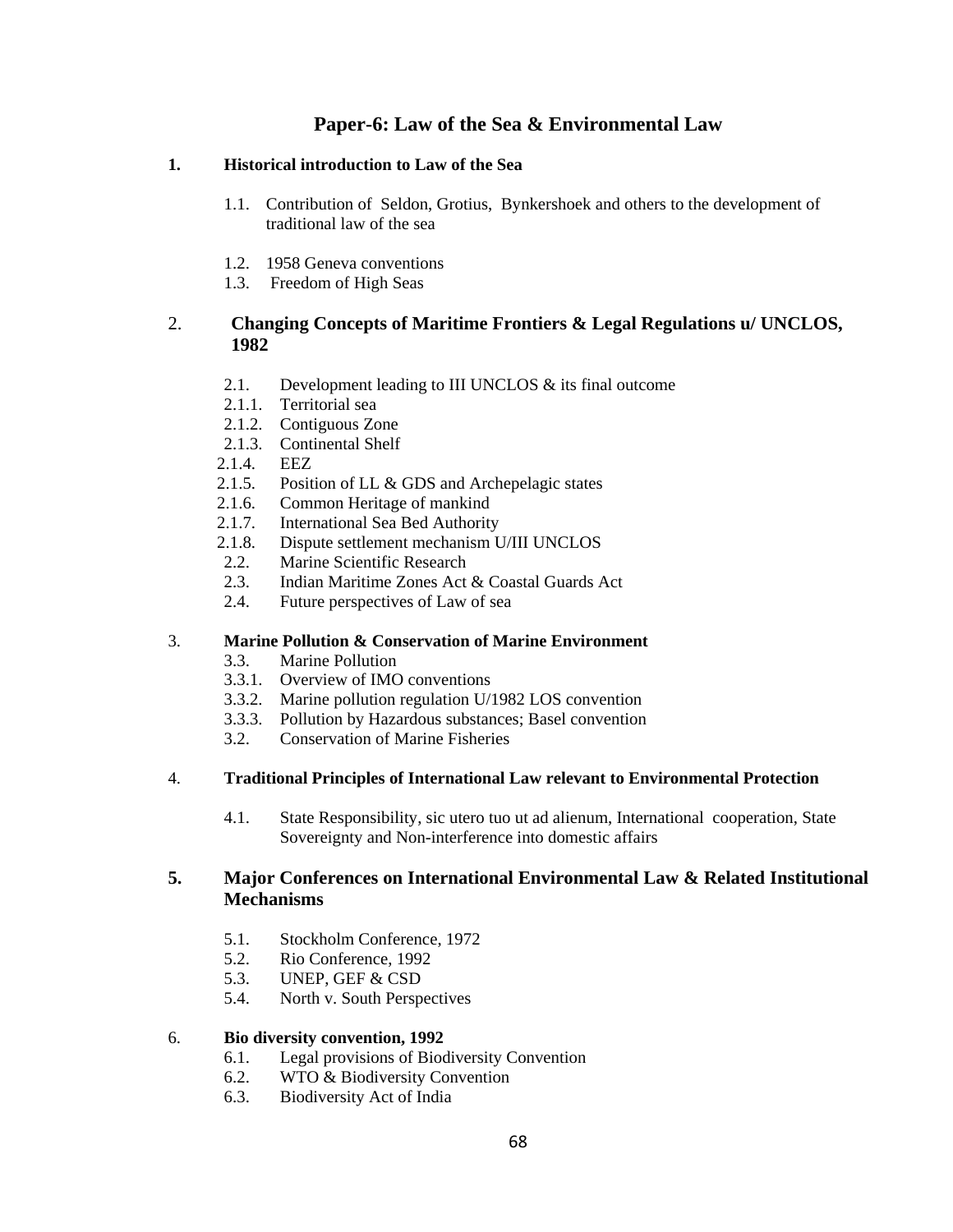# **7. Climate change**

- 7.1. Global Warming causes and effects
- 7.2. Climate Change Convention, 1992
- 7.2.1. Keyoto Protocol & later developments
- 7.3. Ozone depletion Causes & Effects
- 7.3.1. Montreal Protocol

# 8. **Trade & Environment**

- 8.1. Impact of free trade on environment
- 8.2. Disputes on trade & environment

# **Select bibliography**

Orrego Vicuna, The Changing International Law of the High seas Fisheries (1999), Cambridge Ian Brownlie, Principles of Public International Law (1998), Clarendon press, Oxford.

P. Chandrasekahara Rao, The New law of Maritime Zones (1983) Miling Publications, New Delhi Samir Mankababy, The International Shipping Rules (1986), Croom Helm, London

Nagendra Singh, International Maritime law Conventions, Vol. I Navigation (1983) Stevens & Maxwell, London.

Myron H. Nordquist and John Norton Moor (eds.), Ocean Policy - New Institutions, Challenges and Opportunities (1999), Kluwer

R.P. Anand, Law of the Sea,. Caracas and beyond (1978)

D.W. Bowett, Law of the Sea

D.W. Bowett, Legal Regime of Islands in International Law

John Colombos, International Law of The Sea (1962)

J.H. Hargrove, Who Protects the Ocean: Environment and the Development of the Law of the Sea Devendra Kaushik, Indian Ocean Towards a Peace Zone (1983)

Myres S. McDougal and W. Burke, The Public Order ofthe Oceans (1962)

D.P. P'Connel, International Law of the Sea, Vols. 1 & 11 (1982)

Lynton Keith caldwsell, International Environmental Policy Emergence and Dimensions.

Ludavica a telcoff Alber; & Litton (ed) 1974.

Birnie W.Patricia; Boyle4 & Evironment, Internatinal Law and the Environemnt 1992

Lang Winfried (ed) Sustainable Developjent and Internatinal Law, 1995.

Our common future, the world commission on Environment and Development, Oxford University Press, 1987.

The Global possible; Resource, Devlopment and the New Century 1991.

Spring & Aallen, The International Law of Pollution: Protecting the Global Environment in a world of sovereign states, 1983/

# **BRANCH –VI: CRIMINAL LA W**

# **Paper-1: Indian Penal Code and Important Prevention Detention Laws**

**Objectives of the course:**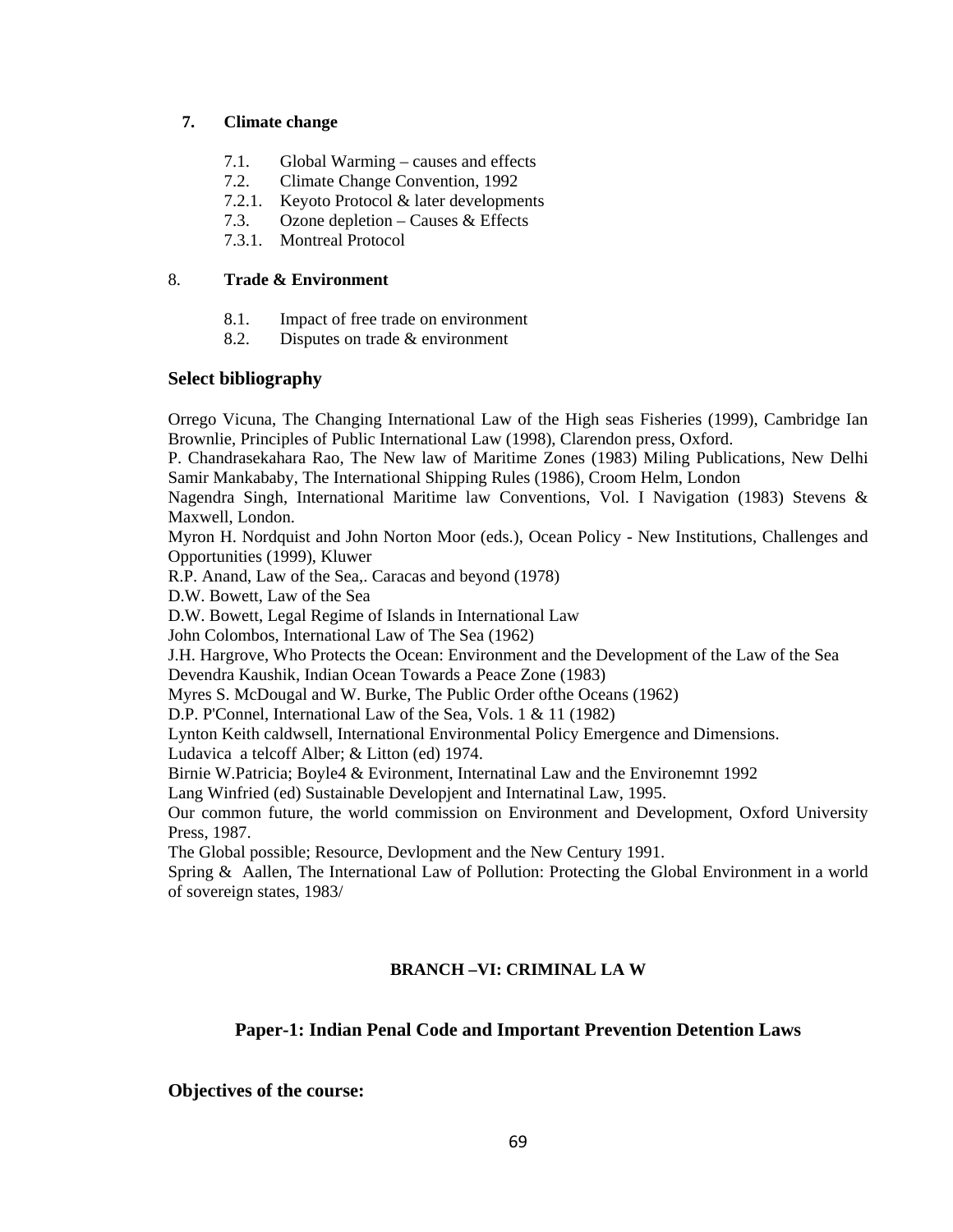Keeping in view the changing conturs of crimes the syllabus has been framed with a view to equip the candidates with contemporary trends the classification of crimes and criminals as a thorough back drop of not only a substantive criminal law of the country but also the other legislations which try to deprive an individual of his liberty would enable the candidates to have a better perspective. All this has been included in the syllabus.

# **Syllabus**

- **1. Concept of Crime**
- **2. Theories of Punishment**
- **3. Influence of various schools in framing the Indian penal code 1860 Historical back ground**

# **4. Applicability**

- 4.1. Actuaries
- 4.2. Inchoate crimes
- 4.3. Abatement
- 4.4. attempt
- 4.5. Conspiracy
- 4.6. factors negative criminal responsibility

# **5. General exceptions**

- **6. Joint and constructive crime**
- **7. Mens rea in statutory offences against the State and concerning armed forces**
- **8. Offences against public tranquility and against public authorities and justice**

# **9. Offences against person**

- 9.1. Murder
- 9.2. Culpable homicide
- 9.3. Attempt to murder
- 9.4. attempt of suicide
- 9.5. grievous hurt
- 9.6. Wrongful confinement
- 9.7. Criminal Force
- 9.8. Kidnapping
- 9.9. Rape etc.,

# **10. Offence against Property**

- 10.1. Mischief,
- 10.2. Trespass
- 10.3. Misappropriation,
- 10.4. Breach of trust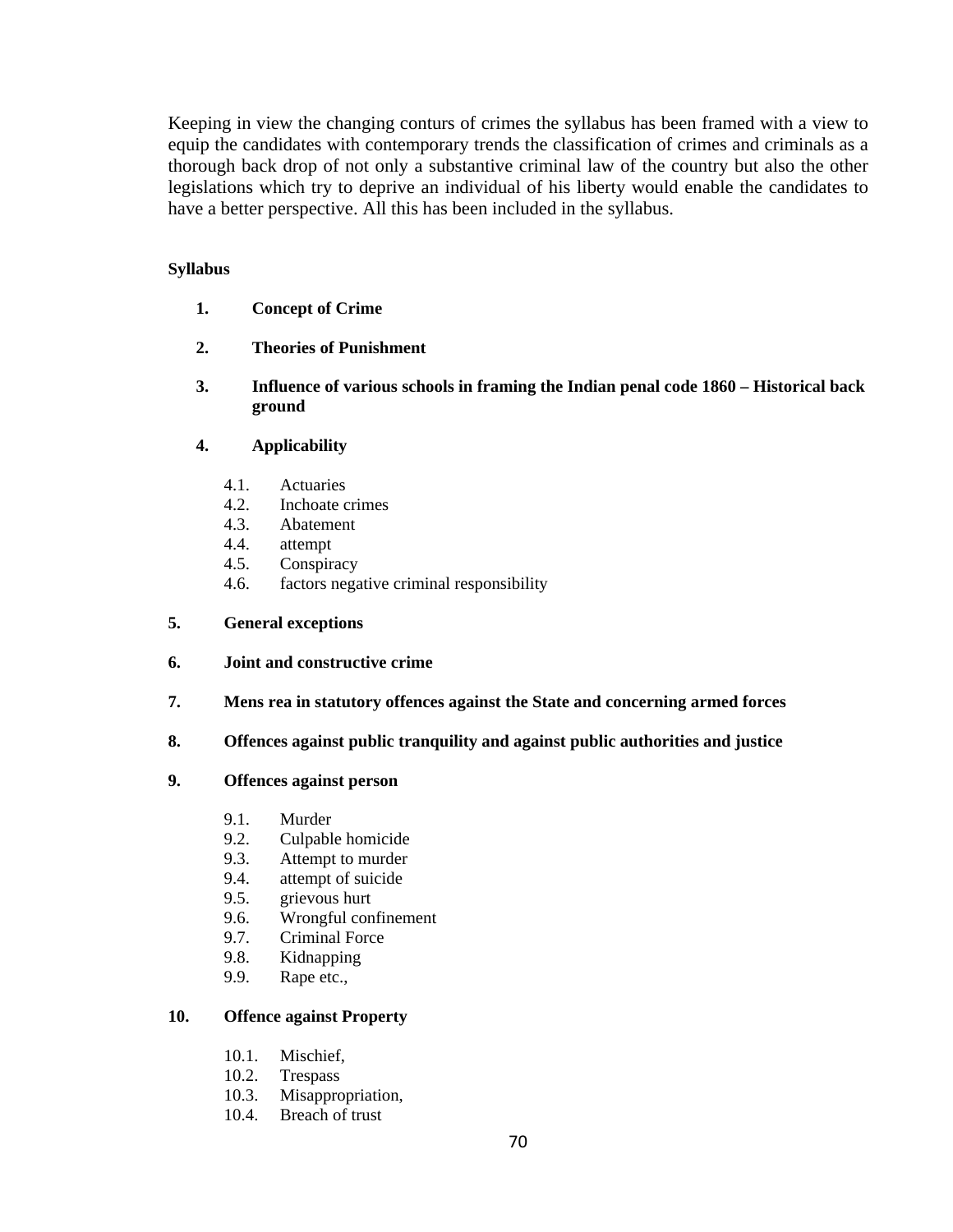- 10.5. Cheating
- 10.6. Dacoity
- 10.7. Falsification of accounts
- 10.8. Theft
- 10.9. Robbery and Dacoity
- 11. Offences against religion and marriage
- 12. Defamation'
- 13. Intimidation
- 14. Insult

### **15. Preventive Detention Laws**

- 15.1. Preventive Detention Act
- 15.2. MISA'
- 15.3. NSA
- 15.4. COFEPOSA
- 15.5. TADA
- 15.6. POTA

### **Select Bibliography**

Kenny's Outlines of Criminal Law Hall's Principles of Criminal Law H.C. Gour's Indian Penal Code Atchuttan Pillai's Indian Penal Code Bhatia's Preventive Detention Laws in India

# **Paper-2: Comparative Criminal Procedure**

### **Objectives of the course**

Criminal Procedure is being taught as a compulsory paper at the level of LL.B. today. However, a jurisprudential thrust has to be given to this subject at the post-graduate level as this is a subject which has constitutional undertones and jurisprudential importance. A study of comparative criminal procedure helps students develop an ecumenical approach and broadens their vision. It inspires them renew and revise their laws to be in tune with developed systems. The paper is taught with reference to India England, France and China

### **Syllabus**

### **1. Organisation of Courts and Prosecuting Agencies**

- 1.1. Hierarchy of criminal courts and their jurisdiction
- 1 .1 .1 .Nyaya Panchayats in India
- 1.1.1.1.Panchayats in tribal areas
- 1.2. Organisation of prosecuting agencies for prosecuting criminals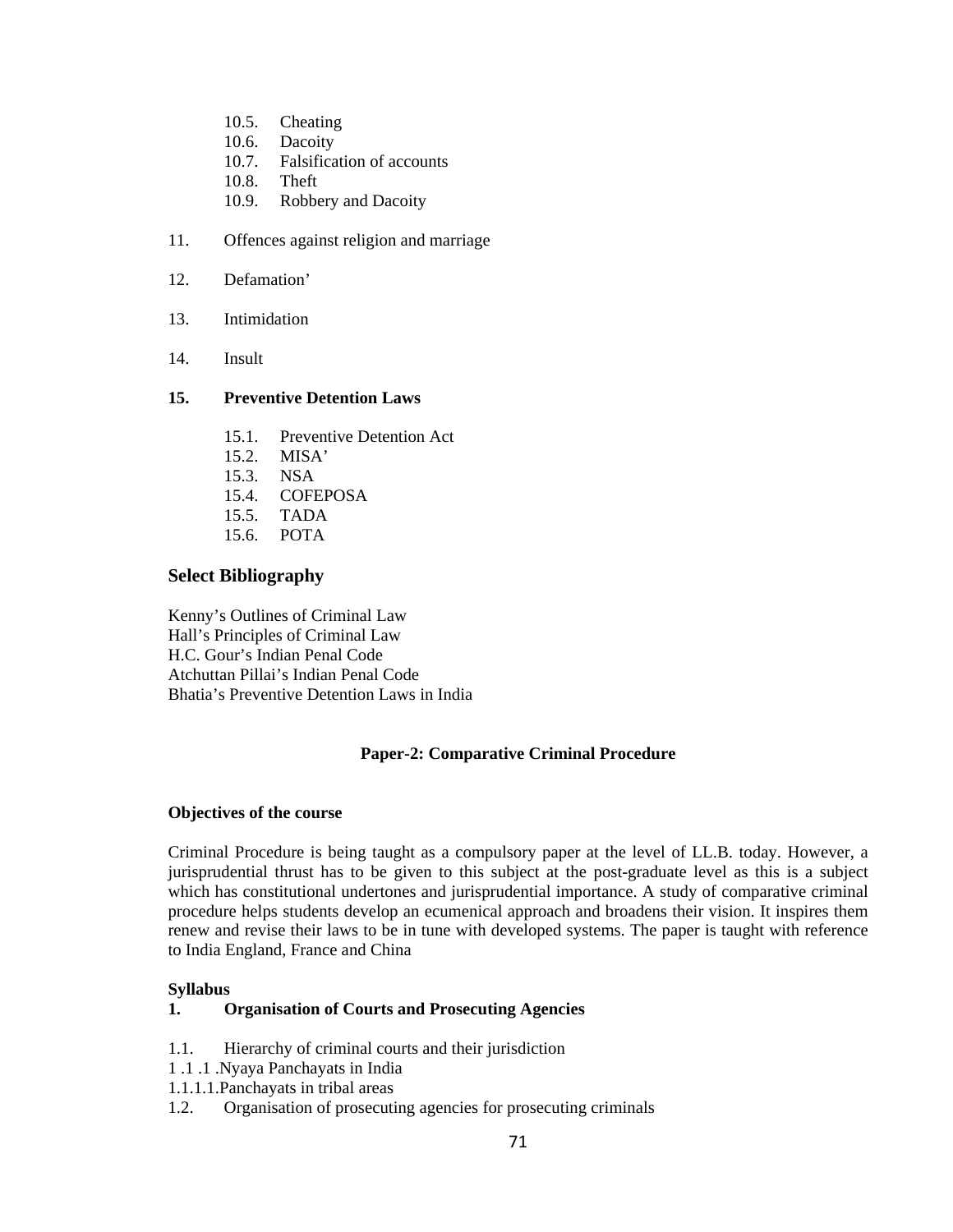- 1.2.1. Prosecutors and the police
- 1.3. Withdrawal of prosecution.

# 2. **Pre-trial Procedures**

- 2.1. Arrest and questioning of the accused
- 2.2. The rights of the accused
- 2.3. The evidentiary value of statements / articles seized / collected by the police
- 2.4. Right to counsel
- 2.5. Roles of the prosecutor and the judicial officer in investigation.

# **3. Trial Procedures**

- 3.1. The accusatory system of trial and the inquisitorial system
- 3.2. Role of the judge, the prosecutor and defence attorney in the trial
- 3.3. Admissibility and inadmissibility of evidence
- 3.3.1. Expert evidence
- 3.4. Appeal of the court in awarding appropriate punishment
- 3.5. Plea bargaining

# **4. Correction and Aftercare services**

- 4.1. Institutional correction of the offenders
- 4.2. General comparison After care services in India and France
- 4.3. The role of the court in correctional programmes in India.

# **5. Preventive Measures in India**

- 5.1. Provisions in the Criminal Procedure Code
- 5.2. Special enactments

# **6. Public Interest Litigation**

6.1. Directions for criminal prosecution.

# **Select bibliography**

Celia Hamptom, Criminal Procedure Wilkins and Cross, Outline of the Law of Evidence Archbold, Pleading, Evidence and Practice in Criminal Cases Sarkar, Law of Evidence K.N.Chandrasekharan Piilai(ed.), R. V. Kelkar's Outlines of Criminal Procedure (2000), Eastern, Lucnow . Patric Devlin, The Criminal Prosecution in England American Series of Foreign Penal Codes Criminal Procedure Code of People's Republic of China. John N. Ferdico, Criminal Procedure (1996), West Sanders & Young, Criminal Justice (1994) Christina Van Den Wyngart, Criminal Procedure Systems in European Community Joel Samaha, Criminal Procedure (1997), West Criminal Procedure Code,1973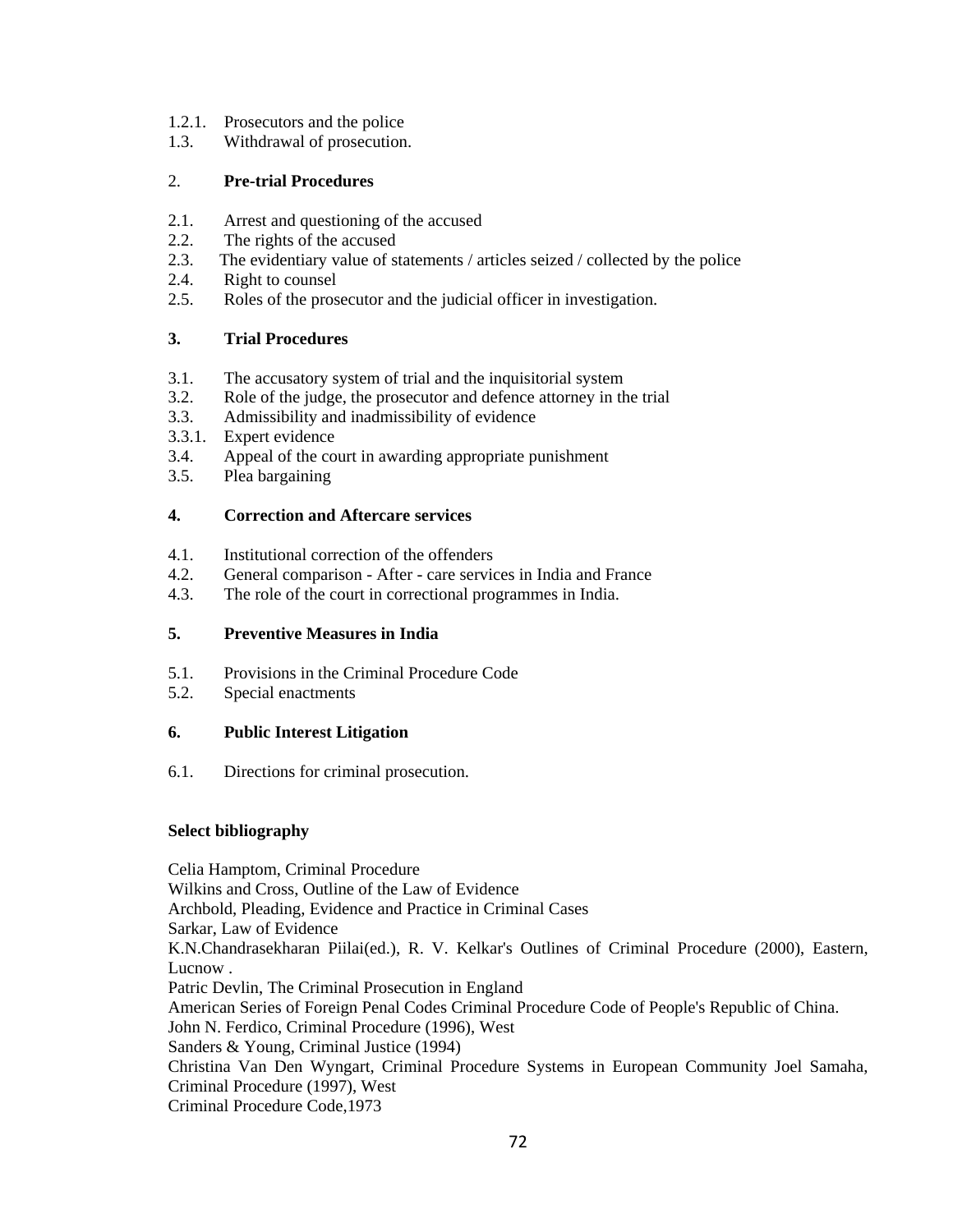The French Code of Criminal Procedure, 14th and 41 st Reports of Indian Law Commission. The Paper will be taught with reference, wherever necessary, to the procedures in India, England, US Fr.1nce. Russia and China

#### **Paper-3: Penology and Privileged Class Deviance**

#### **Objectives of the course**

This course offers a specialist understanding of criminal policies including theories of punishment, their supposed philosophical and sociological justifications and the problematic of discretion in the sentencing experience of the 'developing' societies, a focus normally absent in law curricula so far.

The expert 'work of the U.N. Committee on Crime Prevention and Treatment of Offenders will be availed of in this course. Especially, at each stage, the three 'D's will be explored as offering a range of alternatives: decriminalisation, dependization, deinstitutionalization. Broadly, the course will concern itself with:

This course focuses on the "Criminality of the "Privileged classes". The definition of "privileged classes" in a society like India should not pose major problem at all; the expression nearly includes wielders of all forms of state and social (including religious) power. Accordingly, the course focusses on the relation between privilege power and deviant behaviour. The traditional approaches which highlight "white-collar offences", "socio-economic offences" or "crimes of the powerful" deal mainly with the deviance of the economically resourceful. The dimension of deviance associated with bureaucracy, the new rich (nouveau riche), religious leaders and organizations, professional classes and the higher bourgeoisie are not fully captured here.

In designing teaching materials for this course, current developments in deviance, as reflected in newspapers/journals, law reports, and legislative proceedings should be highlighted.

It should be stressed that the objectives of the course include:

- Dispelling of the commonly held belief that deviance crime is usually associated with the impoverished or improvident;
- Construction of modeLso understanding the reality of middle and upper; middle class deviance criminality in India;
- Critical analyses of legal system responses and
- Issues and dilemmas in penal and sentencing policies.

The following syllabus prepared with the above objectives will be spread over a period of one semester.

### **PART-A: PENOLOGY**

Theories of Punishment (b) Approaches to Sentencing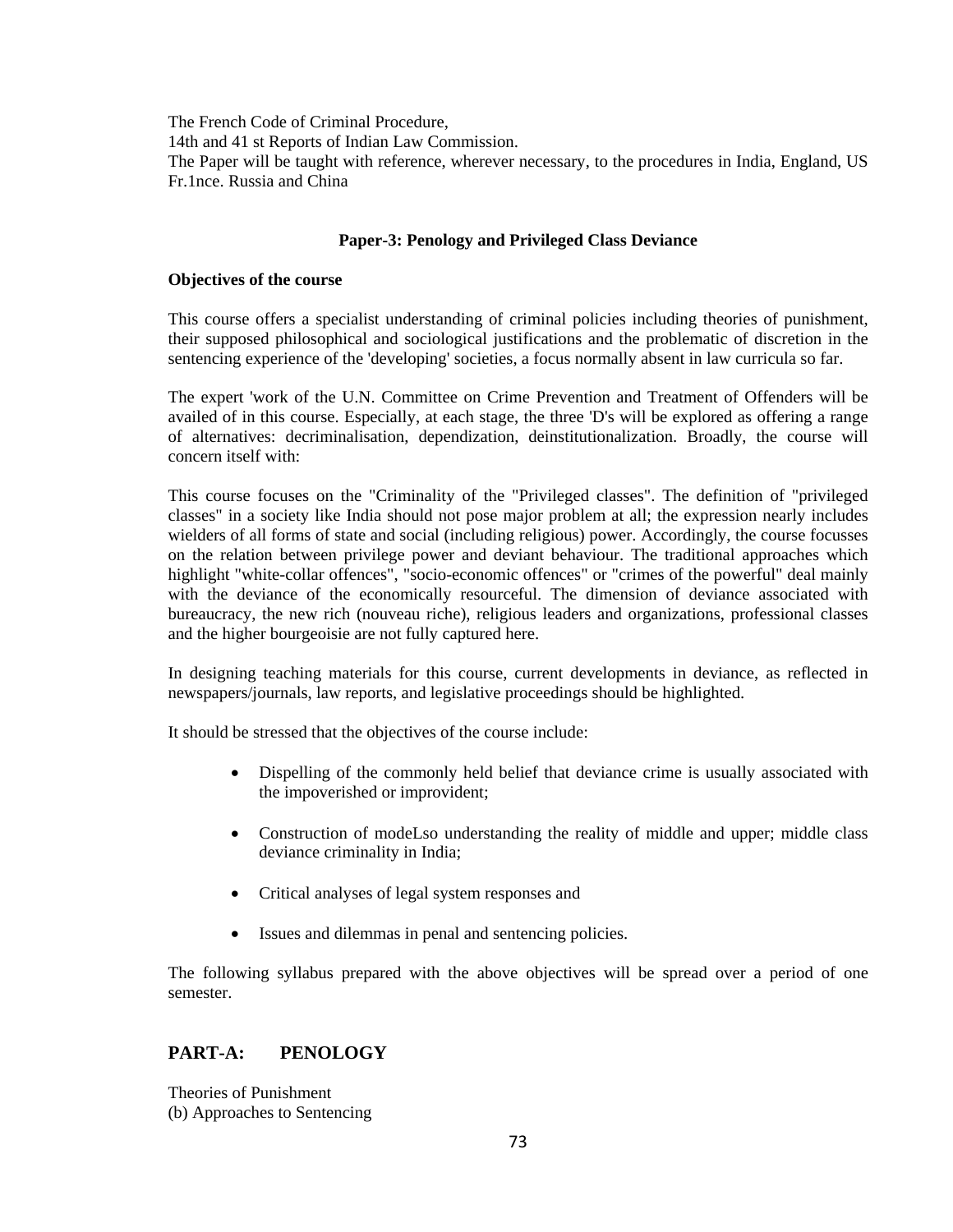(c) Alternatives to Imprisonment

- (d) The State of Institutional Incarceration in India: Jails and other custodial institutions
- (e) The problematic of Capital Punishment
- (f) Penology in relation to,privileged class deviance
- (g) Penology in relation to marginalized deviance or criminality
- (h) The distinctive Indian (historical and contemporary) approaches to penology

The following syllabus prepared with this perspective will be spread over a period of one semester.

### **Syllabus**

- 1. **Introductory**
- 1.1. Definition of Penology

### **2. Theories of Punishment**

- 2.1. Retribution
- 2.2. Utilitarian prevention: Deterrence
- 2.3. Utilitarian: Intimidation
- 2.4. Behavioural prevention: Incapacitation
- 2.5. Behavioural prevention: Rehabilitation Expiation
- 2.6. Classical Hindu and Islamic approaches to punishment.

### **3. The Problem of Capital Punishment**

- 3.1. Constitutionality of Capital Punishment
- 3.2. Judicial Attitudes towards Capital Punishment in India An inquiry through the statute law and case law.
- 3.3. Law Reform Proposals

### **4.Approaches to Sentencing**

- 4.1. Alternatives to Imprisonment
- 4.1.1. Probation
- 4.1.2. Corrective Labour
- 4.1.3. Fines
- 4.1.4. Collective fines
- 4.1.5. Reparation by the offender/by the court
- 5.1. Principal types of sentences in the Penal Code and special laws
- 5.2. Sentencing in white collar crime
- 5.3. Pre-sentence hearing
- 5.4. Sentencing for habitual offender
- 5.5. Summary punishment
- 5.6. Plea-bargaining

#### **6. Imprisonment**

6.1. The state of India's jails today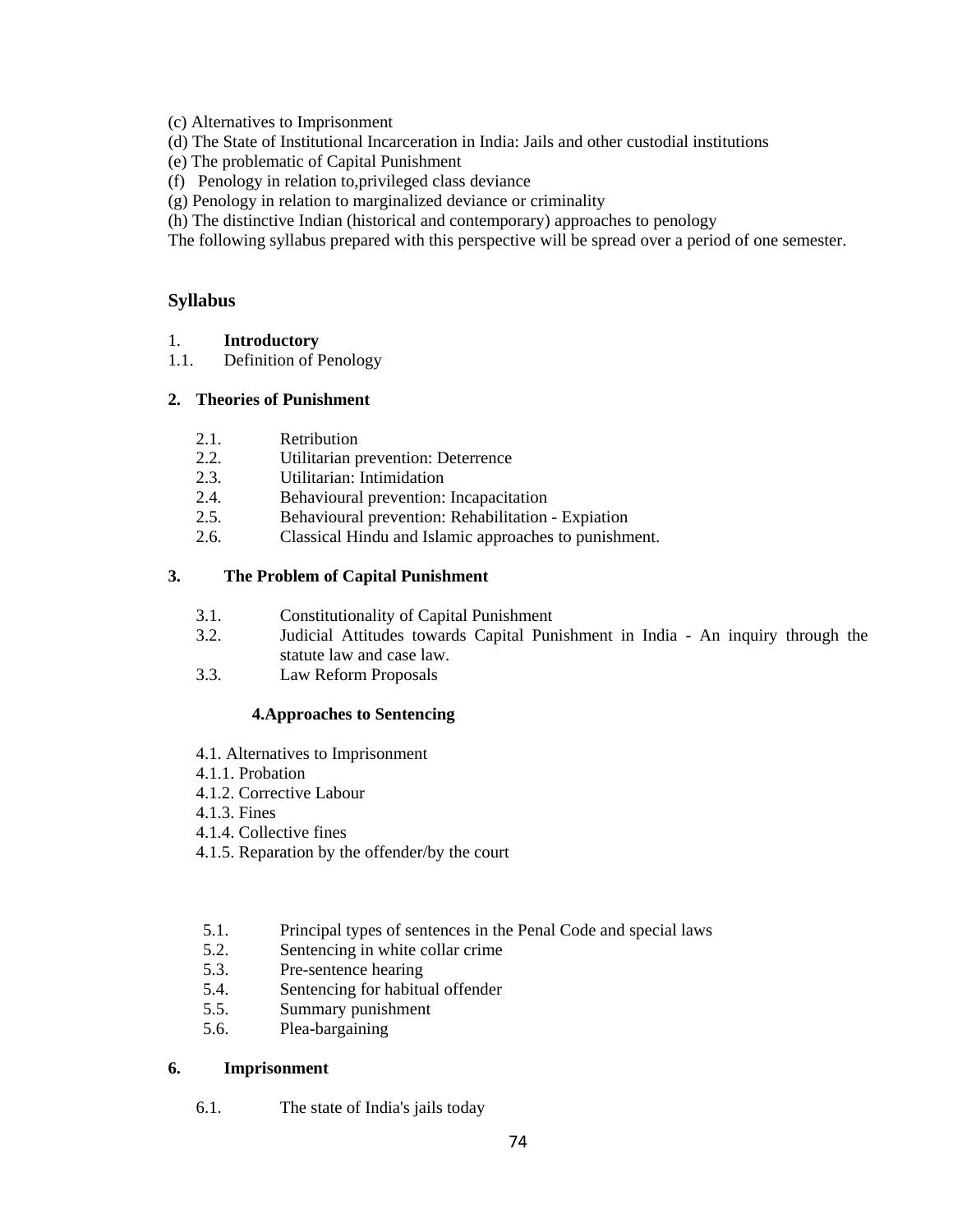- 6.2. The discipl1nary regime of Indian prisons
- 6.3. Classification of prisoners
- 6.4. Rights of prisoner and duties of custodial staff.
- 6.5. Deviance by custodial staff
- 6.6. Open prisons
- 6.7. Judicial surveillance basis development reforms

#### **PART-B:**

#### 1. **Introduction**

- 1.1. Conceptions of white collar crimes
- 1.2. Indian approaches to socia-economic offences
- 1.3. Notions 'of privileged class deviance as providing a wider categorization of understanding Indian development
- 1.4. . Typical forms of such deviance
- 1.4.1. Official deviance (deviance by legislators, judges, bureaucrats)
- 1.4.2. Professional deviance: journalists, teachers, doctors, lawyers, engineers, architects and publishers
- 1.4.3. Trade union deviance (including teachers, lawyers/urban property owners)
- 1 .4.4. Landlord deviance (class/caste based deviance)
- 1.4.5. Police deviance
- 1.4.6. Deviance on electoral process (rigging, booth capturing, impersonation, corrupt practices)
- 1.4.7. Gender-based aggression by socially, economically and politically powerful
- **NOTE**: Depending on specialist interest by the teacher and the taught any three areas of deviance of privileged class may be explored. What follows is only illustrative of one model of doing the course.

#### **2. Official Deviance**

2.1. Conception of official deviance - permissible limit of discretionary powers.

2.2. The Chambal valley dacoit Vinoba Mission and Jai Prakash Narain Mission - in 1959 and 1971

- 2.3. The Chagla Commission Report on LIC-Mundhra Affair
- 2.4. The Das Commission Report on Pratap Singh Kairon
- 2.5. The Grover Commission Report on Dev Raj Urs
- 2.6. The Maruti Commission Report
- 2.7. The Ibakkar-Natarajan Commission Report on Fairfax.

#### 3. **Police Deviance**

- 3.1. Structures of legal restraint on police powers in India
- 3.2. Unconstitutionality of "third-degree" methods and use of fatal force by police
- 3.3. "Encounter" killings
- 3.4. Police atrocities
- 3.5. The plea of superior orders
- 3.6. Rape and related forms of gender-based aggression by police and para-military forces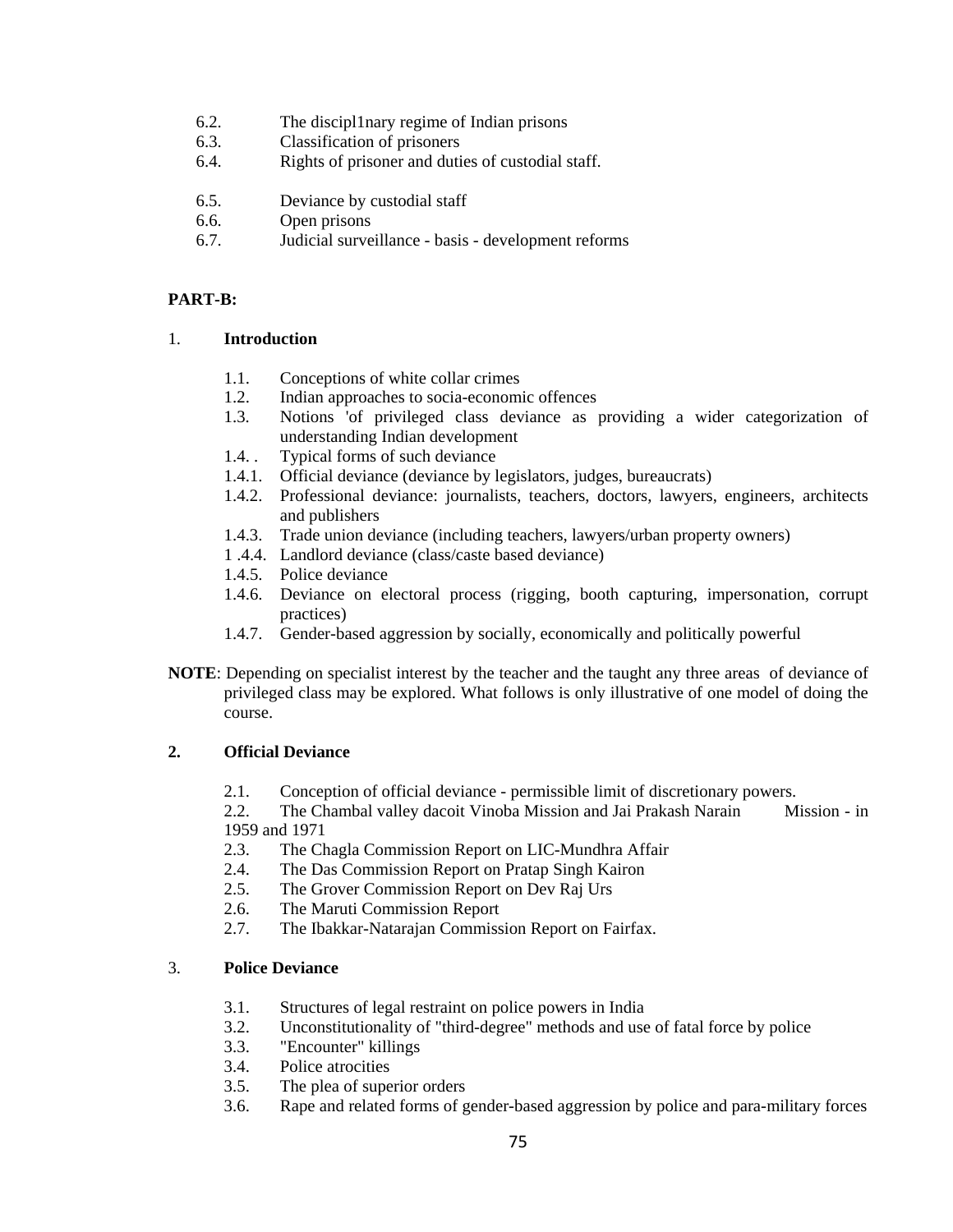3.7. Reform suggestions especially by the National Police Commissions

#### **4. Professional Deviance**

- 4.1. Unethical practices at the Indian bar
- 4.2. The Lentin Commission Report
- 4.3. The Press Council on unprofessional and unethical journalism
- 4.4. Medical malpractice

#### **5. Response of Indian Legal Order to the Deviance of Privileged Classes**

- 5.1. Vigilance Commission
- 5.2. Public Accounts Committee
- 5.3. Ombudsman
- 5.4. Commissions of Enquiry
- 5.5. Prevention of Corruption Act, 1947
- 5.6. The Antulay Case

#### **Select bibliography**

S. Chhabbra, The Quantum of Punishment in Criminal Law (1970),

H.L.A. Hart, Punishment and Responsibility (1968)

Herbert L. Packer, The Limits of Criminal Sanction (1968)

Alf Ross, On Guilt, Responsibility and Punishment (1975)

A. Siddique, Criminology (1984) Eastern, Lucknow.

Law Commission of India, Forty-Second Report Ch. 3 (1971)

K.S. Shukla, "Sociology of Deviant Behaviour" in 3 ICSSR Survey' of Sociology and Social Anthropology 1969-179 (1986)

Tapas Kumar Banerjee, Background to Indian Criminal Law (1990), R.Campray & Co., Calcutta.

Upendra Baxi, The Crisis of the Indian Legal Syslern (1982) Vikas Publisnlng House, New Delhi. Upendra Baxi (ed.), Law and Poverty: Essays (1988)

Upendra Baxi, Liberty and Corruption: The Antulay Case and Beyond (1989)

Surendranath Dwevedi and G.S. Bbargava, Political Corruption in India (1967)

A.R. Desai (ed.) Violation of democratic Rights in India (1986)

A.G. Noorani, Minister's Misconduct (1974)

B.B. Pande, 'The Nature and Dimensions of Privileged Class Deviance" in The Other Side of Development 136 (1987; K.S. Shukla ed.).

Indira Rotherrn und, "Patterns of Trade Union Leadership in Dhanbad Coai fields" 23 J.I.L.I 522'( 1981 )

#### **Paper-4: Drug Addiction, Criminal Justice and Human Rights**

#### **Objectives of the course**

Almost all the major dilemmas of criminal policy surface rather acutely in combating drug addiction and trafficking through the legal order. The issue of interaction between drug abuse and criminality is quite complex, At least three important questions have been recently identified as crucial for comparative research, First, to what extent drug dependence contributes to criminal behaviour?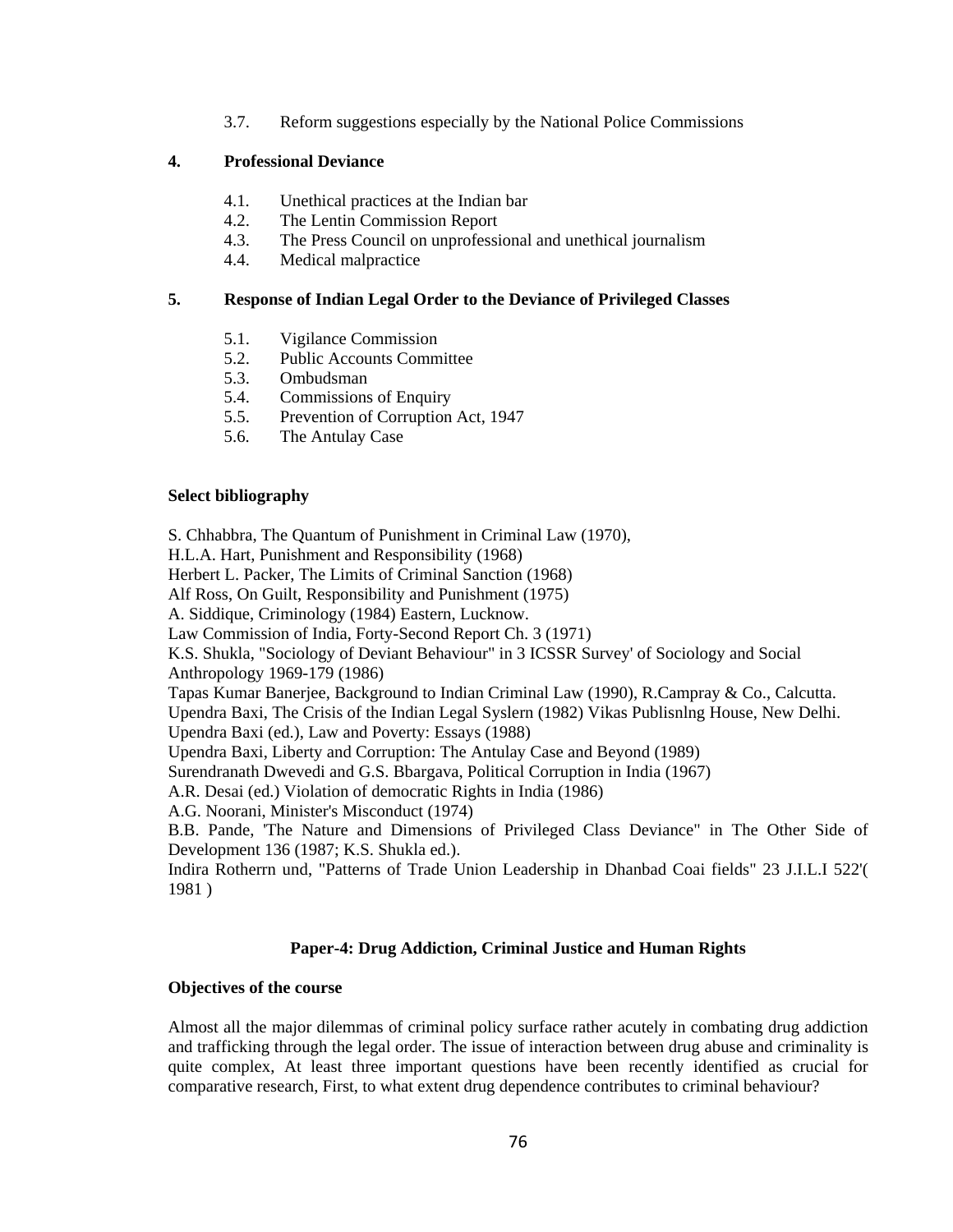Second, in what ways do criminal behaviour patterns determine drug abuse? Third, are there any common factors which contribute to the determination of both drug abuse and criminal behaviour?

Apart from these causal issues, there is the broad questions of the social costs-benefits of criminalization of addictive behaviour. Should drug-taking remain in the category of "crime without victims?" Or should it be viewed as an ever-growing threat to human resource development and be subjected to state control, over individual choices as to survival and life-styles?

The problems here are not merely ideological or theoretical. User of drugs for personal, nontherapeutic purposes may well be linked with international trafficking in psychotropic substance. It has even been suggested that encouragement of drug-dependency may have, in addition to motivation of high profits, politically subversive aspects.

Assuming that both addiction and trafficking have to be reg\_lated, what penal polices should be appropriate? What human rights costs in the administration of criminal justice should be considered acceptable? The international response to these questions is indicated by the Single Convention on Narcotic Drugs, 1961, adopted in New York, 30 March 1961 and as amended by 1972 Protocol in Geneva, 25 March, 1972 and the Convention on Psychotropic substances, adopted in Vienna, 21 February 1971. India has recently adopted the basic principles of these conventions in the Narcotic Drugs and Psychotropic Substances Act, 1986 Broadly, penal policy dilemmas here relate to: (a) management of sanctions relating to production, distribution and illicit commerce in Narcotic Substances and, (b) ways of prevention of abuse of drugs, including speedy diagnosis, treatment, correction, aftercare, rehabilitation, and realization of persons affected, Important problems of method in studying the impact of regulation need evaluated at every stage.

The following syllabus prepared with the above perspective will be spread over a period of one semester.

#### **Syllabus**

#### 1. **Introductory**

- 1.1. Basic conceptions
- 1.1.1. Drugs' narcotics" "psychotropic substances"
- 1.1.2. 'Dependence," "addiction"
- 1.1.3. "Crimes without victims
- 1.1.4. "Trafficking" in "drugs"
- 1.1.5. "Primary drug abuse"

#### 2. **How Does One Study the Incidence of Drug Addiction and Abuse**?

- 2.1. Self-reporting
- 2.2. Victim-studies
- 2.3. Problems of comparative studies

#### 3. **Anagraphic and Social Characteristics of Drug Users**

- 3.1. Gender
- 3.2. Age
- 3.3. Religiousness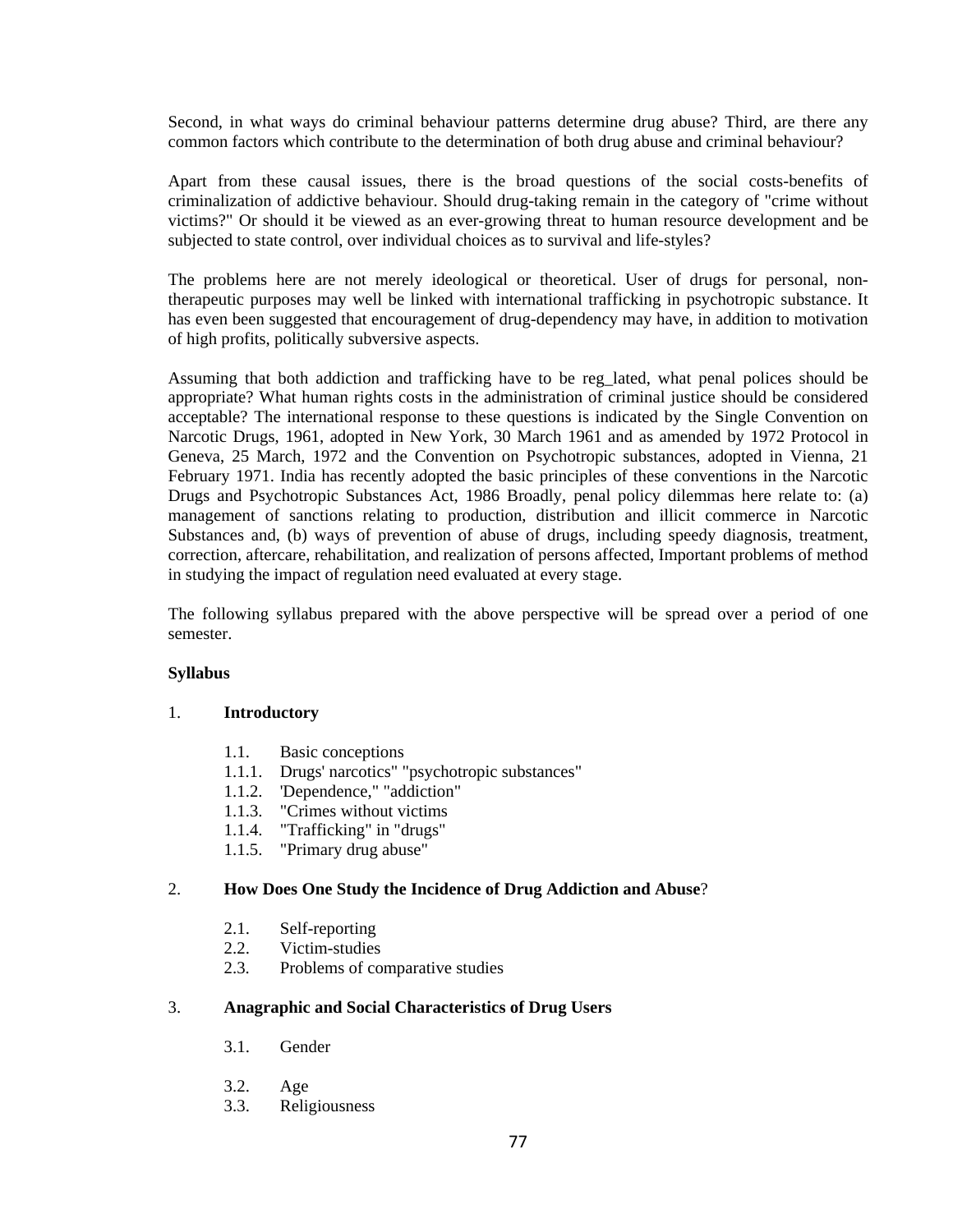- 3.4. Single individuals/cohabitation
- 3.5. Socio-economic level of family
- 3.6. Residence patterns (urban/rural/urban)
- 3.7. Educational levels
- 3.8. Occupation
- 3.9. Age at first use
- 3.10. Types of drug use
- 3.11. Reasons given as cause of first use
- 3.12. Method of intake
- 3.13. Pattern of the Use
- 3.14. Average Quantity and Cost
- 3.15. Consequences on addict's health (physical/psychic)

NOTE: Since no detailed empirical studies exist in India, the class should be in this topic sensitized by comparative studies. The principal objective of this discussion is to orient the class to a whole variety of factors which interact in the making of a drug addict.

### **4. The International Legal Regime**

- 4.1. Analysis of background, text and operation of the Single Convention on Narcotic Drugs, 1961, 1972
- 4.2. Analysis of the Convention on Psychotropic Substances, 1972
- 4.3. International collaboration in combating drug addiction
- 4.4. The SARC, and South-South Cooperation
- 4.5. Profile of international market for psychotropic substances

#### **5. The Indian Regulatory System**

- 5.1. Approaches to narcotic trafficking during colonial India
- 5.2. Nationalist thought towards regulation of drug trafficking and usage
- 5.3. The Penal provisions (under the IPC ands the Customs Act)
- 5.4. India's role in the evolution of two international conventions
- 5.5. Judicial approaches to sentencing in drug trafficking and abuse
- 5.6. The Narcotic Drugs and Psychotropic Substances Act, 1985
- 5.7. Patterns of resource investment in India:policing adjudication, treatment, aftercare and rehabilitation

### **6. Human Rights Aspects**

- 6.1. Deployment of marginalized people as carrier of narcotics
- 6.2. The problem of juvenile drug use and legal approaches
- 6.3. Possibilities of misuse and abuse of investigative prosecutory powers
- 6.4. Bail
- 6.5. The Problem of differential application of the Ugal Regimes, especially in relation to the resource less

### 7. **The Role of Community in Combating Drug Addiction**

7.1. Profile of Community initiatives in inhibition of dependence and addiction (e.g. de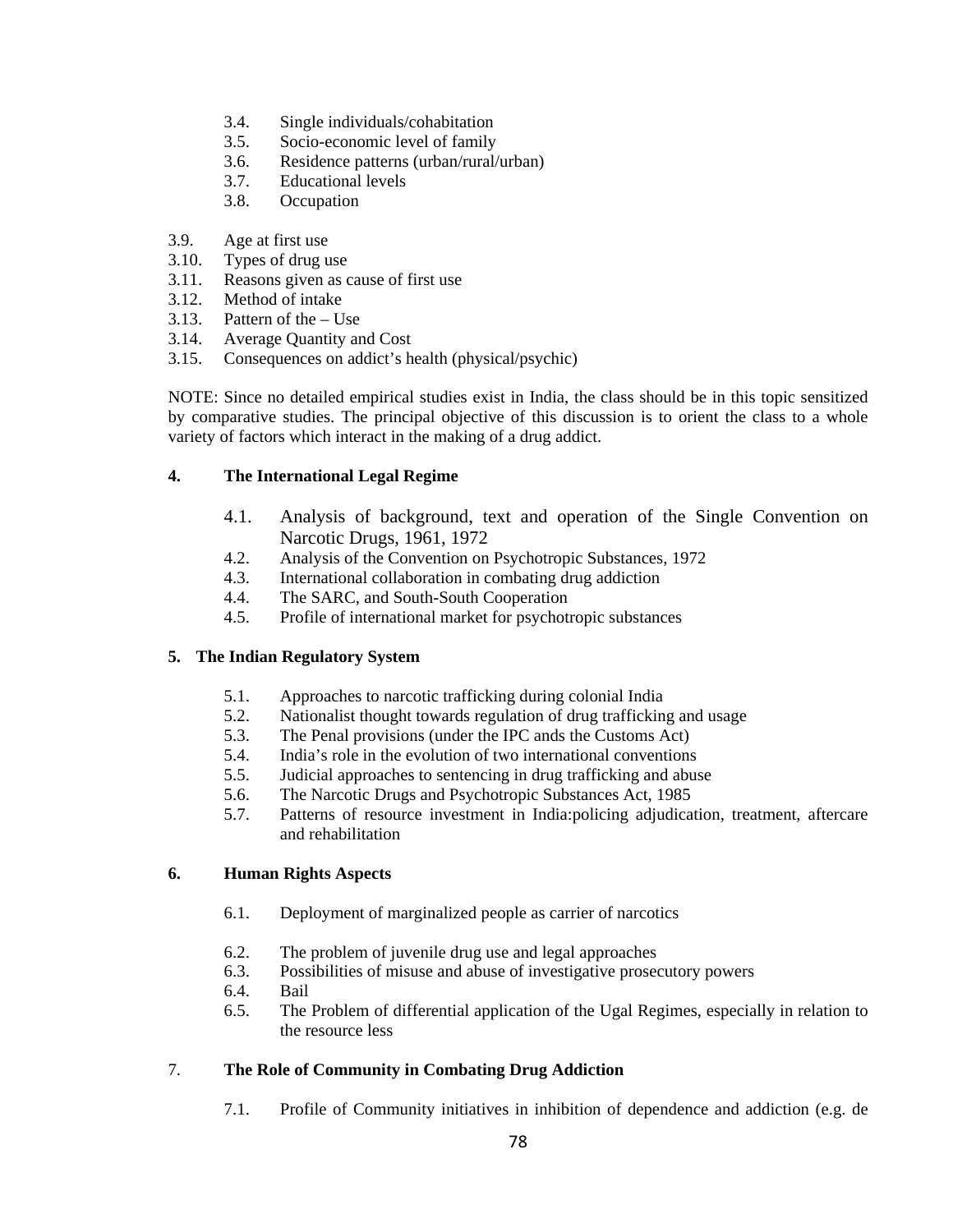addiction and aftercare)

- 7.2. The role of educational systems
- 7.3. The role of medical profession
- 7.4. The role of mass media
- 7.5. Initiatives for compliance with regulatory systems
- 7.6. Law reform initiatives

### **Select bibliography**

H.S. Becker, Outsiders: The Studies in Sociology of Deviance (1966)

J.A. Incard, C.D. Chambers, (eds.), Drugs and the Criminal Justice System (1974)

R. Goeken, DrugAbuse andpersonality in Young Offenders (1971)

G. Edwards Busch, (ed.) Drug Problems in Britain: A Review of Ten Years (1981)

P. Kondanram and Y.N. Murthy, "Drug Abuse and Crime: A Preliminary Study" 7 Indian Journal of Criminology, 65-68 (1979)

P.R. Rajgopat Violence and Response: A Critque of the Indian Criminal System (1988)

United Nations, Economic and Social Reports of the Commission on Narcotic Drugs, United Nations Social Defence, Research Institute (UNSDRI) Combating Drug Abuse and Related Crimes (Rome, July 1984, Publicatio.n No. 21).

Lok Sabha and Rajya Sabha Debates on 1986 **Bill** on Psychotropic Substances. Useful Journals in this area are:

The Law and Society Review (USA)

Journal of Drug Issues (Tallahassee Florida)

International Journal of Addictions (New York)

British Journal of Criminology

Journal of Criminal Law, Criminology and Police Science (Baltimore, Md.)

Journal of Criminal Law and Criminology (Chicago, III)

International Journal of Offender Therapy and Comparative Criminology (London) Bulletin on Narcotics (United Nations)

### **Paper-5: Juvenile Delinquency**

#### **Objectives of the course**

Juvenile delinquency is considered and important branch of criminology. The impact of juvenile delinquency upon the formation of Indian criminology tradition does not seem to be noticeable. No understanding of crimes and treatment of offenders can be complete without a sure grasp of causes, carrots, and cures of juvenile delinquency.

Increasingly, it is being also realized that young offenders require a wholly different centre of criminal justice system and should not be treated in the same way as the adult offenders. Juvenile

Justice System, although a part of the criminal justice system has now its own autonomous characteristics.

In addition, the state and the law have to deal with juveniles in certain situations, as Parens Patriae. The category of 'neglected children' defines the burdens of care which state and society have to assume for neglected children. Most categories of neglected children are also themselves the victims of crime: The institutional care of children poses its own distinctive dilemmas. These, too, should be discussed, especially, at the level of resource investment compared with the extent of need.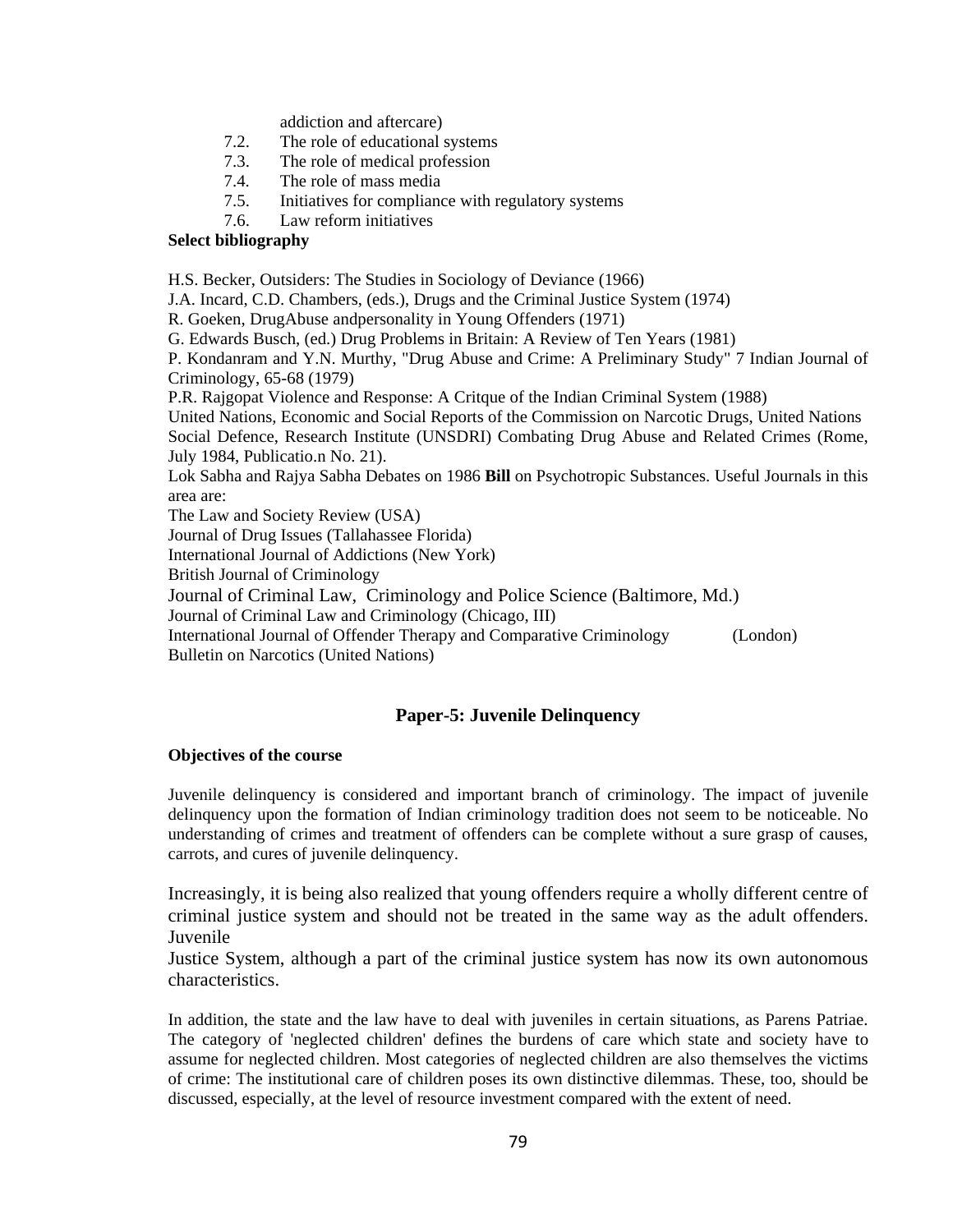The following syllabus prepared with this perspective will extend to a period of one semester.

### **Syllabus**

### 1. **The Basic Concepts**

- 1.1. The conception of 'child' in Indian Constitution and Penal Code.
- 1!2. Delinquent juvenile
- 1.3. "Neglected" juvenile
- 1.4. The overall situation of children/young persons in India, also with reference to crime statistics (of crimes by and against children)

## **2. Determining Factors of Juvenile Delinquency**

- a. Different association
- b. Anomie
- c. Economic pressure
- d. Peer group influence
- e. Gang sub-culture
- f. Class differentials

## 3. **Legislative Approaches**

- 3.1. Legislative approaches during the late colonial era.
- 3.2. Children's Act
- 3.3. Legislative position in various States
- 3.4. The Juvenile Justice Act
- 3.4.1. Constitutional aspects.
- 3.4.2. Distinction between "Neglected" and "delinquent" juveniles.
- 3.4.3. Competent authorities
- 3.4.4. Processual safeguards for juveniles
- 3.4.5. Powers given to government
- 3.4.6. Community participation as envisaged under the Act

## 4. **Indian Context of Juvenile Delinquency**

- 4.1. The child population percentage to total sex-ratio, urban/rural/rural-urban
- 4.2. Neglected below poverty line, physically and mentally disabled, orphans, destitutes, vagrants.
- 4.3. Labourers
- 4.3.1. In organised industries like zari, carpet, bidi, glass
- 4.3.2. In unorganised sector like domestic servant, shops and establishments, rag-pickers family trade.
- 4.4. Delinquent number, sex-ratio, ratio to adult crime, types of offences committed, recidivism, rate of increase background
- 4.5. Drug addicts
- 4.6. Victims
- 4.6.1. Of violence sexual abuse, battered, killed by parents
- 4.6.2. Of criminal activities like bootlegging, drug pollution as a response of protective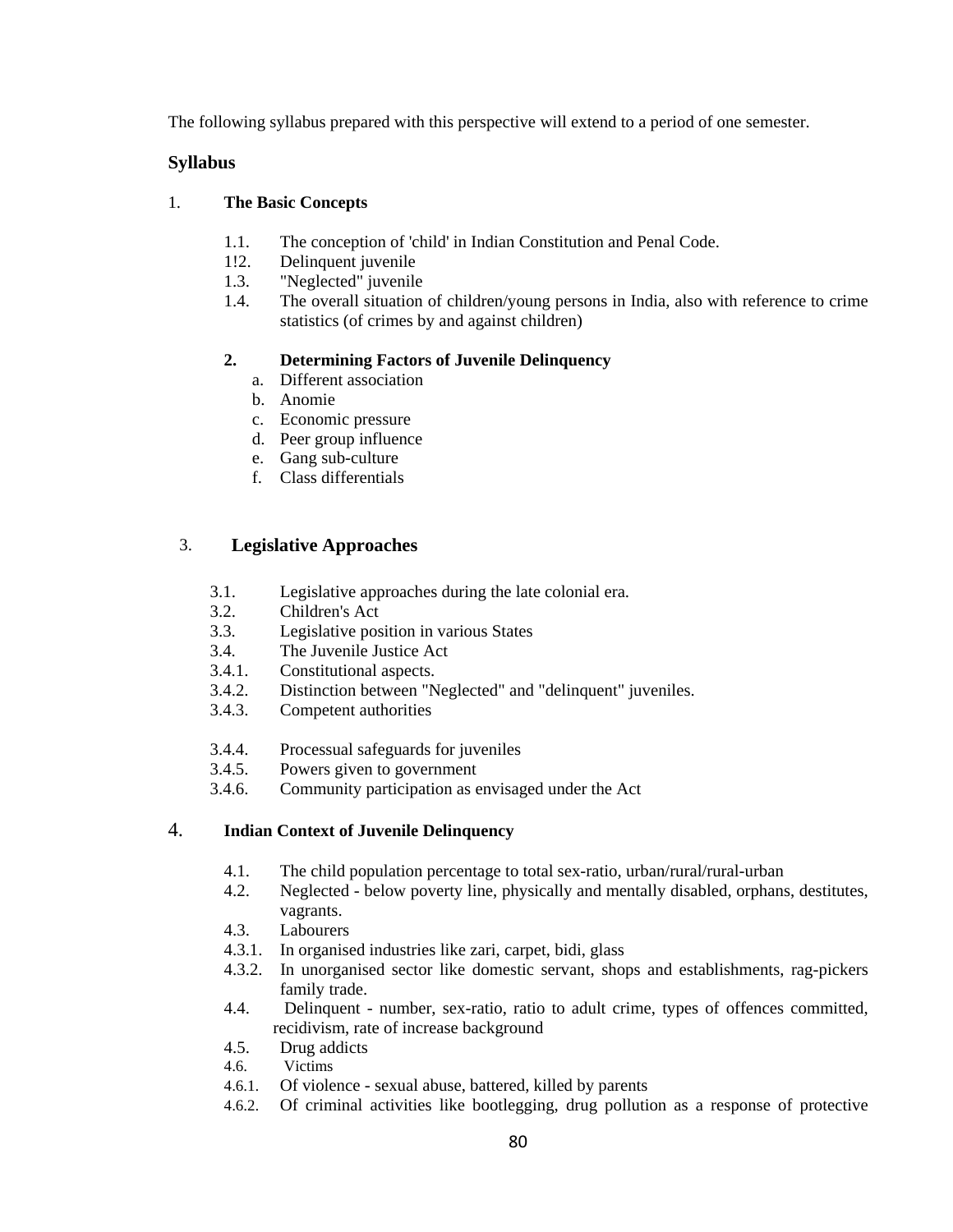approach

#### 5. **Judicial Contribution**

- 5.1. Social action litigation concerning juvenile justice
- 5.2. Salient judicial decisions
- 5.3. Role of legal profession in juvenile justice system.

### 6. **Implementation**

- 6.1. Institutions, bodies, personnel
- 6.2. Recruiting and funding agencies
- 6.3. Recruitment qualifications and salaries or fund
- 6.4. Other responsibilities of each agency/person
- 6.5. Coordination among related agencies
- 6.6. Accountability-annual reports and accessibility of public to juvenile justice institution.

### 7. **Preventive Strategies**

- 7.1. State Welfare programmes health, nutrition, ICWS, grants-in-aid
- 7.2. State Welfare programmes health, nutrition, ICWS, grants-in-aid
- 7.3. Compulsory education Role of community, family, voluntary, bodies, individuals.

### **Select bibliography**

*National institute of Social Defence, Model Rules under the Juvenile Justice Act, 1986, (1986) K.S. Shukla, Adolescent Offender* (1985) *United Nations, Beijing Rules on Treatment of Young Offenders* (1985) *Myron Weiner, The Child and State in India* (1990)

The United Nations Declaration on the Rights of Children UNICEF pE:riodic materials

# **Paper-6: Collective Violence and Criminal Justice System**

#### **Objectives of the course**

This is a crucial area of Indian development with which traditional, western, criminology is not overly preoccupied. Collective political violence (CPV) is the order of the day, whether it is agrarian (feudal) violence, or it is atrocities against untouchables, communal riots, electoral violence, police violence (encounters), political violence by militant and extremist groups, gender-bas ed violence or violence involved in mercenary terrorism and its containment. It is not very helpful in such contexts, to mouth the generalities such as "criminalization" or "lumpenization" of Indian politics. Closer scientific investigation of these phenomena is crucial, which should help us understand both the aetiology and the prognosis of CPV. Instead of political analysis the course should focus on a broader social understanding of the political economy of law in India. Each specific form of violence will be examined with a view to identifying the course of its evolution, the state-law response policies of management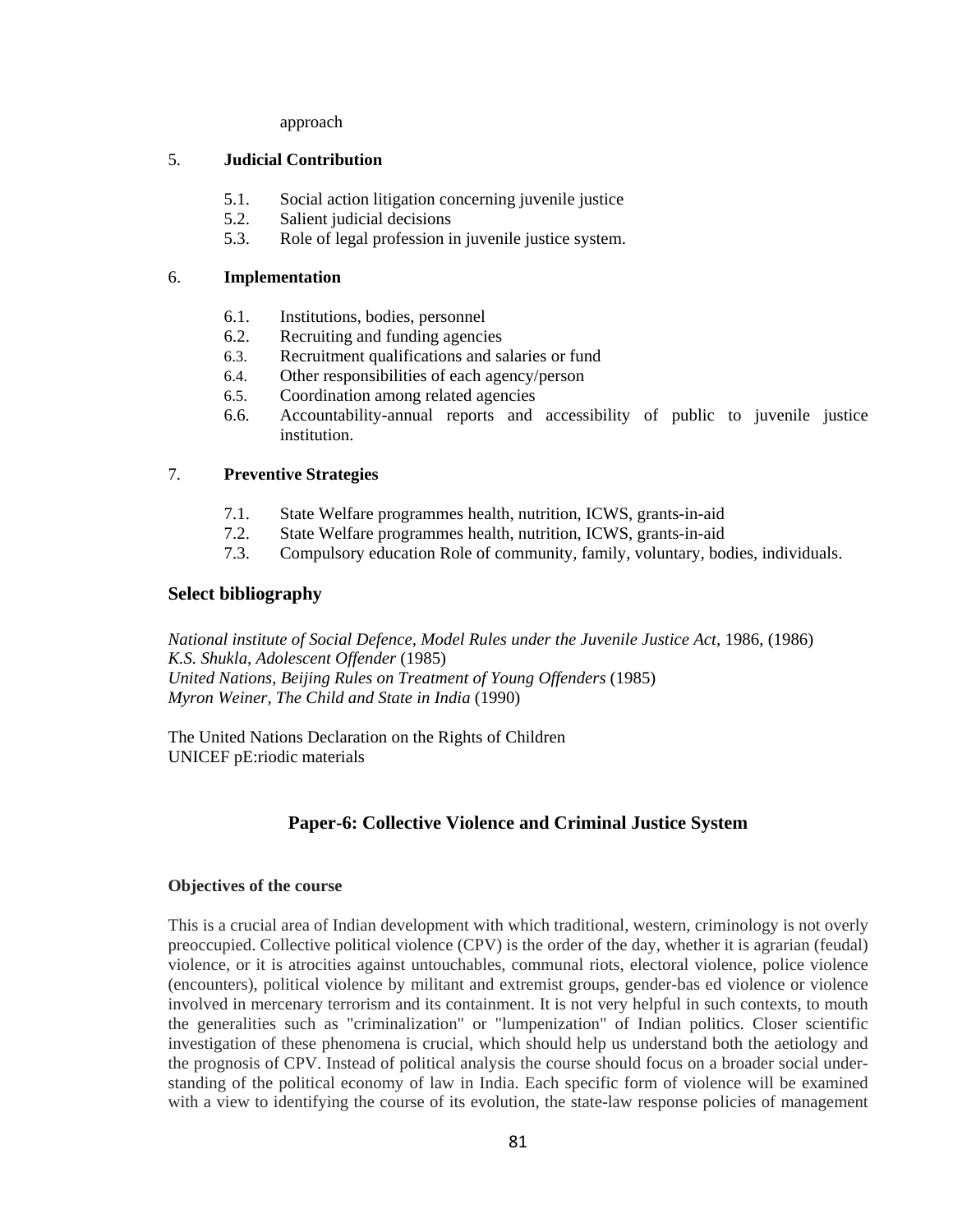of sanctions, compensation and rehabilitation of victims of violence, social and political costs. The growth of police and paramilitary forces will also, in this context, be an object of study. Primary materials here will be governmental and citizen investigative reports. The emphasis of the course will be on fashioning overall democratic understanding and responses to meet this problem. The following syllabus prepared with this perspective will be spread over a period of one semester.

#### **Syllabus**

#### **1. Introductory**

- 1.1. Notions of "force", "coercion", "violence"
- 1.2. Distinctions: "symbolic" violence, "institutionalized' violence, "structural violence"
- 1.3. Legal order as a coercive normative order
- 1.4. Force-monopoly of modem law
- 1.5. "Constitutional" and "criminal" speech: Speech as incitement to violence
- 1.6. "Collective political violence" and legal order
- 1.7. Notion of legal and extra-legal "repression"

#### **2. Approaches to Violence in India**

- 2.1. Religiously sanctioned structural violence: Caste and gender based
- 2.2. Ahimsa in Hindu, Jain, Buddhist, Christian, and Islamic traditions in India
- 2.3. Gandhiji's approach to non-violence
- 2.4. Discourse on political violence and terrorism during colonial struggle

2.5. Attitudes towards legal order as possessed of legitimate monopoly over violence during the colonial period

#### **3. Agrarian Violence and Repression**

- 3.1. The nature and scope of agrarian violence in the 18-19 centuries India
- 3.2. Colonial legal order as a causative factor of collective political (agrarian) violence
- 3.3. The Telangana struggle and the legal order
- 3.4. The Report of the Indian Human Rights Commission on Arwal Massacre

#### **4. Violence against the Scheduled Castes**

- 4.1. Notion of Atrocities
- 4.2. Incidence of Atrocities
- 4.3. Uses of Criminal Law to combat Atrocities or contain aftermath of Atrocities
- 4.4. Violence Against Women

#### **5. Communal Violence**

- 5.1. Incidence and courses of "communal" violence
- 5.2. Findings of various commissions of enquiry
- 5.3. The role of police and para-military systems in dealing with communal violence
- 5.4. Operation of criminal justice system tiring, and in relation to, communal violence

#### **6. Collective Political Violence and State Action**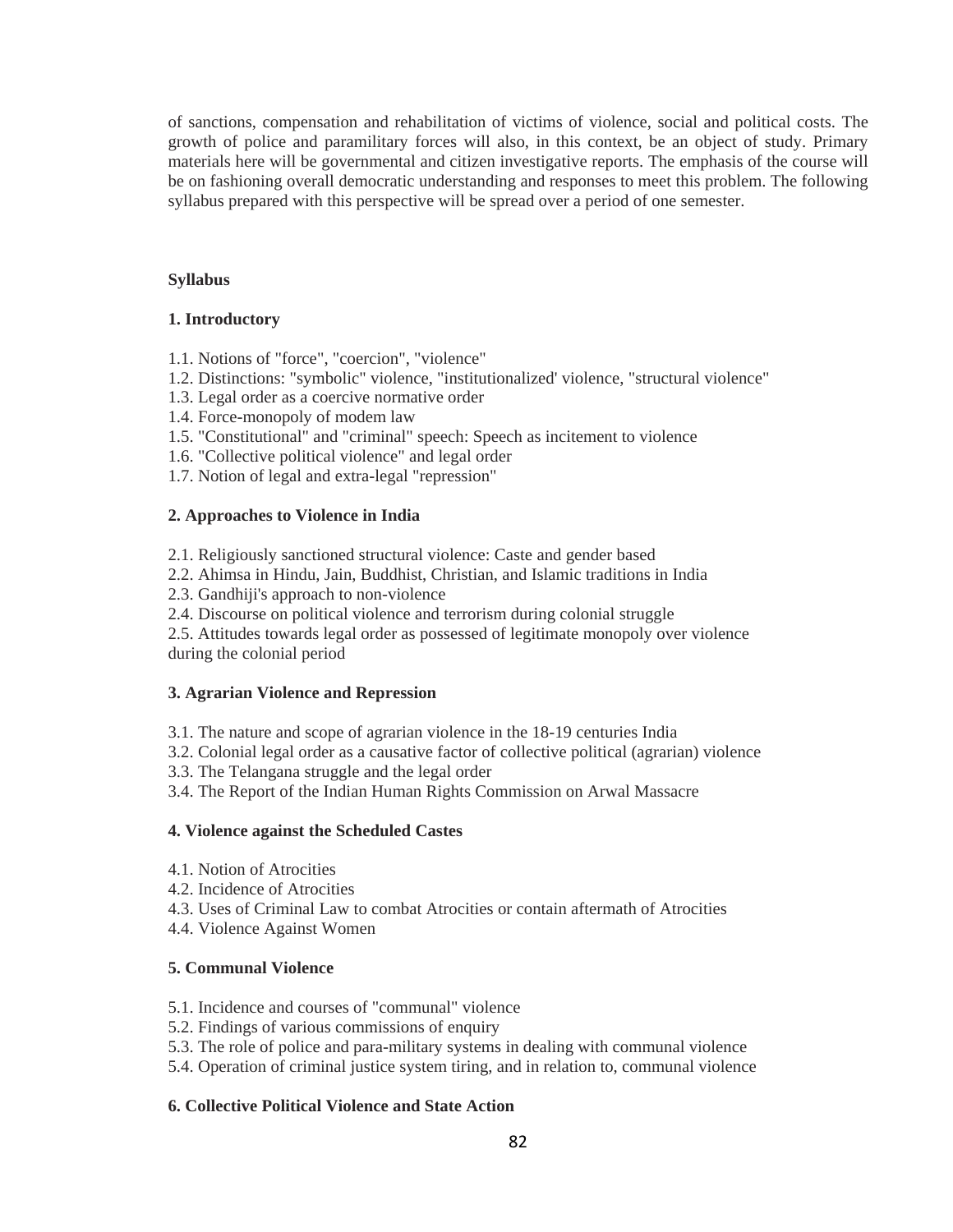- 6.1. Electoral violence and Reforms
- 6.2. Violence by Militant and Extremist Groups
- 6.3. Violence by Police and Paramilitary Forces
- 6.4. State Measures Statutory and Non-statutory
- 6.5. Role of Civil society

**NOTE:** Choice of further areas will have to be made by the teacher and the taught

#### **Select bibliography**

U. Baxi, "Dissent, Development and Violence" in R. Meagher (ed.) Law and Social Change: Indo-American Reflections 92 (1988) U. Baxi (ed.), Law and Poverty: Critical Essays, (1988) A.R. Desal, (ed.) Peasant Struggles in India, (1979) A.R. Desai, Agrarian Struggles in India: After Independence (1986) A.R. Desai, Violation of democratic Rights in India (1986) D.A. Dhangare, Peasant Movement in India: 1920-1950 (1983) Ranjit Guha, Element any Aspects of Peasant Insurgency in Colonial India (1983) Ranjit Guba, (ed, ) Subaltern Studies Vol. 1-6 (1983-1988) T. Honderich, Violence for Equality (1980) Mark Juergensmeyer, "The Logic of Religious Violence: The Case of Punjab" 22 Contributions to Indian Sociology 65 (1988) Rajni Kothari, State Against Democracy (1987) G. Shah, Ethnic Minorities and Nation Building: Indian Experience (1984) K.S. Shukla, "Sociology of Deviant Behaviour," in 3 ICSSR Survey of Sociology and Social Anthropology 1969-1979 (1986)

143

### **BRANCH –VII: ENVIRONMENT AND LEGAL ORDER**

#### **Paper-1: Environment and Development: Law and Policy**

#### **Objectives of the course**

The concept of environment lay embedded in ancient ethos. Throughout the centuries there were invisible processes working for the maintenance and improvement of environment. Towards the close of the last millennium one finds widening dimensions of environmental protection strategies. There gained ground the environmental consciousness. How do these developments stand reflected in formulation of policies and in following constitutional values in India? This is the thrust of the paper.

#### **Syllabus**

### **1. The Idea of Environment**

- 1.1. Ancient and medieval writings
- 1.2. Traditions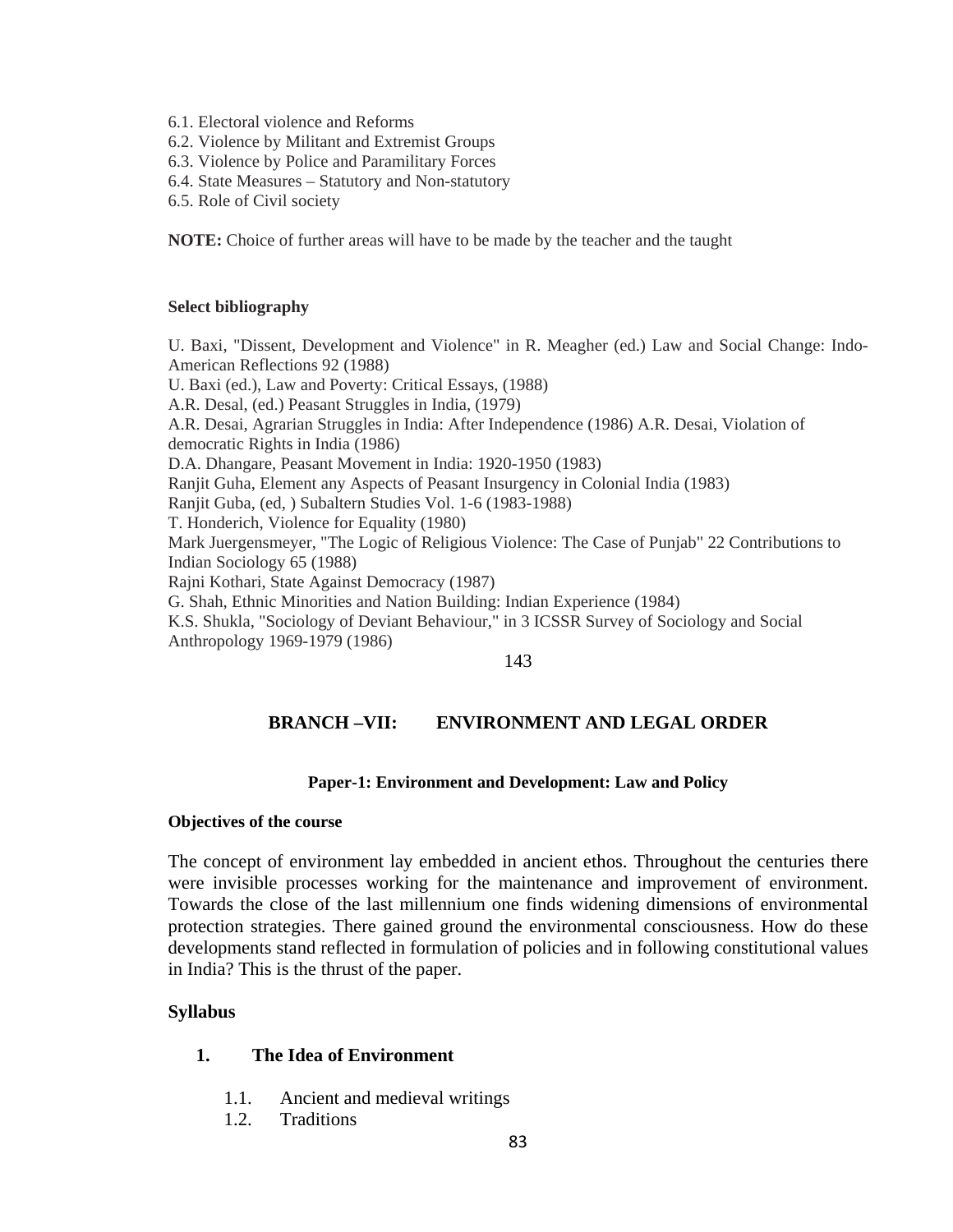- 1.3. Natural and biological sciences:perspectives
- 1.4. Modern concept: Conflicting dimesion

## **2. Development**

- 2.1. Theories of development
- 2.2. Right to development
- 2.3. Sustainable development national and international perspectives
- 2.4. Developing economies

## **3. Policy and Law**

- 3.1. From Stockholm to Rio and after
- 3.2. Post Independence India
- 3.3. Role of government
- 3.3.1. Five Year Plans
- 3.3.2. Forest Policy
- 3.3.3. Conservation strategy
- 3.3.4. Water policy

## **4. Population, Environment and Development**

- 4.1. Population explosion and environmental impact
- 4.2. Population anddevelopment
- 4.3. Population and sustainable development

### **5. Constitutional Perspectives**

- 5.1. Fundamental Rights
- 5.1.1. Right to environment
- 5.1.2. Enforcement of the right
- 5.1.3. Directive principles and fundamental duties
- 5.1.4. Legislative Power
- 5.2. Environment: Emerging concepts and challenges
- 5.2.1. Polluter pay principle: absolute liability of hazardous industry
- 5.2.2. Precautionary principle
- 5.2.3. Public trust doctrine

### **Select Bibliography**

C.M. Abraham, Environemntal Jurisprudence in India (1999), Kluwer

Madhav Gadgil and Ramachandra Guha, This Fissured Island: An Ecological History of India (1996), Oxford.

R.B.Singh & Suresh Misra, Environmental Law in India (1996), Concept Publishing Co., New Delhi.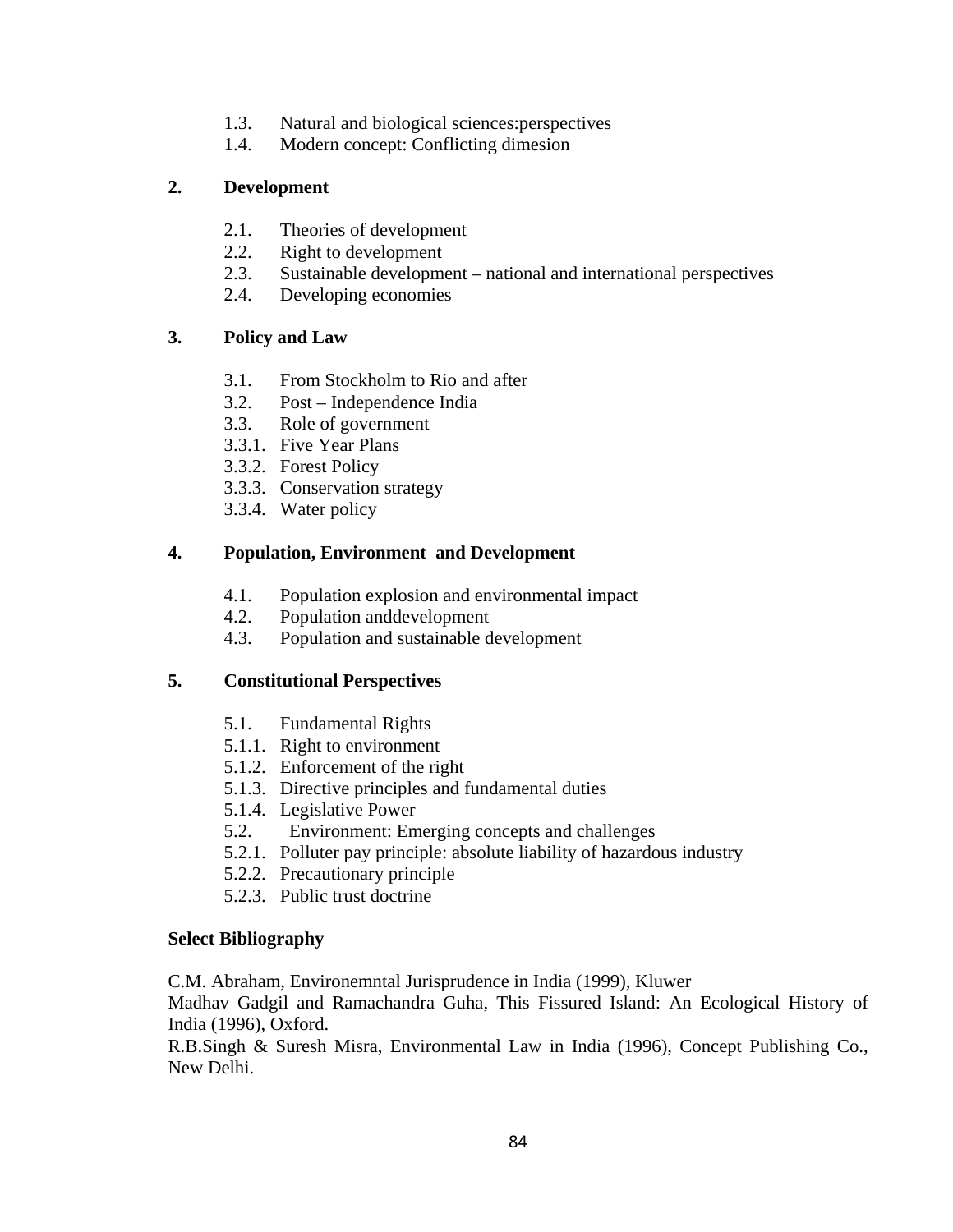Kailash Thakur, Environmental Protection: Law and Policy in India (1997), Deep & Publications, New Delhi.

Richard L. Riversz, et.al.(eds.), Environmental Law, the Economy and Sustainable Development (2000), Cambridge.

Christopher D.Stone, Should Trees Have Standing and other Essays on Law, Morals and the Environment (1996), Oceana

Stuart Bell and Donald Mc Gillivray, Environmental Law (2000), Blackstone Press.

Charles A.R.Webster, Environmental Health Law (1981)

Leelakrishnan, P, The Environmental Law in India (1999), Butterworths-India

Department of Science and Technology, Government of India, Report o the Committee for Recommending Legislative Measures and Administrative Machinery for Ensuring Environmental Protection (1980) (Tiwari Committee Report).

Thomas J.Schoenbaum, Environmental Policy Law (1992), Foundation Press, Inc. Westbury, New York.

Darryl D'Monte, Temples or Tombs Industry versus Environment: Three Controversies (1985), Centre for Science and Environment, New Delhi.

Indian Journal of Public Aministration, Special Number on Environment and Administration, July-September 1988, Vol.XXXV, No.3, pp.353-801

Khosho, Environmental Concerns and Strategies (1988), Ashish, Delhi

Centre for Science and Environment, The State of India's Environment 1982, The State of India's Environemnt 1984-85 and The State of Indian Environment 1999-2000

World Commission on Environment and Development, Our Common future (1987), Oxford. Garrett Hardin, The Ostrich Factor: Our Population Myopia (1998), Oxford

# **Paper-2: Environmental Legislation**

# **Objectives of the course**

Concepts of environmental protection lay scattered in isolated provisions of general legislation in india before world consciousness was aroused by the Stockholm conference in 1972. In the post Stockholm period there were many legislative activities in such areas like control of pollution and forest conservation. This legislative activism culminated in the increment of Environmental (Protection) Act 1986 with plethora of delegated legislation and delegation of powers. The central government has become the guardian of environmental protection and formulated rules and regulations on coastal zones, noise pollution and preparedness on environmental disasters. There are attempts in making laws for implementation of norms laid down in international conferences.

# **Syllabus**

# **1. General Laws on Environmental Concern**

- 1.1. Code of Criminal Procedure: Public nuisance
- 1.2. Provisions in the Indian Penal code
- 1.3. Local bodies law: an overview

# **2. Environment (Protection) Act, 1986**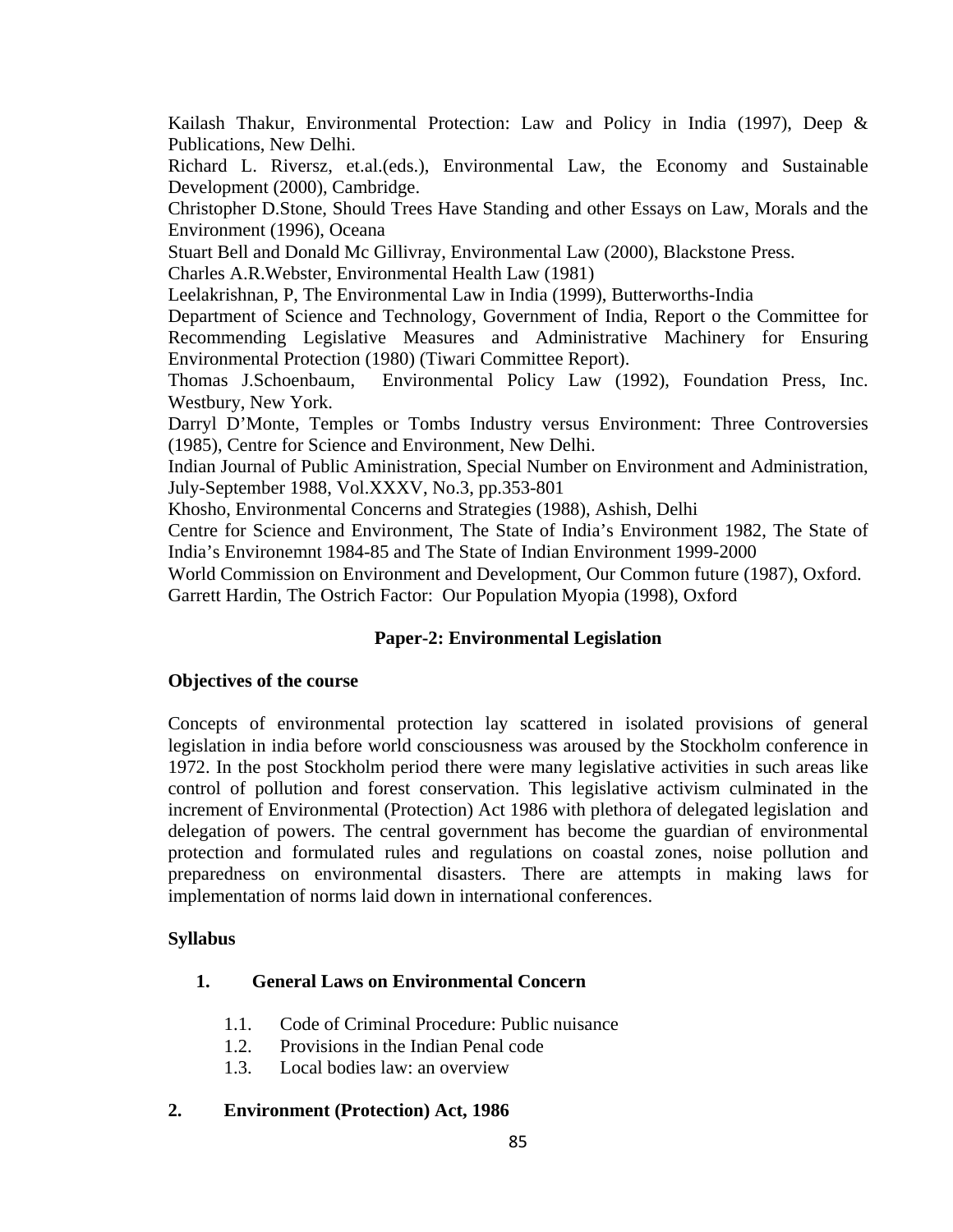- 2.1. 'Necessary and proper clause': concentration of power on the Central Government
- 2.2. Delegated legislation: power to make rules, regulation and to issue directions
- 2.3. Delegation of powers

# **3. Coastal Zone Management**

- 3.1. Sea erosion
- 3.2. CRZ Notification
- 3.2.1. Prohibitions and exemptions
- 3.2.2. Permissible activities
- 3.3. Classification of zones
- 3.4. Regulation of sea resorts
- 3.4.1. Eco-tourism
- 3.5. Coastal zone management plants
- 3.6. Aquaculture

# **4. Laws on Hazardous Substance**

# **5. Preparedness on Environmental Disasters**

# 6. **Emerging Legal Control**

- 6.1. Eco-mark
- 6.2. Environmental audit
- 6.3. Environment Impact Assessment
- 6.4. Public participation in environmental decision making
- 6.5. Environment information

# 7. **Environmental dispute resolution and Judicial activism.**

# **Select bibliography**

Leelakrishnan, P et.al.(eds.), Law and Environment (1990), Eastern, Lucknow Leelakrishnana, P, The Environmental Law in India (1999), Butterworths, India. Department of Science and Technology, Government of India, Report of the Committee for Recommending Legislative Measures and Administsrative Machinery for Ensuring Environmental Protection (1980) (Tiwari Committee Report).

Indian Law Institute, Environment Protection Act: An Agenda for Implementation (1987) Indian Journal of Public Administration, Special Number on Environment and Administration, July-September 1988, Vol.XXXV, No.3. Findley, R.W. and Farber, D.A. Environmental Law David Hughes, Environmental Law (1999) Butterworths, London Armin Rozencranz, et.al. (eds.), Environmental Policy and Law in India (2000), Oxford.

# **Paper3: Prevention and Control Of Pollution**

# **Objectives of the course**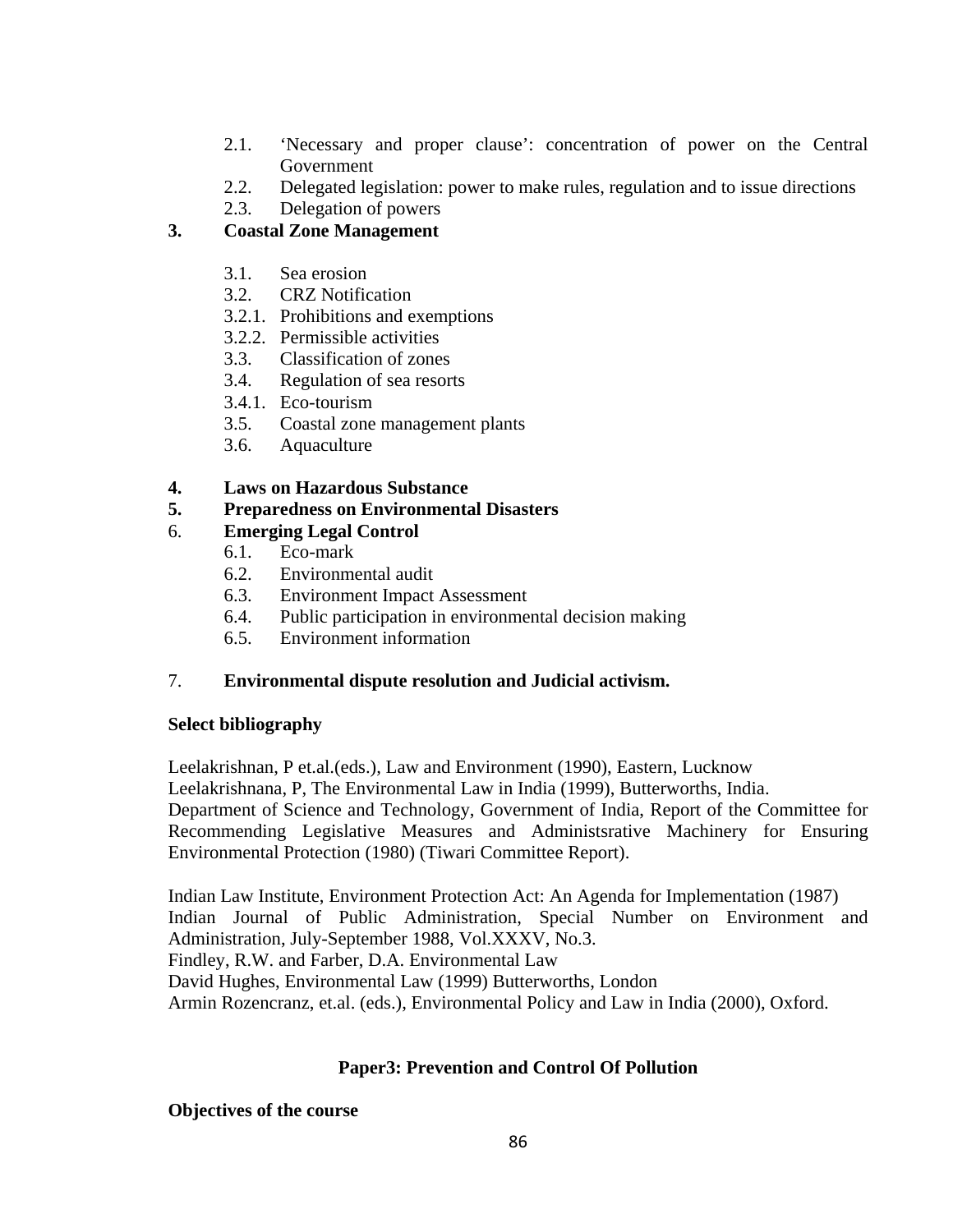Pollution hazards bring the worst harm to the environment. Legal measures are attempted to prevent or control various kinds of pollution and their aftermath. Can land pollution hazards be presented or controlled effectively by criminal sanctions especially in a developing country like India? What other legal strategies can be adopted at this level? To what extent can corporate civil liability be extended for remedying pollution maladies particularly mass disasters. One has to be a critic of the existing laws and to look forward to desirable mechanism of control over pollution hazards. This paper aims at shedding light on these areas.

## **Syllabus**

## **1. Pollution**

- 1.1. Meaning
- 1.2. Kinds of pollution and their impact

# **2. Pollution of Water**

- 2.1.Definition
- 2.2.Ground Water Pollution
- 2.3.Sources
- 2.4.Critique of existing law & common law remedies
- 2.5.Machinery
- 2.6.Powers
- 2.7.Function
- 2.8.Offences and penalties

# **3. Pollution of Air**

- 3.1. Pollutants and effects
- 3.2. Modalities of control
- 3.3. Conflicts of jurisdiction of different control Agencies
- 3.4. Critique of the existing legal frame work

# **4. Noise Pollution**

- 4.1. Sources and effects
- 4.2. Different legal controls
- 4.3. Need for specific law

# **5. Disposal of Waste**

- 5.1. Kinds of wastes: hazardous waste, bio medical waste and municipal solid waste
- 5.2. Disposal agencies: local bodies and other agencies 73 & 74<sup>th</sup> Amendment
- 5.3. Disposal and recycling of wastes

# **6. Sanctions against pollution**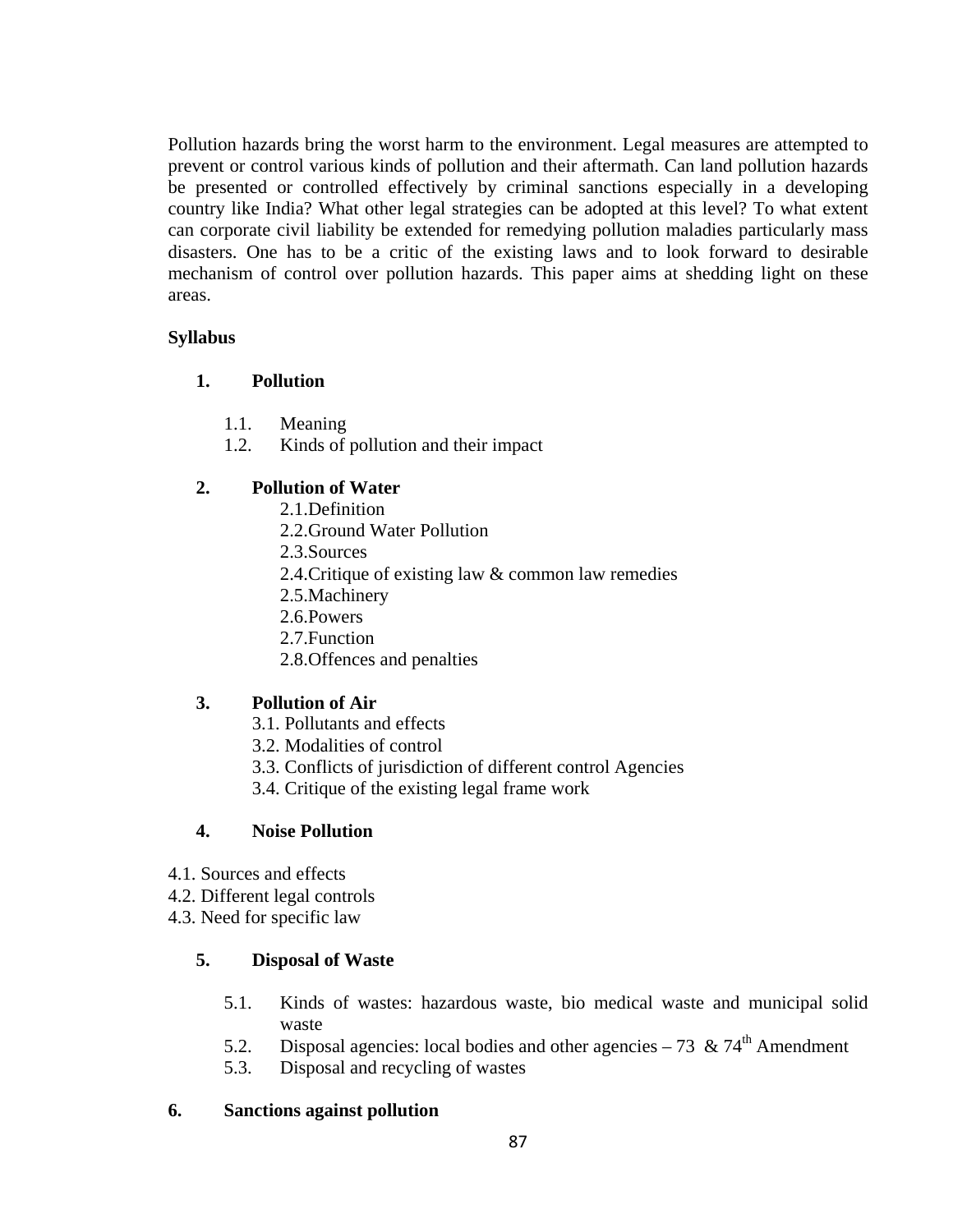- 6.1. Efficacy of criminal and civil sanctions
- 6.2. Corporate liability, civil and criminal
- 6.3. Should penalties be prohibitive?
- 6.4. Civil liability, compensatory and penal PLI Act NET
- 6.5. Administrative compensation system
- 6.6. Incentives of Pollution Control, Market strategies, Pollution permits

#### **Select bibliography**

Kailash Thakur, Environmental Protection Law and in India (1997), Deep & Deep publications, New Delhi

Enid.M.Barson and iiga Nielson (eds.), Agriculture and Sustainable Use in Europe (1998), Kluwer

John F.Mc.Eldownery and Sharron M.Edlownery, Environmental Law and regulation (2000), Blackstone Press.

Leelakrishnan, P et.al. (eds.), Law and Environment (1990)

Leelakrishnan, P. The Environmental Law in India (1999), Butterworths

Frodorick R.Anderson, et.al. Environmental Improvement Through Economic Incentives (1977) David Hughes, Environmental Law (1999), Butterworths, London

David Hughes Environmental Law (1999) Butterworts, London

Daniel R.Mandsekar, Environmental and Land Controls Registration (1976), Bobbs-Merril, New York

Indian Law Institute, Mass Disasters and Multinational Liability: The Bhopal Case (1986) Inconvenient forum and convenients catastrophe: The Bhopal case (1986)

Armin Rozencranz et.al.(eds.) Environmental Policy and Law in India (2000), Butterworths India.

### **Paper-4: Environment and International Legal Order**

### **Objectives of the course**

Through the centuries of their growth, societies had done their best to keep their neighbourhood clean and healthy. Industrialization brought in its wake unprecedented and unpredicted environmental hazards and upset the old ethos and equilibrium. The environmental consciousness is an offshoot of this saga of industrial growth. It is said that the world environmental consciousness had made a radical change in the character of international law from a moral code of ethics among nations to an almost positive law imposing on the states to observe environmental norms. Striking a significant note at the close of the last millennium, areas of international concern on environment are legion. Modes of reconciling the conflicts are also varied. The concept of sustainable development is a significant too both t at the international level and at the domestic system for reconciliation environmental values and developmental needs.

This paper prepared with the above neutered perspectives comprises about 43 units of onehour duration to be spread over semester.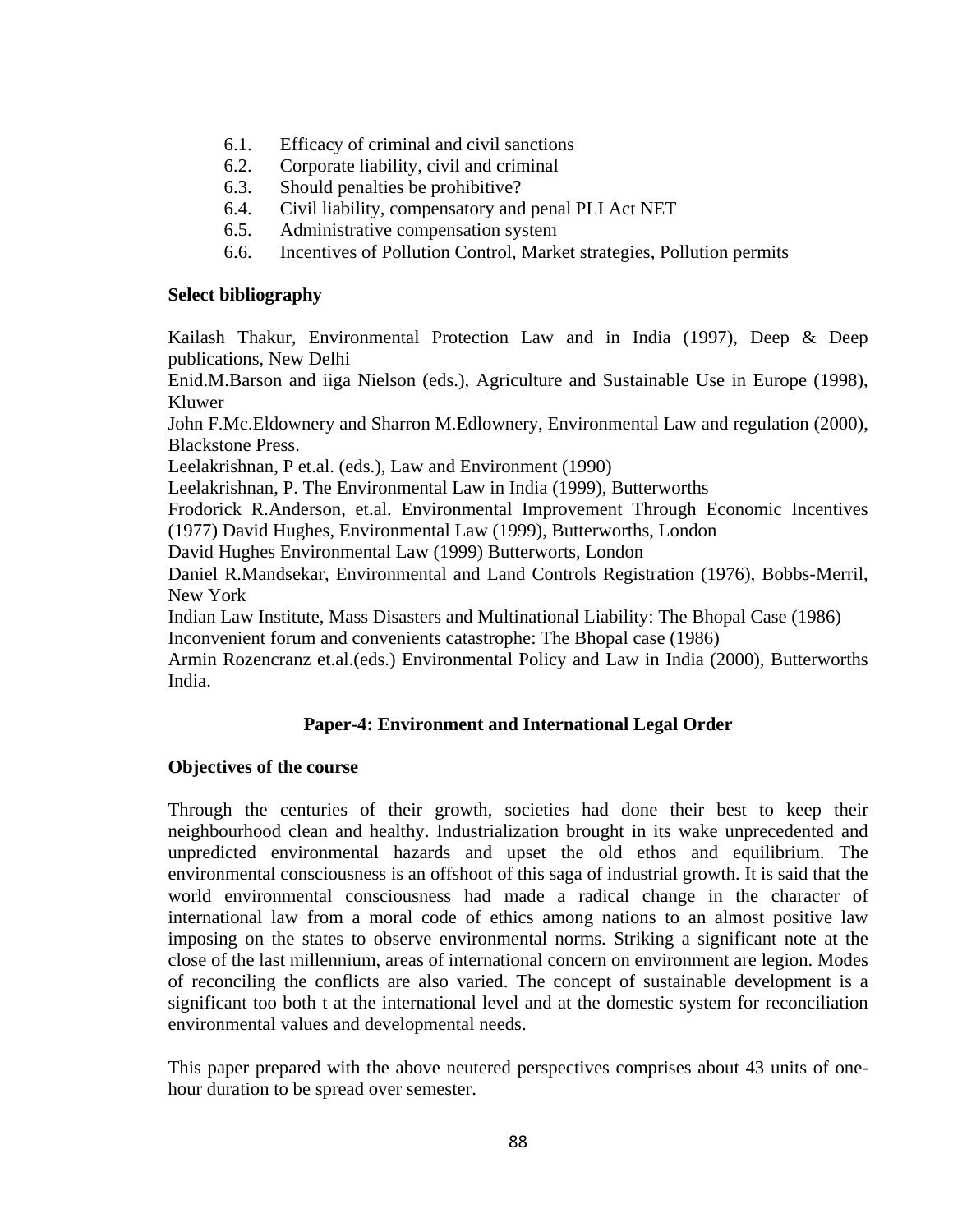# **Syllabus**

# **1. International Concern for Environment Protection**

- 1.1. World environment movement
- 1.2. Natural and cultural heritage
- 1.3. Role of international and regional organizations

# **2. International Law and Policy of Environment**

- 2.1. State sovereignty versus environmental obligations.
- 2.2. International Conference on Environment
- 2.3. Customary International Environmental Law
- 2.4. Treaties relating to protection of environment

# **3. Marine Environment**

- 3.1. Marine resources: conservation and exploitation
- 3.2. Scientific research and exploration
- 3.3. Antarctic environment
- 3.4. International Seabed Authority
- 3.5. Pollution from ships
- 3.6. Dumping of oil and other wastes into the sea

## 4**. Trans-boundary Pollution Hazards**

- 4.1. Oil pollution
- 4.2. Nuclear fall outs and accidents
- 4.3. Acid rain
- 4.4. Chemical pollution
- 4.5. Green house effect
- 4.6. Depletion of ozone layer
- 4.7. Space pollution

# **5. State responsibility for environmental pollution.**

# **6. Control of Multinational Corporations and Containment of Environmental Hazards**

- 6.1. Problems of liability and control mechanisms
- 6.2. Disaster management at international level
- 6.3. Monopoly of biotechnology by MNCs

## **7. Disposal and Dumping of Hazardous Wastes: Transnational Problem and Control**

**Select Bibliography**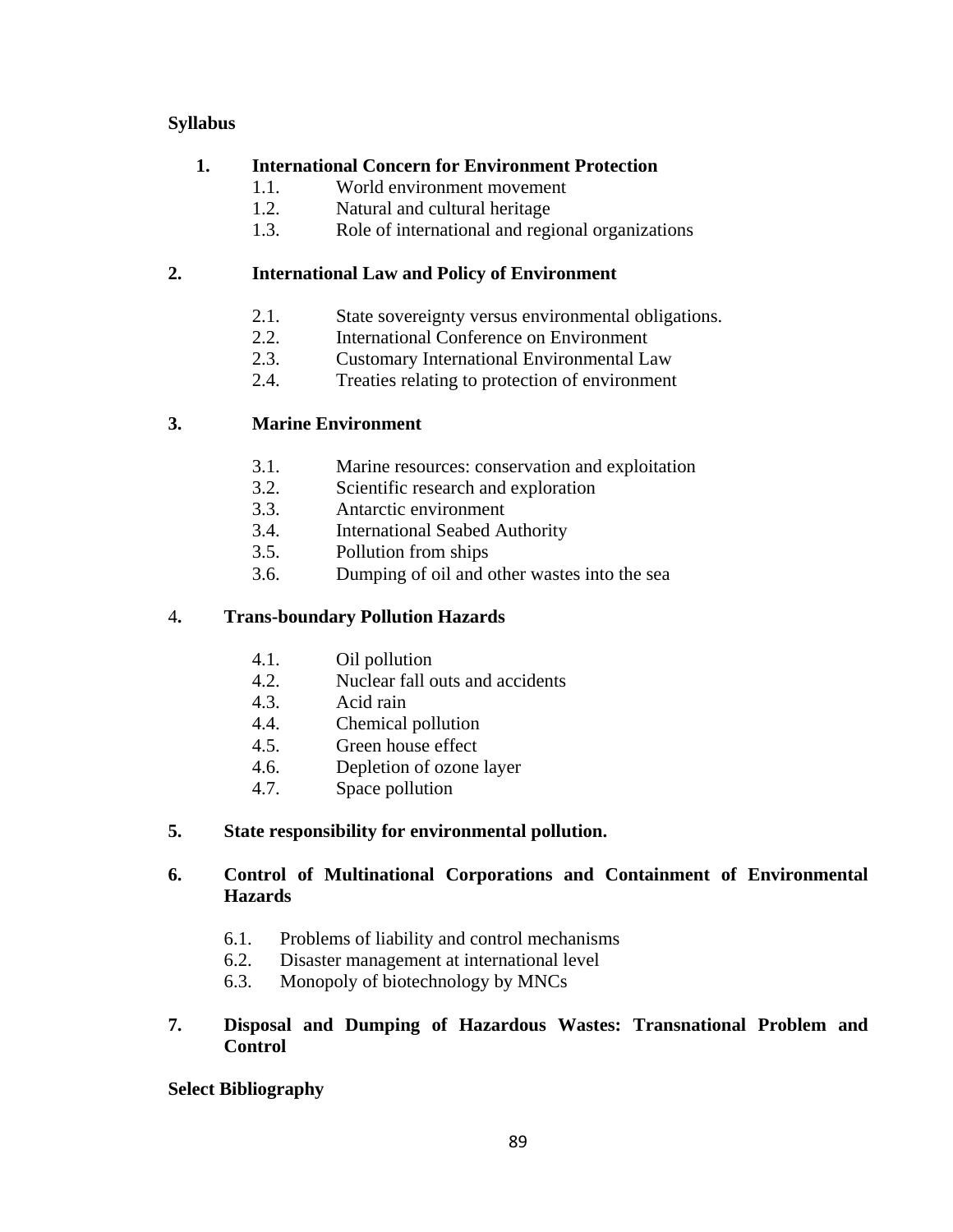Priya Kanjan Trivedi, International Environmental Laws (1996), A.P.H.Publishing Corporation, New Delhi

Sir Elworthy and Jane Holder, Environmental Protection: Text and Materials (1997), **Butterworths** 

Nathali L.T.J. Horbach, Contemporary Developments in Nuclear Energy Law (1999), Kluwer.

Henric Ringborn (ed.), Competing Norms in the Law of Marine Environmental Protection (1997), Kluwer.

Claus Bossehmann and Benjamin J.Richardson, Environmental Justice and Market Mechanism (1999)

Jean-Pierre Beurier, New Technologies and Law of Marine Environment (2000), Kluwer.

Richard L.Reversz et.al.(eds.) Environmental Law, the Economy and Sustainable Development (2000), Cambridge.

Dovor Vidas, Protecting the Polar Marine Environmentt (2000) Cambridge.

Aynsley Kellor, International Toxic Risk Management (1999), Cambridge.

Zhiguo Gao, Environmental Regulation of Oil and Gas (1998), Kluwer.

Indian Law Institute, Legal Control of Environmental Pollution (1980)

Varshney, C.K. (ed.), Water Pollution and Management (1983), Wiley Eastern, New Delhi World Commission on Environment and development, Our Common Future (1987), Oxford British Institute of International and Comparative Law, Selected Dsocuments on International Environmental Law (1975), London

Standing Committee on Environmental Law American Bar Association, Common Boundary/Common Problmes: The Environmental Consequences of Energy Plroduction (1982)

J.M.Spector, "Eleplhants, Donkeys and other Creatures? Presidential Election Cycles and International Law of the Global Commons" 15 AM.U. INT'L L.Rev.5, pp 976-1038 (1999)

### **Paper-5: Resource Management and the Law**

### **Objectives of the course**

Sustainable use of resources, natural and man-made is the desideratum in an environmentally conscious period of human development. Wise use of water, land, forest and other common property resources, such as wetlands, lakes, roads and parks become an important task in this respect. Protection of various energy resources is equally significant element in countering wastage, indiscriminate use and unwise choices.

### **Syllabus**

- 1. **Water** 
	- 1.1. Salinity
	- 1.2. Bund and spill ways
	- 1.3. Aquaculture and fishing: regulation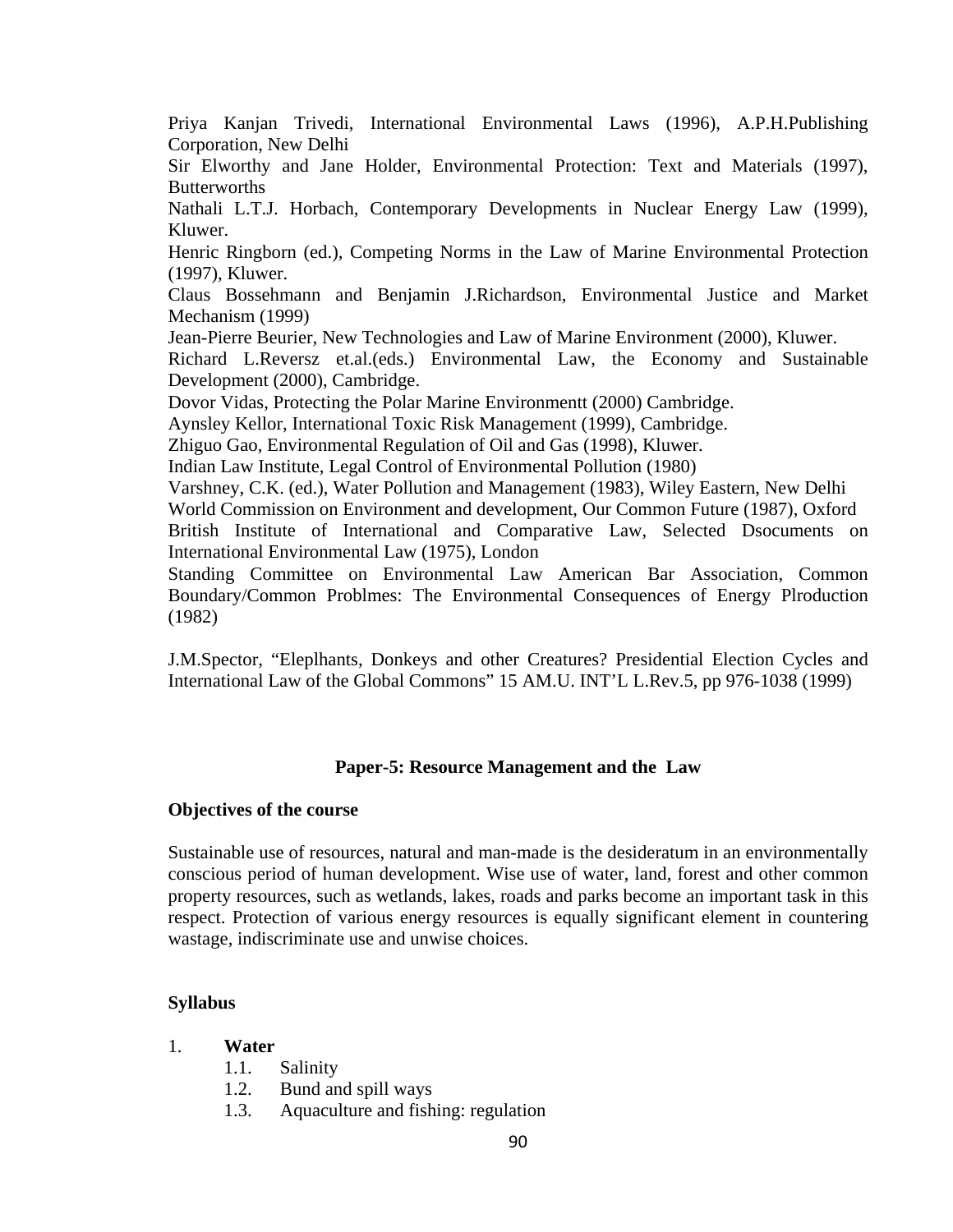- 1.4. Irrigation Laws
- 1.5. Ground water management Law & policy
- 1.6. Interstate water management and disputes

# **2. Land**

- 2.1. Controls on land development
- 2.2. Eco-friendly land planning: conservation, utilization and conversion.
- 2.3. Mining and quarrying

# **3. Concepts of Common Property and State Property**

- 3.1. Forest
- 3.2. Wildlife
- 3.3. Common facilities and the right to use: roads, parks, pathways, lakes, rivers
- 3.4. Natural heritage Tribal habitat
- 3.5. Historical monuments
- 3.6. Wet lands: Wise use concept

# **4. Energy**

- 4.1. Sources
- 4.2. Energy related environmental problems: tapping, transmission and utilization, indiscriminate use
- 4.3. Utilization of conventional energy: hydro-electric, thermal and nuclear
- 4.4. Non-conventional energy: Solar, wind, tidal and biogas

# **5. Development**

- 5.1. Major River valley projects & Development dilemmas
- 5.2. Rights of Indigenous people
- 5.3. Popular movements
- 5.4. Watershed development, Rain water harvesting social forestry.

# **Select Bibliography**

Armin Rozencranz, et.al.(eds.), Environmental Policy and Law in India (1988), Butterworths, India

Kailash Thakur, Environmental Protection: Law and Policy in India (1997), Deep & Deep publications, New Delhi

Asok A.Desai, Environmental Jurisprudence, Vikas Publishing House Private Ltd., Delhi, 1998

WCED, Our Forest, Our Future (1999), Kluwer.

Diwedi, India's Environmental Policies, Programmes and Stuwardship (1999), Mc.Millan.

Enid M.Barron, et.al.(eds.), Royal Commission on Environmental Pollution, London, U.K. (1998), Kluwer.

David B.Wilkins, Animal Welfare in Europe (1997), Kluwer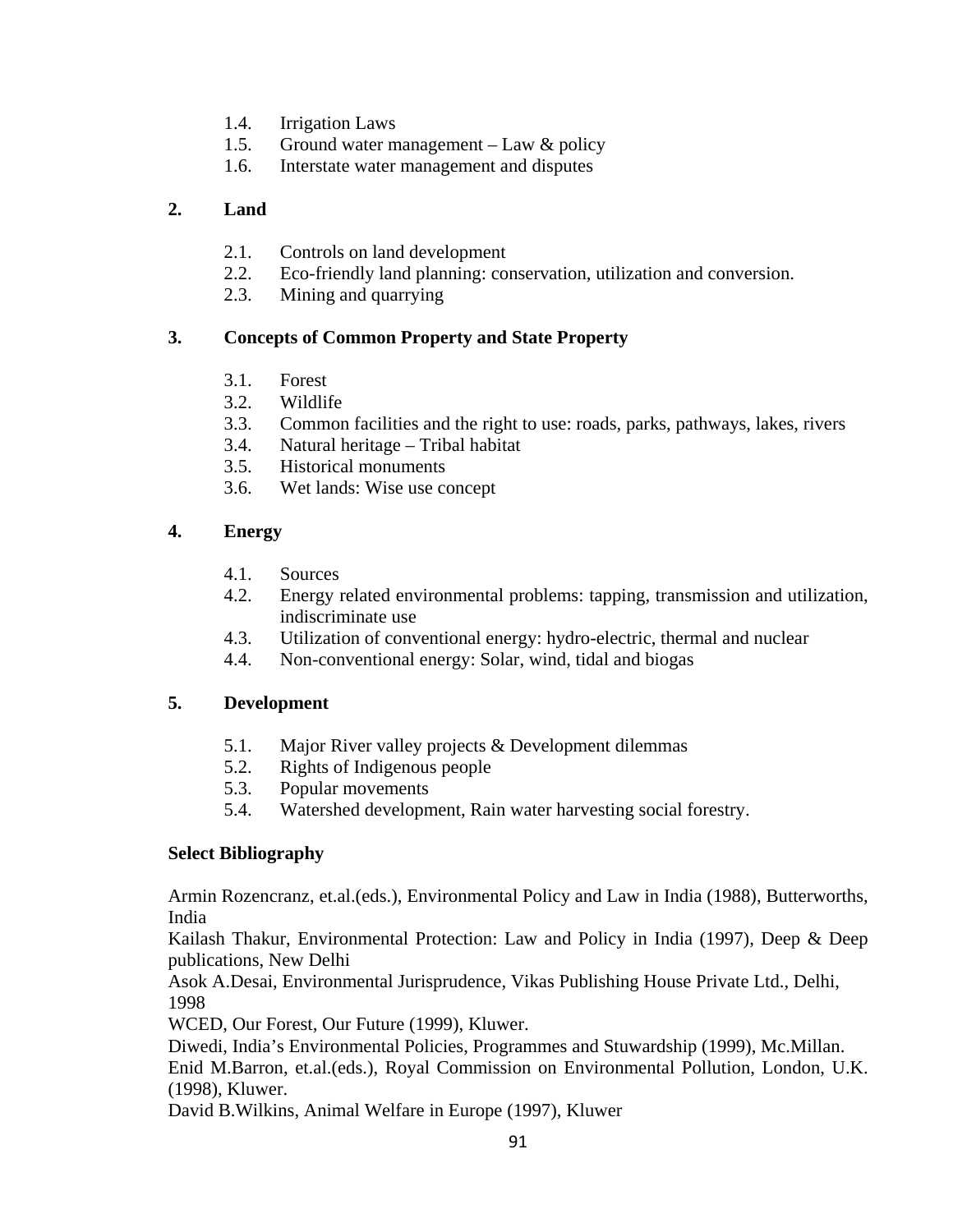Mark Austen and Tamara Richards, Basic Legal Documents on International Animal Welfare and Wild life conservation (20000), Kluwer

Jack Grosse protection and management of our Natural Resources, Wild Life and Habitat (1977) Oceana.

Enid.M.Barson and llga Nielson (eds.) Agriculture and Sustainable Use in Europe (1998), Klluwer.

Trever Hella Well, Blackston's Guide to Contaminated Land (2000), Blackstone Press. Leelakrishnan, P et.al.(eds), Law and Environment (1990)

Leelakrishnan, P, The Environmental Law in India (1999), Butterworths – India

Frodorick R.Anderson, et.al. Environmental Improvement through Economic Incentives (1977)

David Hughes, Environmental Law, (1999) Butterworths, London

S.K.Jain and A.R.K.Sastry, Threatened Plants of India: A State of the Art Report (1980)

## **Paper-6: Biological Diversity and Legal Order**

#### **Objectives of the course**

Biological diversity includes all life forms on the earth and signifies a life supporting order, essential for the normal functioning of eco-systems and the Biosphere as a whole. Dependence of human life on biological diversity is thus no doubt essential. Destruction of bio-diversity, especially of the developing countries is a disturbing phenomenon and presents a matter of ethical and legal significance in relation to experimentation an animals and plants. Apart from being considered as gifts of nature, animals and plants becomes a target of commercial exploitation. Sustainable development envisages contrary position and lays emphasis on the duty to protect the diverse flora and fauna not only for present generation but also for the succeeding generations to come. With the above perspectives the course focuses on the legal mechanisms of preserving bio-diversity in a sustainable manner.

#### **Syllabus**

.

### **1. Bio-diversity**

- 1.1. Meaning
- 1.2. Need for protection of bio-diversity
- 1.3. Dependence of human life on the existence in flora and fauna
- 1.4. Significance of wild life
- 1.5. Medicinal Plants
- 1.6. Plant and Micro-organism

### **2. Bio-diversity and Legal Regulation**

- 2.1. Utilization of flora and fauna for bio-medical purposes
- 2.2. Experimentation on animals: Legal and ethical issues
- 2.3. Genetic mutation of seeds and micro-organisms
- 2.4. Genetic engineering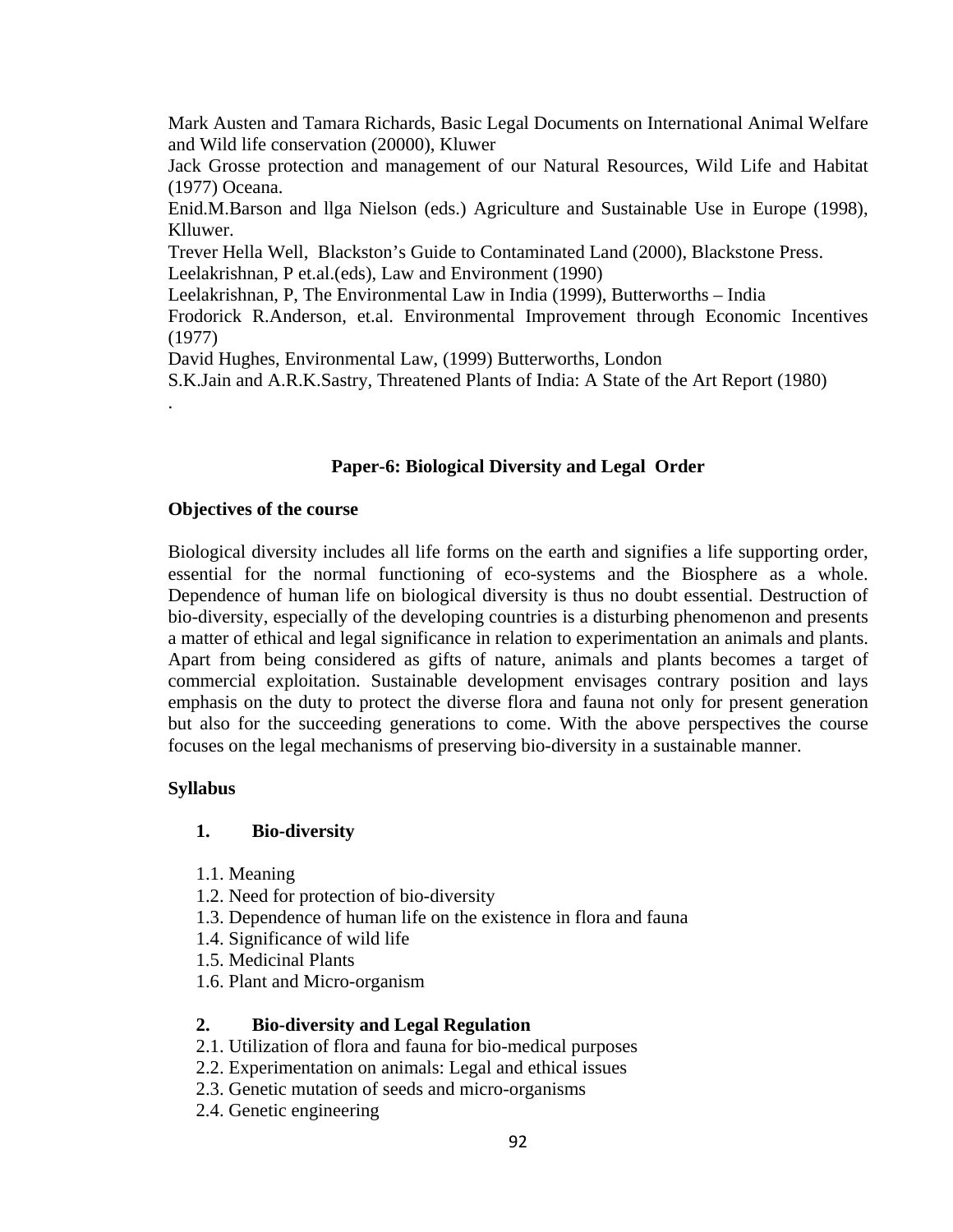- 2.5. Legal mechanisms of control
- 2.6. Recognition of regional and local agencies

# **3. Development Projects and Destruction of Bio-diversity: Concept of Sustainable Development**

# **4. Problems in Legal Regulation of Medicinal Plans**

4.1. Cosmetic plants

4.2. Animal products

4.3. Utilization of flora and fauna for bio-medical purposes by Multinational Corporations and Problems of Control

4.3. Regulation of Trade in Wild-Life Products

# **5. Legal framework for Development and Protection of Sanctuaries**

- 5.1. Parks
- 5.2. Zoos

5.3. Biosphere resources

5.4. Protection of genetic resources for agriculture

# 6. **Law relating to Protection of forests and wildlife in India**

# **Select bibliography**

Arjun Prasad Nagore, Bibliogical Diversity and International Environmental Law (1`996) A.P.H. Publishing Corporation, New Delhi.

Project Large, Plant Variety Protection and Plant Biotechnology – Options for India (1999), Allied.

Wild Genetic Resources, Earthscan Press Briefing Document No.33, Earthscan, London (1982).

K.L.Mehta and R.L.Arora, Plant Genetic Resources of India; Their Diversity and Conservation (1982), National Bureau of Plant Genetic Resources, New Delhi.

P.N. Bhat et.al., Animal Genetic Resources in India (1981)

P.N.Bhat, "Conservation of Animal Genetic Resources in India, "Animal Genetic Resources, Conservation and Management FAO, Rome, (1981).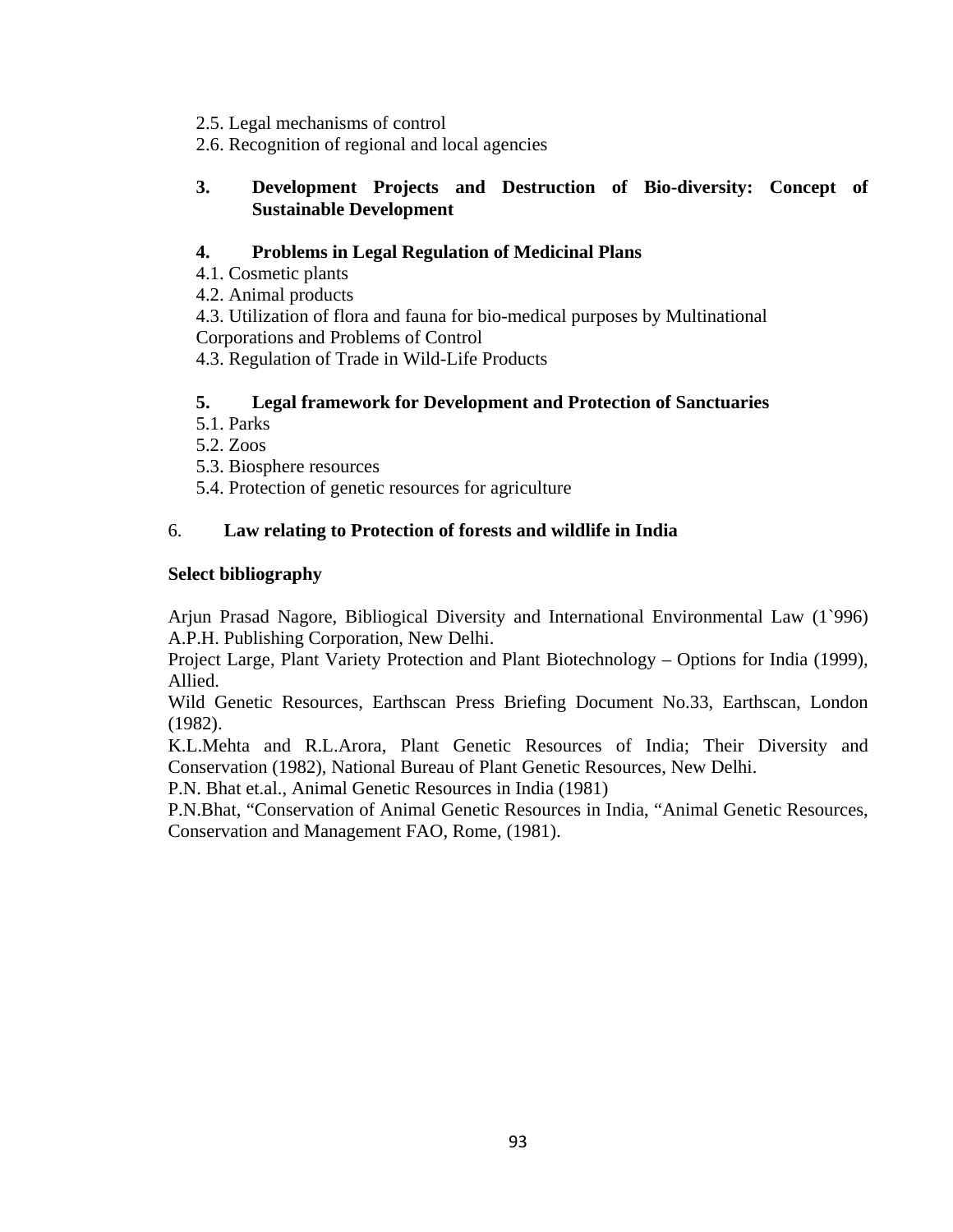# **BRANCH – VIII: HUMAN RIGHTS LAW**

## **Paper1: Concept and Development of Human Rights**

### **Objectives of the course**

Protection of Human Rights (HR) became an important issue after the second world war ands after the acceptance of Universal Declaration of Human Rights. The Growth of HR Law and jurisprudence thereafter was spontaneous and continuous. The changes in the global scenario bring new concept of HR protection against violation. In one sense, HR can be said as the rights, which the nature has endowed with human beings. However, they are not mere privileges given to the subjects by the ruler but are liberties permitted to the 'citizens' in a democracy. Manifestly a law that violates human rights is no law at all. Probably this perspective may give an impression that human rights are not different from natural rights envisaged by the natural law school.

Although Indian polity waited for more than one score and five years for adoption of Fundamental Duties in the Constitution, it is beyond doubt that every human being has responsibilities and obligation not only towards the other fellow beings, but also towards the society at large. Only when a society is aware of this right-duty relationship can there be any meaning to human rights.

This course is intended to highlight the concept of human rights, their evolution and their importance in our society now particularly in the era of privatization, globalisation and liberalization.

#### **Syllabus**

#### 1. **Human Rights: Concept.**

- 1.1. Human rights in Indian Tradition: Ancient, Medieval and Modern
- 1.2. Human rights in Western Tradition
- 1.3. Development of Natural rights
- 1.4. Human rights in international law and national law
- 1.5. Human Security

## **2. Classification of Human Rights – First, Second and Third Generations: Historical Development**

#### **3. Human Rights: Politics ands Society**

- 3.1. Colonisation, Imperialism and Human rights
- 3.2. Power, Practices,s Accountability and Transparency
- 3.3. Liberalization, Privatization and Globalization
- 3.4. Human Duties: Responsibilities and Obligations

#### **4. Human Rights and Judicial Process**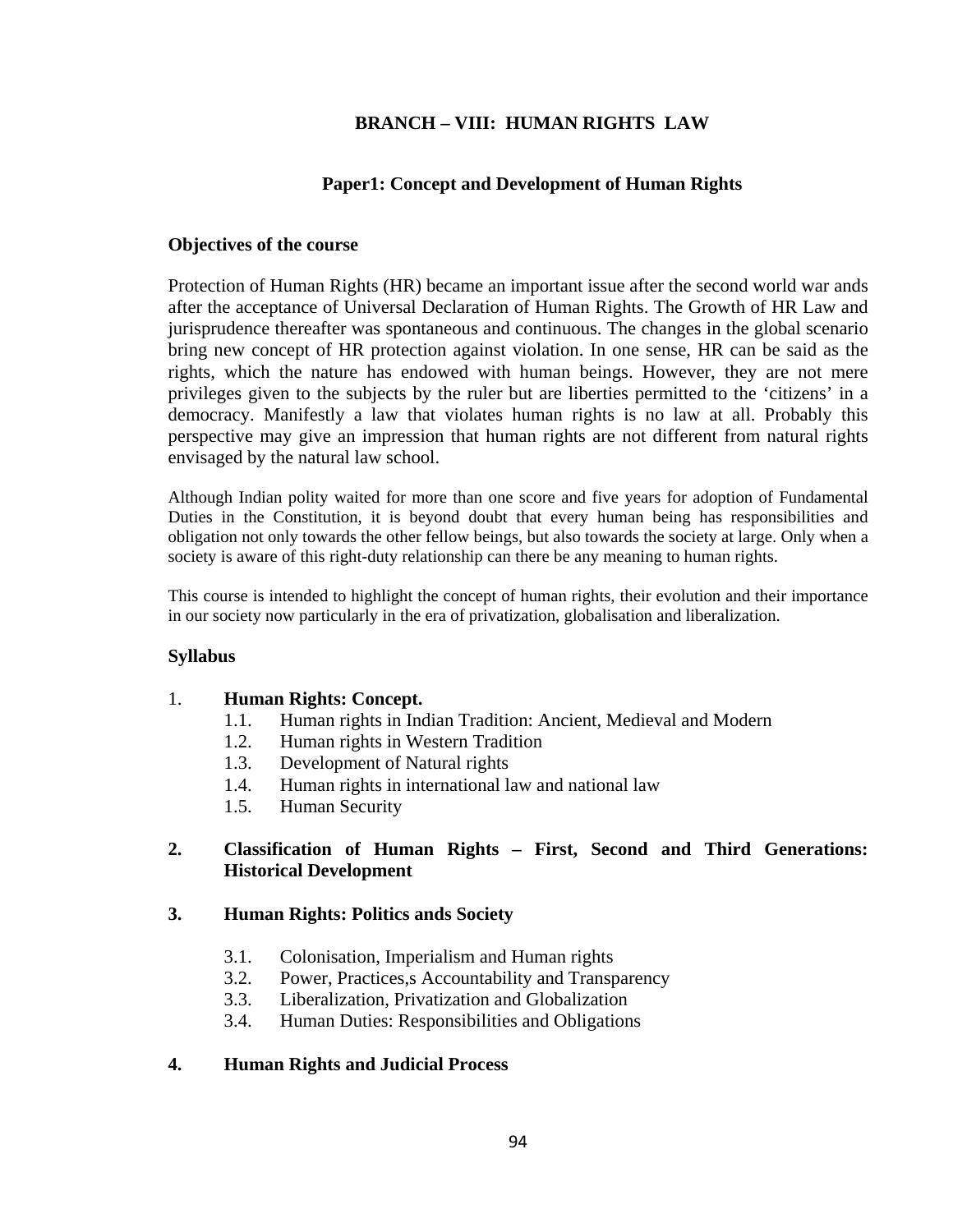- 4.1. Judicial Activism
- 4.2. Access to Justice

## **Select bibliography**

Angela Hegarty, Siobhan Leonard, Human Rights an Agenda for the  $21<sup>st</sup>$  century (1999) Lalit Parmer, Human Rights, (1998) Rama Jois, Human Rights: Bharatiya value, (1998) David P.Forsythe, Human Rights in International Relations Lon L.Fuller, The Morality of Law John Finnis, Natural Law and Natural Rights, (1980) Julius Stone, Human Law and Human Justice, (2000), Universal, New Delhi M.G.Chitkara, Human Rights: Commitment and Betrayal, (1996) V.D. Mulshreshtra, Landmarks in the Indian Legal and Constitutional History, (1995) Robert Lewngat, The Classical Law of India (1998), Oxford.

# **Paper-2: Human Rights and International Order**

### *Objectives of the course*

Human rights have universal application. They gathered importance when the UAited Nations adopted the4 Universal Declaration of Human Rights in 1948. The role of international organisations in promoting awareness of human rights is very significant. The international conventions, though not binding, have persuasive force since the violations will be decried by the international community. International Non-Governmental Organisations watch and monitor human rights violations in every country. However, in the absence of national legislation, the enforcement of the rights will be difficult.

With the above perspectives in view this course will comprise of 42 units of one hour duration to be spread out during one semester.

### *Syllabus*

### **1. Development of the Concept of Human Rights Under International Law**

- 1 .1 .Role of Intrnational Organisation and Human Rights
	- United Nations & Its organs for Human Rights
- 1.2. Universal Declaration of Human Rights (1948)
- 1.3. Covenant on Political and Civil Rights (1966)
- 1.4. Covenant on Economic, Social and Cultural Rights (1966)
- 1.5. I L 0 and other Conventions and Protocols dealing with human rights

### **2. Role of Regional Organizations**

- 2.1.European Convention on Human Rights
- 2.1.1.European Commission on Human Rights
- 2.2. American Convention on Human Rights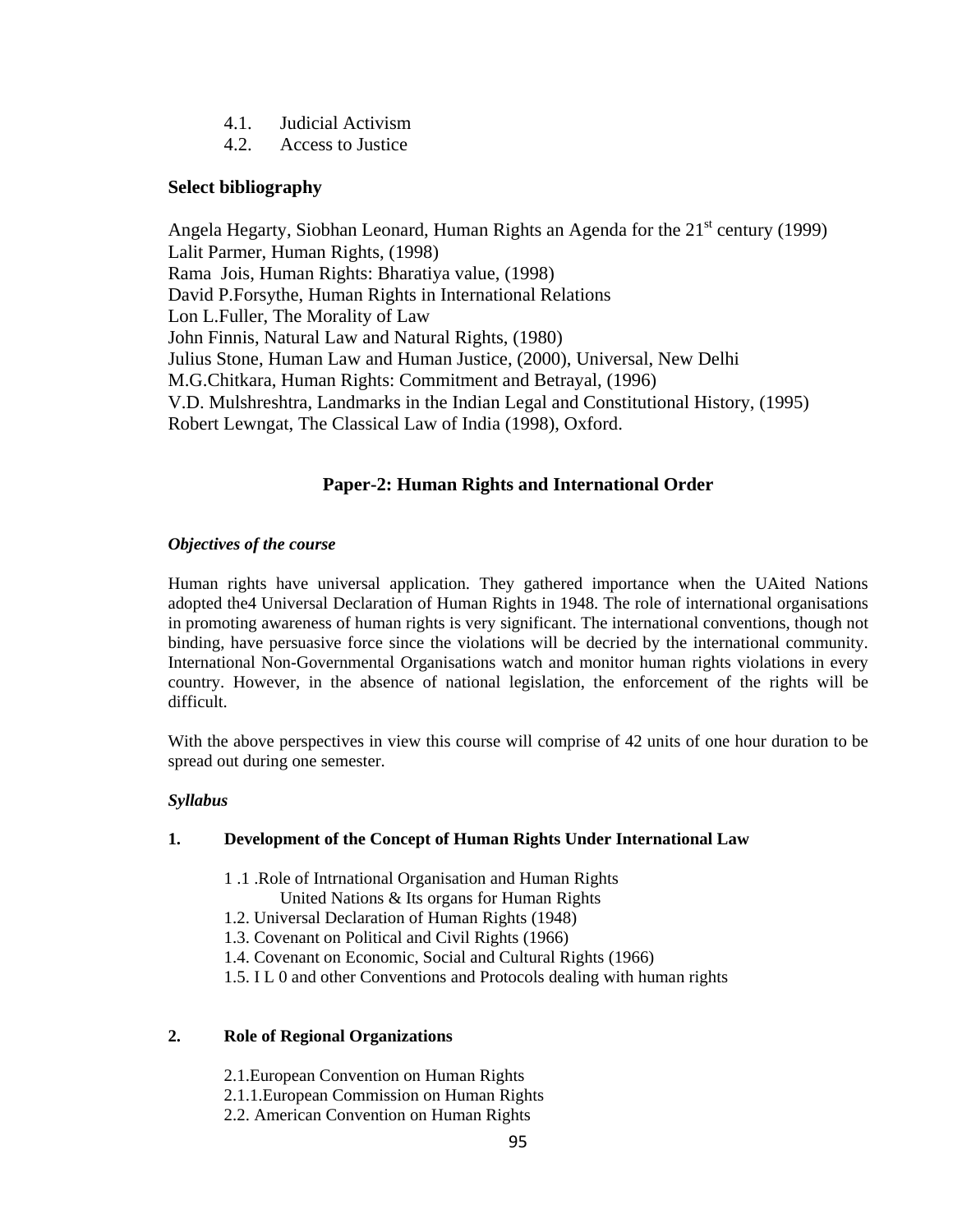- 2.3. African Charter on Human Rights
- 2.4. other regional Conventions.

### **3. Protection Agencies and Mechanisms**

- 3.1. International Commission of Human Rights
- 3.2. Amnesty International
- 3.3. Non-Governmental Organizations (NGOs)
- 3.4. U.N. Division of Human Rights
- 3.5. International labour Organization
- 3.6. UNESCO
- 3.7. UNICEF
- 3.8. Voluntary organizations
- 3.9. National and State Human Rights Commissions

### **International Enforcement of Human Rights**

- 4.1. Role of ICJ and-regional Institutions
- 4.2. European Court on Human Rights
- 4.3. American Court on Human Rights

### **Select bibliography**

Benedetto Conforti and Francesco *Francioni, Enforcing International Human Rights in Domestic Courts,* (1997).

Francisco Forrest Martin, *International Human Rights Law and Practice,* (1997).

Luck Clements, *European Human Rights Taking* a *Case under the Convention,* (1994).

Evelyn A. Ankumah, *The African Commission on Human Rights and People's Rights,* (1996).

R.K.Sinha, *Human Rights of the World,(1997).* 

Philip Alston, *The United Nations and Human Rights A Critical Appraisal,* (1992).

R.S.Sharma and R.K.Sinha, *Perspectives in Human Rights Development,* (1997).

*The Human Rights Watch Global Report on Women's Human Rights,* (2000), Oxford.

B.P.Singh Seghal, *Human Rights in India,* (1996).

Chandan Bala, *International Court of Justice: Its Functioning and Settlement of International Disputes,* (1997).

### **Paper-3: Protection and Enforcement of Human Rights in India**

### **Objectives of the course**

A reading of fundamental rights and duties in.the Constitution of India reveals that they constitute the human rights charter in India. The judiciary, the major protective and enforcement machinery, is very active in protecting human rights. Judicial activism in this field has added new dimensions to human rights jurisprudence. There are a number of cases where courts apply the provisions of the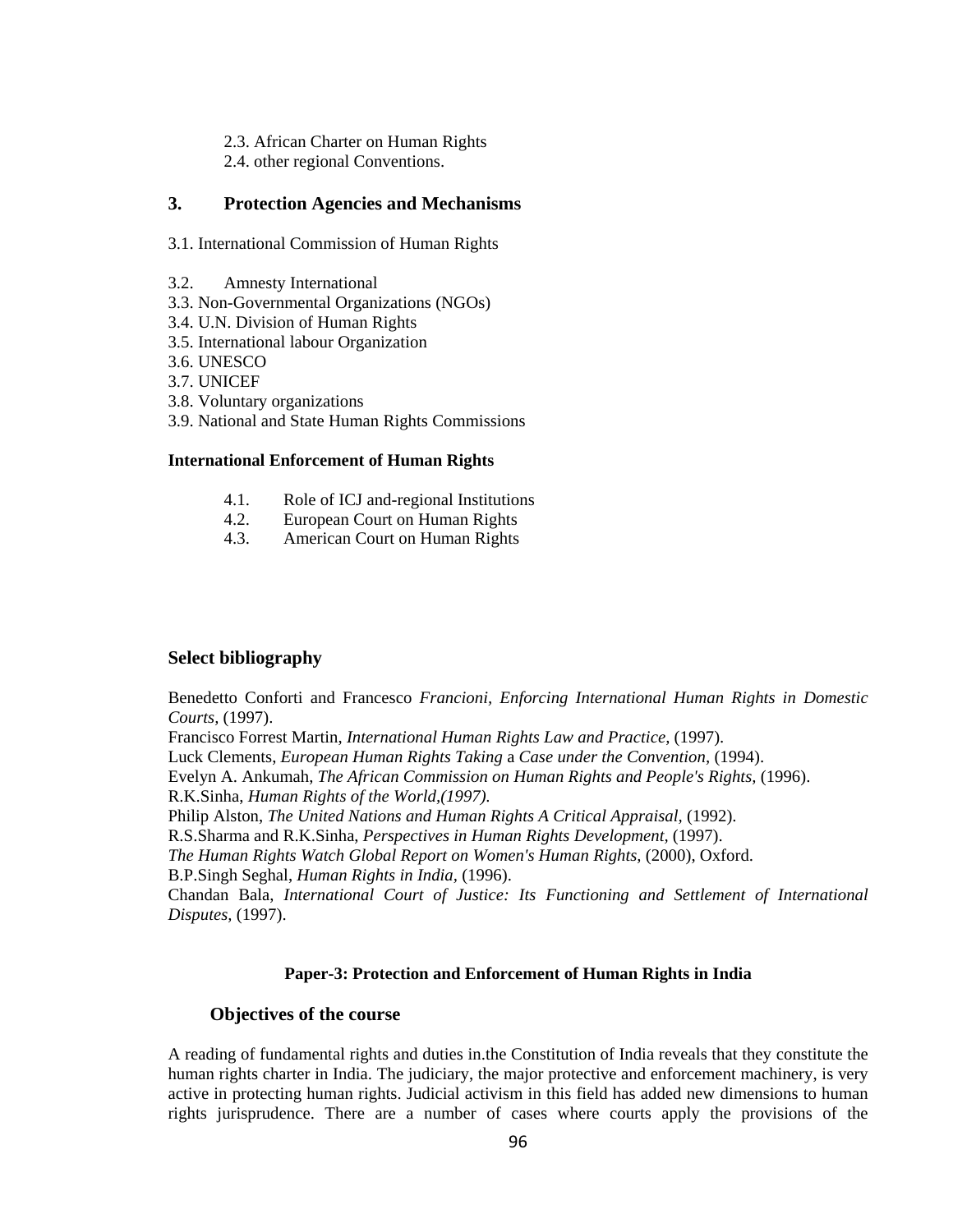international conventions to fill the gaps in legislation. The apex court has also ventured to apply international convention even where there was no legislation in the area. Thus the judiciary has been directly implementing international conventions at the national level. This course aims at familiarising students with the judicial activism in protecting human rights and enables them to evaluate the adequacy of the methods of enforcement.

The course comprises of about 42 units of one-hour duration spread over a period of one semester.

#### *Syllabus*

#### **1. History and Development of Human Rights in Indian Constitution**

- 1.1. Constitutional Philosophy Preamble
- 1.2. Fundamental Rights
- 1.3. Directive Principles of State Policy
- 1.4. Fundamental Duties

#### 2. **Judicial Activism and Development of Human Rights Jurisprudence**

#### **3. Enforcement of Human Rights**

- 3.1. Formal enforcement mechanisms
- 3.1.1. Role of Supreme Court
- 3.1.2. Role of High Courts
- 3.1.3. Role of Civil and Criminal Courts
- 3.1.4. Statutory Tribunals
- 3.1.5. Special Courts

#### **4. Role of India in implementing international norms and standards**

#### *Select bibliography*

D.D.Basu, *Human Rights in Indian Constitutional Law,* (1994). Vijay Chitnis,(etal.). *Human Rights and the Law: National and Global Perspectives,* (1997). B.P.Singh Seghal, Law, *Judiciary and Justice in India,* (1993.). James Vadakkumchery, *Human Rights and the Politics in India,* (1996). D.R.Saxena, *Tribals and the Law,* (1997). Poornima Advani, *Indian Judiciary:* A Tribute, (1997). Justice Venkataramiah, *Human Rights in the Changing World,* (1998) Paramjit S.Jaiswal and Neshtha Jaiswal, *Human Rights and the Law,* (1996).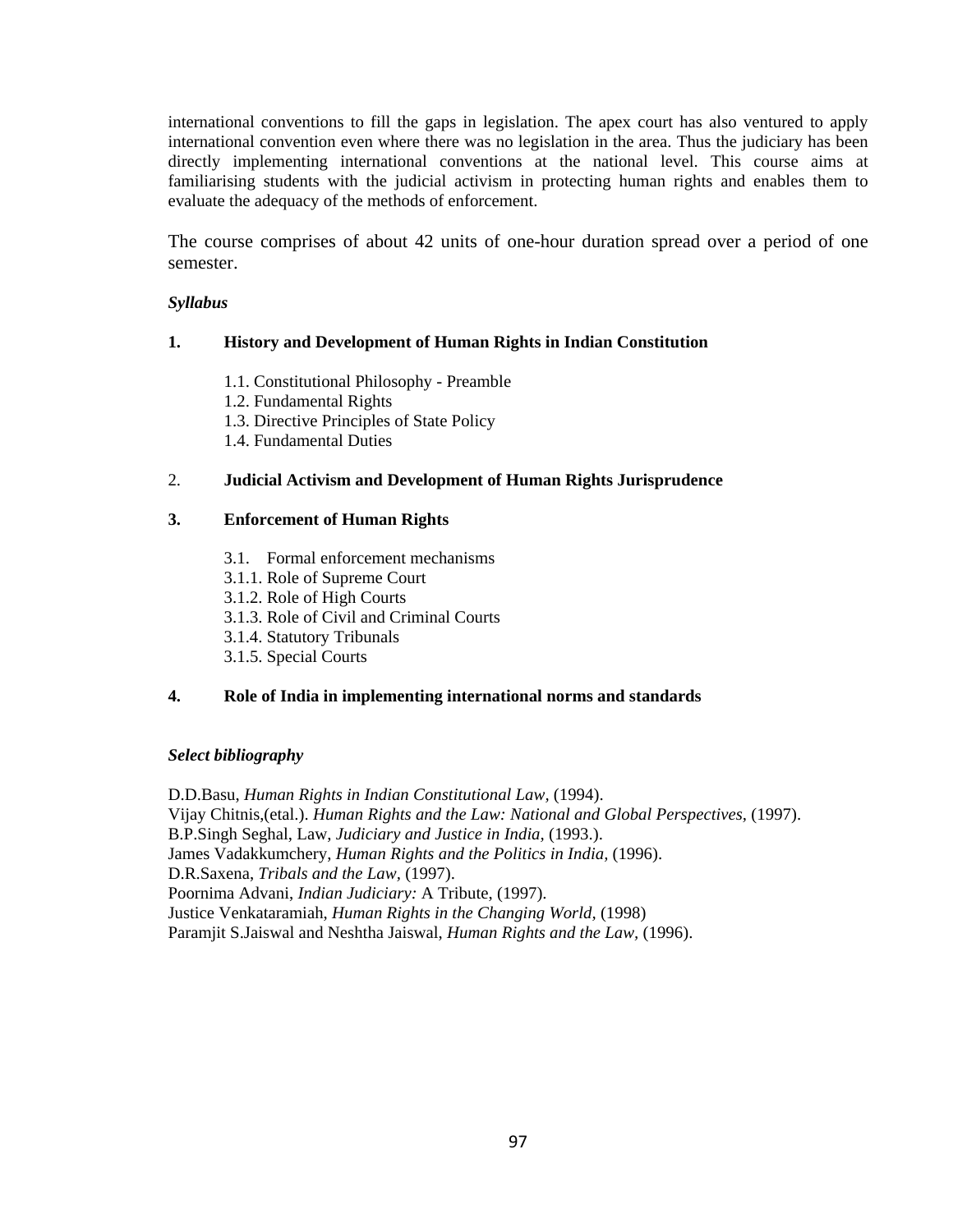#### **Paper-4: Human Rights of Disadvantaged Groups: Problems and Issues in the Protection and Enforcement**

#### *Objectives of the course*

Human rights are the rights of all human beings. Violation of these rights is human rights violations. Due to frequent violations to particular groups in disadvantageous positions, new categories of human rights have emerged. These groups are of people such as women, children, prisoners and dalits. Violation of human rights of these groups is of great concern of every nation today. The officials of the state like the police force commit such violations. This is only an illustration. There are several other categories of violations.

### **This course with the above mentioned perspective comprises of about 42 units of one hour duration to be spread out during one semester.**

#### **Syllabus**

- 1. **Concept of Disadvantaged Groups**
- 2. **Emerging Human Rights Jurisprudence and the Role of the Judiciary** 
	- 2.1. Rights of Women
	- 2.2. Rights of the Child
	- 2.3. Rights of Pisoners
	- 2.4. Rights of Dalits
	- 2.5. The Tribal and other indigenous people
	- 2.6. The Mentally ill
	- 2.7. The Stateless persons
	- 2.8. The Unorganised labour
	- 2.9. 'AIDS victims
	- 2.10. Rights of Minorities

#### **3. Enforcement of Human Rights**

3.1. Protection Laws of the Disadvantaged Groups: Problems and Issues

#### **4. Future Perspectives of the Human Rights of the Disadvantaged**

#### **Select bibliography**

G.S Bhargava and R.M.Pal, *Human Rights of Dalit Societal Violation,* (1999). Geraldine Van Bueren, *The International Law on the Rights of the Child,* (1998). Prabhat Chandra Tripathi, *Crime Against Working Women,* (1998). Paras Diwan and Piyush Diwan, *Women and Legal Protection*  Philip Alston (eta!.), *Children, Rights and the Law.*  Kelly D. Askin, Dorean M. Koening, *Women and International Human Rights Law,* (1999). N.K.Chadrabarti, *Juvenile Justice in the Administration of Criminal Justice,* (1999). Rebecca Wallace, *International Human Rights, Text and Materials,* (1997). Janaki Nair, *Women and Law in Colonial India,* (1996).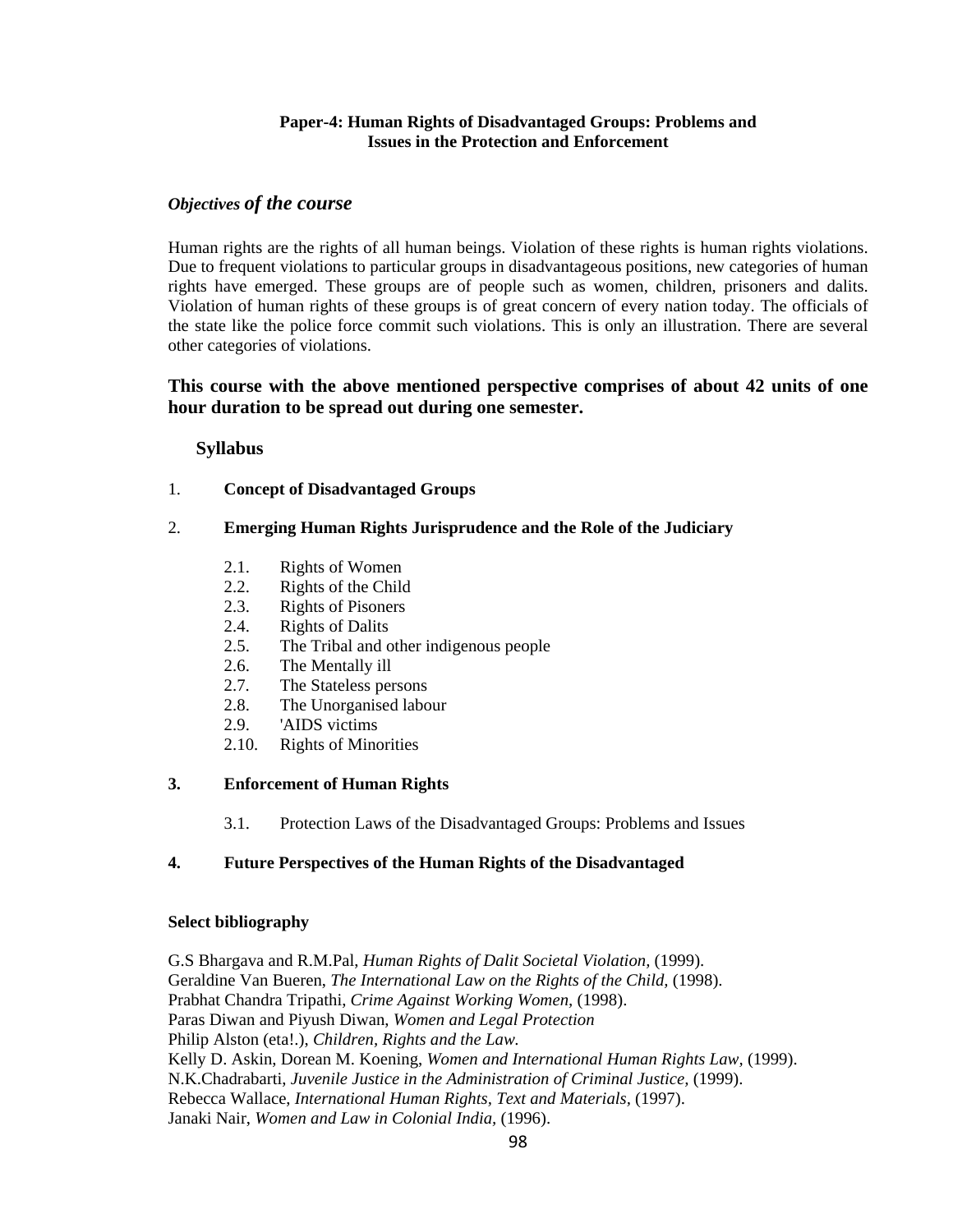Simon Creighton, Vicky King, *Prisons and the Law,* (1996).

#### **Paper-5: International Humanitarian Law and Refugee Law**

#### *Objectives of the course*

The two world wars had had enough of lessons to teach. But the present scenario shows that th nations have not learnt any lesson: wars continue to be there. The InternationaLHumanitaria Law aims at humanising war though war itself is inhuman. Human rights do have value only i peace time. War is the negation of all human rights. Though the United Nations Charter does nc permit war, it has shown the wisdom to regulate the war if one occurs.

War is one of the factors which creates the problem of refugees. There have been some endeavour on the part of the international community to protect the interests of refugees. But due to politicc interference, the formulation of the definition of the term 'refugee' in the 'Convention relating to th, status of refugees' has been such that it helps the developed countries to shirk the responsibilit towards the refugees leaving the burden to the developing countries.

This course intends to equip the students with the awareness of the various problems of refugee: and to inspire them to critically evaluate the international conventions and national legislation.

This paper comprises of about 42 units of one hour duration spread over a period of one semester

#### *Syllabus*

#### **I. Introduction**

1.1. Concept, Nature, Origin and Objectives of International Humanitarian law (IHL)

- 1.2. International Law and IHL
- 1.3. Related concepts; Armed conflicts (National, International and Non-international)';
- 1.4. Neutrality. .

#### *2.* **Laws of use and non-use of coercive force**

- 2.1. Peaceful means or settlement of disputes
- 2.2. Laws of war treaties (brief treatment)
- 2.3. General Rules of Land, Air and Sea warfare
- 2.4. Limits on the choice of means and methods of warfare

### **3. Protection of Vulnerable Groups of Armed Conflicts**

- 3.1. Brief review of general obligations of human treatment
- 3.2. Treatment and protection of Sick, Wounded and shipwrecked individuals.
- 3.3. Protection of Women, Children, Refugees and other Vulnerable groups.
- 3.4. Laws dealing with Prisoners of war.

#### **4. Non-International Conflicts and IHL**

- 4.1. Concept, Nature and Kinds or Non-International Conflicts
- 4.2. Human Rights and IHL
- 4.3. Rules for Protection of Conflict victims.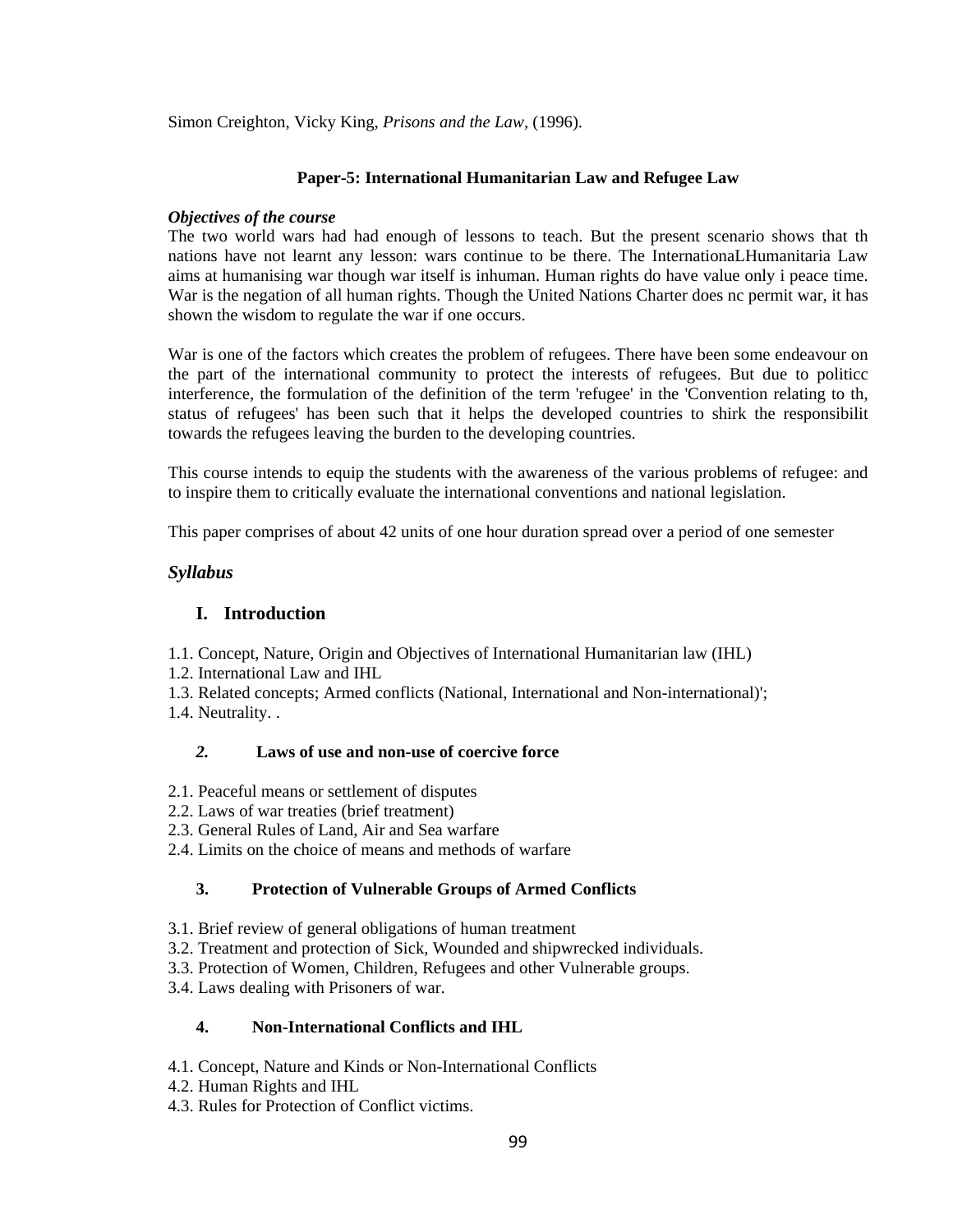### **5. Control Mechanisms**

- 5.1. Means of prevention
- 5.1.1. Respect *for* the law by the states
- 5.1.2. General Dissemination of the conventions and protocol
- 5.1.3. Instruction to concerned authorities.
- 5.1.4. Appropriate training to concerned personnel
- 5.1.5.. Legal Cell and Advisers

#### **5.3. Means of Control**

- 5.2.1. Obligations on the part of parties involved in conflict
- 5.2.2. Protecting powers
- 5.2.3. Substitutes for protecting powers
- 5.2.4. Sanctions
- 5.2.5. Other Means, including role of NGOs.

#### **6. Refugee Law**

- 6.1. Law of protection and assistance.
- 6.2. Concept, Rights and Duties and Legal status of refugees.
- 6.3. Causes and Consequences of Refugee flow
- 6.4. National and International Response.

#### **Select bibliography**

B.S.Chimni, *International Refugee* Law, *(2000).*  Jean Yves Calier, *Who is* a *Refugee A Comparative Case* Law *Study,* (1997) Kelly Dawn Askin, *War Crimes Against Women,* (1997). M.K.Balachandran, Rose Varghese, *Introduction to International Humanitarian* Law, (1997). Guy S. Goodwin-Gill, *The Refl![}ee in International Law,* (1996). Veral Gowlland- Debbas, *The Problem of Refugees in the Light of Contemporary Internationa Law Issues,* (1996). *Anti-personnel Landmines Friend or Foe?,* International Committee of Red Cross, ("1996). *Resettlement Handbook, The United Nations High Commissioner for Refugees.* 

James C. Hathaway, Hohn A. Dent, *Refugee Rights: Report on a Comparative Survey,* (1995)

### **Paper-6: Science, Technology and Human Rights**

#### *Objectives of the course*

We live in an era of scientific development. The alarming rate of development in biotechnology calls for drastic change in the law. Many concepts and terms have to be re-defined. The development in information technology poses serious problems and challenges The rapid changes made by science and technology will have to be reflected in law to make it meaningful and realistic in the modern era. This course is intended to make students conscious of various legal problems arising due to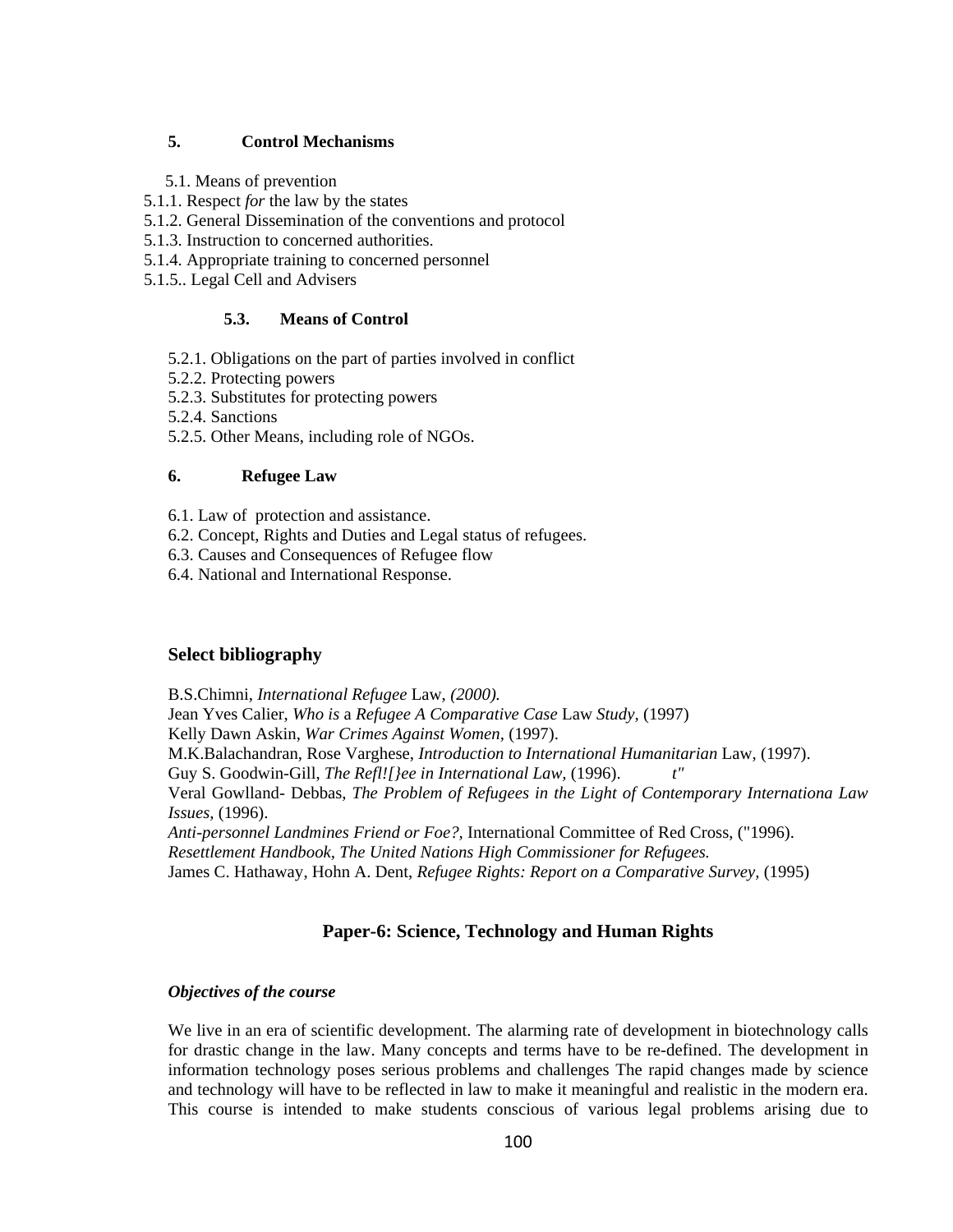developments in such areas as biotechnology and information technology and to identify the changes needed in the law.

### **Syllabus**

### **1. Interrelationship of Science, Technology and Human Rights**

### **2. Implication of Development of Science and Technology on Human Rights**

- 2.1. Right to environment in the development of science and technology
- 2.2. Right to development in the advancement of science and technology
- 2.3. Right to human health and impact of developments in medical sciences

## **3**. **Medicine and the Law**

- 3.1. Organ transplantation
- 3.2. Experimentation on human beings
- 3.3. Euthanasia (mercy killing)
- 3.4. Gene therapy

### **4. Issue of Human Rights Ethics in Scientific and Technological Development**

- 4.1. Sex Determination test
- 4.2. Induced Abortion
- 4.3. Reproductive technology
- 4.4. Cloning
- 4.5. Invitro fertilization
- 4.6. Artificial Insemination
- 4.7. Surrogate Motherhood

### 5. **Development in Information Technology and Human Rrights**

### 6. **Impact of Scientific and Technological Progress on Human Rights: Normative Response of the International Community**

- 6.1. Right to Life
- 6.2. Right to Privacy
- 6.3. Right to Physical Integrity
- 6.4. Right to information
- 6.5. Right to Benefit from Scientific and Technological Progress
- 6.6. Right to Participate

# **Select bibliography**

Diane Rowland, Elezabeth *Macdonald, Information Technology Law,* (1997). Suresh T. Viswanathan, *The Indian Cyber Law,* (2000). *The International Dimensions of Cyberspace Law* (2000), UNESCO Publication. D.P.Mittal, *Law of Information Technology* (Cyber Law), (2000). Michael Chissick, Alistair Kelman, *Electronic Commerce, Law and Practice,* (1999). Adwin W. Patterson, *Law in* a *Scientific Age,* (1963)